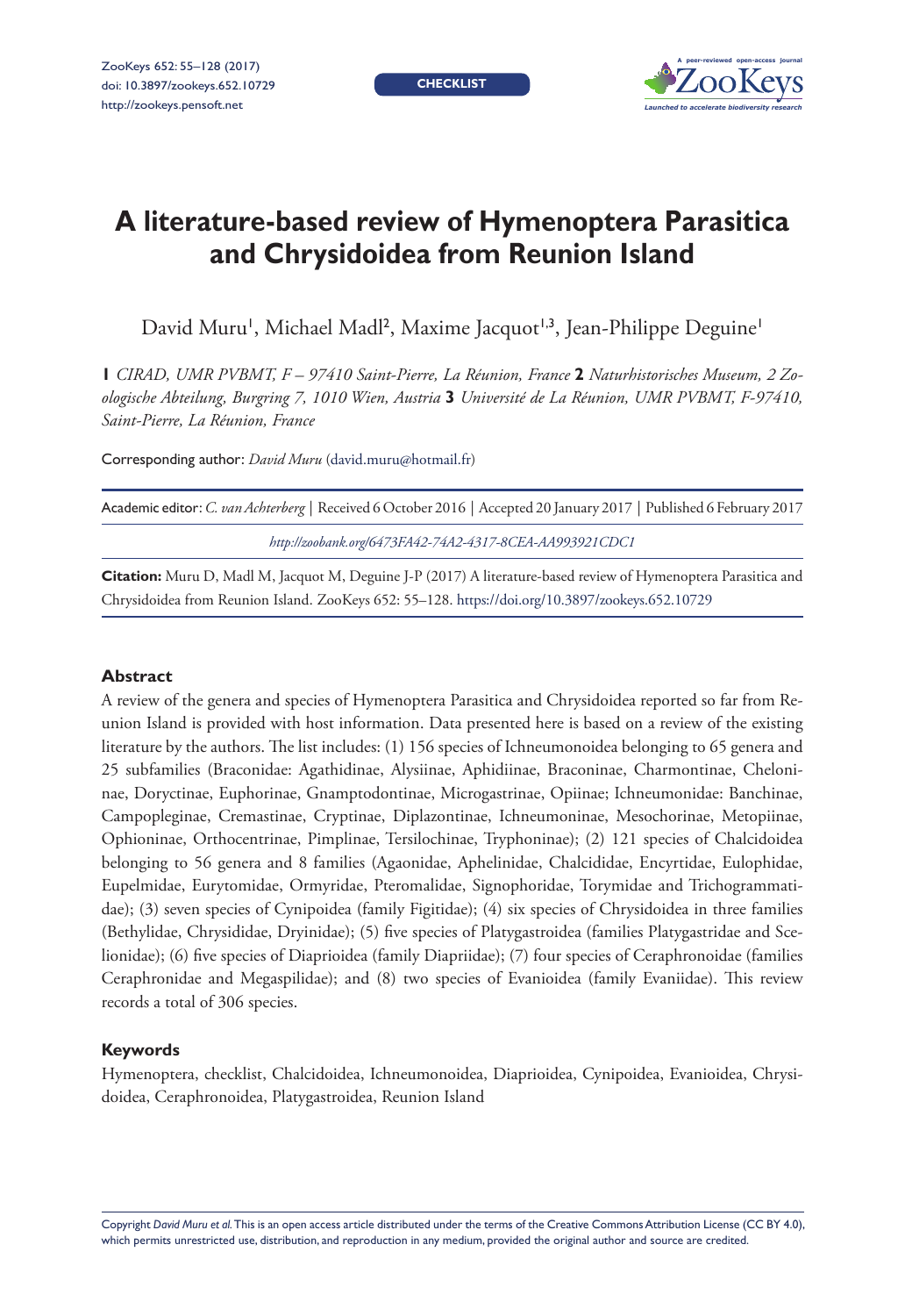# **Introduction**

The parasitoids of the Hymenoptera Apocrita form one of the most species-rich groups of animals, potentially representing more than 20% of the world's insects (LaSalle and Gauld 1992). Furthermore, they play an important role in the regulation of insect pests and many of them are used in biological control programs all over the world. The failures and successes of their use in biocontrol have been extensively reviewed (e.g. DeBach 1964, Funasaki et al. 1988, DeBach and Rosen 1991, van Driesche and Bellows 1996, Smith 1996, Solomon et al. 2001).

To date, the diversity of Hymenoptera in La Réunion has been partially studied. There have been some studies on the hymenopteran diversity around 1950. Risbec (1957) and Benoit (1957) reviewed the Chalcidoidea/Proctotrupoidea and the Ichneumonoidea, respectively. To our knowledge, after 1957 almost nothing was published on the hymenopteran diversity of Reunion Island (only Wiebes 1981 on the figwasps) untill 2001 when Vayssière et al. published a review of the pests and their natural enemies on several crops of the island. Two years later, this work was followed and updated by the publication of a book (Quilici et al. 2003). At this time, taxonomic work on Parasitica was far from exhaustive because it only dealt with parasitoids associated with important pests. In fact, a lot of work has been done to combat key pests such as Tephritid flies (Diptera: Tephritidae) in mango and cucurbit fruits. Nevertheless, the taxonomic review of the fauna from Reunion Island has been conducted for a few groups. Rousse and Villemant (2012) reviewed the Ichneumonidae and provided a key to species of the Island with 15 species new to science. Some subfamilies of Braconidae (Ichneumonoidea) have been reviewed: Madl (2007, Agathidinae), Fischer and Madl (2008, Opiinae), Rousse and Braet (2012, Euphorinae), Braet et al. (2012, Cheloninae), Rousse and Gupta (2013, Microgastrinae). Madl and van Achterberg (2014) published a catalogue of the Braconidae of Malagasy subregion, including Reunion Island. Fischer (2014) published an important paper on Alysiinae and Opiinae (Braconidae) with 12 species new to science. Until to now the study of Ichneumonoidea has added more than 140 species to the list of Benoit (1957).

Superfamilies other than the Ichneumonoidea were less studied. For example, the Chalcidoidea may have a diversity similar to or higher than that of the Ichneumonoidea. In fact, there are a lot of unpublished data from the work of Marc Attié (2001–2004). The material collected during his work is now at the CBGP in Montpellier (France).

By reviewing the published data, this work provides a first list of all the Hymenoptera Parasitica of Reunion Island and the superfamily Chrysidoidea (belonging to the Hymenoptera Aculeata). We think this work will be a valuable tool for future inventories or work on biological control. Indeed, this work allows the detection of new indigenous natural enemies (e.g. *Pristomerus river*, Ichneumonidae, parasitoid of *Prophantis smaragdina*, Lepidoptera) and invasive hyperparasitoid or parasitoid of predators (e.g. *Homalotylus eytelweinii*, Encyrtidae, a parasitoid of *Rodolia chermesina*, Coccinellidae).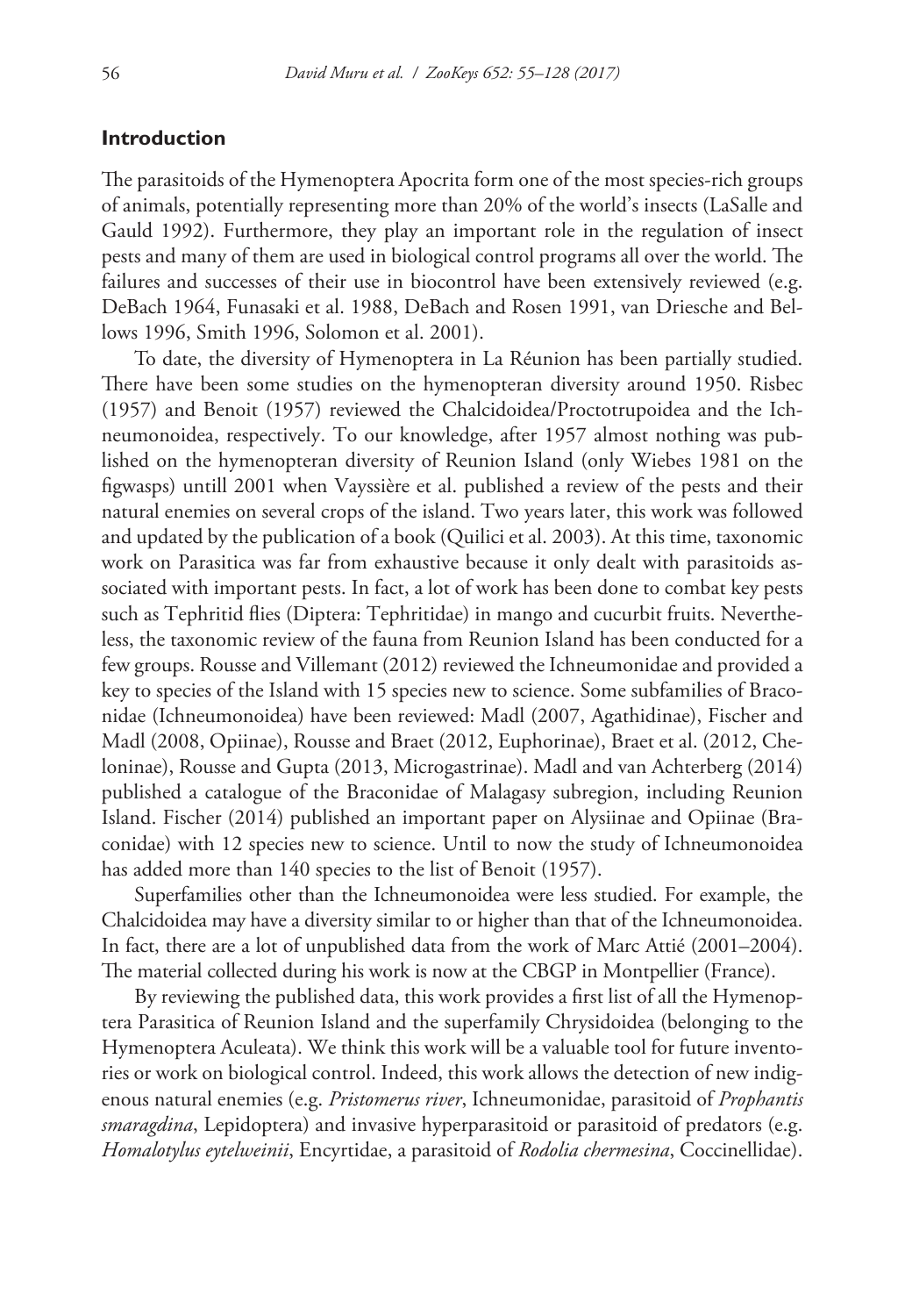### **Arrangement of the checklist**

In this review, superfamilies are treated according to their importance, the most diverse (Ichneumonoidea) presented first. Genera known so far from Reunion Island are grouped according to subfamilies, and family affiliation. For convenience, families, subfamilies, genera and species are listed in alphabetical order. Genera and species names are followed by the names of the author(s) and year of first description, then by the reference of the record and, when available, host data.

The review includes three tables summarizing (1) the Ichneumonoidea, (2) the Chalcidoidea, (3) the records for the other superfamilies, each with general host information.

# **Discussion**

The present work is a literature-based review. Therefore, users should be aware that it might contain some mistakes present in the original literature. However, all references are listed so that the records can be validated.

This review lists 306 species of parasitoid Hymenoptera recorded from the island belonging to eight superfamilies. Of the species and genera reported from the island, at least 1 genus and 14 species of Ichneumonidae (Rousse and Villemant 2012), and 1 genus and 25 species of Braconidae (Madl 2007, Rousse and Braet 2012, Rousse and Gupta 2013), may be endemic as they currently only are recorded from Reunion Island. On the other hand, several species are now cosmopolitan in distribution due to their widespread use as biocontrol agents.

When compared with other geographical regions of the world, the study of hymenopteran parasitoid diversity in Reunion Island is still preliminary. Many new taxa will probably be found from the region in the future, and thus this checklist will need to be periodically updated.

# **Checklist of Hymenoptera Parasitica and Chrysidoidea from Reunion Island**

**Superfamily: ICHNEUMONOIDEA Family: BRACONIDAE Subfamily: Agathidinae**

**Genus:** *Biroia* Szépligeti, 1900 *Biroia costata* (Brullé, 1846) Recorded from: Granger 1949 Host information: Unknown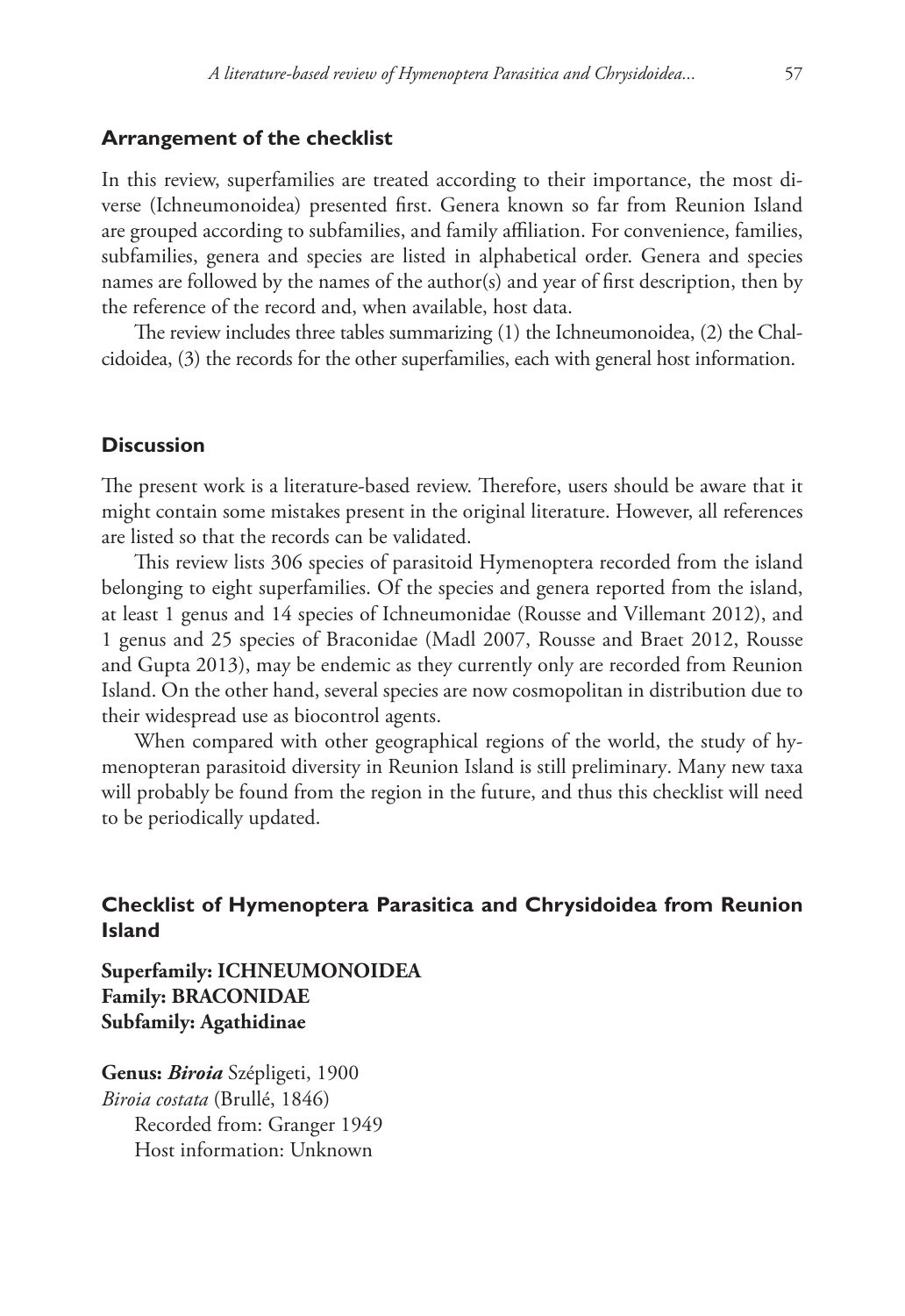# **Genus:** *Camptothlipsis* Enderlein, 1920

*Camptothlipsis curticornis* Granger, 1949 Recorded from: Quilici et al. 2003 Host information: *Nephopterix beharella* (Lepidoptera, Pyralidae) (Quilici et al. 2003, Madl 2007)

# **Genus:** *Coccygidium* de Saussure, 1890

*Coccygidium lutea* (Brullé, 1846) Recorded from: Szépligeti 1904 Host information: *Condica conducta*, *Mythimna curvula*, *Mythimna loreyi* (Lepidoptera, Noctuidae) (Madl 2007)

# **Subfamily: Alysiinae**

# **Genus:** *Adelphenaldis* Fischer, 2003

*Adelphenaldis grimmorum* Fischer, 2014 Recorded from: Fischer 2014 Host information: Unknown

*Adelphenaldis nanocorpus* Fischer, 2014 Recorded from: Fischer 2014 Host information: Unknown

# **Genus:** *Aphaereta* Förster, 1863

*Aphaereta* sp*.* Recorded from: Quilici et al. 2003 Host information: Diptera Cyclorrhapha (Gauld and Bolton 1988)

# **Genus:** *Asobara* Förster, 1863

*Asobara diadegmae* Fischer, 2014 Recorded from: Fischer 2014 Host information: Hyperparasitoid of *Diadegma* sp. (ex *Plutella xylostella*, Lepidoptera) (Fischer 2014)

# **Genus:** *Cratospila* Förster, 1863

*Cratospila sinenotaulis* Fischer, 2014 Recorded from: Fischer 2014 Host information: Unknown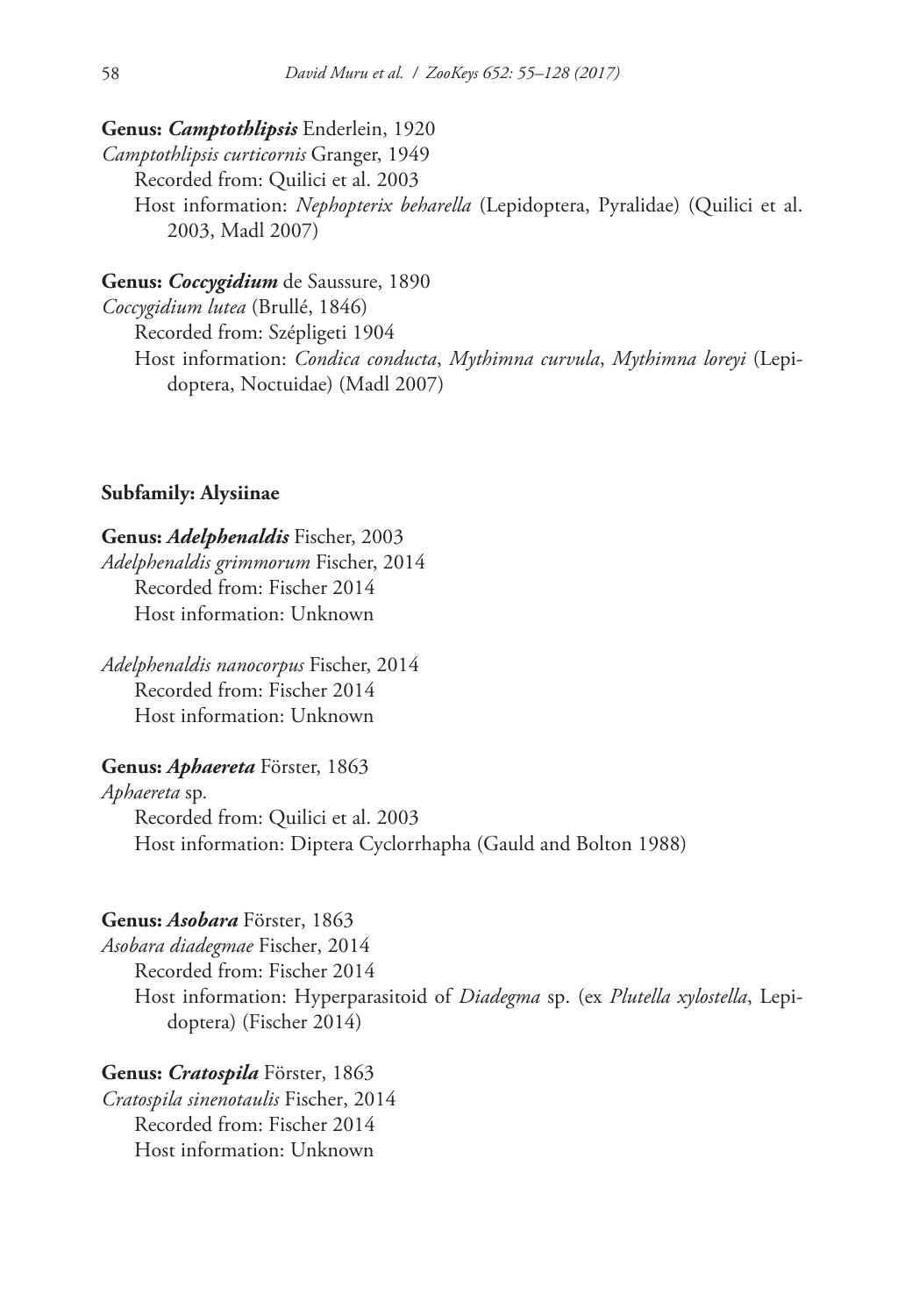# **Genus:** *Dacnusa* Haliday, 1833

*Dacnusa sibirica* Telenga, 1934 Recorded from: Vayssières et al. 2001 Host information: *Liriomyza* spp*.* (Diptera, Agromyzidae) (Vayssières et al. 2001)

*Dacnusa* sp.

Recorded from: Vayssières et al. 2001 Host information: Unknown, but *Dacnusa* spp. are parasitoids of *Liriomyza* spp. (Diptera, Agromyzidae) (Vayssières et al. 2001)

**Genus:** *Dinotrema* Förster, 1863 *Dinotrema candidiapex* Fischer, 2014 Recorded from: Fischer 2014 Host information: Unknown

**Genus:** *Synaldis* Förster, 1863 *Synaldis dugainensis* Fischer, 2014 Recorded from: Fischer 2014 Host information: Unknown

*Synaldis robusticeps* Fischer, 2014 Recorded from: Fischer 2014 Host information: Unknown

# **Subfamily: Aphidiinae**

#### **Genus:** *Aphidius* Nees, 1818

*Aphidius camerunensis* Mackauer, 1966 Recorded from: Stary et al. 1994 Host information: *Sitobion* spp. (Hemiptera, Aphididae) (Todorov 2009)

*Aphidius colemani* Viereck, 1912

Recorded from: Vayssières et al. 2001

Host information: Hemiptera, Aphididae, Genera: *Aphis*, *Aulacorthum*, *Brachycaudus*, *Brevicorinae*, *Capitophorus*, *Dysaphis*, *Hialopterus*, *Hayhurstia*, *Hyadaphis*, *Hypermizus*, *Macrosiphon*, *Melanaphis*, *Micromizus*, *Mizodes*, *Mizus*, *Pterocoma*, *Rhopalosiphum*, *Schizaphis*, *Thelaxis*, *Toxoptera* (Todorov 2009)

*Aphidius rosae* Haliday, 1833

Recorded from: Starý et al. 1977 Host information: *Macrosiphum rosae*, *Sitobion fragariae* (Hemiptera, Aphididae) (Mackauer and Stary 1967, Stary 1973)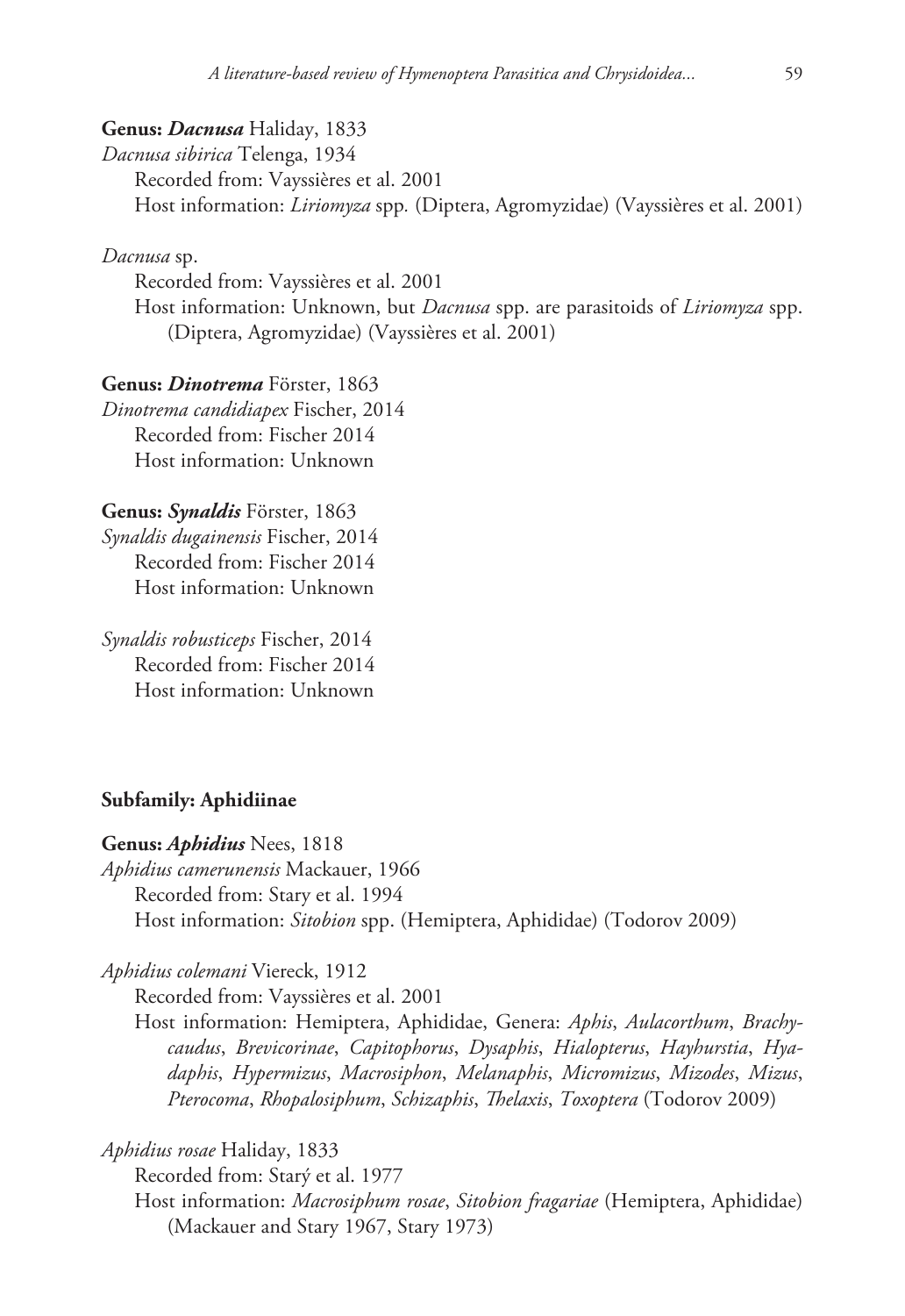*Aphidius seyrigi* Granger, 1949 Recorded from: Benoit 1957 Host information: Hemiptera, Aphididae

# **Genus:** *Diaeretiella* Starý, 1960

*Diaeretiella rapae* (McIntosh, 1855)

Recorded from: Quilici et al. 1988

Host information: *Myzus persicae*, *Brevicoryne brassicae*, *Lipaphis erysimi* on cabbage, cauliflower, mustard, etc. *Aphis craccivora*, *Aphis fabae*, *Aphis gossypii*, *Brachycaudus helichrysi*, *Hysteroneura setariae*, and *Schizaphis graminum* (Hemiptera, Aphididae) (Raychaudhuri 1990)

# **Genus:** *Praon* Haliday, 1833

*Praon* sp*.*

Recorded from: Vayssières et al. 2001

Host information: *Aphis* sp*.* (Vayssières et al. 2001) *Uroleucon sonchi*, *Hyperomyzus lactucae*, *Nasonovia ribisnigri*, *Macrosiphum euphorbiae* (Madl and van Achterberg 2014) (Hemiptera, Aphididae)

# **Subfamily: Braconinae**

# **Genus:** *Bracon* Fabricius, 1804

*Bracon* (*Habrobracon*) *hebetor* (Say, 1836)

Recorded from: Quilici et al. 2003

Host information: *Maruca vitrata* or *Maruca testulalis* (Lepidoptera, Crambidae), *Lampides boeticus* (Lepidoptera, Lycaenidae), *Corcyra cephalonica*, *Etiella zinckenella* (Lepidoptera, Pyralidae) (Madl and van Achterberg 2014)

**Genus:** *Iphiaulax* Förster, 1863

*Iphiaulax didymus* (Brullé, 1846) Recorded from: Brullé 1846 Host information: Unknown

# **Subfamily: Charmontinae**

**Genus:** *Charmon* Haliday, 1833 *Charmon ramagei* Rousse, 2013 Recorded from: Rousse 2013 Host information: Unknown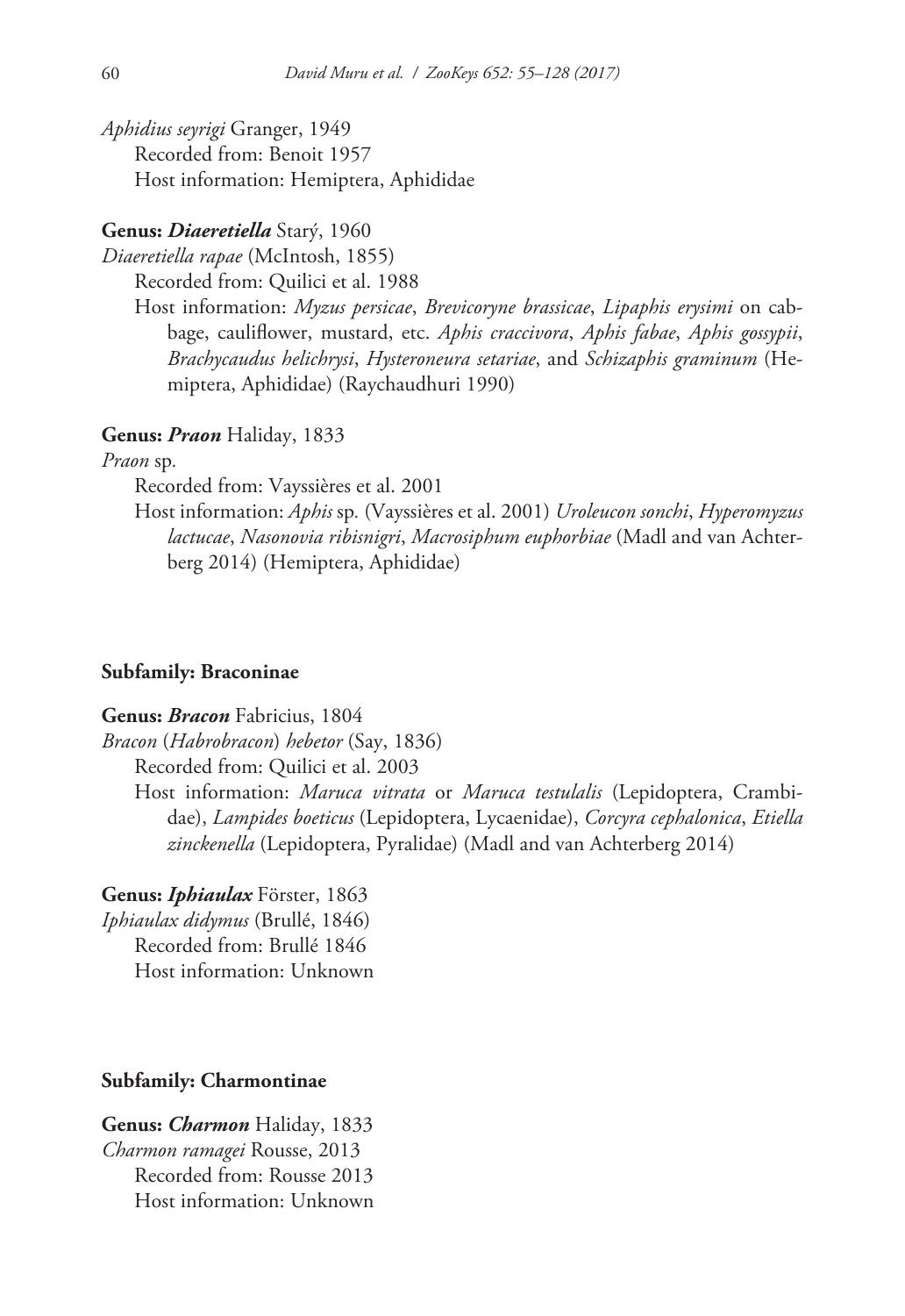# **Subfamily: Cheloninae**

### **Genus:** *Chelonus* Panzer, 1806

*Chelonus* (*Microchelonus*) *curvimaculatus* Cameron, 1906 Recorded from: Quilici et al. 2003, Braet et al. 2012 Host information: *Nephopterix beharella* (Lepidoptera, Pyralidae) (Quilici et al. 2003), *Pectinophora gossypiella* (Lepidoptera, Gelechiidae), *Trichoplusia ni* (Lepidoptera, Notcuidae) (Chiri and Legner 1982, Jones 1986)

*Chelonus* (*Microchelonus*) *matilei* Braet & Rousse, 2012 Recorded from: Braet et al. 2012 Host information: Unknown

*Chelonus* (*Chelonus*) *mayi* Braet & Rousse, 2012 Recorded from: Braet et al. 2012 Host information: Unknown

*Chelonus* (*Microchelonus*) *merdicus* Rousse & Braet, 2012 Recorded from: Braet et al. 2012 Host information: Unknown

*Chelonus* sp. Recorded from: Quilici et al. 2003 Host information: Unknown

## **Subfamily: Doryctinae**

**Genus:** *Ipodoryctes* Granger, 1949 *Ipodoryctes* sp. R*ecorded from*: Zaldivar-Riveron et al. 2008 Host information: Parasitoid of xylophagus and stem-boring Coleoptera (Beyarslan 2015)

**Genus:** *Rinamba* Cameron, 1912 *Rinamba opacicollis* Cameron, 1912 Recorded from: Braet 2001 Host information: Parasitoid of xylophagus and stem-boring Coleoptera larvae (Beyarslan 2015)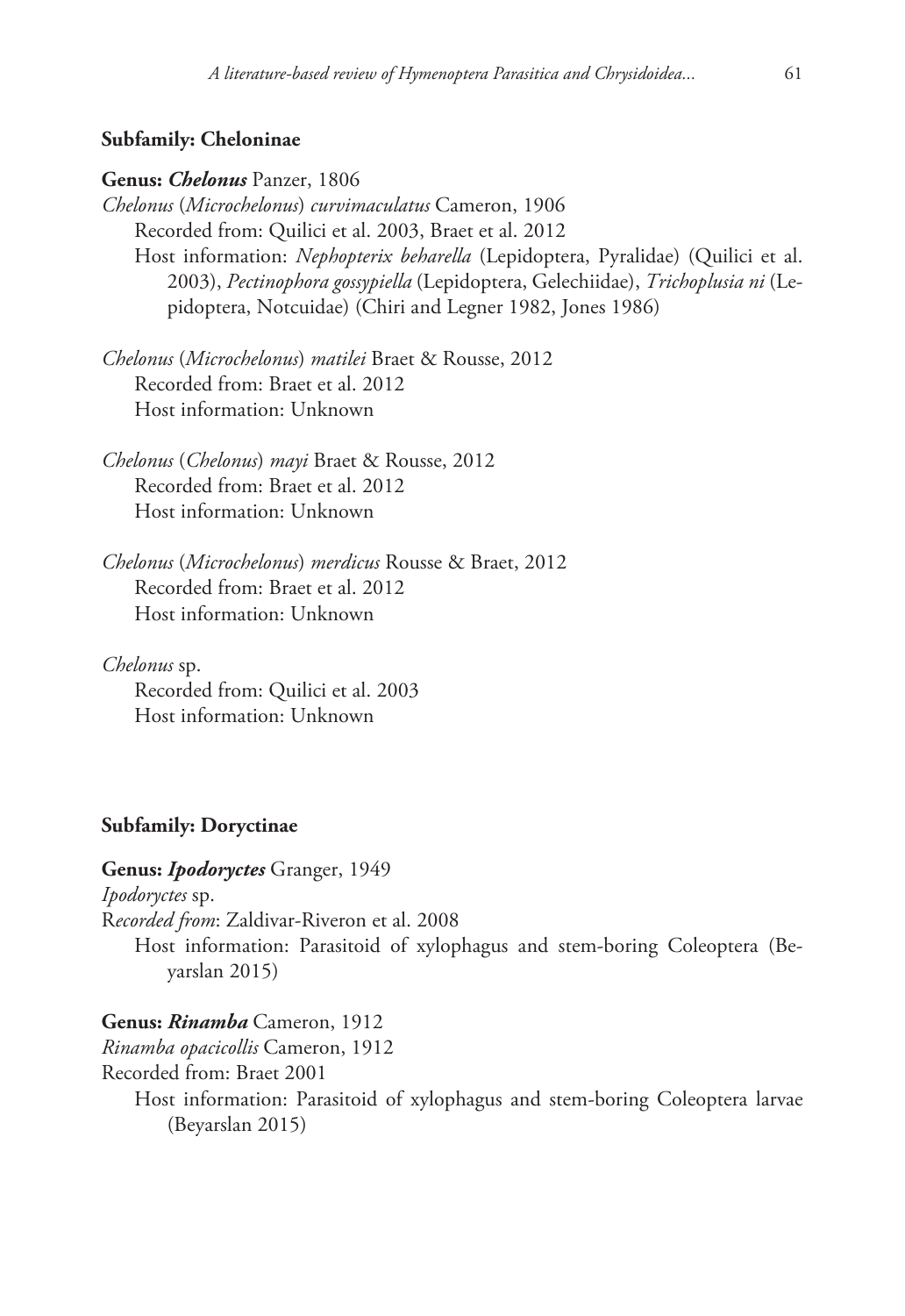# **Subfamily: Euphorinae**

#### **Genus:** *Centistes* Haliday, 1835

*Centistes caloupile* Rousse & Braet, 2012 Recorded from: Rousse and Braet 2012 Host information: Unknown

### **Genus:** *Chrysopophthorus* Goidanich, 1948

*Chrysopophthorus* sp.

Recorded from: Semeria and Quilici 1986

Host information: Unknown, but *Chrysopophtorus* spp. are endoparasitoidss of Chrysopidae (Neuroptera) (Séméria 1976)

# **Genus:** *Cosmophorus* Ratzeburg, 1848

*Cosmophorus merdiculatus* Rousse & Braet, 2012

Recorded from: Rousse and Braet 2012

Host information: Unknown, but *Cosmophorus* spp. are endoparasitoidss of adult bark beetles (Coleoptera, Scolytinae) (Watanabe 1968)

#### **Genus:** *Leiophron* Nees, 1819

*Leiophron sarahae* Rousse & Braet, 2012

Recorded from: Rousse and Braet 2012

Host information: Unknown, but *Leiophron* spp. are parasitoids of Miridae and Psocoptera (Simbolotti et al. 2002)

*Leiophron yaeli* Rousse & Braet, 2012

Recorded from: Rousse and Braet 2012

Host information: Unknown, but *Leiophron* spp. are parasitoids of Miridae and Psocoptera (Simbolotti et al. 2002)

### **Genus:** *Meteorus* Haliday, 1835

*Meteorus anthracnemis* de Saeger, 1946

Recorded from: Rousse and Braet 2012

Host information: Unknown, but *Meteorus* spp. are endoparasitoidss of Lepidoptera or Coleoptera (van Achterberg 1979; Zitani et al. 1997)

*Meteorus comonile* Rousse & Braet, 2012

Recorded from: Rousse and Braet 2012

Host information: Unknown, but *Meteorus* spp. are endoparasitoidss of Lepidoptera or Coleoptera (van Achterberg 1979; Zitani et al. 1997)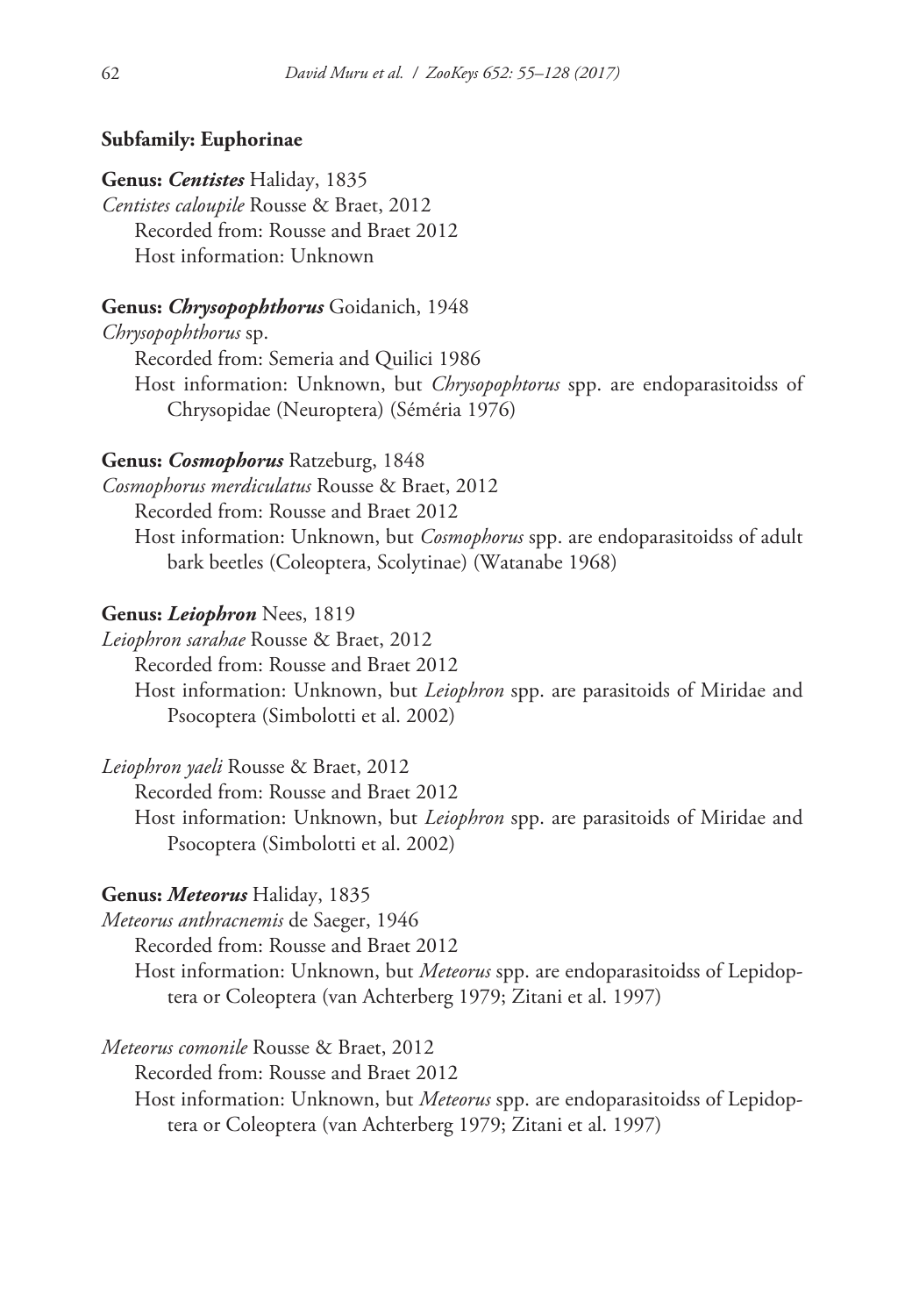*Meteorus pulchricornis* Wesmael, 1835

Recorded from: Rousse and Braet 2012

Host information: Lepidoptera: Geometridae, Lasiocampidae, Lycaenidae, Lymantriidae, Noctuidae, Nolidae, Nymphalidae, (Huddleston 1980) Arctiidae, Papilionidae, (Maetô 1990) Plutellidae, (Okada 1989) and Tortricidae, (Berry 1997)

# **Genus:** *Syntretus* Förster, 1863

*Syntretus massale* Rousse and Braet, 2012

Recorded from: Rousse and Braet 2012

Host information: Unknown, but *Syntretus* spp. are solitary endoparasitoidss of adult Hymenoptera (Ichneumonidae and Apidae (Rousse and Braet 2012)

# **Subfamily: Microgastrinae**

#### **Genus:** *Apanteles* Förster, 1863

*Apanteles* aff. *acutissimus* Granger, 1949

Recorded from: Vayssières et al. 2001

Host information: *Diaphana indica* (Lepidoptera, Crambidae) (Vayssières et al. 2001)

*Apanteles bordagei* Giard, 1902

Recorded from: Rousse and Gupta 2013

Host information: Endoparasitoid of *Crobylophora daricella*, *Leucoptera caffeina*, *Leucoptera mayricki* (Lepidoptera, Lyonetiidae) (Ferrière 1936, Rousse and Gupta 2013)

*Apanteles fontinalis* de Saeger, 1944

Recorded from: Rousse and Gupta 2013

Host information: Unknown, but *Apanteles* are endoparasitoids of Lepidotera larvae (Farahani et al. 2012)

*Apanteles galleriae* Wilkinson, 1932

Recorded from: Rousse and Gupta 2013

Host information: *Achroia grisella*, *Galleria mellonella* and *Vitula edmansii* (Lepidoptera, Pyralidae) (Rousse and Gupta 2013)

*Apanteles* (*Apanteles*) *minatchy* Rousse & Gupta, 2013 Recorded from: Rousse and Gupta 2013 Host information: Unknown, but *Apanteles* are endoparasitoids of Lepidotera larvae (Farahani et al. 2012)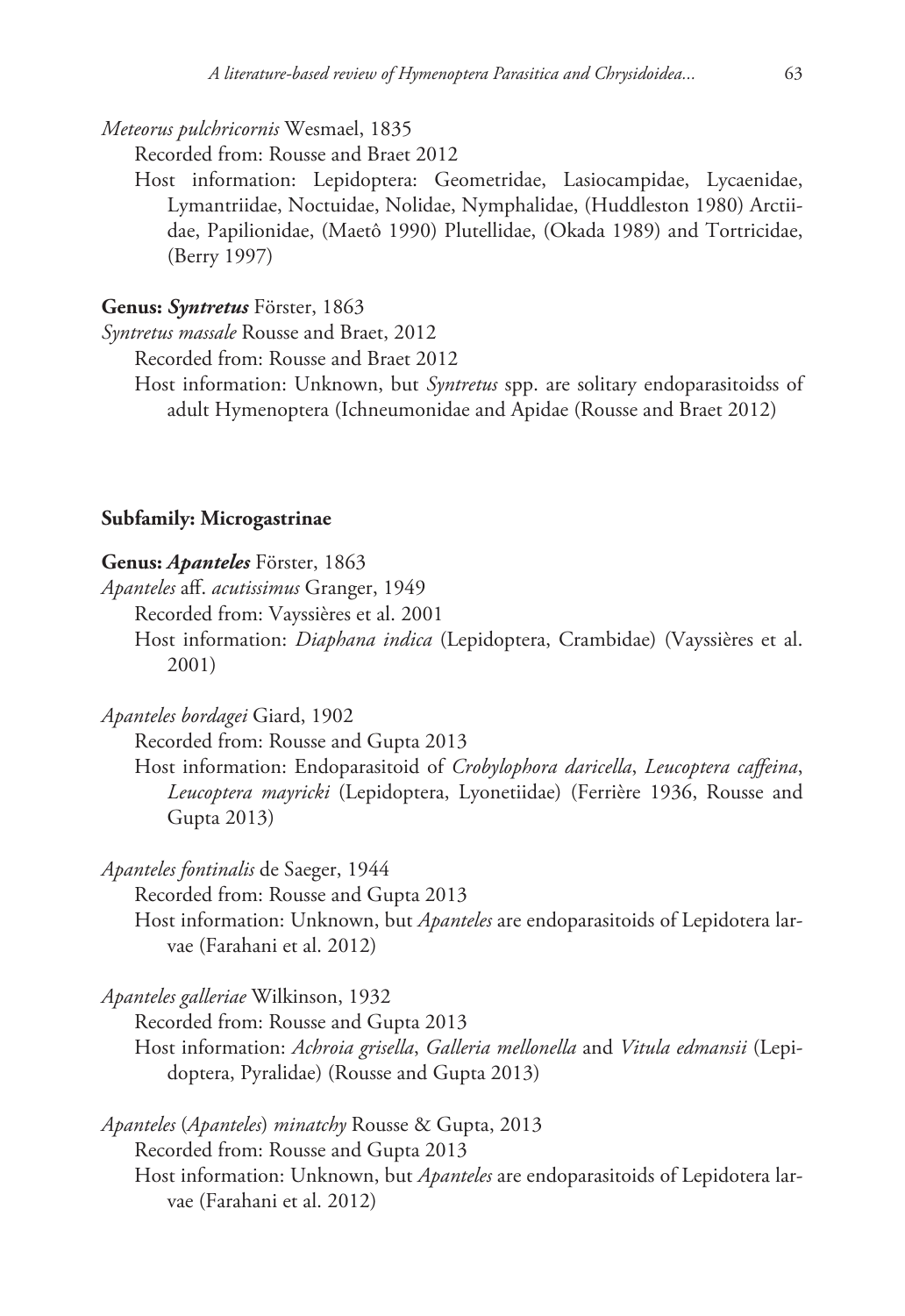- *Apanteles* (*Apanteles*) *nigrofemoratus* Granger, 1949 Recorded from: Rousse and Gupta 2013 Host information: *Tortyra* sp. (Lepidoptera, Choreutidae) (Rousse and Gupta 2013)
- *Apanteles* (*Apanteles*) *phasmina* Rousse, 2013

Recorded from: Rousse and Gupta 2013

Host information: Unknown, but *Apanteles* spp. are endoparasitoids of Lepidotera larvae (Farahani et al. 2012)

*Apanteles* (*Apanteles*) *romei* Rousse, 2013

Recorded from: Rousse and Gupta 2013

Host information: *Diaphina* sp. (Lepidoptera, Pyralidae) on *Momordicha charantia*  (Cucurbitaceae) (Rousse and Gupta 2013)

### **Genus:** *Cotesia* Cameron, 1891

*Cotesia flavipes* Cameron, 1891

Recorded from: Kfir et al. 2002

Host information: About 30 lepidopteran species in Arctiidae, Brachodidae, Lymantriidae, Noctuidae, Pyralidae and Tortricidae, including major pests (Rousse and Gupta 2013)

# *Cotesia plutellae* (Kurdumov, 1912)

Recorded from: Rousse and Gupta 2013

Host information: About 30 lepidopteran species in Arctiidae, Lasiocampidae, Lymantriidae, Noctuidae, Notodontidae, Nymphalidae, Pieridae, Plutellidae, Pterophoridae, Pyralidae and Tortricidae, including major pests (Rousse and Gupta 2013)

#### *Cotesia ruficrus* (Haliday, 1834)

Recorded from: Rousse and Gupta 2013

Host information: About 100 lepidopteran species in Arctiidae, Brachodidae, Dilobidae, Gelechiidae, Geometridae, Hesperiidae, Lasiocampidae, Lycaenidae, Lymantriidae, Noctuidae, Nymphalidae, Pieridae, Plutellidae, Pyralidae and Tortricidae (Rousse and Gupta 2013)

*Cotesia sesamiae* (Cameron, 1906)

Recorded from: Van Achterberg and Polaszek 1996

Host information: 15 species of Noctuidae and Pyralidae, including major pests (Rousse and Gupta 2013)

*Cotesia xavieri* Rousse, 2013

Recorded from: Rousse and Gupta 2013

Host information: Unknown, but *Apanteles* spp. are endoparasitoids of Lepidotera larvae (Rousse and Gupta 2013)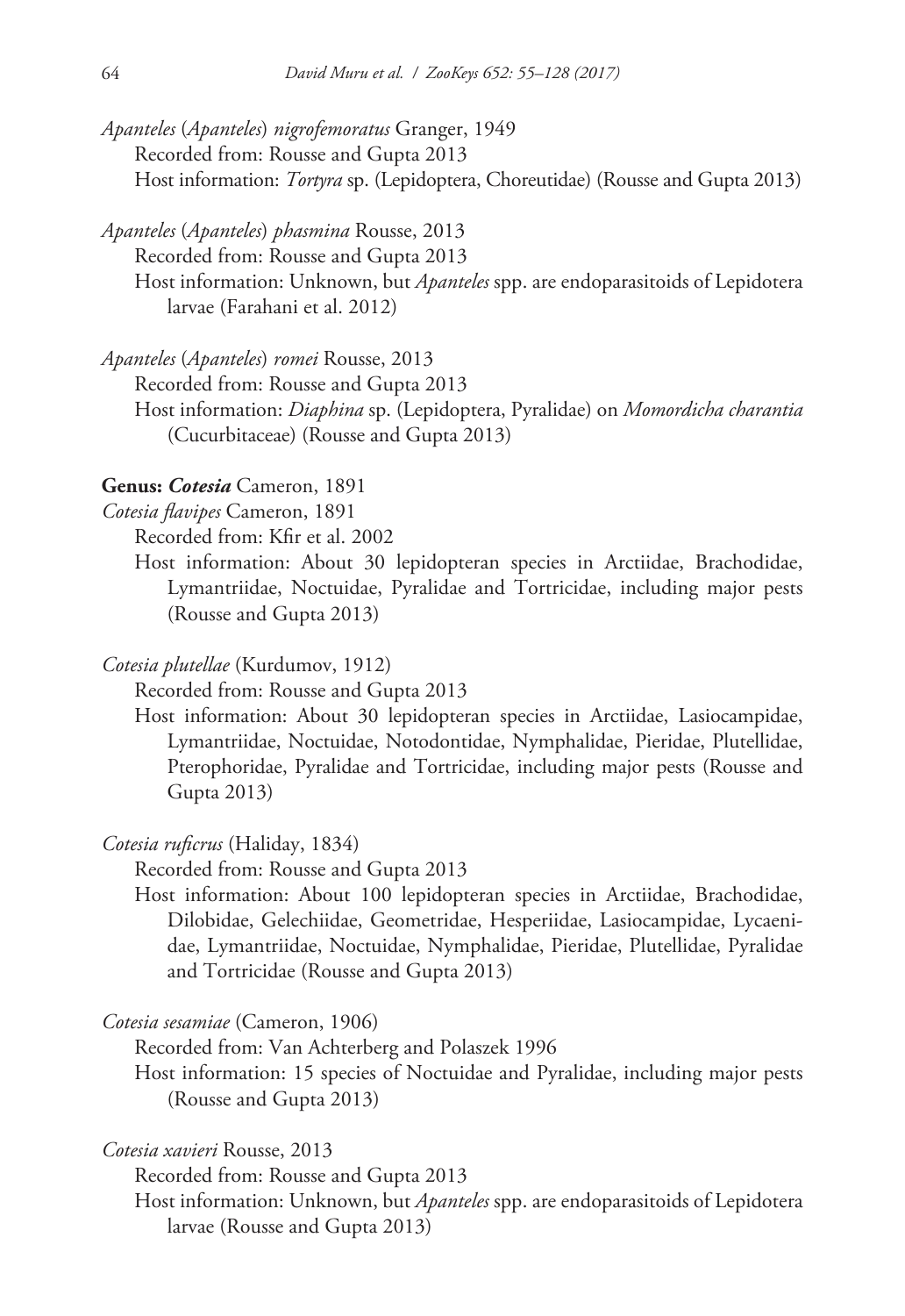#### **Genus:** *Diolcogaster* Ashmead, 1900

*Diolcogaster austrina* (Wilkinson, 1929)

Recorded from: Aubert 1966

Host information: Unknown, but *Diolcogaster* spp. are endoparasitoids in 11 families of Lepidoptera including: Arctiidae, Geometridae, Lasiocampidae, Limacodidae, Lymantriidae, Noctuidae, Notodontidae, Plutellidae, Pyralidae, Tenthredinidae, and Thaumetopoeidae (Zeng et al. 2011)

*Diolcogaster curticornis* (Granger, 1949)

Recorded from: Rousse and Gupta 2013

Host information: *Brenthia leptocosma*, (Lepidoptera, Choreutidae) *Macalla* sp. (Lepidoptera, Pyralidae) (Rousse and Gupta 2013)

### **Genus:** *Distatrix* Mason, 1981

*Distatrix belliger* (Wilkinson, 1929)

Recorded from: Rousse and Gupta 2013

Host information: *Helicoverpa armigera*, *Pseudaletia unipunctata* and *Mythimna* sp. (Lepidoptera, Noctuidae) (Rousse and Gupta 2013)

*Distatrix yunae* Rousse & Gupta, 2013

Recorded from: Rousse and Gupta 2013

Host information: Unknown, but *Distatrix* spp. are endoparasitoids of Lepidoptera larvae (Rousse and Gupta 2013)

# **Genus:** *Dodogaster* Rousse, 2013

*Dodogaster grangeri* Rousse, 2013 Recorded from: Rousse and Gupta 2013 Host information: Unknown

# **Genus:** *Dolichogenidea* Viereck, 1911

*Dolichogenidea ashoka* Rousse, 2013 Recorded from: Rousse and Gupta 2013 Host information: Unknown, but *Dolichogenidea* spp. are endoparasitoids of Lepidoptera larvae (Rousse and Gupta 2013)

*Dolichogenidea broadi* Rousse, 2013

Recorded from: Rousse and Gupta 2013

Host information: Unknown, but *Dolichogenidea* spp. are endoparasitoids of Lepidoptera larvae (Rousse and Gupta 2013)

*Dolichogenidea lumba* Rousse & Gupta, 2013 Recorded from: Rousse and Gupta 2013 Host information: Unknown, but *Dolichogenidea* spp. are endoparasitoids of Lepidoptera larvae (Rousse and Gupta 2013)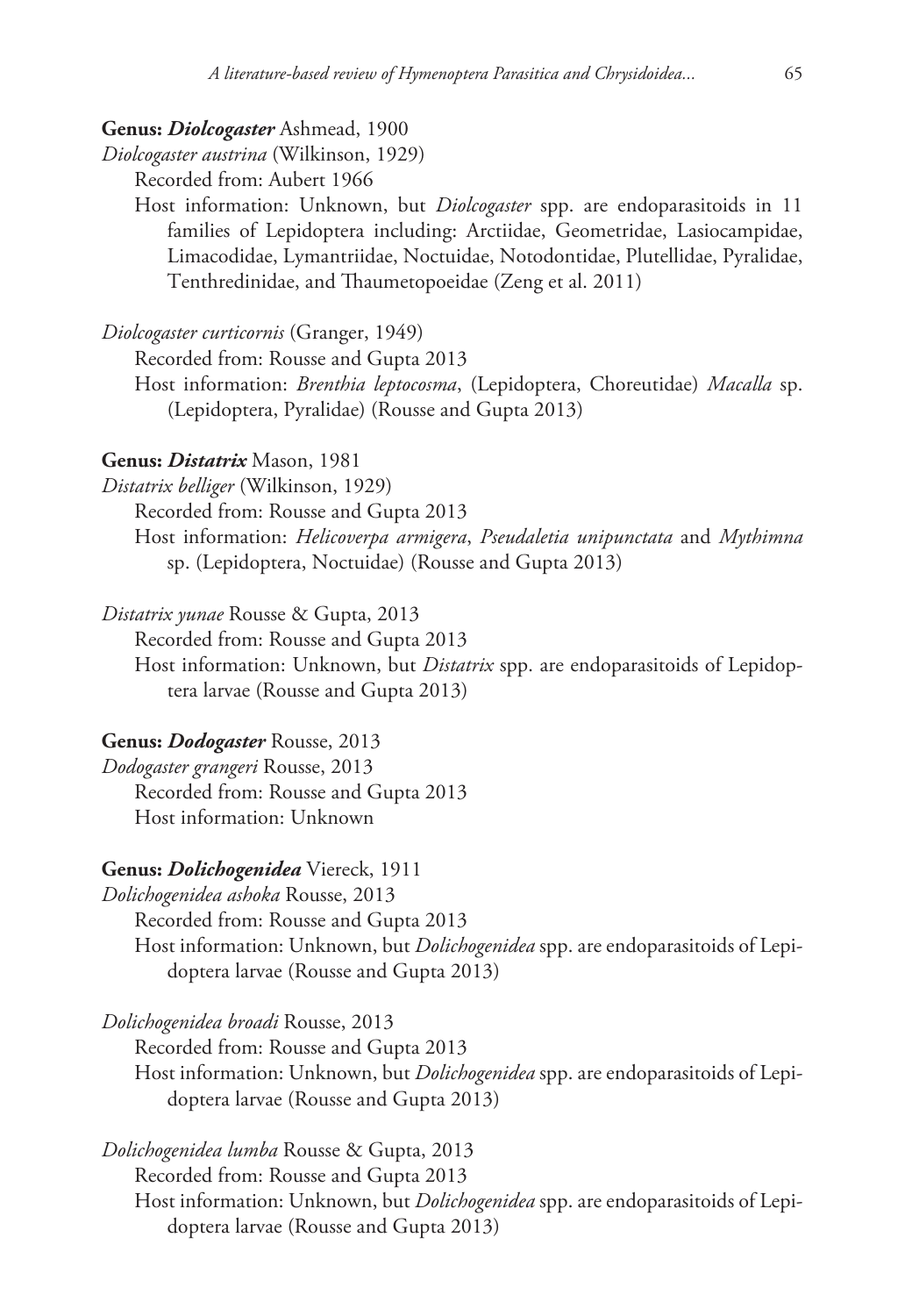- *Dolichogenidea uru* Rousse & Gupta, 2013
	- Recorded from: Rousse and Gupta 2013
	- Host information: Unknown, but *Dolichogenidea* spp. are endoparasitoids of Lepidoptera larvae (Rousse and Gupta 2013)
- *Dolichogenidea villemantae* Rousse, 2013
	- Recorded from: Rousse and Gupta 2013

Host information: Unknown, but *Dolichogenidea* spp. are endoparasitoids of Lepidoptera larvae (Rousse and Gupta 2013)

- **Genus:** *Exoryza* Mason, 1981
- *Exoryza safranum* Rousse & Gupta, 2013
	- Recorded from: Rousse and Gupta 2013
	- Host information: Unknown, but *Exoryza* spp. are endoparasitoids of Lepidoptera larvae (Rousse and Gupta 2013)

### **Genus:** *Glyptapanteles* Ashmead, 1904

*Glyoptapanteles antsirabensis* (Granger, 1949)

Recorded from: Rousse and Gupta 2013

Host information: Unknown, but *Glyptapanteles* spp. are endoparasitoids of Lepidoptera larvae (Rousse and Gupta 2013)

*Glyptapanteles chidra* Rousse & Gupta, 2013

Recorded from: Rousse and Gupta 2013

Host information: Unknown, but *Glyptapanteles* spp. are endoparasitoids of Lepidoptera larvae (Rousse and Gupta 2013)

*Glyptapanteles ficus* (Granger, 1949)

Recorded from: Rousse and Gupta 2013 Host information: *Naroma signifera* (Lepidoptera, Lymantriidae) (Rousse and Gupta 2013)

*Glyptapanteles subandinus* (Blanchard, 1947)

Recorded from: Rousse and Gupta 2013

Host information: *Achyra bifidalis* (Lepidoptera, Pyralidae), *Phthorimaea opercullela* and *Scrobipalpula absoluta* (Lepidoptera, Gelechiidae) on *Solanum tuberosum* (Solanaceae) (Rousse and Gupta 2013)

# **Genus:** *Microplitis* Förster, 1863

*Microplitis subsulcatus* Granger, 1949 Recorded from: Rousse and Gupta 2013 Host information: Unknown, but *Microplitis* spp. are endoparasitoids of Lepidoptera larvae (Rousse and Gupta 2013)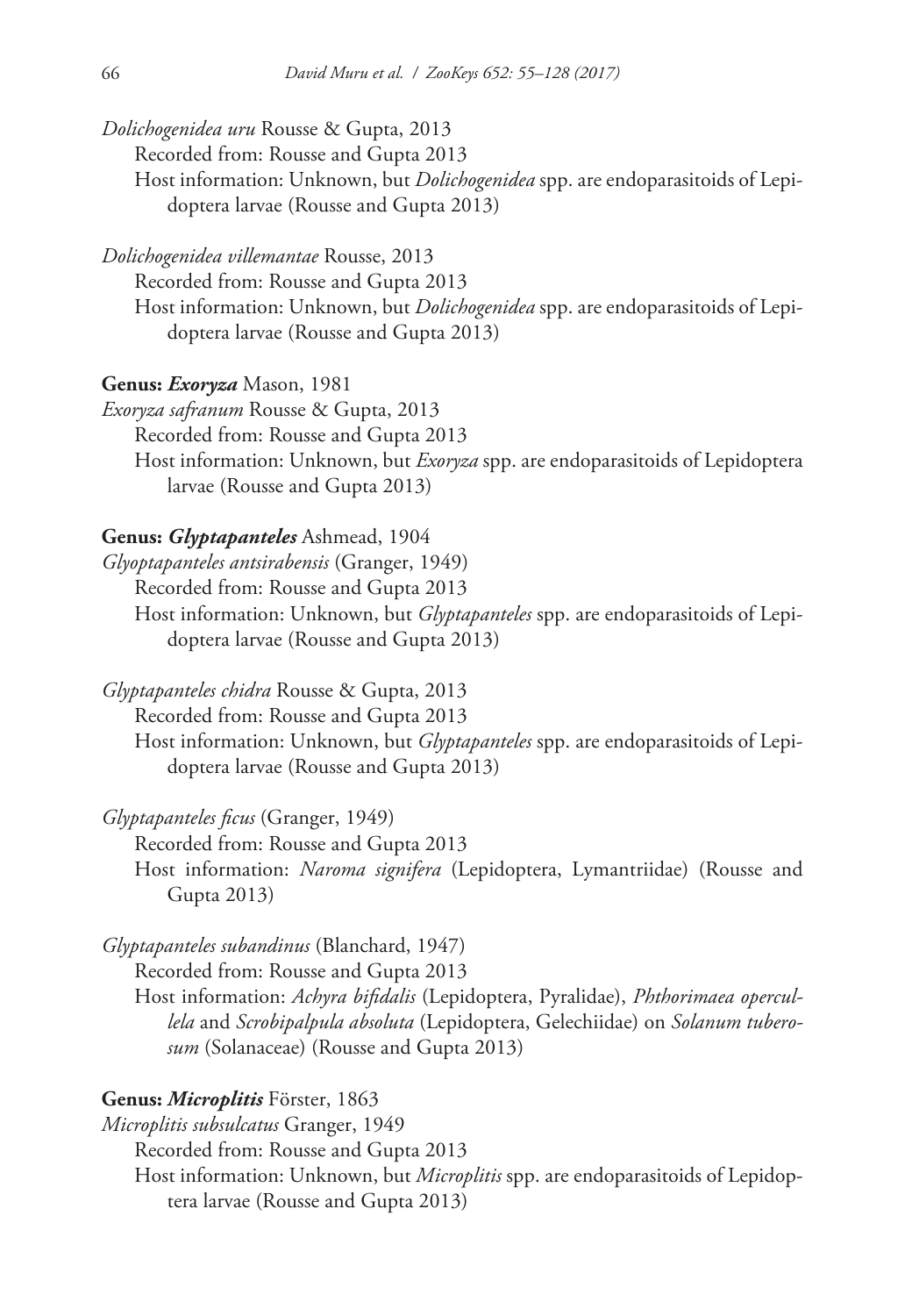# **Genus:** *Nyereria* Mason, 1981

*Nyereria ganges* Rousse & Gupta, 2013

Recorded from: Rousse and Gupta 2013

Host information: Unknown, but *Nyereria* spp. are endoparasitoids of macrolepidoptera larvae (Rousse and Gupta 2013)

*Nyereria mayurus* Rousse & Gupta, 2013

Recorded from: Rousse and Gupta 2013

Host information: Unknown, but *Nyereria* spp.are endoparasitoids of macrolepidoptera larvae (Rousse and Gupta 2013)

#### **Genus:** *Parapanteles* Ashmead, 1900

*Parapanteles covino* Rousse & Gupta, 2013

Recorded from: Rousse and Gupta 2013

Host information: Unknown, but *Parapanteles* spp. are endoparasitoids in 7 families of Lepidoptera including: Arctiidae, Noctuidae, Notodontidae, Elachistidae, Saturniidae, Geometridae, Gelechiidae (Valerio et al. 2009)

*Parapanteles darignac* Rousse & Gupta, 2013

Recorded from: Rousse and Gupta 2013

Host information: Unknown. but *Parapanteles* spp. are endoparasitoids in 7 families of Lepidoptera including: Arctiidae, Noctuidae, Notodontidae, Elachistidae, Saturniidae, Geometridae, Gelechiidae (Valerio et al. 2009)

### **Genus:** *Venanides* Mason, 1981

*Venanides curticornis* (Granger, 1949)

Recorded from: Rousse and Gupta 2013

Host information: Unknown, but *Venanides* spp. are endoparasitoids of microlepidoptera larvae (Rousse and Gupta 2013)

### **Genus:** *Wilkinsonellus* Mason, 1981

*Wilkinsonellus narangahus* Rousse & Gupta, 2013 Recorded from: Rousse and Gupta 2013 Host information: Unknown

# **Subfamily: Gnamptodontinae**

**Genus:** *Gnamptodon* Haliday, 1833 *Gnamptodon legorskyi* Fischer, 2014 Recorded from: Fischer 2014 Host information: Unknown, but *Gnamptodon* spp. are parasitoids of Nepticulidae.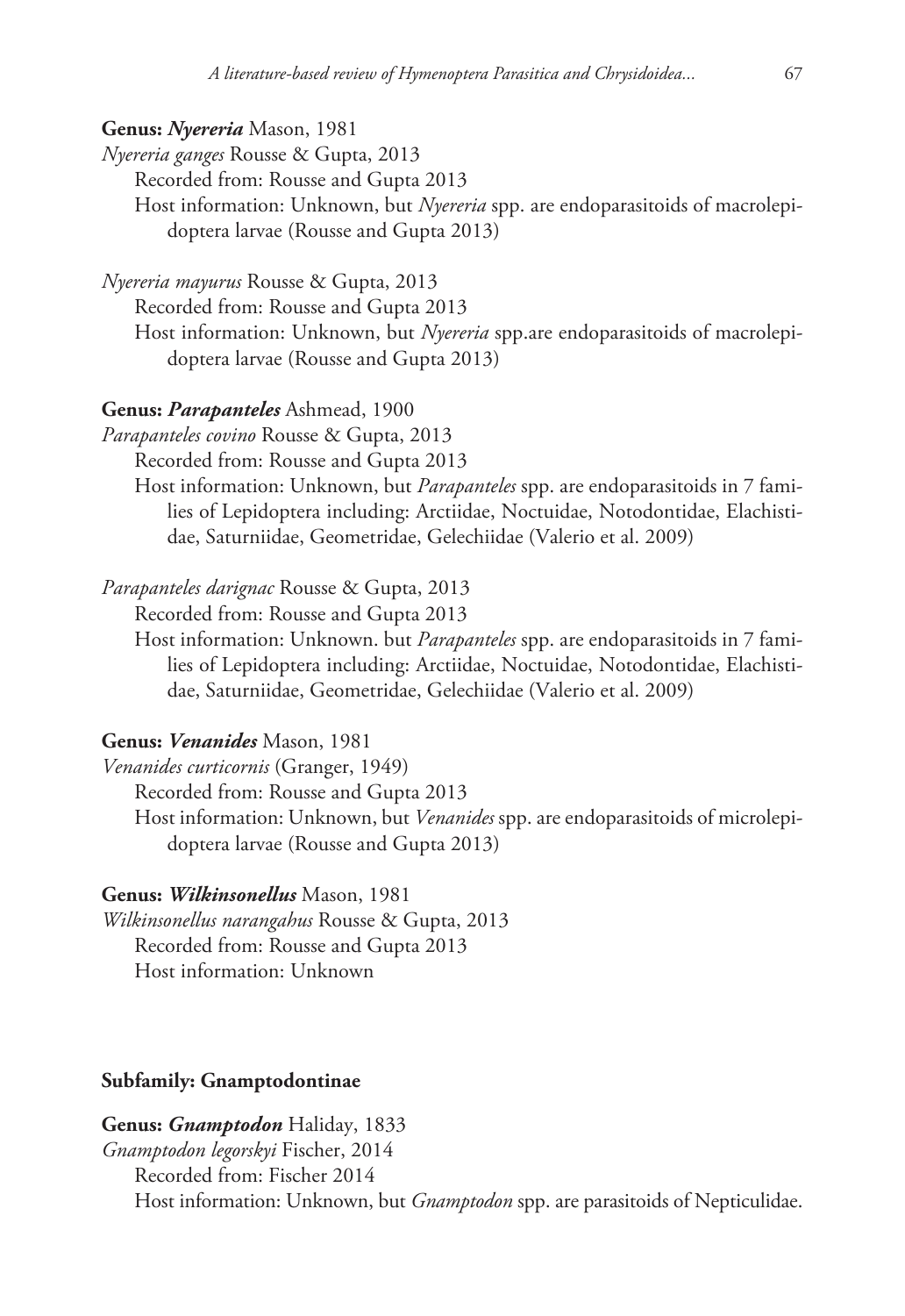# **Subfamily: Opiinae**

# **Genus:** *Diachasmimorpha* Viereck, 1913

*Diachasmimorpha fullawayi* (Silvestri, 1913) Recorded from: Quilici et al. 2003 Host information: *Ceratitis capitata* (Diptera, Tephritidae) (Quilici et al. 2003, Fischer and Madl 2008)

*Diachasmimorpha tryoni* (Cameron, 1911)

Recorded from: Hurtrel et al. 1999

Host information: At least 6 species of Tephritidae (Diptera) (Ramadan et al. 1994, Wharton and Gilstrap 1983)

### **Genus:** *Fopius* Wharton, 1987

*Fopius arisanus* (Sonan, 1932)

Recorded from: Quilici et al. 2003

Host information: *Bactrocera zonata*, *Ceratitis capitata*, *Ceratitis catoirii*, *Ceratitis rosa*, *Dacus ciliatus*, *Dacus demmerezi*, *Neoceratitis cyanescens* (Diptera, Tephritidae) (Fischer and Madl 2008)

# **Genus:** *Opius* Wesmael, 1835

*Opius dissitus* Muesebeck, 1963

Recorded from: Vayssières et al. 2001

Host information: *Liriomyza* spp. (Diptera, Agromyzidae) (Stegmaier 1972, Schuster and Wharton 1993, Vayssières et al. 2001)

*Opius* (*Utetes*) *coriacitergum* Fischer, 2014

Recorded from: Fischer 2014

Host information: Unknown, but Opiinae are parasitoids of Cyclorrhapha (Diptera) larvae (Ameri et al. 2014)

# *Opius* (*Tolbia*) *karlmayi* Fischer, 2014

Recorded from: Fischer 2014

Host information: Unknown, but Opiinae are parasitoids of Cyclorrhapha (Diptera) larvae (Ameri et al. 2014)

*Opius* (*Utetes*) *lareunionensis* Fischer, 2014 Recorded from: Fischer 2014 Host information: Unknown, but Opiinae are parasitoids of Cyclorrhapha (Diptera) larvae (Ameri et al. 2014)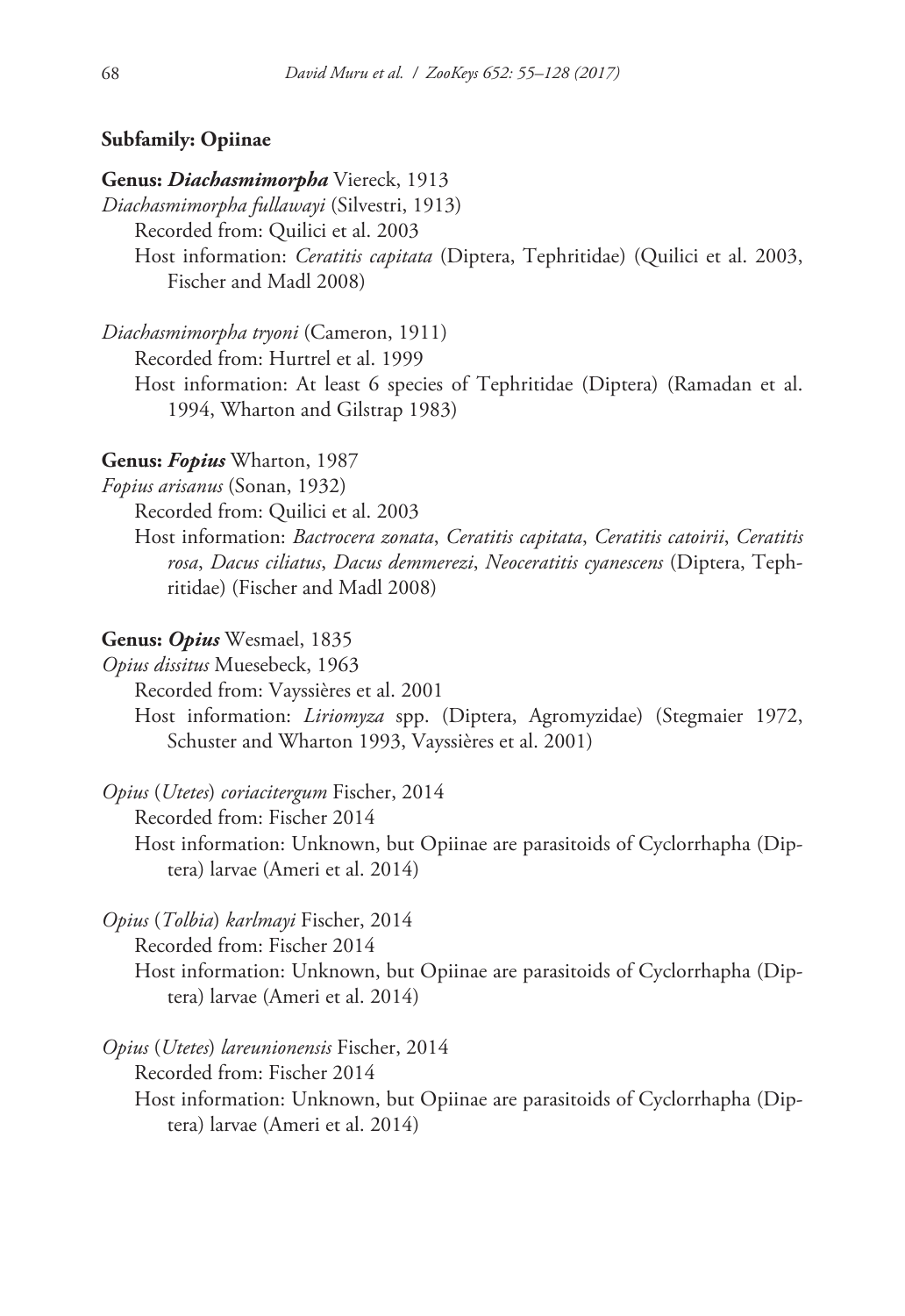*Opius* (*Gastrosema*) *laticrenis* Fischer, 2014 Recorded from: Fischer 2014 Host information: Unknown, but Opiinae are parasitoids of Cyclorrhapha (Diptera) larvae (Ameri et al. 2014)

*Opius* (*Opius*) *raoiformis* Fischer, 2014 Recorded from: Fischer 2014 Host information: Unknown, but Opiinae are parasitoids of Cyclorrhapha (Diptera) larvae (Ameri et al. 2014)

*Opius* (*Utetes*) *semipilosus* Fischer, 2014 Recorded from: Fischer 2014 Host information: Unknown, but Opiinae are parasitoids of Cyclorrhapha (Diptera) larvae (Ameri et al. 2014)

*Opius* (*Gastrosema*) *waterloti* Granger, 1949

Recorded from: Fischer and Madl 2008

Host information: Unknown, but Opiinae are parasitoids of Cyclorrhapha (Diptera) larvae (Ameri et al. 2014)

# **Genus:** *Psyttalia* Walker, 1860

*Psyttalia cosyrae* (Wilkinson, 1927)

Recorded from: Doubtful record. Fischer (1987) recorded it from Reunion because "Réunion, Mayotte" was indicated on the label. Host information: *Dacus* sp. (Diptera, Tephritidae) (Fischer and Madl 2008)

# *Psyttalia distinguenda* (Granger, 1949)

*Recorded from*: Wharton et al. 1999

Host information: *Ceratitis capitata* (Diptera, Tephritidae) (Quilici et al. 2003, Fischer and Madl 2008)

*Psyttalia fletcheri* (Sylvestri, 1916)

Recorded from: Hurtrel et al. 1999

Host information: *Bactrocera cucurbitae*, *Ceratitis capitata* and *Dacus ciliatus* (Diptera, Tephritidae) (Fischer and Madl 2008)

*Psyttalia insignipennis* (Granger, 1949)

Recorded from: Wharton et al. 1999

Host information: *Ceratitis capitata*, *Ceratitis catoirii* and *Neoceratitis cyanescens* (Diptera, Tephritidae) (Quilici et al. 2003, Fischer and Madl 2008)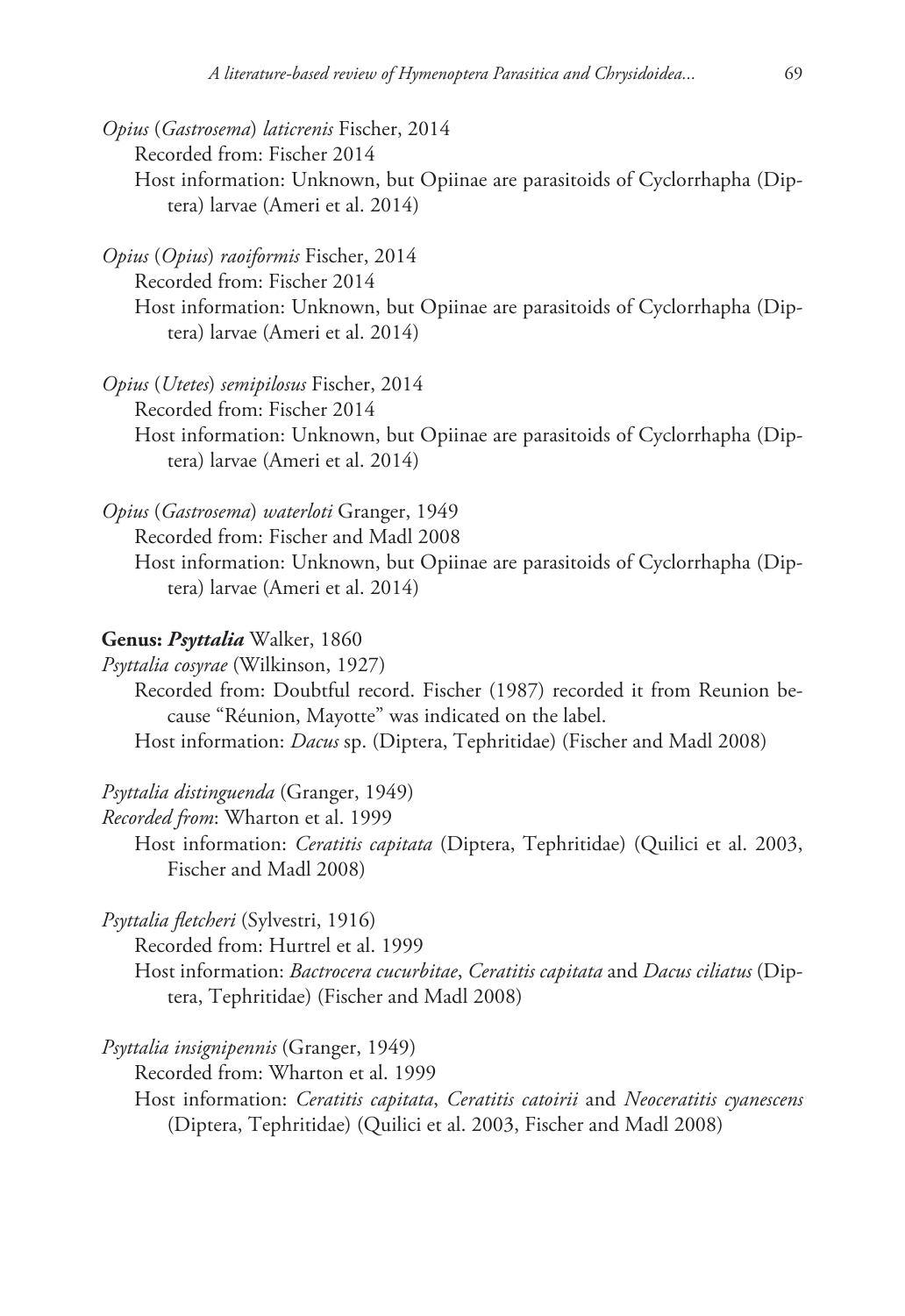*Psyttalia phaeostigma* (Wilkinson, 1927) Recorded from: Fischer 1987 Host information: *Dacus ciliatus* and *Dacus demmerezi* (Diptera, Tephritidae) (Fischer and Madl 2008)

*Psyttalia sanctamarina* (Fischer, 1980) Recorded from: Fischer 1980 Host information: *Spathulina aroleuca* (Diptera, Tephritidae) (Fischer and Madl 2008)

*Psyttalia subsulcata* (Granger, 1949) Recorded from: Fischer and Madl 2008 Host information: *Spathulina aroleuca* (Diptera, Tephritidae) (Fischer and Madl 2008)

# **Family: ICHNEUMONIDAE Subfamily: Banchinae**

#### **Genus:** *Himertosoma* Schimedeknecht, 1900

*Himertosoma bebourensis* (Benoit, 1957) Recorded from: Benoit 1957 Host information: Unknown, but Banchinae are parasitoid of Lepidoptera larvae

(Rousse and Villemant 2012)

*Himertosoma striata* (Seyrig, 1932)

Recorded from: Rousse and Villemant 2012

Host information: Unknown, but Banchinae are parasitoid of Lepidoptera larvae (Rousse and Villemant 2012)

# **Subfamily: Campopleginae**

**Genus:** *Campoplex* Gravenhorst, 1829

*Campoplex techer* Rousse & Villemant, 2012

Recorded from: Rousse and Villemant 2012

Host information: Unknown, but Campopleginae are generally parasitoids of Lepidoptera and Symphyta but they sometimes parasitize Coleoptera and Neuroptera (Rousse and Villemant 2012)

### **Genus:** *Diadegma* Förster, 1869

*Diadegma insulare* (Cresson, 1865) Recorded from: Rousse and Villemant 2012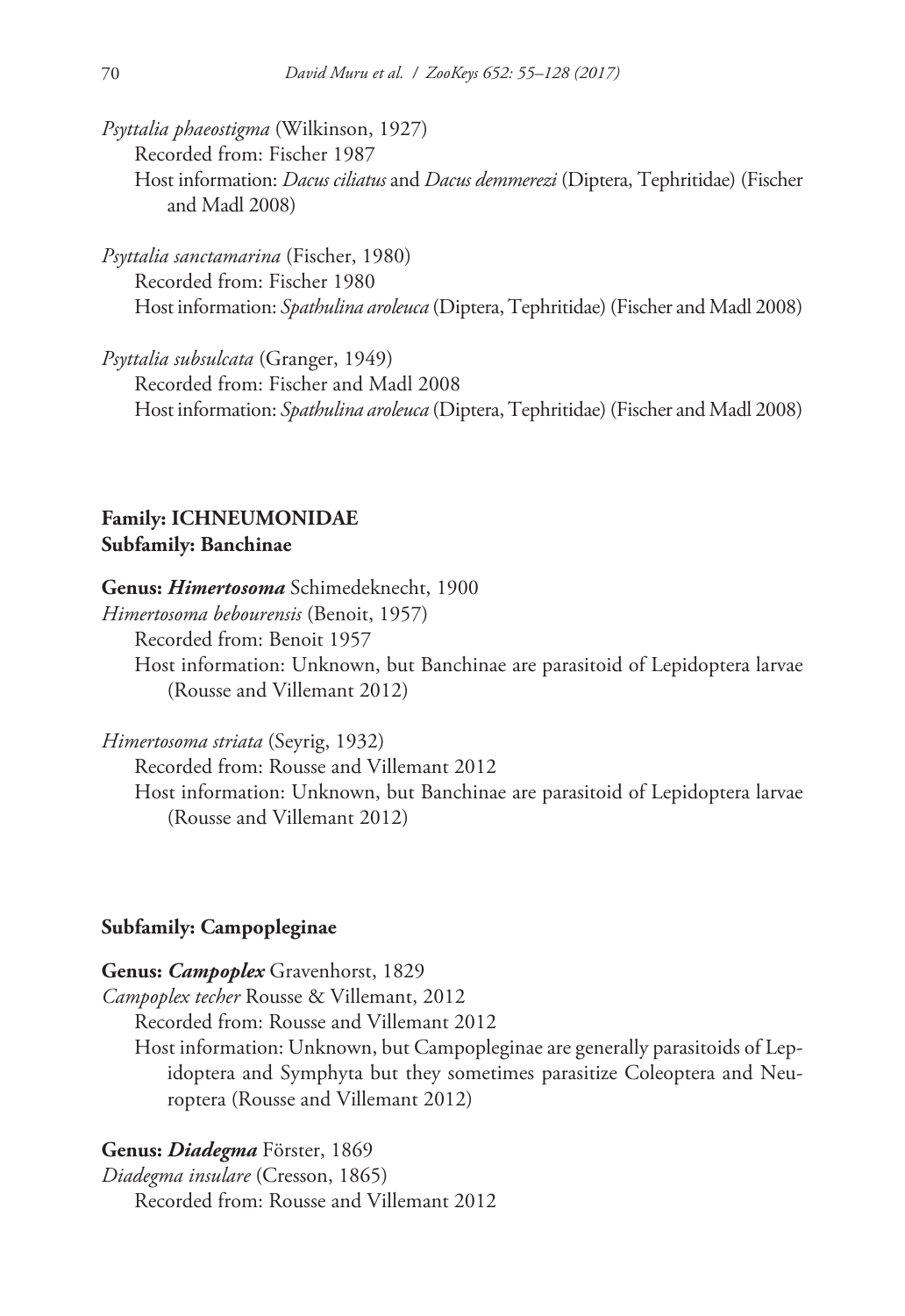Host information: *Plutella xylostella*, *Plutella opercula*, *Plutella omissa*, *Plutella armoraciae* (Lepidoptera, Plutellidae) and *Hellula undalis* (Lepidoptera, Pyralidae) (Sourakov and Mitchell 2000, Rousse and Villemant 2012)

# *Diadegma mollipla* (Holmgren, 1868)

Recorded from: Vayssières et al. 2001

Host information: *Plutella xylostella*, (Lepidoptera, Plutellidae) and *Phthorimaea operculella* (Lepidoptera, Gelechiidae) (Rousse and Villemant 2012)

### **Genus:** *Dusona* Cameron, 1901

*Dusona douraguia* Rousse & Villemant, 2012

Recorded from: Rousse and Villemant 2012

Host information: Unknown, but Campopleginae are generally parasitoids of Lepidoptera and Symphyta but they sometimes parasitize Coleoptera and Neuroptera (Rousse and Villemant 2012)

# *Dusona pauliani* (Benoit, 1957)

Recorded from: Rousse and Villemant 2012

Host information: Unknown, but Campopleginae are generally parasitoids of Lepidoptera and Symphyta but they sometimes parasitize Coleoptera and Neuroptera (Rousse and Villemant 2012)

#### **Genus:** *Enytus* Cameron, 1905

*Enytus huet* Rousse & Villemant, 2012

Recorded from: Rousse and Villemant 2012

Host information: Unknown, but Campopleginae are generally parasitoids of Lepidoptera and Symphyta but they sometimes parasitize Coleoptera and Neuroptera (Rousse and Villemant 2012)

# **Genus:** *Eriborus* Förster, 1869

*Eriborus cadjee* Rousse & Villemant, 2012

Recorded from: Rousse and Villemant 2012

Host information: Unknown, but Campopleginae are generally parasitoids of Lepidoptera and Symphyta but they sometimes parasitize Coleoptera and Neuroptera (Rousse and Villemant 2012)

# *Eriborus pallipes* (Brullé, 1846)

Recorded from: Rousse and Villemant 2012

Host information: Unknown, but Campopleginae are generally parasitoids of Lepidoptera and Symphyta but they sometimes parasitize Coleoptera and Neuroptera (Rousse and Villemant 2012)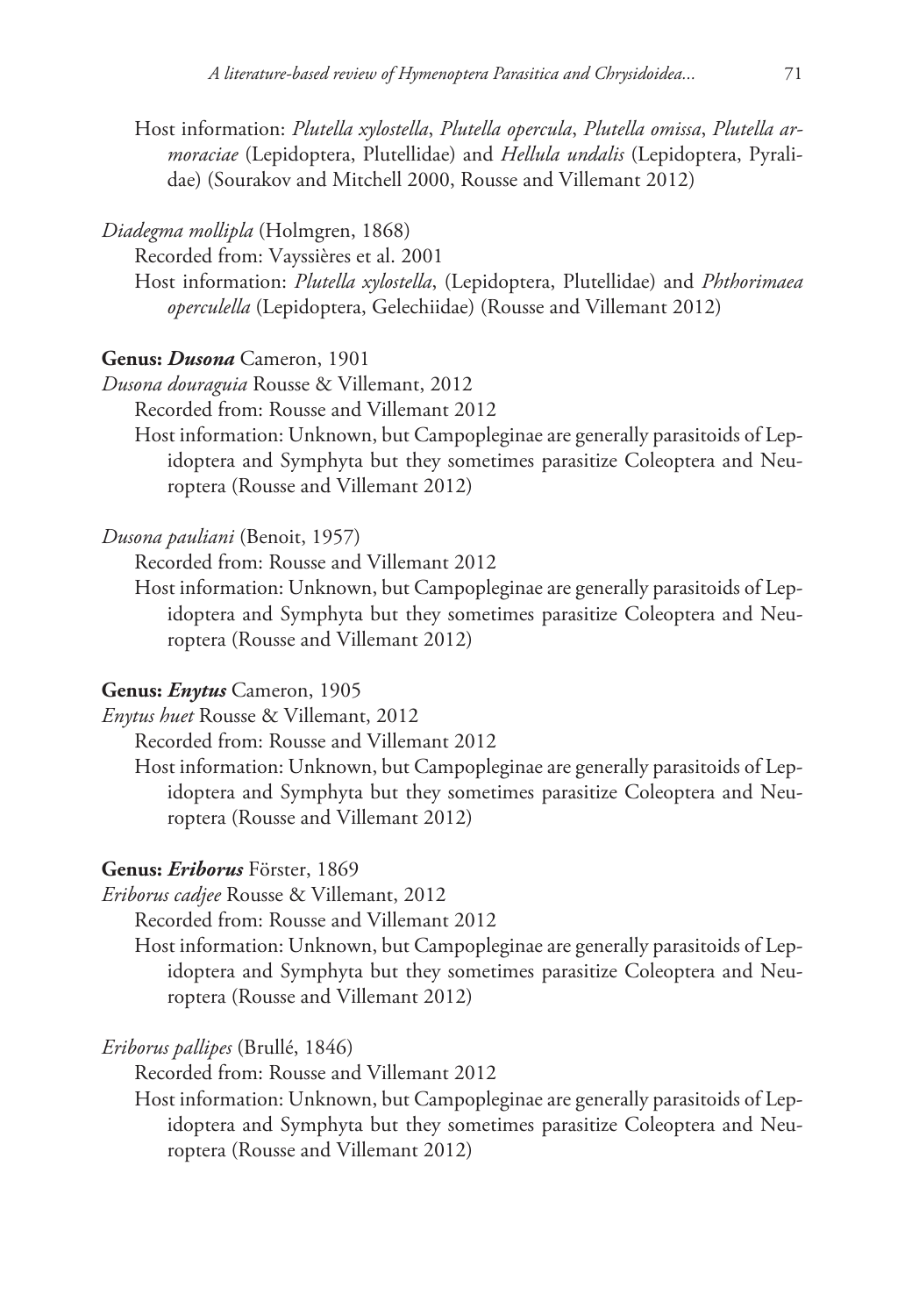#### **Genus:** *Hyposoter* Förster 1869

*Hyposoter reunionis* (Benoit, 1957)

Recorded from: Benoit 1957

Host information: Unknown, but Campopleginae are generally parasitoids of Lepidoptera and Symphyta but they sometimes parasitize Coleoptera and Neuroptera (Rousse and Villemant 2012)

### **Genus:** *Venturia* Schrottky, 1902

*Venturia canescens* (Gravenhorst, 1829)

Recorded from: Rousse and Villemant 2012

Host information: 23 species belonging to the families Pyralidae, Noctuidae, Tortricidae, Gelechiidae, Tineidae and Yponomeutidae (Lepidoptera) (Rousse and Villemant 2012)

# **Genus:** *Xanthocampoplex* Morley, 1913

*Xanthocampoplex huberti* Rousse & Villemant, 2012

Recorded from: Rousse and Villemant 2012

Host information: Unknown, but Campopleginae are generally parasitoids of Lepidoptera and Symphyta but they sometimes parasitize Coleoptera and Neuroptera (Rousse and Villemant 2012)

### **Subfamily: Cremastinae**

#### **Genus:** *Pristomerus* Curtis, 1836

*Pristomerus rivier* Rousse & Villemant, 2012

Recorded from: Rousse and Villemant 2012

Host information: *Plutella xylostella* (Plutellidae) (Rousse and Villemant 2012) and *Prophantis smaragdina* (Chartier et al. 2013, Identified by Rousse 2012 unpublished data)

# **Genus:** *Temelucha* Meyrick, 1909

*Temelucha basiornata* (Cameron, 1911)

Recorded from: Rousse and Villemant 2012

Host information: Unidentified rice stem borer, probably *Diopsis* sp*.* (Diptera, Diopsidae) (Zwart 1998)

*Temelucha labusi* Rousse & Villemant, 2012

Recorded from: Rousse and Villemant 2012

Host information: Unknown, but Cremastinae are endoparasitoids of Lepidoptera or Coleoptera larvae in leave folds, tunnels, buds, galls or other concealed situations (Rousse and Villemant 2012)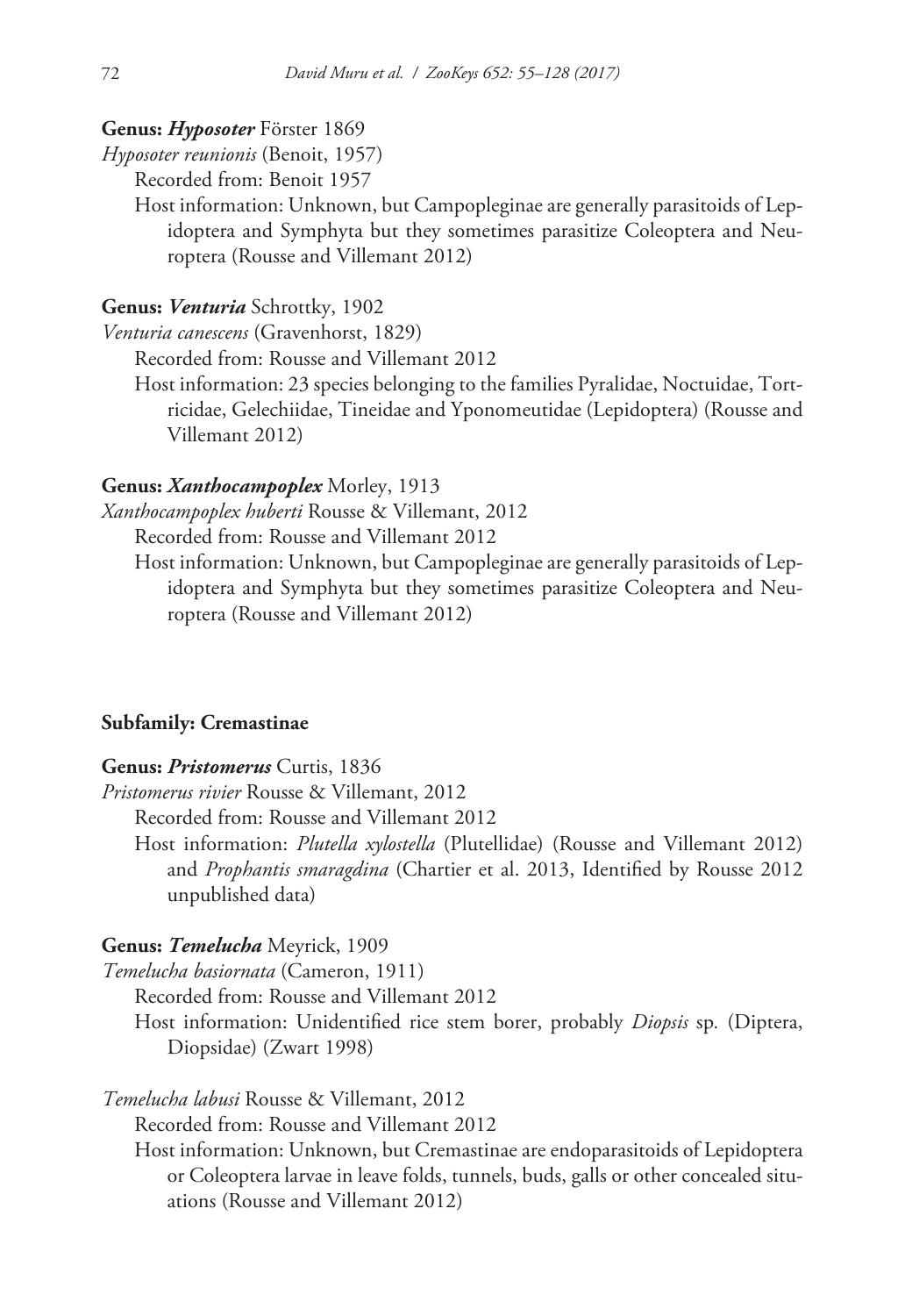*Temelucha minuta* (Morley, 1912)

Recorded from: Rousse and Villemant 2012

Host information: *Grapholita critica* (Lepidoptera, Tortricidae), *Etiella behrii* (Lepidoptera, Pyralidae), *Bilobata subsecivella* (Lepidoptera, Gelechiidae) on peanut, *Phthorimaea operculella* (Lepidoptera, Gelechiidae) on potato (Gauld 1980, Rousse and Villemant 2012)

*Temelucha pestifer* (Morley, 1913)

Recorded from: Benoit 1957

Host information: An unidentified stem borer on *Oryza sativa* (Poaceae) field (Rousse and Villemant 2012)

*Temelucha talibarti* Rousse, Villemant & Seyrig, 2011

Recorded from: Rousse and Villemant 2012

Host information: Unknown, but Cremastinae are endoparasitoids of Lepidoptera or Coleoptera larvae in leave folds, tunnels, buds, galls or other concealed situations (Rousse and Villemant 2012)

*Temelucha* sp. 1

Recorded from: Rousse and Villemant 2012

Host information: Unknown, but Cremastinae are endoparasitoids of Lepidoptera or Coleoptera larvae in leave folds, tunnels, buds, galls or other concealed situations (Rousse and Villemant 2012)

*Temelucha* sp. 2

Recorded from: Rousse and Villemant 2012

Host information: Unknown, but Cremastinae are endoparasitoids of Lepidoptera or Coleoptera larvae in leave folds, tunnels, buds, galls or other concealed situations (Rousse and Villemant 2012)

# **Genus:** *Trathala* Cameron, 1899

*Trathala annulicornis* (Tosquinet, 1896)

Recorded from: Rousse and Villemant 2012

Host information: Unknown, but Cremastinae are endoparasitoids of Lepidoptera or Coleoptera larvae in leave folds, tunnels, buds, galls or other concealed situations (Rousse and Villemant 2012)

# *Trathala flavoorbitalis* (Cameron, 1907)

Recorded from: Rousse and Villemant 2012

Host information: Seventy-eight host records, all Lepidoptera (Gelechoidea, Noctuoidea, Pyraloidea, Tineoidea and Tortricoidea) (Rousse and Villemant 2012)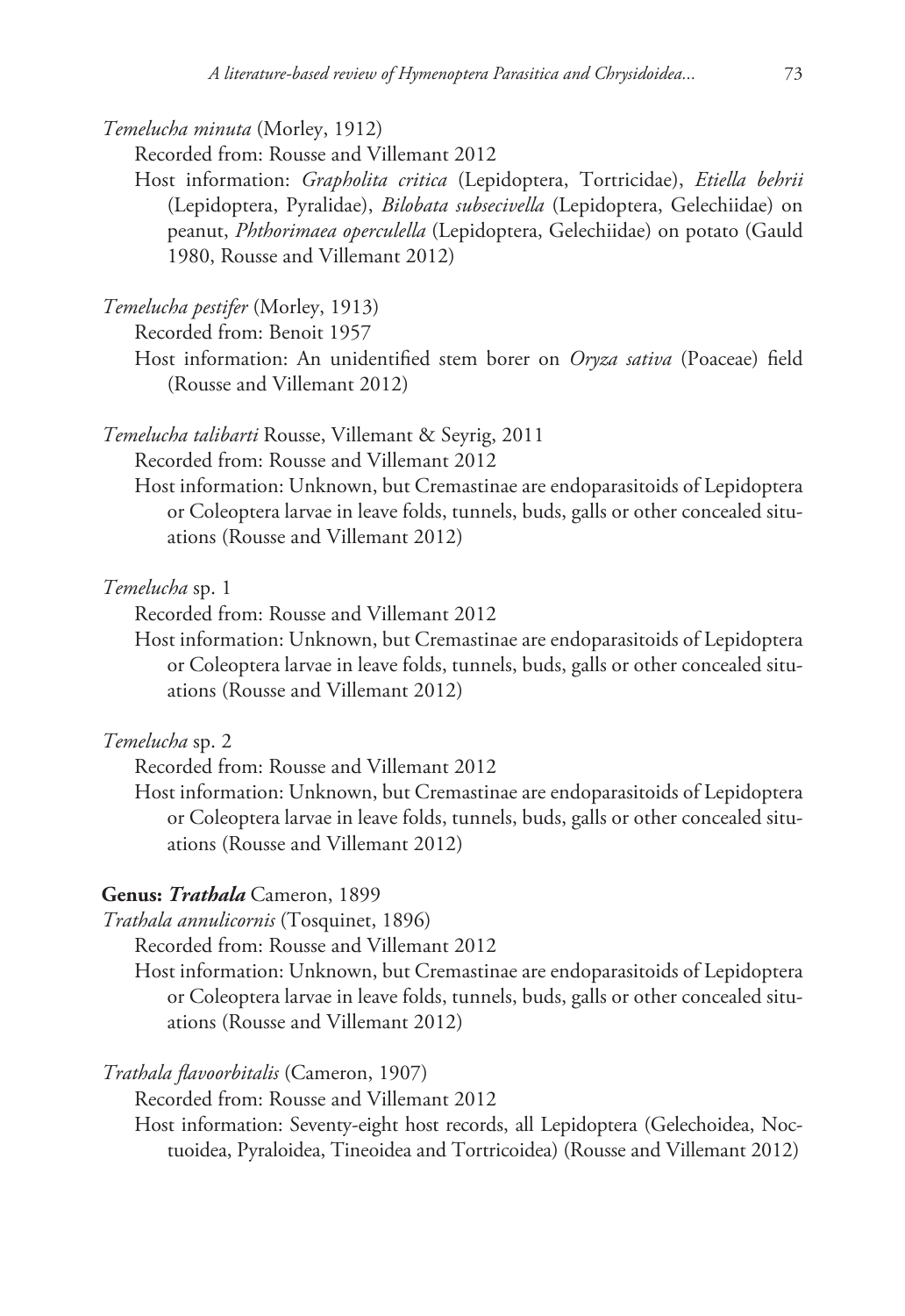# **Subfamily: Cryptinae**

#### **Genus:** *Acrolyta* Förster, 1868

*Acrolyta dindar* Rousse & Villemant, 2012

Recorded from: Rousse and Villemant 2012

Host information: Unknown, but Cryptinae generally are ectoparasitoids of Holometabola pupae or prepupae. Some species are endoparasitoids, and some species parasitize the egg masses of Araneae and Pseudoscorpionida. (Rousse and Villlemant 2012)

#### **Genus:** *Diatora* Förster, 1868

*Diatora albiscapus* (Seyrig, 1952)

Recorded from: Rousse and Villemant 2012

Host information: *Apanteles* sp. (Hymenoptera, Braconidae) ex *Napta serratilinea* (Lepidoptera, Lasiocampidae) and *Nephele densoi* (Lepidoptera, Sphingidae) on mimosa (*Mimosa* sp.) (Seyrig 1952, Rousse and Villemant 2012)

#### **Genus:** *Paraphylax* Förster, 1869

*Paraphylax mussar* Rousse & Villemant, 2012

Recorded from: Rousse and Villemant 2012

Host information: Unknown, but *Paraphylax* spp. are parasitoids of *Heliothis armigera* (Lepidoptera, Noctuidae) (Choudhary et al. 1983)

*Paraphylax transversatoria* (Seyrig, 1952)

Recorded from: Rousse and Villemant 2012

Host information: Unknown, but *Paraphylax* spp. are parasitoids of *Heliothis armigera* (Lepidoptera, Noctuidae) (Choudhary et al. 1983)

#### **Genus:** *Phygadeuon* Gravenhorst, 1829

*Phygadeuon nativel* Rousse & Villemant, 2012

Recorded from: Rousse and Villemant 2012

Host information: Unknown, but *Phygadeuon* spp. are parasitoids of *Musca domestica* (Diptera, Muscidae) and *Rhagoletis cerasi* (Diptera, Tephritidae) (Rousse and Villemant 2012)

# **Subfamily: Diplazontinae**

**Genus:** *Diplazon* Nees, 1918 *Diplazon laetatorius* (Fabricius, 1781) Recorded from: de Saussure 1892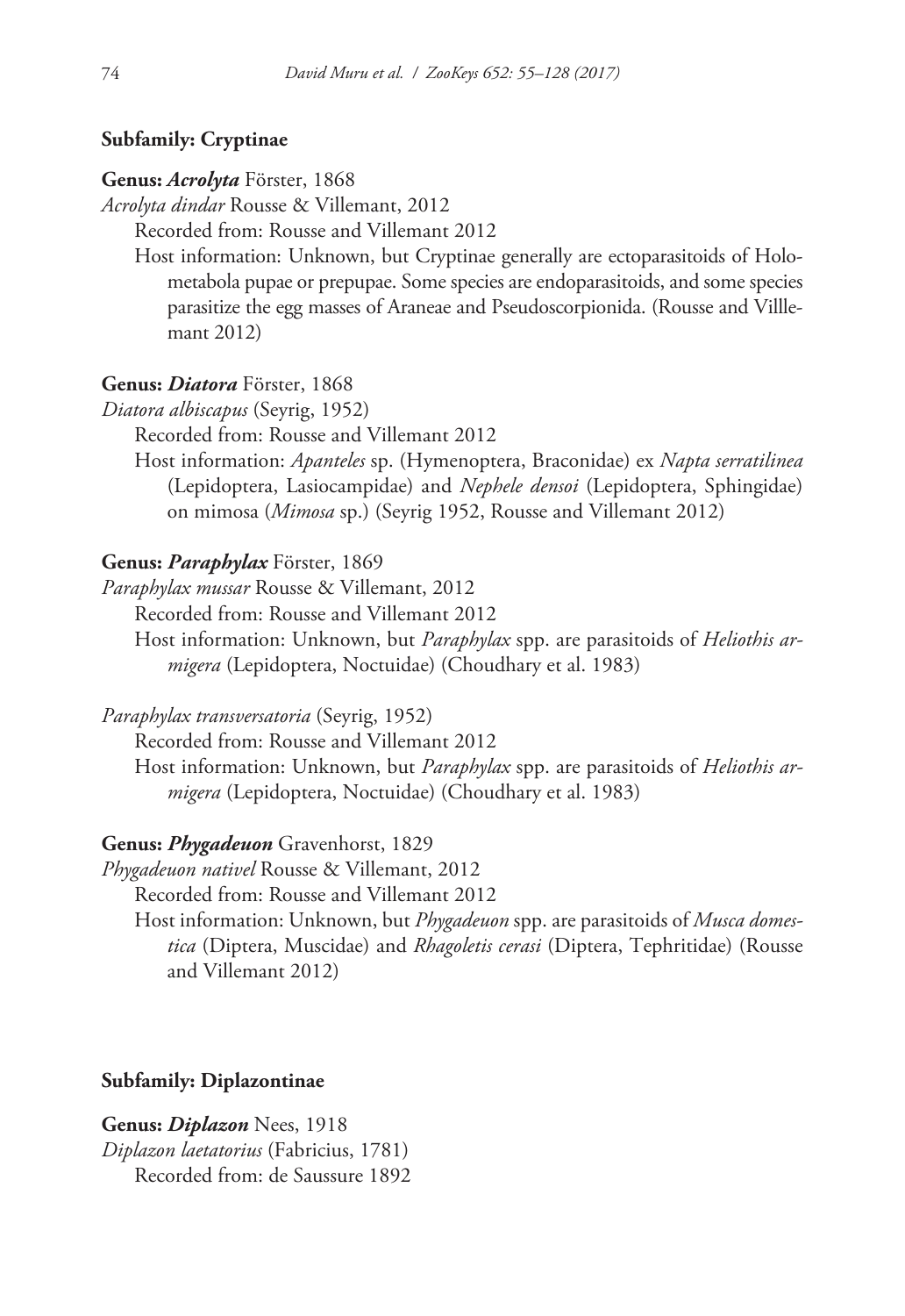Host information: Parasitoid of a wide range of Diptera, especially aphidophagous syrphid flies (more than 50 host species reported in Syrphidae) (Rousse and Villemant 2012)

#### **Subfamily: Ichneumoninae**

**Genus:** *Crytea* Cameron, 1906

*Crytea albitrochanterata* (Heinrich, 1938) Recorded from: Rousse and Villemant 2012 Host information: Unknown, but Ichneumoninae are endoparasitoids of Lepidoptera larvae or pupae (Rousse and Villemant 2012)

# **Genus:** *Ichneumon* Fabricius, 1798

*Ichneumon unicinctus* Brullé, 1846

Recorded from: Rousse and Villemant 2012

Host information: *Charadrina* sp., *Sciomesia biluma*, *Sesamia calamistis* (Lepidoptera, Noctuidae, Amphipyrinae) (Zwart 1998)

# **Subfamily: Mesochorinae**

#### **Genus:** *Mesochorus* Gravenhorst, 1829

*Mesochorus cariniferus* Benoit, 1955

Recorded from: Rousse and Villemant 2012

Host information: Unknown, but Mesochorinae are hyperparasitoids of Ichneumonoidea (Hymenoptera) or Tachinidae (Diptera) (Rousse and Villemant 2012)

*Mesochorus* sp.

Recorded from: Rousse and Villemant 2012

Host information: Unknown, but Mesochorinae are hyperparasitoids of Ichneumonoidea (Hymenoptera) or Tachinidae (Diptera) (Rousse and Villemant 2012)

# **Subfamily: Metopiinae**

# **Genus:** *Triclistus* Förster, 1869

*Triclistus aitkeni* (Cameron, 1897)

Recorded from: Rousse and Villemant 2012 Host information: *Cnaphalocrocis medinalis* (Guenée) (Lepidoptera: Pyralidae) on rice (*Oryza sativa*) (Rousse and Villemant 2012)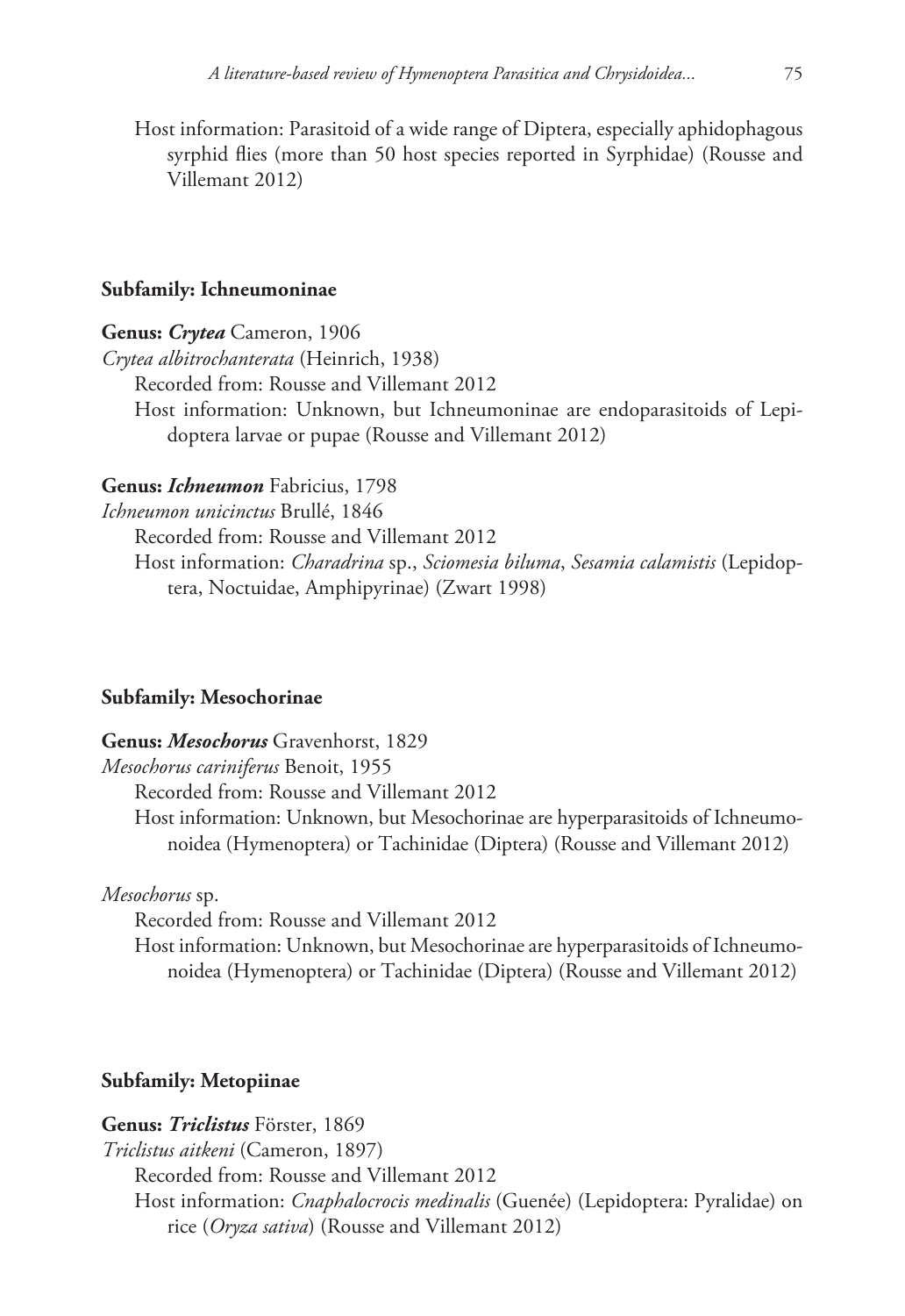# **Subfamily: Ophioninae**

# **Genus:** *Enicospilus* Stephens, 1835

*Enicospilus angustatus* (Brullé, 1846)

Recorded from: Bordage 1914

Host information: Unknown, but *Enicospilus* spp. are nocturnal endoparasitoids of Lepidoptera (Rousse and Villemant 2012)

*Enicospilus betanimenus* (Saussure, 1892)

Recorded from: Rousse and Villemant 2012

Host information: *Achaea faber*, *Dysgonia pudica*, *Dysgonia triplocyma*, *Heliophisma klugii*, and *Tatorinia rufipennis* (Lepidoptera, Noctuidae) (Rousse and Villemant 2012)

*Enicospilus dolosus* (Tosquinet, 1896)

Recorded from: Rousse and Villemant 2012

Host information: *Anomis leona* (Lepidoptera, Noctuidae) and *Haritalodes derogate* (Lepidoptera, Crambidae) (Rousse and Villemant 2012)

*Enicospilus dubius* (Tosquinet, 1896)

Recorded from: Rousse and Villemant 2012

Host information: *Anomis leona*, *Chrysodeixis chalcites* (Lepidoptera, Noctuidae) and *Plusia* sp*.* (Lepidoptera, Plusiidae) (Gauld and Mitchell 1978)

*Eniscopilus grandiflavus* Townes, 1973

Recorded from: Rousse and Villemant 2012

Host information: Unknown, but *Enicospilus* spp. are nocturnal endoparasitoids of Lepidoptera (Rousse and Villemant 2012)

*Enicospilus helvolus* Gauld & Mitchell, 1978

Recorded from: Rousse and Villemant 2012

Host information: Unknown, but *Enicospilus* spp. are nocturnal endoparasitoids of Lepidoptera (Rousse and Villemant 2012)

*Enicospilus hova* Gauld & Mitchell, 1978

Recorded from: Gauld and Mitchell 1978

Host information: Unknown, but *Enicospilus* spp. are nocturnal endoparasitoids of Lepidoptera (Rousse and Villemant 2012)

*Enicospilus mauritii* (de Saussure, 1892) Recorded from: Bordage 1914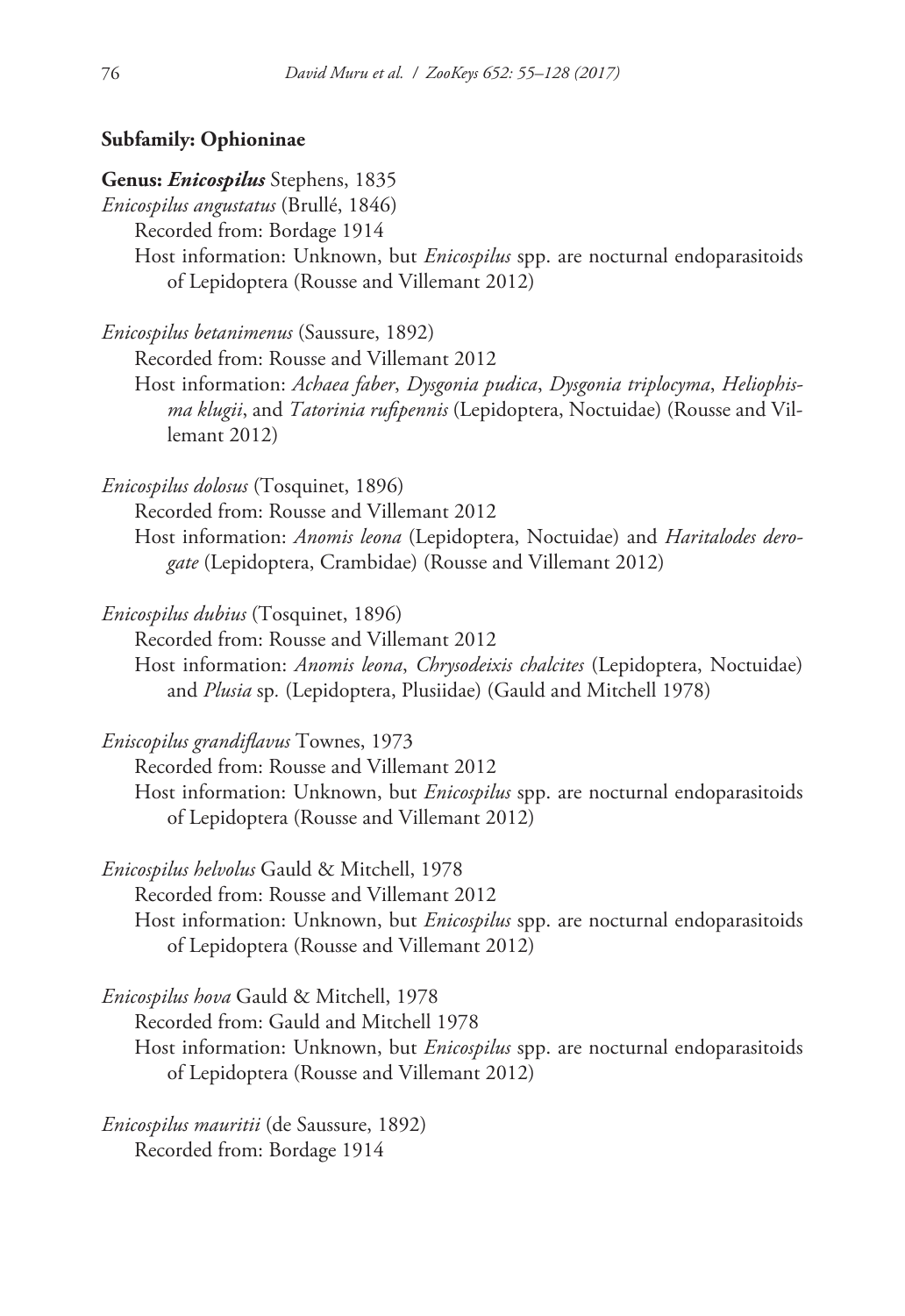Host information: *Chilo sacchariphagus* (Lepidoptera, Pyralidae), *Leucania loreyi* (Lepidoptera, Noctuidae, Hadeninae), *Mythimna loreyi* (Lepidoptera, Noctuidae), *Olethreutes schistaceanus*, *Tetramoera schistaceana* (Lepidoptera, Tortricidae, Olethreutinae), *Procherata sacchariphaga*, *Procerata venostata* (Lepidoptera, Brachodidae), *Sesamia calamistis*, *Sesamia inferens*, *Sesamia nonagrioides*, *Speia vuteria* (Lepidoptera, Noctuidae, Amphipyrinae) (Rousse and Villemant 2012)

*Enicospilus rufus* (Brullé, 1846)

Recorded from: Benoit 1957

Host information: *Ctenoplusia limbirena*, *Trigonodes hyppasia* (Lepidoptera, Noctuidae) (Rousse and Villemant 2012).

*Enicospilus ruscus* Gauld & Mitchell, 1978

Recorded from: Rousse and Villemant 2012

Host information: *Mythimna loreyi*, *Sesamia botanephaga*, *Sesamia veturia*, (Lepidoptera, Noctuidae) (Rousse and Villemant 2012)

*Enicospilus sesamiae* Delobel, 1974

Recorded from: Zwart 1998

Host information: *Procerata venosata* (Lepidoptera, Brachodidae) (Gauld and Mitchell 1978), *Busseola fusca*, *Sesamia calamistis* and *Sesamia vuteria* (Lepidoptera, Noctuidae) (Zwart 1998)

*Enicospilus transvaalensis* Cameron, 1911

Recorded from: Rousse and Villemant 2012

Host information: *Mythimna* sp. and *Sesamia calamistis* (Lepidoptera, Noctuidae) (Rousse and Villemant 2012)

*Enicospilus vitry* Rousse & Villemant, 2012

Recorded from: Rousse and Villemant 2012

Host information: Unknown, but *Enicospilus* spp. are nocturnal endoparasitoids of Lepidoptera (Rousse and Villemant 2012)

# **Subfamily: Orthocentrinae**

**Genus:** *Megastylus* Schiødte, 1838

*Megastylus vagabundus* Seyrig, 1934

Recorded from: Rousse and Villemant 2012

Host information: Unknown, but Orthocentrinae are endoparasitoids of Mycetophilidae and Sciaridae (Diptera) (Rousse and Villemant 2012)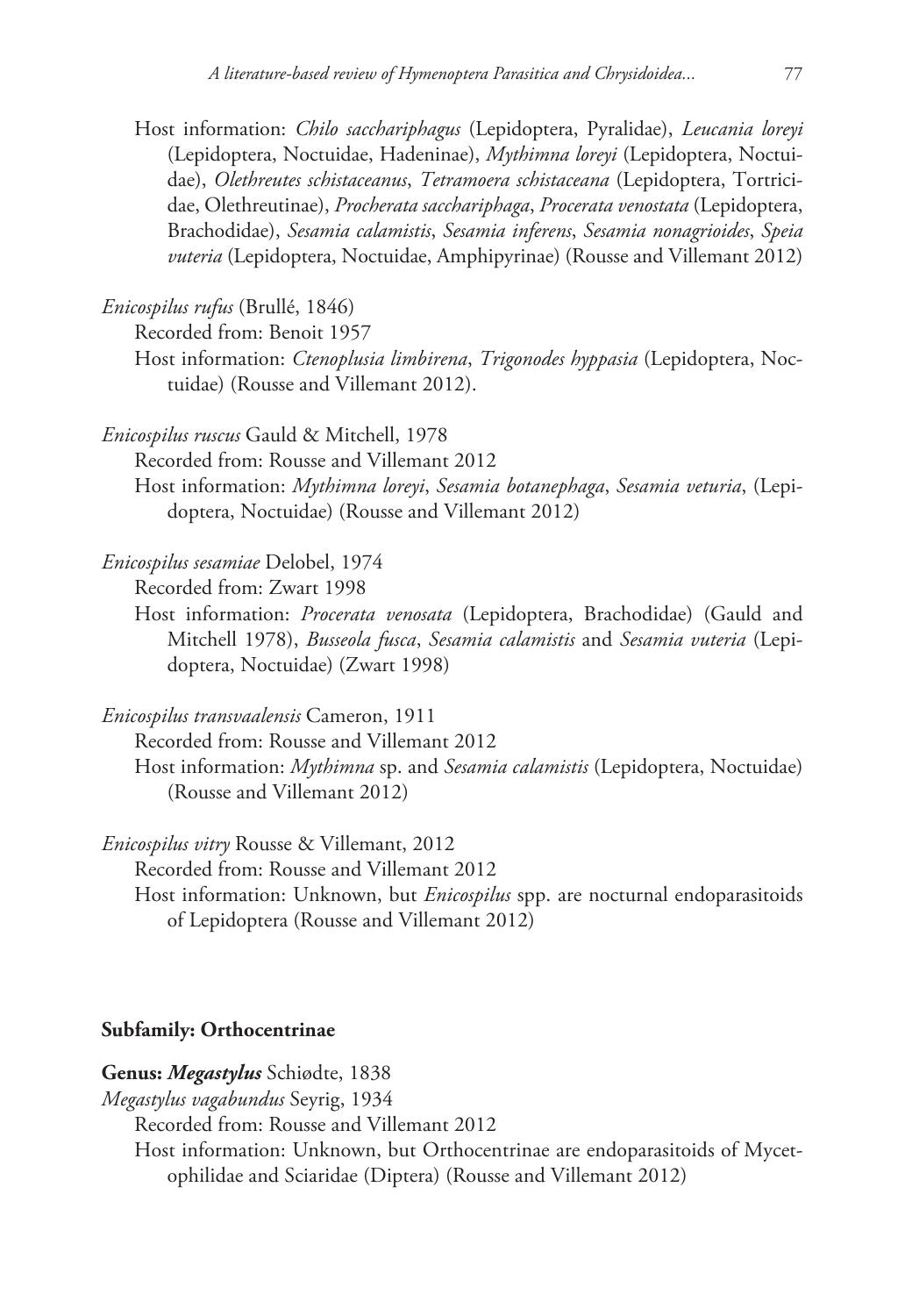### **Genus:** *Orthocentrus* Gravenhorst, 1829

*Orthocentrus urbanus* Seyrig, 1934

Recorded from: Rousse and Villemant 2012

Host information: Unknown, but Orthocentrinae are endoparasitoids of Mycetophilidae and Sciaridae (Diptera) (Rousse and Villemant 2012)

# **Genus:** *Pantisarthrus* Förster, 1871

*Pantisarthrus isolatus* (Benoit, 1957)

Recorded from: Benoit 1957

Host information: Unknown, but Orthocentrinae are endoparasitoids of Mycetophilidae and Sciaridae (Diptera) (Rousse and Villemant 2012)

#### **Genus:** *Proclitus* Förster, 1869

*Proclitus ligatus* (Seyrig, 1934)

Recorded from: Rousse and Villemant 2012

Host information: Unknown, but Orthocentrinae are endoparasitoids of Mycetophilidae and Sciaridae (Diptera) (Rousse and Villemant 2012)

# **Genus:** *Stenomacrus* Förster, 1869

*Stenomacrus payet* Rousse & Villemant, 2012

Recorded from: Rousse and Villemant 2012

Host information: Unknown, but Orthocentrinae are endoparasitoids of Mycetophilidae and Sciaridae (Diptera) (Rousse and Villemant 2012)

### **Genus:** *Tariqia* Rousse and Villemant, 2012

*Tariqia stellaris* Rousse & Villemant, 2012

Recorded from: Rousse and Villemant 2012

Host information: Unknown, but Orthocentrinae are endoparasitoids of Mycetophilidae and Sciaridae (Diptera) (Rousse and Villemant 2012)

### **Subfamily: Pimplinae**

#### **Genus:** *Echthromorpha* Holmgren, 1868

*Echthromorpha spinator* (Fabricius, 1798)

Recorded from: Rousse and Villemant 2012

Host information: *Nagia linteola* (Lepidoptera, Noctuidae) (Rousse and Villemant 2012)

# **Genus:** *Itoplectis* (Förster, 1869)

*Itoplectis albipes* Seyrig 1932

Recorded from: Rousse and Villemant 2012

Host information: Unknown, but morphological studies indicate that *Itoplectis albipes* uses echolocation when foraging for hosts (Broad and Quicke 2000)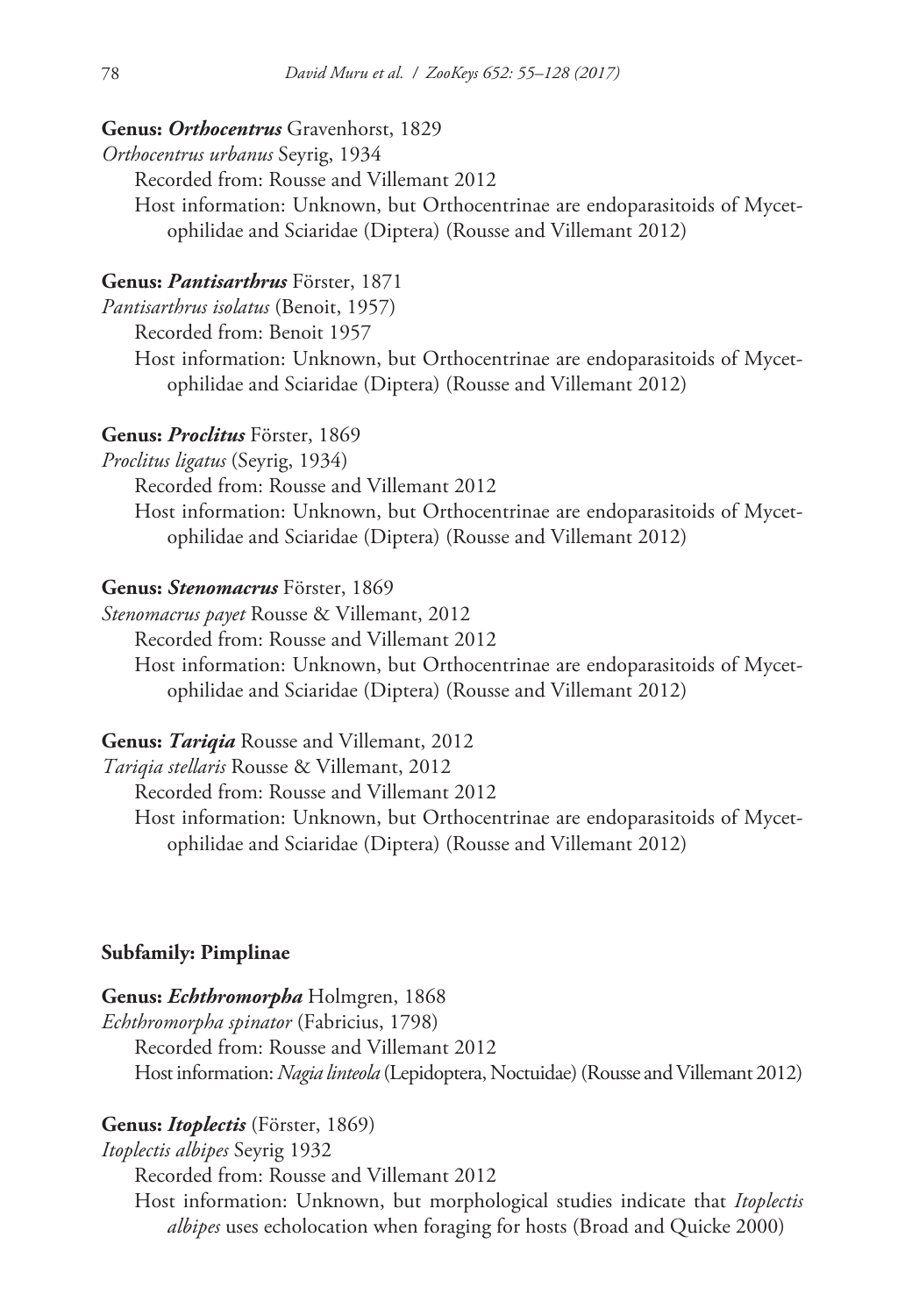# **Genus:** *Xanthophenax* Saussure, 1892

*Xanthophenax defector* Seyrig, 1932

Recorded from: Rousse and Villemant 2012

Host information: Unknown, but Pimplinae are generally ectoparasitoids of pupae and larvae of Holometabola. Some species parasitize adult and egg sacs od Araneae (Rousse and Villemant 2012)

*Xanthophenax pacificator* Seyrig, 1932

Recorded from: Rousse and Villemant 2012

Host information: Unknown, but Pimplinae are generally ectoparasitoids of pupae and larvae of Holometabola. Some species parasitize adult and egg sacs od Araneae (Rousse and Villemant 2012)

# *Xanthophenax xanthomelas* (Brullé, 1846)

Recorded from: Rousse and Villemant 2012

Host information: Unknown, but Pimplinae are generally ectoparasitoids of pupae and larvae of Holometabola. Some species parasitize adult and egg sacs od Araneae (Rousse and Villemant 2012)

#### **Genus:** *Xanthopimpla* de Saussure, 1892

*Xanthopimpla stemmator* (Thunberg, 1824)

Recorded from: Kfir et al. 2002

Host information: More than 30 species of Pyralidae (Lepidoptera) (Rousse and Villemant 2012)

# **Genus:** *Zatypota* Förster, 1869

*Zatypota inexpectata* (Seyrig, 1932)

Recorded from: Rousse and Villemant 2012

Host information: Unknown, but Pimplinae are generally ectoparasitoids of pupae and larvae of Holometabola. Some species parasitize adult and egg sacs od Araneae (Rousse and Villemant 2012)

#### **Subfamily: Tersilochinae**

**Genus:** *Aneuclis* Förster, 1869

*Aneuclis larga* Khalaim, 2009

Recorded from: Rousse and Villemant 2012

Host information: Unknown, but most Tersilochinae are endoparasitoids of Coleoptera (generally Curculionidae and Chrysomelidae). Some species parasitize Symphyta (Hymenoptera) (Rousse and Villemant 2012)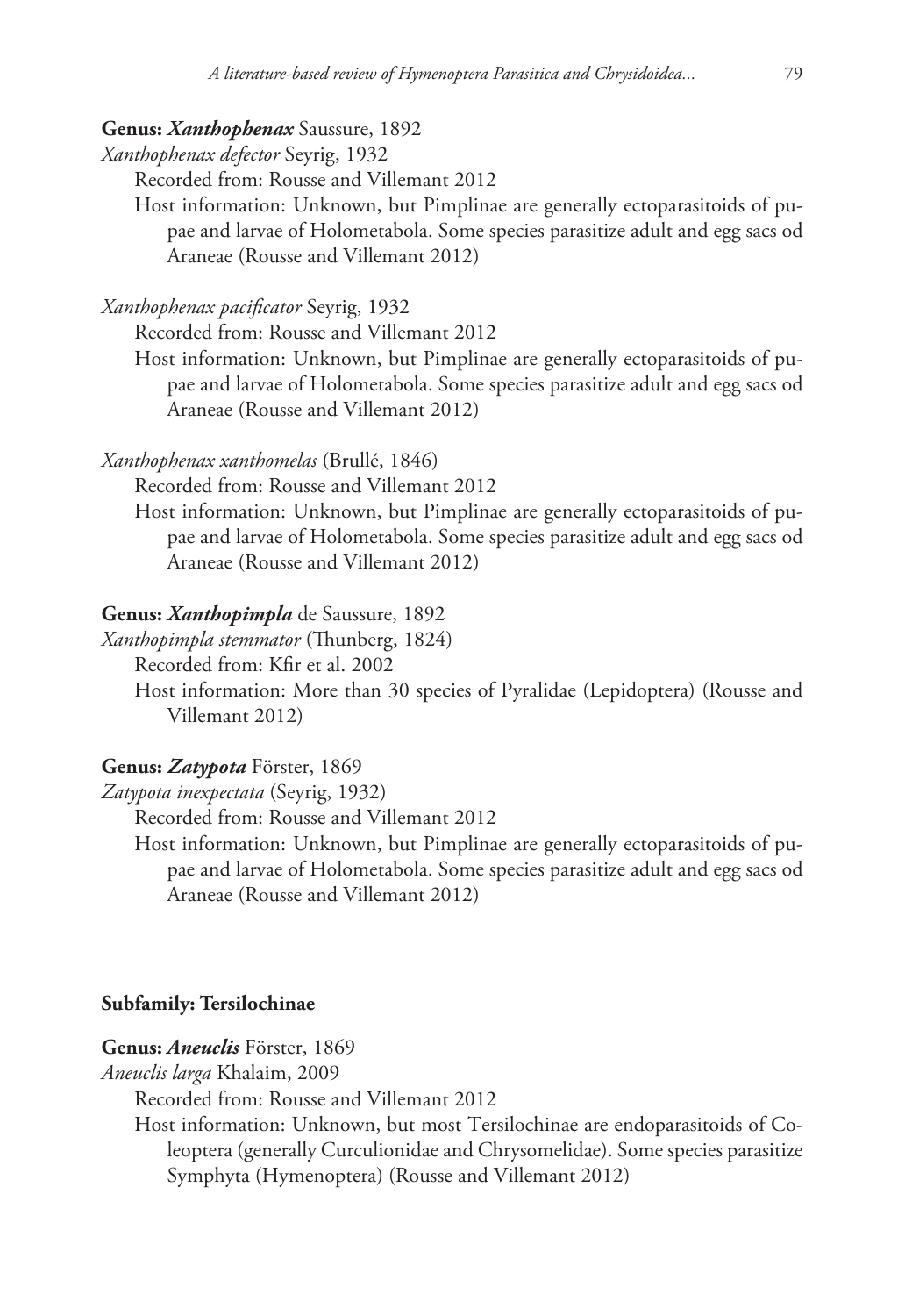#### **Genus:** *Diaparsis* Förster, 1869

*Diaparsis ramassamy* Rousse & Villemant, 2012

Recorded from: Rousse and Villemant 2012

Host information: Unknown, but most Tersilochinae are endoparasitoids of Coleoptera (generally Curculionidae and Chrysomelidae). Some species parasitize Symphyta (Hymenoptera) (Rousse and Villemant 2012)

## **Subfamily: Tryphoninae**

#### **Genus:** *Netelia* Gray, 1860

*Netelia melanopus* (Brullé, 1846)

Recorded from: de Saussure 1892

Host information: *Mythimna loreyi*, *Sesamia calamistis*, *Sesamia inferens* (Lepidoptera, Noctuidae), *Olethreutes schistaceanus* (Lepidoptera, Tortricidae) and *Chilo sacchariphagus* (Lepidoptera, Pyralidae) (Rousse and Villemant 2012)

# *Netelia* sp*.*

Recorded from: Rousse and Villemant 2012

Host information: Unknown, but *Netelia* spp. are ectoparasitoids of Lepidoptera larvae (Rousse and Villemant 2012)

| Familly           | Subfamilly  | <b>Genus / Species</b>                               | <b>General</b> host<br>information                                       | <b>Recorded from</b>                                                                                          |
|-------------------|-------------|------------------------------------------------------|--------------------------------------------------------------------------|---------------------------------------------------------------------------------------------------------------|
| <b>BRACONIDAE</b> | Agathidinae | Biroia costata (Brullé, 1846)                        | Unknown                                                                  | Granger 1949                                                                                                  |
|                   |             | Camptothlipsis curticornis<br>Granger, 1949          | Nephopterix beharella                                                    | Quilici et al. 2003                                                                                           |
|                   |             | Coccygidium lutea (Brullé, 1846)                     | Condica conducta<br>Mythimna curvuvula<br>Brullé 1846<br>Mythimna loreyi |                                                                                                               |
|                   |             | Adelphenaldis grimmorum<br>Fischer, 2014             | Unknown                                                                  | Fischer 2014                                                                                                  |
|                   |             | Adelphenaldis nanocorpus Fischer,<br>Unknown<br>2014 | Fischer 2014                                                             |                                                                                                               |
|                   |             | Aphaereta sp.                                        | Diptera Cyclorrhapha                                                     | Quilici et al. 2003<br>Fischer 2014<br>Fischer 2014<br>Vayssières et al.<br>2001<br>Vayssières et al.<br>2001 |
|                   | Alysiinae   | Asobara diadegmae Fischer, 2014                      | Diadegma sp.<br>(Ichneumonidae)                                          |                                                                                                               |
|                   |             | Cratospila sinenotaulis Fischer,<br>2014             | Unknown                                                                  |                                                                                                               |
|                   |             | Dacnusa sibirica Telenga, 1934                       | Agromyzidae                                                              |                                                                                                               |
|                   |             | Dacnusa sp.                                          | Agromyzidae                                                              |                                                                                                               |

**Table 1.** List of Ichneumonoidea recorded from Reunion Island.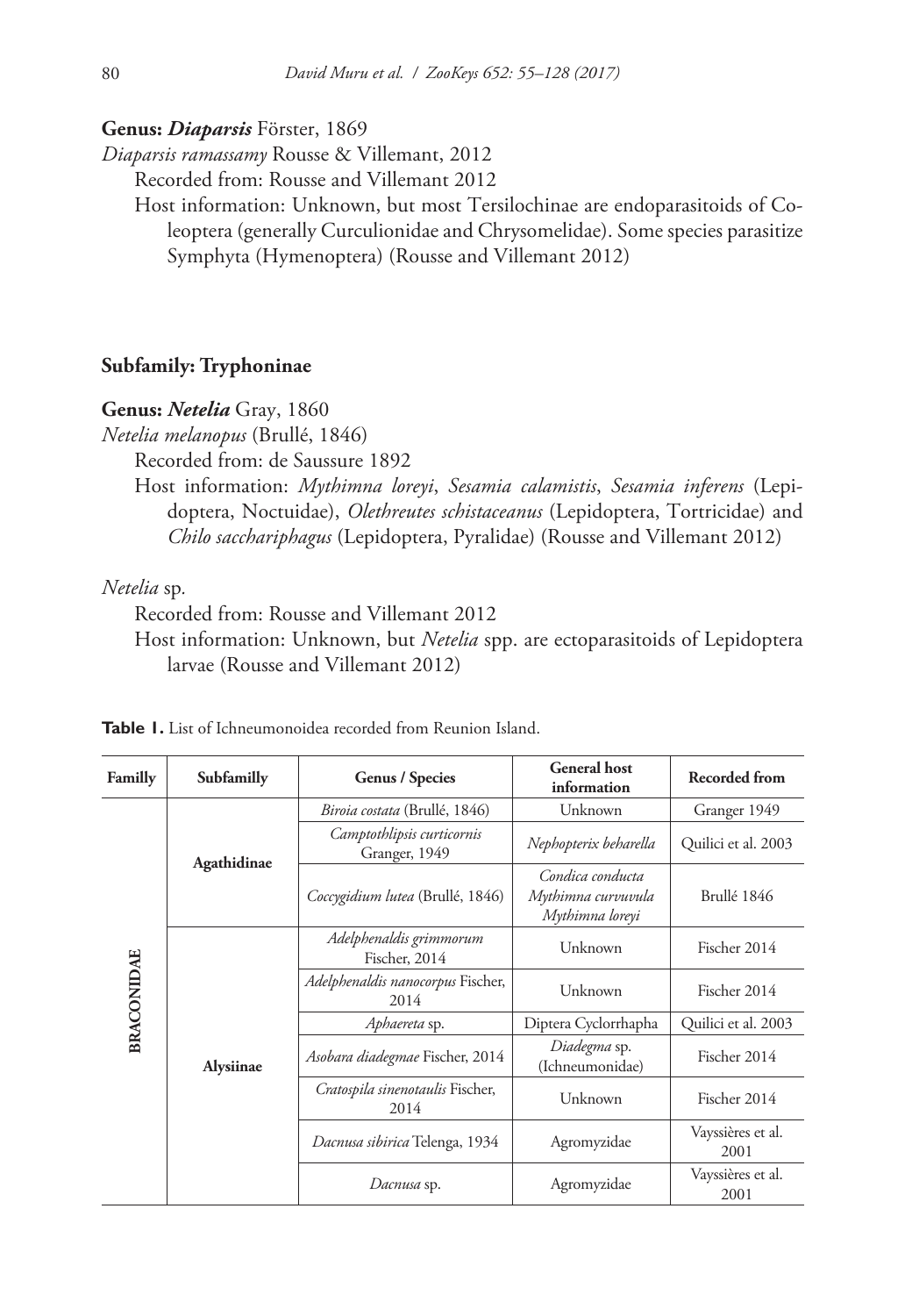| Familly           | Subfamilly        | <b>Genus / Species</b>                                           | <b>General</b> host<br>information           | <b>Recorded from</b>                     |
|-------------------|-------------------|------------------------------------------------------------------|----------------------------------------------|------------------------------------------|
|                   |                   | Dinotrema candidiapex Fischer,<br>2014                           | Unknown                                      | Fischer 2014                             |
|                   | Alysiinae         | Synaldis dugainensis Fischer,<br>2014                            | Unknown                                      | Fischer 2014                             |
|                   |                   | Synaldis robusticeps Fischer, 2014                               | Unknown                                      | Fischer 2014                             |
|                   |                   | Aphidius camerunensis Mackauer,<br>1966                          | Sitobion                                     | Stary et al. 1994                        |
|                   |                   | Aphidius colemani Viereck, 1912                                  | Aphididae                                    | Vayssières et al.<br>2001                |
|                   | Aphidiinae        | Aphidius rosae Haliday, 1833                                     | Macrosiphum rosae<br>Sitobion fragariae      | Stary et al. 1977                        |
|                   |                   | Aphidius seyrigi Granger 1949                                    | Aphididae                                    | Benoit 1957                              |
|                   |                   | Diaeretiella rapae (McIntosh,<br>1855)                           | Aphididae                                    | Quilici et al. 1988                      |
|                   |                   | Praon sp.                                                        | Aphis sp.                                    | Vayssières et al.<br>2001                |
|                   | <b>Braconinae</b> | Bracon (Habrobracon) hebetor<br>(Say, 1836)                      | Crambidae, Lycaenidae,<br>Pyralidae (Lep.)   | Quilici et al. 2003                      |
|                   |                   | Iphiaulax didymus (Brullé, 1846)                                 | Unknown                                      | Brullé 1846                              |
|                   | Charmontinae      | Charmon ramagei Rousse, 2013                                     | Unknown                                      | Rousse 2013                              |
|                   | Cheloninae        | Chelonus (Microchelonus)<br>curvimaculatus Cameron, 1906         | Pectinophora gossypiella,<br>Trichoplusia ni | Quilici et al. 2003<br>Braet et al. 2012 |
|                   |                   | Chelonus (Microchelonus) matilei<br>Braet & Rousse, 2012         | Unknown                                      | Braet et al. 2012                        |
| <b>BRACONIDAE</b> |                   | Chelonus (Chelonus) mayi Braet<br>& Rousse, 2012                 | Unknown                                      | Braet et al. 2012                        |
|                   |                   | Chelonus (Microchelonus)<br><i>merdicus</i> Rousse & Braet, 2012 | Unknown                                      | Braet et al. 2012                        |
|                   |                   | Chelonus sp.                                                     | Unknown                                      | Quilici et al. 2003                      |
|                   |                   | Ipodoryctes sp.                                                  | Coleoptera                                   | Zaldivar-Riveron et<br>al. 2008          |
|                   | Doryctinae        | Rinamba opacicollis Cameron,<br>1912                             | Coleoptera                                   | Braet 2001                               |
|                   |                   | Centistes caloupile Rousse &<br>Braet, 2012                      | Unknown                                      | Rousse and Braet<br>2012                 |
|                   |                   | Chrysopophthorus sp.                                             | Chrysopidae                                  | Semeria and Quilici<br>1986              |
|                   |                   | Cosmophorus merdiculatus Rousse<br>& Braet, 2012                 | Scolytinae                                   | Rousse and Braet<br>2012                 |
|                   |                   | Leiophron sarahae Rousse &<br>Braet, 2012                        | Miridae or Psocoptera                        | Rousse and Braet<br>2012                 |
|                   | Euphorinae        | Leiophron yaeli Rousse & Braet,<br>2012                          | Miridae or Psocoptera                        | Rousse and Braet<br>2012                 |
|                   |                   | Meteorus anthracnemis de Saeger,<br>1946                         | Lepidoptera                                  | Rousse and Braet<br>2012                 |
|                   |                   | Meteorus comonile Rousse &<br>Braet, 2012                        | Lepidoptera                                  | Rousse and Braet<br>2012                 |
|                   |                   | Meteorus pulchricornis Rousse &<br>Braet, 2012                   | Lepidoptera                                  | Rousse and Braet<br>2012                 |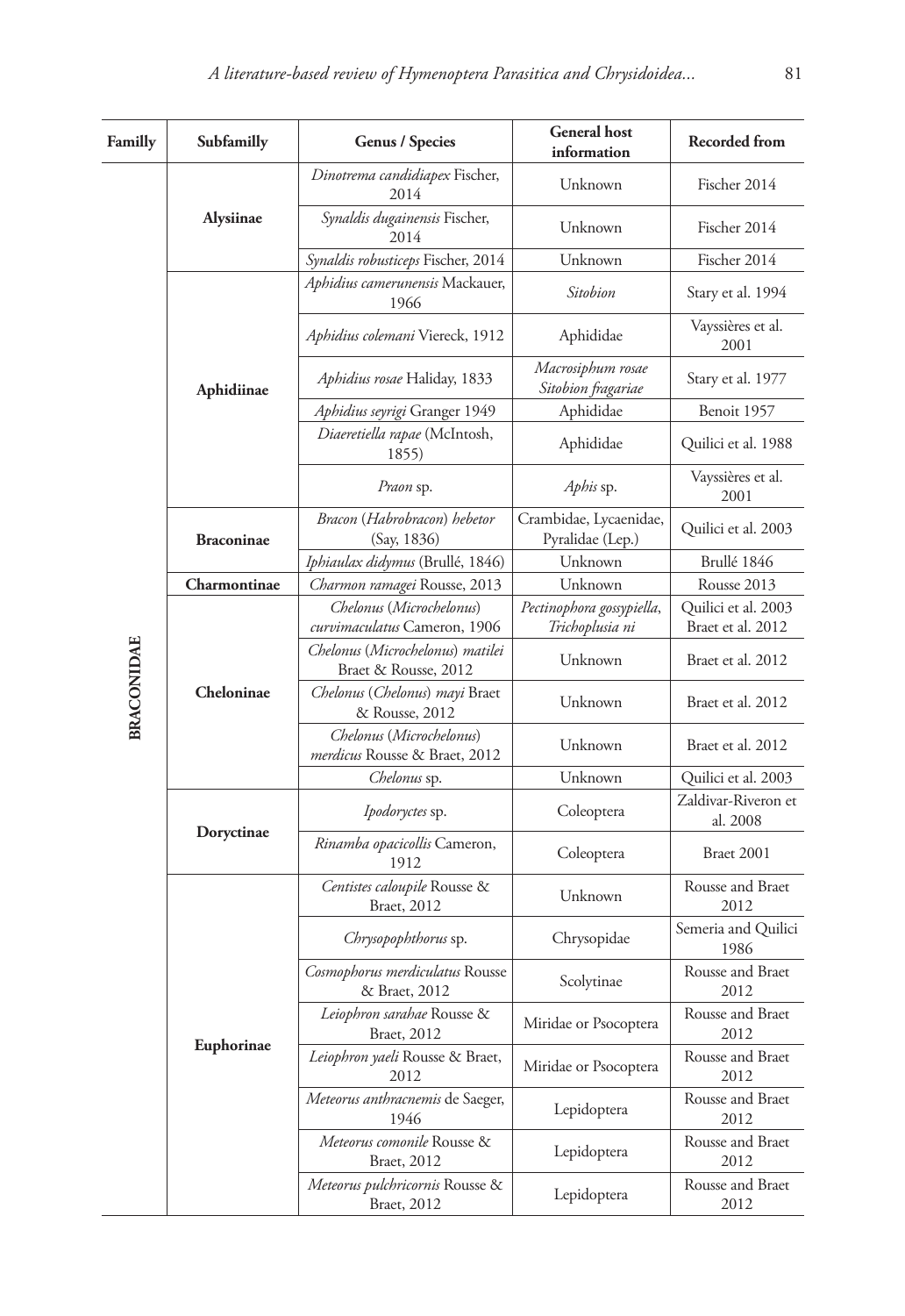| Familly           | Subfamilly      | Genus / Species                              | <b>General</b> host<br>information                                   | Recorded from                       |
|-------------------|-----------------|----------------------------------------------|----------------------------------------------------------------------|-------------------------------------|
|                   | Euphorinae      | Syntretus massale Rousse & Braet,<br>2012    | Hymenoptera                                                          | Rousse and Braet<br>2012            |
|                   | Gnamptodontinae | Gnamptodon legorskyi Fischer,<br>2014        | Nepticulidae                                                         | Fischer 2014                        |
|                   |                 | Apanteles aff. acutissimus<br>Granger, 1949  | Diaphana indica                                                      | Vayssières et al.<br>2001           |
|                   |                 | Apanteles bordagei Giard, 1902               | Crobylophora daricella<br>Leucoptera caffeina<br>Leucoptera mayricki | Rousse and Gupta<br>2013            |
|                   |                 | Apanteles fontinalis de Saeger,<br>1944      | Lepidoptera                                                          | Rousse and Gupta<br>2013            |
|                   |                 | Apanteles galleriae Wilkinson,<br>1932       | Lepidoptera, Pyralidae                                               | Rousse and Gupta<br>2013            |
|                   |                 | Apanteles minatchy Rousse &<br>Gupta, 2013   | Lepidoptera                                                          | Quilici et al. 2003                 |
|                   |                 | Apanteles nigrofemoratus Granger,<br>1949    | Lepidoptera,<br>Cheurotidae                                          | Rousse and Gupta<br>2013            |
|                   |                 | Apanteles phasmina Rousse, 2013              | Lepidoptera                                                          | Rousse and Gupta<br>2013            |
|                   |                 | Apanteles romei Rousse, 2013                 | Diaphina sp.                                                         | Rousse and Gupta<br>2013            |
|                   |                 | Cotesia flavipes Cameron, 1891               | Lepidoptera                                                          | Kfir et al. 2002                    |
|                   |                 | Cotesia plutellae (Kurdumov,<br>1912)        | Lepidoptera                                                          | Rousse and Gupta<br>2013            |
| <b>BRACONIDAE</b> |                 | Cotesia ruficrus (Haliday, 1834)             | Lepidoptera                                                          | Rousse and Gupta<br>2013            |
|                   | Microgastrinae  | Cotesia sesamiae (Cameron,<br>1906)          | Lepidoptera,<br>Noctuidae, Pyralidae                                 | Van Achterberg and<br>Polaszek 1996 |
|                   |                 | Cotesia xavieri Rousse, 2013                 | Lepidoptera                                                          | Rousse and Gupta<br>2013            |
|                   |                 | Diolcogaster austrina (Wilkinson,<br>1929)   | Lepidoptera                                                          | Aubert 1966                         |
|                   |                 | Diolcogaster curticornis (Granger,<br>1949)  | Lepidoptera                                                          | Rousse and Gupta<br>2013            |
|                   |                 | Distatrix belliger (Wilkinson,<br>1929)      | Lepidoptera                                                          | Rousse and Gupta<br>2013            |
|                   |                 | Distatrix yunae Rousse & Gupta,<br>2013      | Lepidoptera                                                          | Rousse and Gupta<br>2013            |
|                   |                 | Dodogaster grangeri Rousse, 2013             | Lepidoptera                                                          | Rousse and Gupta<br>2013            |
|                   |                 | Dolichogenidea ashoka Rousse,<br>2013        | Lepidoptera                                                          | Rousse and Gupta<br>2013            |
|                   |                 | Dolichogenidea broadi Rousse,<br>2013        | Lepidoptera                                                          | Rousse and Gupta<br>2013            |
|                   |                 | Dolichogenidea lumba Rousse &<br>Gupta, 2013 | Lepidoptera                                                          | Rousse and Gupta<br>2013            |
|                   |                 | Dolichogenidea uru Rousse &<br>Gupta, 2013   | Lepidoptera                                                          | Rousse and Gupta<br>2013            |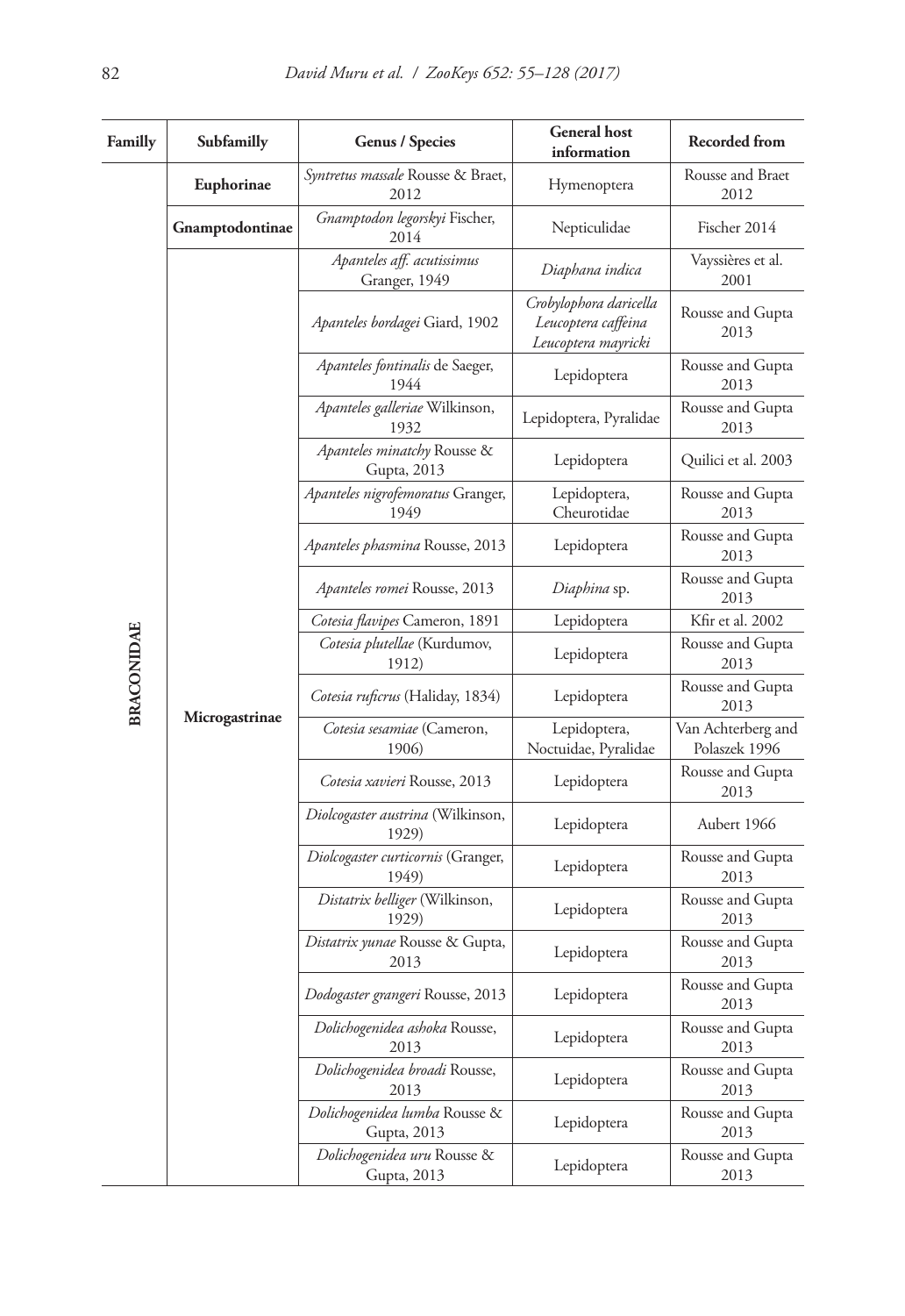| Familly           | Subfamilly     | Genus / Species                                   | <b>General</b> host<br>information                                    | <b>Recorded from</b>      |
|-------------------|----------------|---------------------------------------------------|-----------------------------------------------------------------------|---------------------------|
|                   |                | Dolichogenidea villemantae<br>Rousse, 2013        | Lepidoptera                                                           | Rousse and Gupta<br>2013  |
|                   |                | Exoryza safranum Rousse &<br>Gupta, 2013          | Lepidoptera                                                           | Rousse and Gupta<br>2013  |
|                   |                | Glyoptapanteles antsirabensis<br>(Granger, 1949)  | Lepidoptera                                                           | Rousse and Gupta<br>2013  |
|                   |                | Glyptapanteles chidra Rousse &<br>Gupta, 2013     | Lepidoptera                                                           | Rousse and Gupta<br>2013  |
|                   |                | Glyptapanteles ficus (Granger,<br>1949)           | Naroma signifera                                                      | Rousse and Gupta<br>2013  |
|                   |                | Glyptapanteles subandinus<br>(Blanchard, 1947)    | Achyra bifidalis<br>Phthorimaea opercullela<br>Scrobipalpula absoluta | Rousse and Gupta<br>2013  |
|                   | Microgastrinae | Microplitis subsulcatus Granger,<br>1949          | Lepidoptera                                                           | Rousse and Gupta<br>2013  |
|                   |                | Nyereria ganges Rousse & Gupta,<br>2013           | Lepidoptera                                                           | Rousse and Gupta<br>2013  |
|                   |                | Nyereria mayurus Rousse &<br>Gupta, 2013          | Lepidoptera                                                           | Rousse and Gupta<br>2013  |
|                   |                | Parapanteles covino Rousse &<br>Gupta, 2013       | Lepidoptera                                                           | Rousse and Gupta<br>2013  |
|                   |                | Parapanteles darignac Rousse &<br>Gupta, 2013     | Lepidoptera                                                           | Rousse and Gupta<br>2013  |
| <b>BRACONIDAE</b> |                | Venanides curticornis (Granger,<br>1949)          | Lepidoptera                                                           | Rousse and Gupta<br>2013  |
|                   |                | Wilkinsonellus narangahus Rousse<br>& Gupta, 2013 | Unknown                                                               | Rousse and Gupta<br>2013  |
|                   |                | Diachasmimorpha fullawayi<br>(Silvestri, 1913)    | Ceratitis capitata                                                    | Quilici et al. 2003       |
|                   |                | Diachasmimorpha tryoni<br>(Cameron, 1911)         | Diptera, Tephritidae                                                  | Hurtrel et al. 1999       |
|                   |                | Fopius arisanus (Sonan, 1932)                     | Diptera, Tephritidae                                                  | Quilici et al. 2003       |
|                   |                | Opius dissitus Muesebeck, 1963                    | Diptera, Agromyzidae                                                  | Vayssières et al.<br>2001 |
|                   |                | Opius (Utetes) coriacitergum<br>Fischer, 2014     | Diptera Cyclorrhapha                                                  | Fischer 2014              |
|                   | Opiinae        | Opius (Tolbia) karlmayi Fischer,<br>2014          | Diptera Cyclorrhapha                                                  | Fischer 2014              |
|                   |                | Opius (Gastrosema) laticrenis<br>Fischer, 2014    | Diptera Cyclorrhapha                                                  | Fischer 2014              |
|                   |                | Opius (Opius) raoiformis Fischer,<br>2014         | Diptera Cyclorrhapha                                                  | Fischer 2014              |
|                   |                | Opius (Utetes) semipilosus Fischer,<br>2014       | Diptera Cyclorrhapha                                                  | Fischer 2014              |
|                   |                | Opius (Gastrosema) waterloti<br>Granger, 1949     | Diptera Cyclorrhapha                                                  | Fischer and Madl<br>2008  |
|                   |                | Psyttalia cosyrae [1] (Wilkinson,<br>1927)        | Dacus sp.                                                             |                           |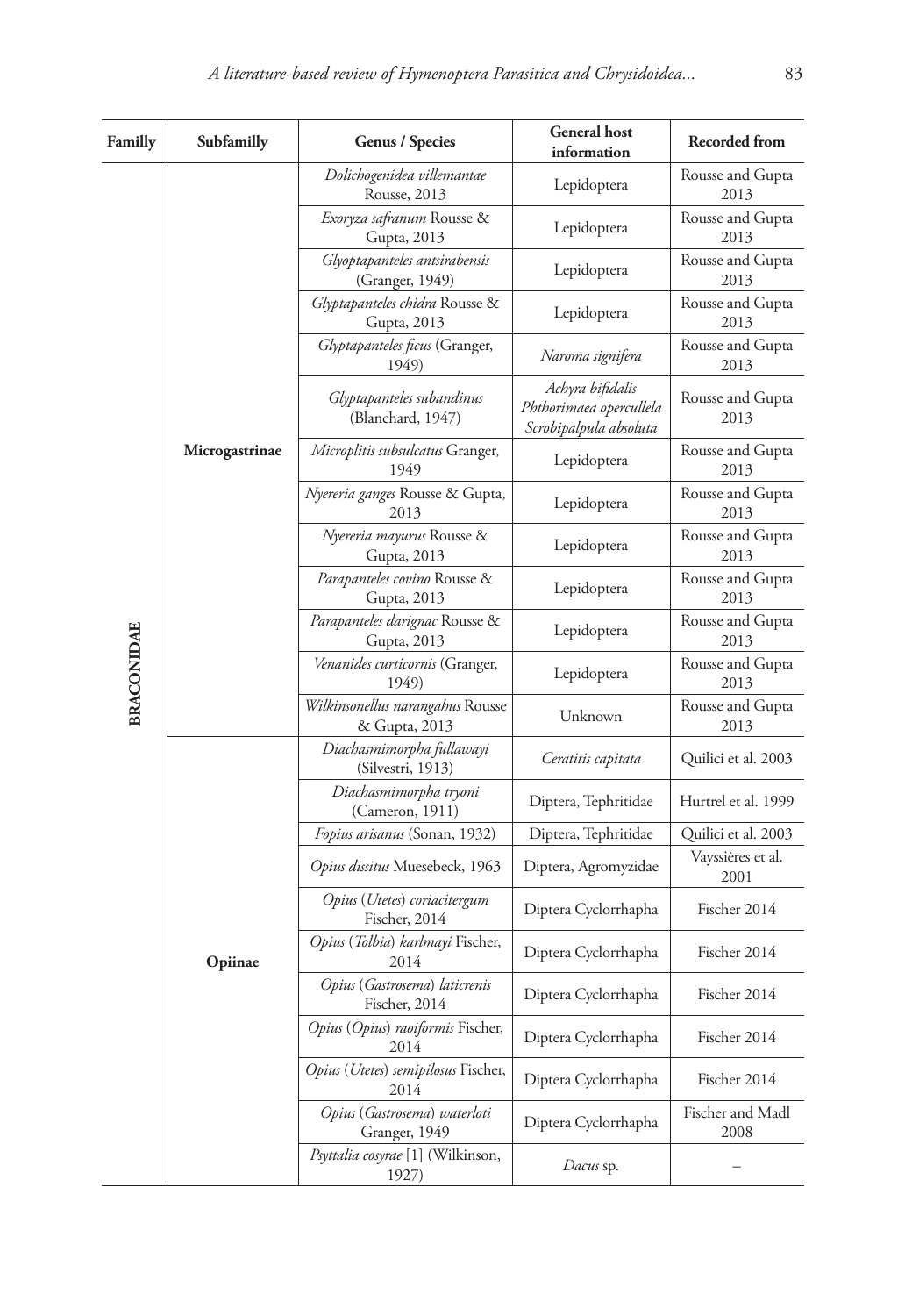| Familly              | Subfamilly       | <b>Genus / Species</b>                              | <b>General</b> host<br>information                                  | Recorded from                |
|----------------------|------------------|-----------------------------------------------------|---------------------------------------------------------------------|------------------------------|
| <b>BRACONIDAE</b>    |                  | Psyttalia distinguenda (Granger,<br>1949)           | Diptera Cyclorrhapha                                                | Wharton et al.<br>1999       |
|                      |                  | Psyttalia fletcheri (Sylvestri, 1916)               | Diptera Cyclorrhapha                                                | Hurtrel et al. 1999          |
|                      | Opiinae          | Psyttalia insignipennis (Granger,<br>1949)          | Ceratitis capitata<br>Ceratitis catoirii<br>Neoceratitis cyanescens | Wharton et al.<br>1999       |
|                      |                  | Psyttalia phaeostigma (Wilkinson,<br>1927)          | Dacus ciliatus Dacus<br>demmerezi                                   | Fischer 1987                 |
|                      |                  | Psyttalia sanctamarina (Fischer,<br>1980)           | Spathulina aroleuca                                                 | Fischer 1980                 |
|                      |                  | Psyttalia subsulcata (Granger,<br>1949)             | Spathulina aroleuca                                                 | Fischer and Madl<br>2008     |
|                      | <b>Banchinae</b> | Himertosoma bebourensis (Benoit,<br>1957)           | Lepidoptera,<br>Tortricidae, Gelechiidae                            | Benoit 1957                  |
|                      |                  | Himertosoma striata (Seyrig,<br>1932)               | Lepidoptera,<br>Tortricidae, Gelechiidae                            | Rousse and<br>Villemant 2012 |
|                      |                  | Campoplex techer Rousse &<br>Villemant, 2012        | Lepidoptera,<br>Coleoptera or<br>Hymenoptera                        | Rousse and<br>Villemant 2012 |
|                      |                  | Diadegma insulare (Cresson,<br>1865)                | Lepidoptera,<br>Plutellidae, Pyralidae                              | Rousse and<br>Villemant 2012 |
|                      |                  | Diadegma mollipla (Holmgren,<br>1868)               | Lepidoptera,<br>Plutellidae, Gelechiidae                            | Vayssières et al.<br>2001    |
|                      |                  | Dusona douraguia Rousse &<br>Villemant, 2012        | Symphyta or<br>Lepidoptera                                          | Rousse and<br>Villemant 2012 |
|                      |                  | Dusona pauliani (Benoit, 1957)                      | Symphyta or<br>Lepidoptera                                          | Rousse and<br>Villemant 2012 |
| <b>ICHNEUMONIDAE</b> | Campopleginae    | <i>Enytus huet</i> Rousse & Villemant,<br>2012      | Lepidoptera,<br>Coleoptera or<br>Hymenoptera                        | Rousse and<br>Villemant 2012 |
|                      |                  | Eriborus cadjee Rousse &<br>Villemant, 2012         | Unknown.                                                            | Rousse and<br>Villemant 2012 |
|                      |                  | <i>Eriborus pallipes</i> (Brullé, 1846)             | Unknown.                                                            | Rousse and<br>Villemant 2012 |
|                      |                  | Hyposoter reunionis (Benoit,<br>1957)               | Lepidoptera,<br>Coleoptera or<br>Hymenoptera                        | Benoit 1957                  |
|                      |                  | Venturia canescens (Gravenhorst,<br>1829)           | Lepidoptera                                                         | Rousse and<br>Villemant 2012 |
|                      |                  | Xanthocampoplex huberti Rousse<br>& Villemant, 2012 | Lepidoptera,<br>Gracillariidae, Pyralidae                           | Rousse and<br>Villemant 2012 |
|                      |                  | Pristomerus rivier Rousse &<br>Villemant, 2012      | Plutella xylostella,<br>Prophantis smaragdina                       | Rousse and<br>Villemant 2012 |
|                      | Cremastinae      | Temelucha basiornata (Cameron,<br>1911)             | Diptera, Diopsidae                                                  | Rousse and<br>Villemant 2012 |
|                      |                  | Temelucha labusi Rousse &<br>Villemant, 2012        | Lepidoptera                                                         | Rousse and<br>Villemant 2012 |
|                      | Cremastinae      | Temelucha minuta (Morley,<br>1912)                  | Lepidoptera                                                         | Rousse and<br>Villemant 2012 |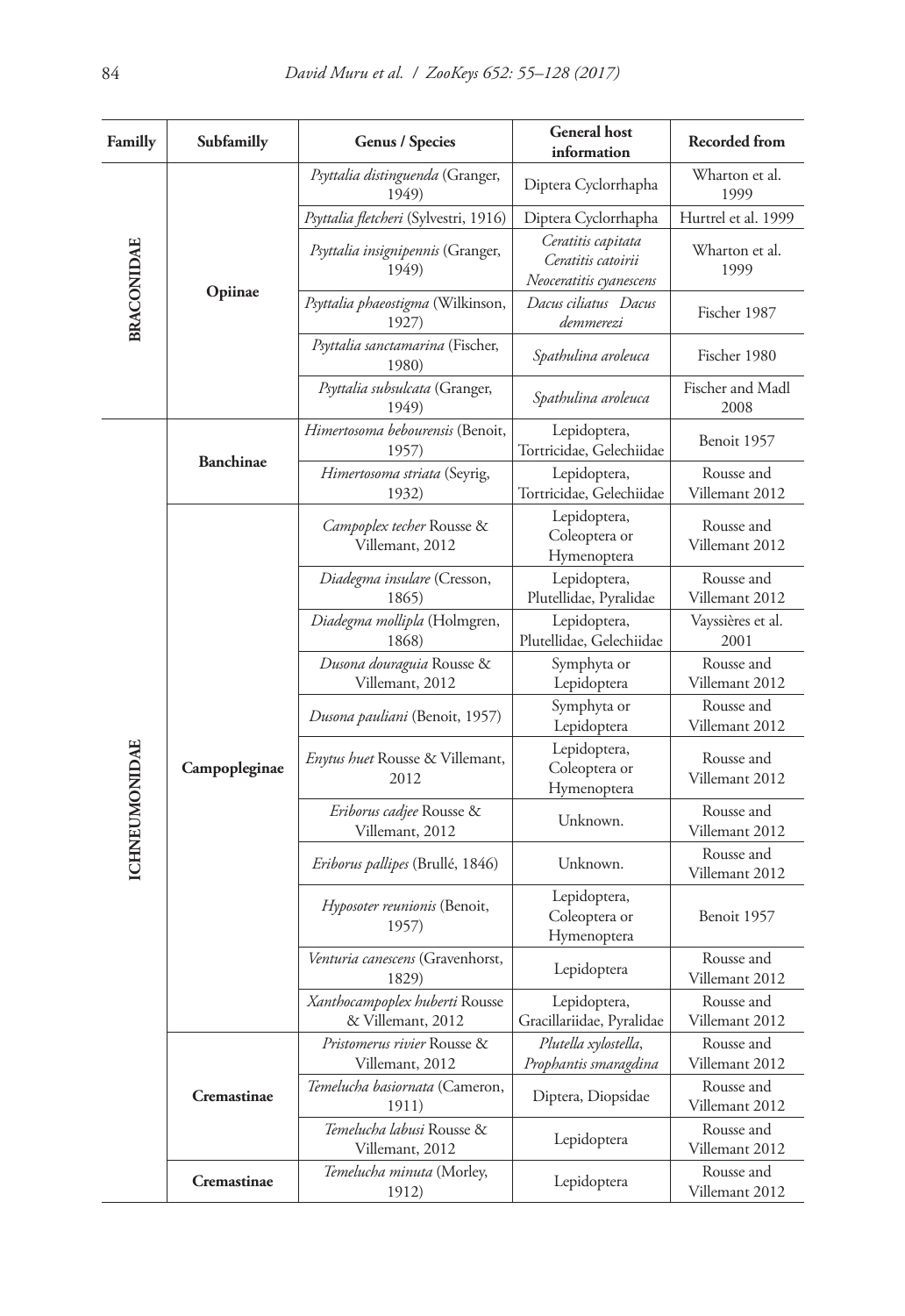| Familly              | Subfamilly    | Genus / Species                                          | <b>General</b> host<br>information         | <b>Recorded from</b>                                                                                                                                                                                                                                                                                                                                                 |
|----------------------|---------------|----------------------------------------------------------|--------------------------------------------|----------------------------------------------------------------------------------------------------------------------------------------------------------------------------------------------------------------------------------------------------------------------------------------------------------------------------------------------------------------------|
|                      | Cremastinae   | <i>Temelucha pestifer</i> (Morley, 1913)                 | Lepidoptera                                | Benoit 1957                                                                                                                                                                                                                                                                                                                                                          |
|                      |               | Temelucha talibarti Rousse,<br>Villemant & Seyrig, 2011  | Lepidoptera                                | Rousse and<br>Villemant 2012                                                                                                                                                                                                                                                                                                                                         |
|                      |               | <i>Temelucha</i> sp. 1                                   | Lepidoptera                                | Rousse and<br>Villemant 2012                                                                                                                                                                                                                                                                                                                                         |
|                      |               | Temelucha sp. 2                                          | Lepidoptera                                | Rousse and                                                                                                                                                                                                                                                                                                                                                           |
|                      |               | Trathala annulicornis (Tosquinet,<br>1896)               | Leucinodes orbonalis                       | Rousse and                                                                                                                                                                                                                                                                                                                                                           |
|                      |               | Trathala flavoorbitalis (Cameron,<br>1907)               | Leucinodes orbonalis                       | Rousse and                                                                                                                                                                                                                                                                                                                                                           |
|                      |               | Acrolyta dindar Rousse &<br>Villemant, 2012              | Unknown.                                   | Rousse and                                                                                                                                                                                                                                                                                                                                                           |
|                      |               | Diatora albiscapus (Seyrig, 1952)                        | Apanteles                                  | Rousse and<br>Villemant 2012                                                                                                                                                                                                                                                                                                                                         |
|                      | Cryptinae     | Paraphylax mussar Rousse &<br>Villemant, 2012            | Heliothis armigera                         | Rousse and<br>Villemant 2012                                                                                                                                                                                                                                                                                                                                         |
|                      |               | Paraphylax transversatoria<br>(Seyrig, 1952)             | Heliothis armigera                         | Rousse and                                                                                                                                                                                                                                                                                                                                                           |
|                      |               | Phygadeuon nativel Rousse &<br>Villemant, 2012           | Musca domestica<br>Rhagoletis cerasi       | Rousse and<br>Villemant 2012                                                                                                                                                                                                                                                                                                                                         |
|                      | Diplazontinae | Diplazon laetatorius (Fabricius,<br>1781)                | Diptera, Syrphidae                         | Saussure 1892                                                                                                                                                                                                                                                                                                                                                        |
|                      |               | Crytea albitrochanterata<br>(Heinrich, 1938)             | Aletia pallens<br>Despressaria heracliana  | Rousse and<br>Villemant 2012                                                                                                                                                                                                                                                                                                                                         |
| <b>ICHNEUMONIDAE</b> | Ichneumoninae | Ichneumon unicinctus Brullé,<br>1846                     | Lepidoptera,<br>Noctuidae,<br>Amphipyrinae | Rousse and<br>Villemant 2012                                                                                                                                                                                                                                                                                                                                         |
|                      |               | Mesochorus cariniferus Benoit,<br>1955                   | Phryganidia california                     | Rousse and<br>Villemant 2012                                                                                                                                                                                                                                                                                                                                         |
|                      | Mesochorinae  | Mesochorus sp.                                           | Phryganidia california                     | Villemant 2012<br>Villemant 2012<br>Villemant 2012<br>Villemant 2012<br>Villemant 2012<br>Rousse and<br>Villemant 2012<br>Rousse and<br>Villemant 2012<br>Bordage 1914<br>Rousse and<br>Villemant 2012<br>Rousse and<br>Villemant 2012<br>Rousse and<br>Villemant 2012<br>Rousse and<br>Villemant 2012<br>Rousse and<br>Villemant 2012<br>Gauld and Mitchell<br>1978 |
|                      | Metopiinae    | Triclistus aitkeni (Cameron,<br>1897)                    | Unknown.                                   |                                                                                                                                                                                                                                                                                                                                                                      |
|                      |               | Enicospilus angustatus (Brullé,<br>1846)                 | Lepidoptera                                |                                                                                                                                                                                                                                                                                                                                                                      |
|                      |               | Enicospilus betanimenus (de<br>Saussure, 1892)           | Lepidoptera, Noctuidae                     |                                                                                                                                                                                                                                                                                                                                                                      |
|                      |               | Enicospilus dolosus (Tosquinet,<br>Lepidoptera,<br>1896) | Noctuidae, Crambidae                       |                                                                                                                                                                                                                                                                                                                                                                      |
|                      | Ophioninae    | Enicospilus dubius (Tosquinet,<br>1896)                  | Lepidoptera,<br>Noctuidae, Plusiidae       |                                                                                                                                                                                                                                                                                                                                                                      |
|                      |               | Eniscopilus grandiflavus Townes,<br>1973                 | Lepidoptera                                |                                                                                                                                                                                                                                                                                                                                                                      |
|                      |               | Enicospilus helvolus Gauld &<br>Mitchell, 1978           | Anomis leona                               |                                                                                                                                                                                                                                                                                                                                                                      |
|                      |               | Enicospilus hova Gauld &<br>Mitchell, 1978               | Lepidoptera                                |                                                                                                                                                                                                                                                                                                                                                                      |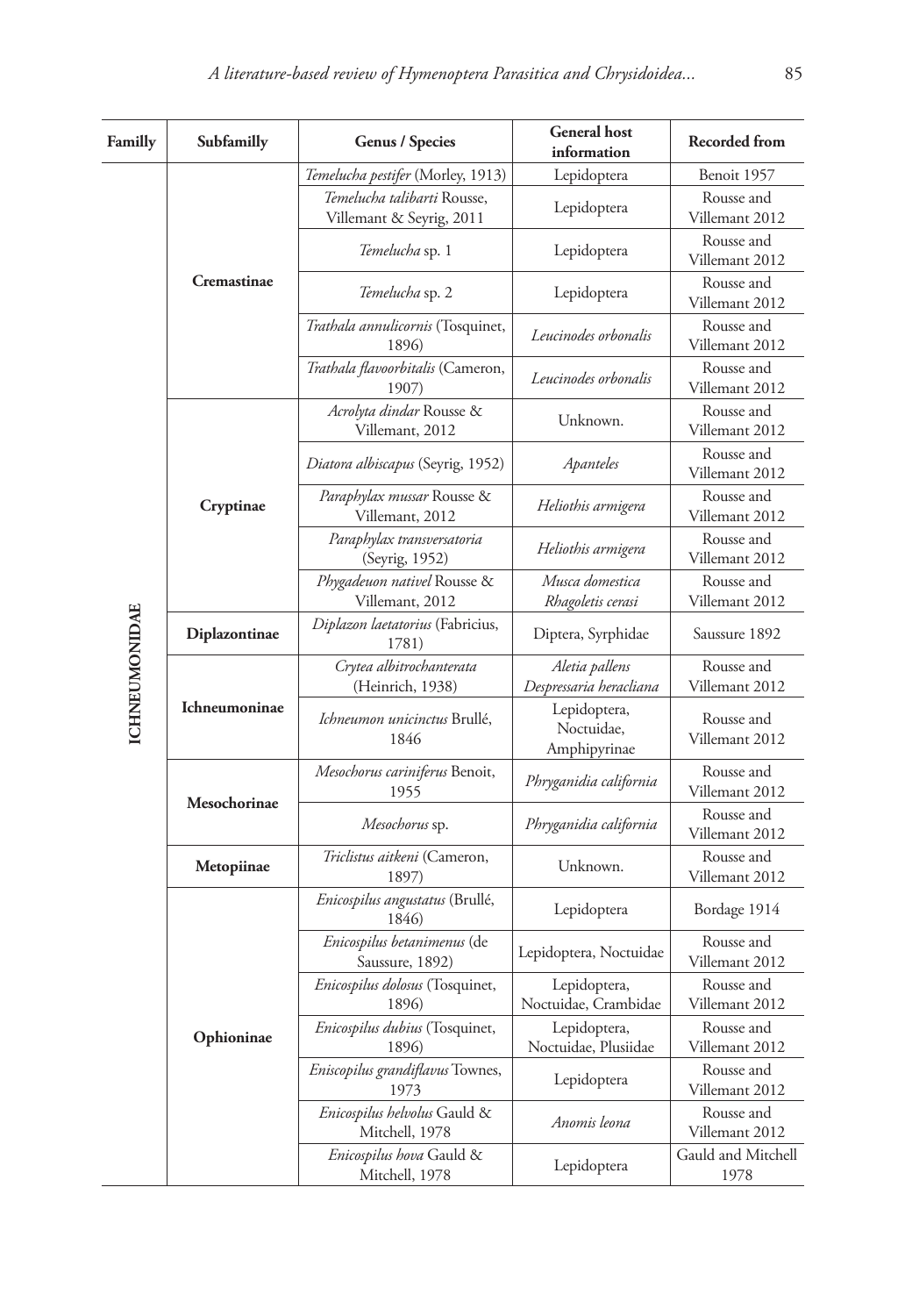| Familly              | Subfamilly         | Genus / Species                                 | <b>General</b> host<br>information                   | <b>Recorded from</b>         |
|----------------------|--------------------|-------------------------------------------------|------------------------------------------------------|------------------------------|
|                      | Ophioninae         | Enicospilus mauritii (de Saussure,<br>1892)     | Lepidoptera                                          | Bordage 1914                 |
|                      |                    | Enicospilus rufus (Brullé, 1846)                | Ctenoplusia limbirena<br>Trigonodes hyppasia         | Benoit 1957                  |
|                      |                    | Enicospilus ruscus Gauld &<br>Mitchell, 1978    | Lepidoptera, Noctuidae                               | Rousse and<br>Villemant 2012 |
|                      |                    | Enicospilus sesamiae Delobel,<br>1974           | Lepidoptera,<br>Brachodidae, Noctuidae               | Zwart 1998                   |
|                      |                    | Enicospilus transvaalensis<br>Cameron, 1911     | Mythimna sp. Sesamia<br>calamistis                   | Rousse and<br>Villemant 2012 |
|                      |                    | Enicospilus vitry Rousse &<br>Villemant, 2012   | Lepidoptera                                          | Rousse and<br>Villemant 2012 |
|                      |                    | Megastylus vagabundus Seyrig,<br>1934           | Diptera or<br>Hymenoptera                            | Rousse and<br>Villemant 2012 |
|                      |                    | Orthocentrus urbanus Seyrig,<br>1934            | Diptera, Coleoptera or<br>Hymenoptera                | Rousse and<br>Villemant 2012 |
|                      | Orthocentrinae     | Pantisarthrus isolatus (Benoit,<br>1957)        | Unknown.                                             | Benoit 1957                  |
|                      |                    | Proclitus ligatus (Seyrig, 1934)                | Diptera or Lepidoptera                               | Rousse and<br>Villemant 2012 |
|                      |                    | Stenomacrus payet Rousse &<br>Villemant, 2012   | Unknown.                                             | Rousse and<br>Villemant 2012 |
|                      |                    | Tariqia stellaris Rousse &<br>Villemant, 2012   | Unknown.                                             | Rousse and<br>Villemant 2012 |
| <b>ICHNEUMONIDAE</b> |                    | Echthromorpha spinator<br>(Fabricius, 1798)     | Nagia linteola                                       | Rousse and<br>Villemant 2012 |
|                      |                    | <i>Itoplectis albipes</i> Seyrig, 1932          | Unknown.                                             | Rousse and<br>Villemant 2012 |
|                      |                    | Xanthophenax defector Seyrig,<br>1932           | Hypsipyla scabruscelella                             | Rousse and<br>Villemant 2012 |
|                      | Pimplinae          | Xanthophenax pacificator Seyrig,<br>1932        | Hypsipyla scabruscelella                             | Rousse and<br>Villemant 2012 |
|                      |                    | Xanthophenax xanthomelas<br>(Brullé, 1846)      | Hypsipyla scabruscelella                             | Rousse and<br>Villemant 2012 |
|                      |                    | Xanthopimpla stemmator<br>(Thunberg, 1824)      | Lepidoptera, Pyralidae                               | Kfir et al. 2002             |
|                      |                    | Zatypota inexpectata Seyrig, 1932               | Araneae or Lepidoptera                               | Rousse and<br>Villemant 2012 |
|                      | Tersilochinae      | Aneuclis larga Khalaim, 2009                    | Unknown.                                             | Rousse and<br>Villemant 2012 |
|                      |                    | Diaparsis ramassamy Rousse &<br>Villemant, 2012 | Coleoptera, Symphyta                                 | Rousse and<br>Villemant 2012 |
|                      | <b>Tryphoninae</b> | Netelia melanopus (Brullé 1846)                 | Lepidoptera,<br>Tortricidae, Pyralidae,<br>Noctuidae | Saussure 1892                |
|                      |                    | Netelia sp.                                     | Lepidoptera                                          | Rousse and<br>Villemant 2012 |

[1] Fischer (1987) recorded it from Reunion, because «Réunion, Mayotte» is indicated on the label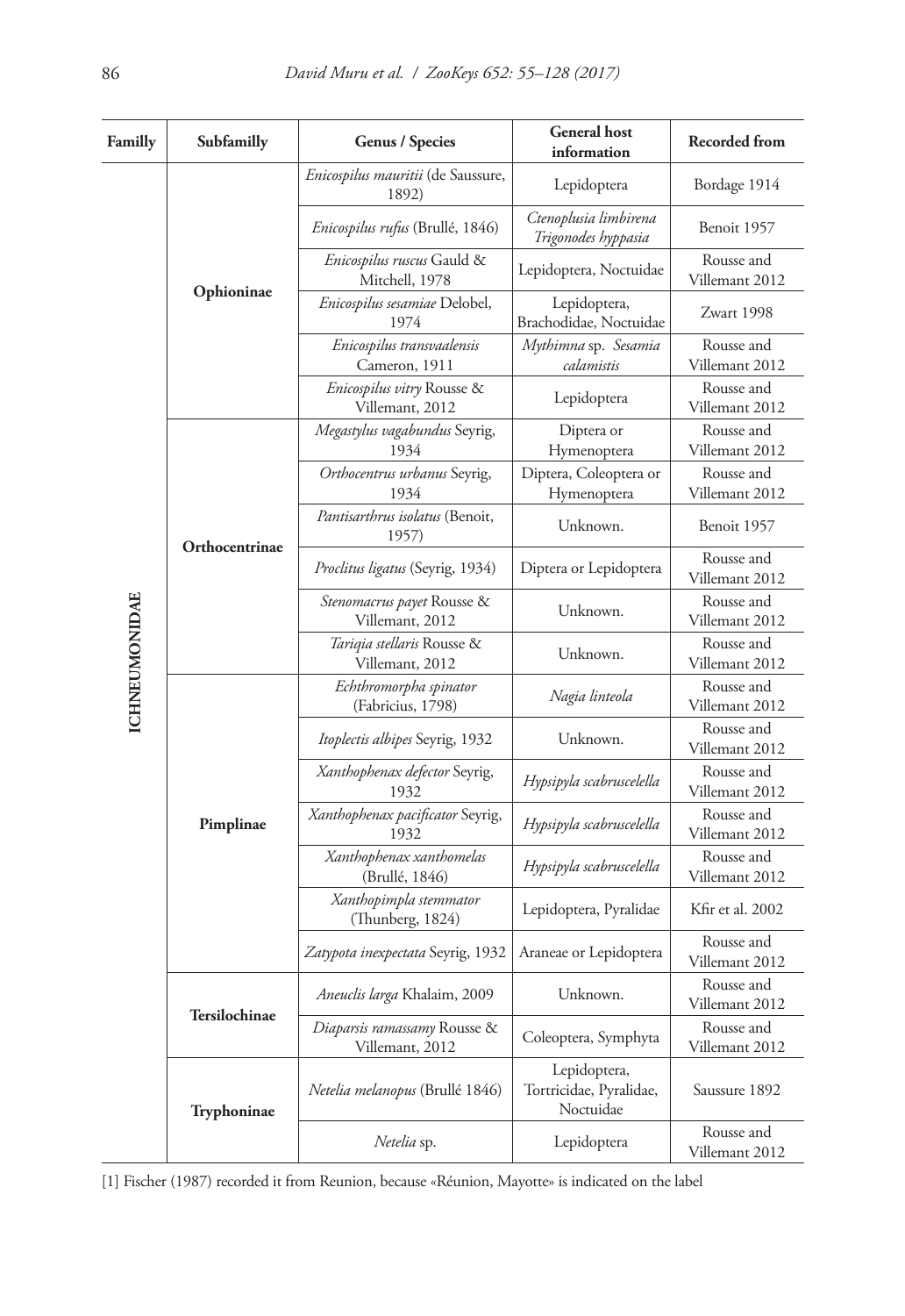# **Superfamily: CHALCIDOIDEA Family: AGAONIDAE Subfamily: Agaoninae**

# **Genus:** *Elisabethiella* Grandi, 1928

*Elisabethiella reflexa* Wiebes, 1975 Recorded from: Wiebes 1975 Host information: *Ficus reflexa* Thunb. (Moraceae) and *Ficus aldabrensis* Baker C.C. Berg (Wiebes 1975)

**Genus:** *Nigeriella* Wiebes, 1974 *Nigeriella avicola* Wiebes, 1975 Recorded from: Wiebes 1975 Host information: *Ficus rubra* Vahl (Moraceae) (Wiebes 1975)

# **Genus:** *Platyscapa* Motschoulsky, 1863

*Platyscapa etiennei* Wiebes, 1977 Recorded from: Wiebes 1977 Host information: *Ficus salicifolia* Vahl (Moraceae) (Wiebes 1977)

# **Subfamily: Kradibiinae**

**Genus:** *Ceratosolen* Mayr, 1885 *Ceratosolen coecus* (Coquerel, 1855) Recorded from: Coquerel 1855 Host information: *Ficus mauritiana* Lam. (Moraceae) (Coquerel 1855)

# **Genus:** *Kradibia* Saunders, 1883

*Kradibia etiennei* Wiebes, 1990 Recorded from: Wiebes and Gompton 1990 Host information: *Ficus lateriflora* Vahl (Moraceae) (Wiebes and Gompton 1990)

# **Subfamily: Sycophaginae**

**Genus:** *Sycophaga* Westwood, 1840 *Sycophaga explorator* (Coquerel, 1855) Recorded from: Coquerel 1855 Host information: Unknown. But *Sycophaga* are parasites of figs (Coquerel 1855)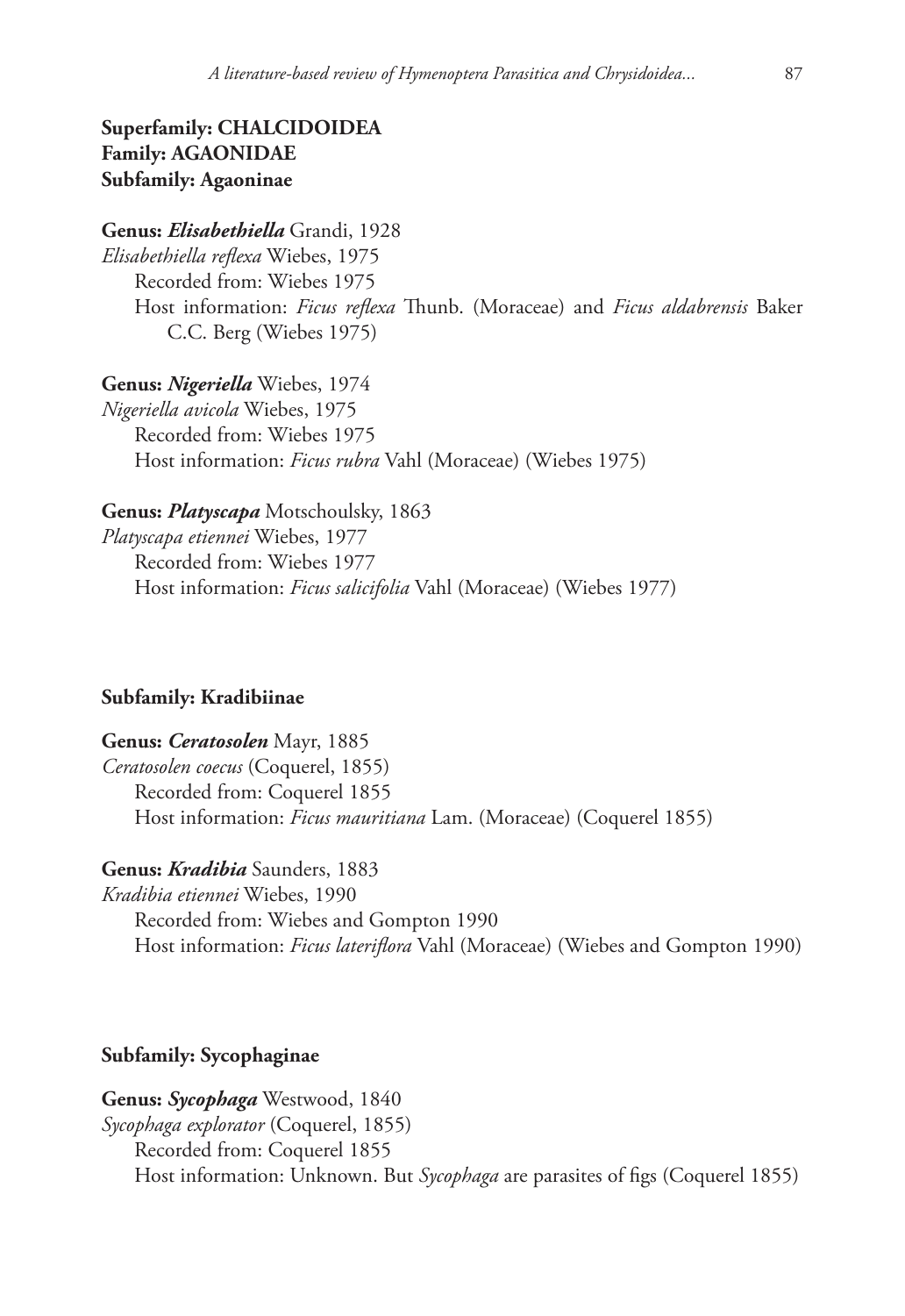# **Family: APHELINIDAE**

# **Subfamily: Aphelininae**

**Genus:** *Aphelinus* Dalman, 1820 *Aphelinus asychis* Walker, 1839 Recorded from: Vayssières et al. 2001 Host information: Hemiptera, Aphididae (Vayssières et al. 2001)

*Aphelinus gossypii* Timberlake, 1924 Recorded from: Quilici et al. 2003 Host information: Aphididae (Hemiptera) (Vayssières et al. 2001)

*Aphelinus mariscusae* (Risbec, 1957) Recorded from: Risbec 1957 Host information: Aphididae (Hemiptera) and particularly *Micromyzus* (*Kugegania*) *ageni* (Polaszek and Hayat 1989)

*Aphelinus varipes* (Förster, 1841) Recorded from: Vayssières et al. 2001 Host information: Aphididae (Hemiptera) (Vayssières et al. 2001)

### **Genus:** *Aphytis* Howard, 1900

*Aphytis africanus* Quednau, 1964 Recorded from: Quilici et al. 2003 Host information: *Aonidiella aurantii* (Hemiptera, Diaspididae) (Triapitsyn and Kim 2008)

*Aphytis coheni* DeBach, 1960 Recorded from: Quilici et al. 2003 Host information: *Aspidiotus nerii* (Hemiptera, Diaspididae) (Triapitsyn and Kim 2008)

*Aphytis holoxanthus* DeBach, 1960

Recorded from: Quilici et al. 2003 Host information: *Chrysomphalus aonidum* (Hemiptera, Diaspididae) (Triapitsyn and Kim 2008)

*Aphytis lepidosaphes* Compere, 1955 Recorded from: Quilici et al. 2003 Host information: *Lepidosaphes beckii* (Hemiptera, Diaspididae) (Triapitsyn and Kim 2008)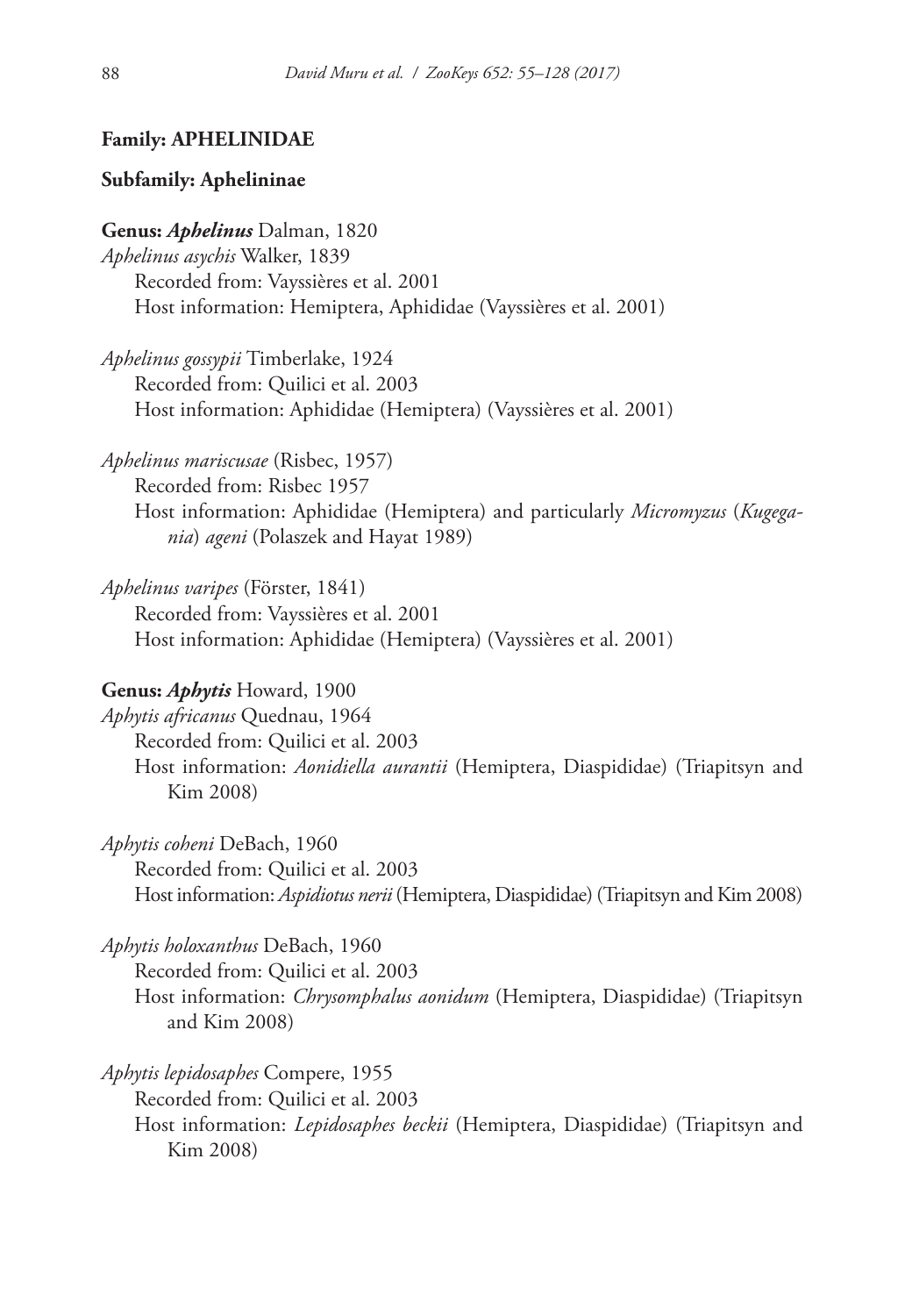*Aphytis lignanensis* Compere, 1955

Recorded from: Quilici et al. 2003 Host information: *Aonidiella aurantii*, *Pseudaulacaspis pentagona* (Hemiptera, Diaspididae) (Luck and Podoler 1985)

*Aphytis melinus* DeBach, 1959

Recorded from: Quilici et al. 2003

Host information: *Aonidiella aurantii* (Hemiptera, Diaspididae) (Luck and Podoler 1985)

**Genus:** *Marietta* Motschulsky, 1863

*Marietta leopardina* Motschulsky, 1863

Recorded from: Quilici et al. 2003

Host information: Hyperparasitoid of 48 hemiptera and scales parasitic hymenoptera species (Shabaan 2003)

### **Subfamily: Calesinae**

**Genus:** *Cales* Howard, 1907

*Cales noacki* Howard, 1907

Recorded from: Etienne 1977

Host information: *Aleurothrixus floccosus*, (Miret and Garcia-Marì 2001) *Aleurotrachelus atratus* (Borowiec et al. 2007) (Hemiptera, Aleyrodidae)

### **Subfamily Coccophaginae**

# **Genus:** *Coccophagus* Westwood, 1833

*Coccophagus ceroplastae* (Howard, 1985)

Recorded from: Quilici et al. 2003

Host information: *Coccus viridis*, *Coccus hesperidum*, *Saissetia coffeae*, *Ceroplastes*  spp*.*, *Pulvinaria psidii*, *Pulvinaria polygonata* (Hemiptera, Coccoidea), scales and mealybugs belonging to Diaspididae and Pseudococcidae (Hemiptera) have also been recorded as hosts (Hayat 1998)

*Coccophagus cowperi* Girault, 1917

Recorded from: Quilici et al. 2003

Host information: *Saissetia oleae* (Clausen 1956), *Saissetia coffeae* (Shabaan 2005) (Hemiptera, Coccidae)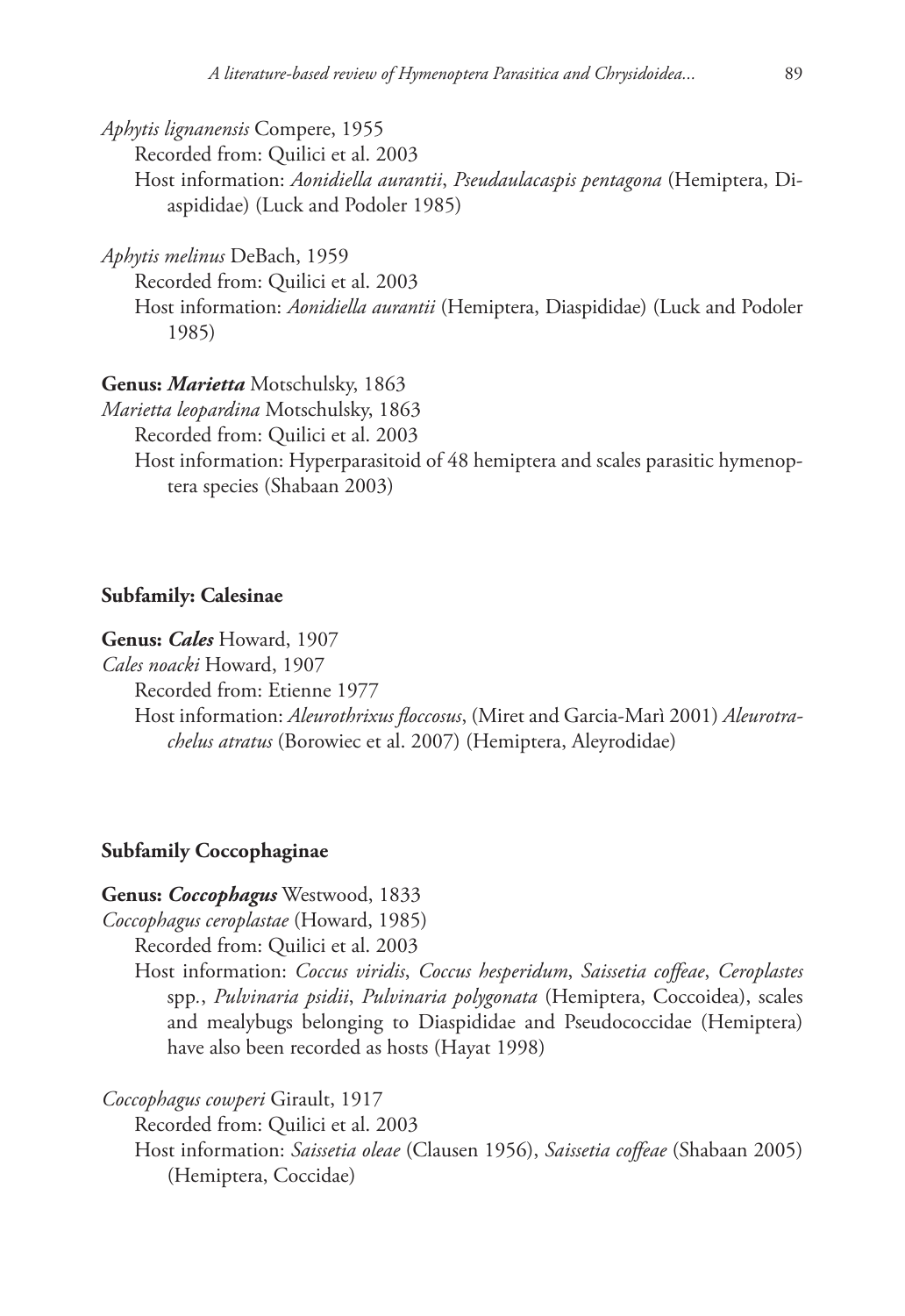*Coccophagus rusti* Compere, 1928 Recorded from: Quilici et al. 2003 Host information: *Saissetia oleae* (Hemiptera, Coccidae) (Daane et al. 1991)

### **Genus:** *Encarsia* Förster, 1878

Hernandez-Suarez et al. 2000)

*Encarsia acaudaleyrodis* Hayat, 1976 Recorded from: Vayssières et al. 2001 Host information: *Acaudaleyrodes rachipora*, *Tetraleurodes leguminicola*, *Bemisia tabaci* (Hemiptera, Aleyrodidae) (Ghahari et al. 2011)

*Encarsia brasiliensis* (Hempel, 1904) Recorded from: Vayssières et al. 2001 Host information: *Aleurodicus dispersus Bemisia tabaci*, *Lecanoideus floccissimus Trialeurodes vaporarium* (Homoptera, Aleyrodidae) (Magnet and Onillon 1997,

*Encarsia citrina* (Craw, 1891) Recorded from: Vayssières et al. 2001 Host information: Several Coccoidae (Hemiptera) (Viggiani 1987)

*Encarsia diaspidicola* (Silvestri, 1909) Recorded from: Quilici et al. 2003 Host information: *Pseudaulacaspis pentagona* (Hemiptera, Diaspididae) (Liebregts et al. 1989)

*Encarsia formosa* Gahan, 1924 Recorded from: Vayssières et al. 2001 Host information: About 20 species in 8 genera of Aleyrodidae (Hemiptera) (Polaszek et al. 1992, Schauff et al. 1996)

*Encarsia lounsburyi* (Berlese & Paoli, 1916) Recorded from: Quilici et al. 2003 Host information: *Parlatoria ziziphi*, *Aonidiella citrina* and *Parlatoria pergandii*  (Hemiptera, Coccoidae) (Ghahari et al. 2004)

*Encarsia luteola* Howard, 1895

Recorded from: Vayssières et al. 2001

Host information: *Bemisia argentifolii*, *Bemisia tabaci* (Hemiptera, Aleyrodidae) (Gerling et al. 1987, Heinz and Parrella 1994)

*Encarsia nigricephala* Dozier, 1937 Recorded from: Vayssières et al. 2001 Host information: *Trialeurodes abulitonius*, *Trialeurodes floridensis*, *Trialeurodes vaporariorum* (Polaszek et al. 1999)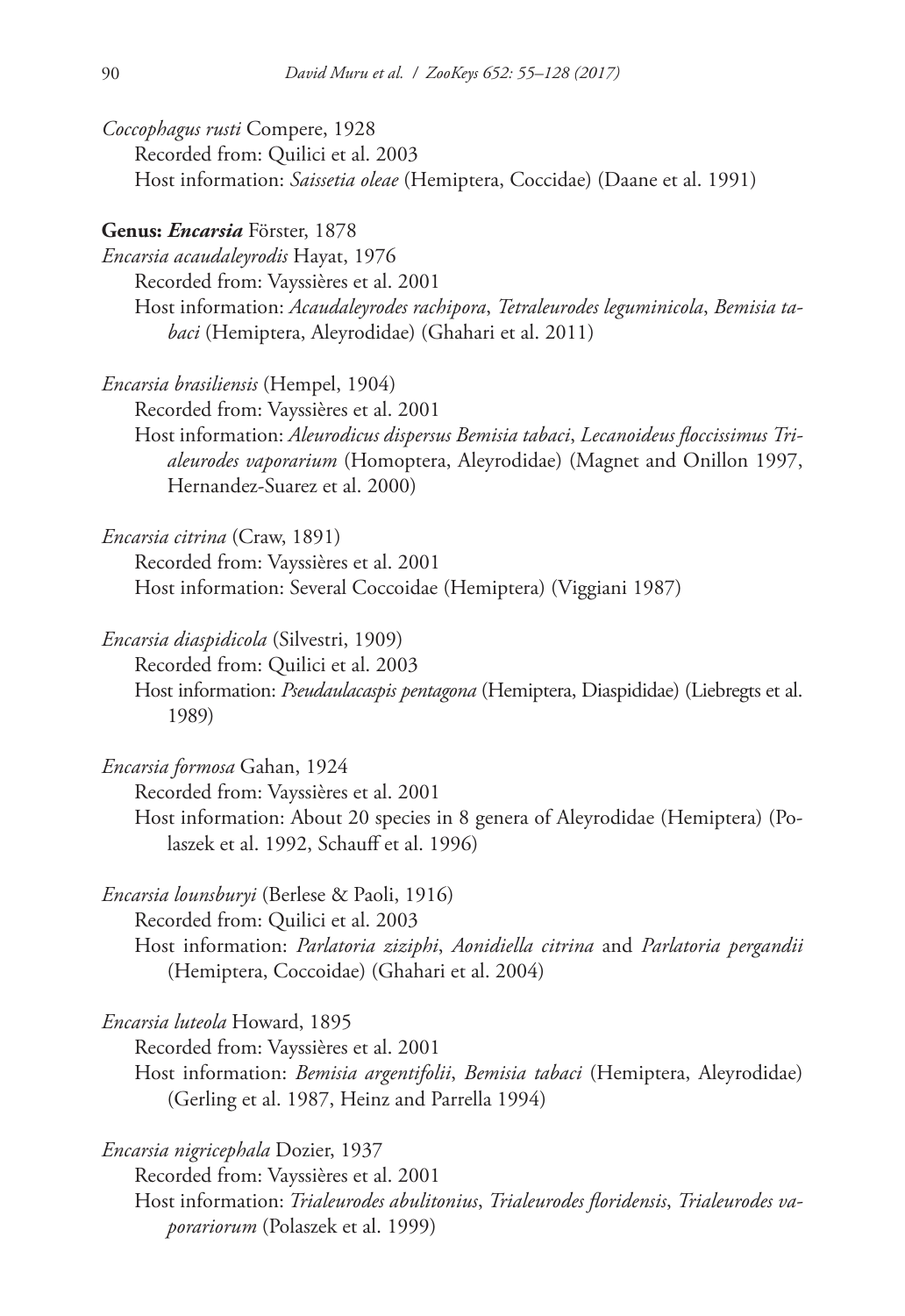*Encarsia perniciosi* (Tower, 1913) Recorded from: Quilici et al. 2003 Host information: *Quadraspidiotus perniciosus* (Baroffio 1997)

*Encarsia sophia* (Girault & Dodd, 1915)

Recorded from: Vayssières et al. 2001 Host information: *Bemisia tabaci*, *Trialeurodes vaporarium* (Hemiptera, Aleyrodidae) (Vayssières et al. 2001, Luo and Liu 2011)

*Encarsia tabacivora* Viggiani, 1985

Recorded from: Vayssières et al. 2001

Host information: 14 species from 9 genera of Aleyrodidae (Hemiptera) (Polaszek et al. 1992, Schauff et al. 1996)

### **Subfamily: Eretmocerinae**

### **Genus:** *Eretmocerus* Haldeman, 1850

*Eretmocerus hayati* Zolnerowich & Rose, 1998 Recorded from: Vayssières et al. 2001 Host information: *Bemisia tabaci*, *Trialeurodes vaporarium* (Hemiptera, Aleyrodidae) (Vayssières et al. 2001)

*Eretmocerus mundus* Mercet, 1931 Recorded from: Vayssières et al. 2001 Host information: *Bemisia argentifolii* (Hemiptera, Aleyrodidae) (Walker et al. 1999), *Bemisia tabaci*, *Trialeurodes vaporarium* (Hemiptera, Aleyrodidae) (Vayssières et al. 2001)

# **Family: CHALCIDIDAE Subfamily: Chalcidinae**

**Genus:** *Brachymeria* Westwood, 1829

*Brachymeria nephantidis* Gahan, 1930

Recorded from: Ramage et al. 2011

Host information: *Nephantis serinopa* (Lepidoptera, Xyloricitidae) (Joy et al. 1978), *Corcyra cephalonica* (Lepidoptera, Pyralidae) (Kapadia 1999)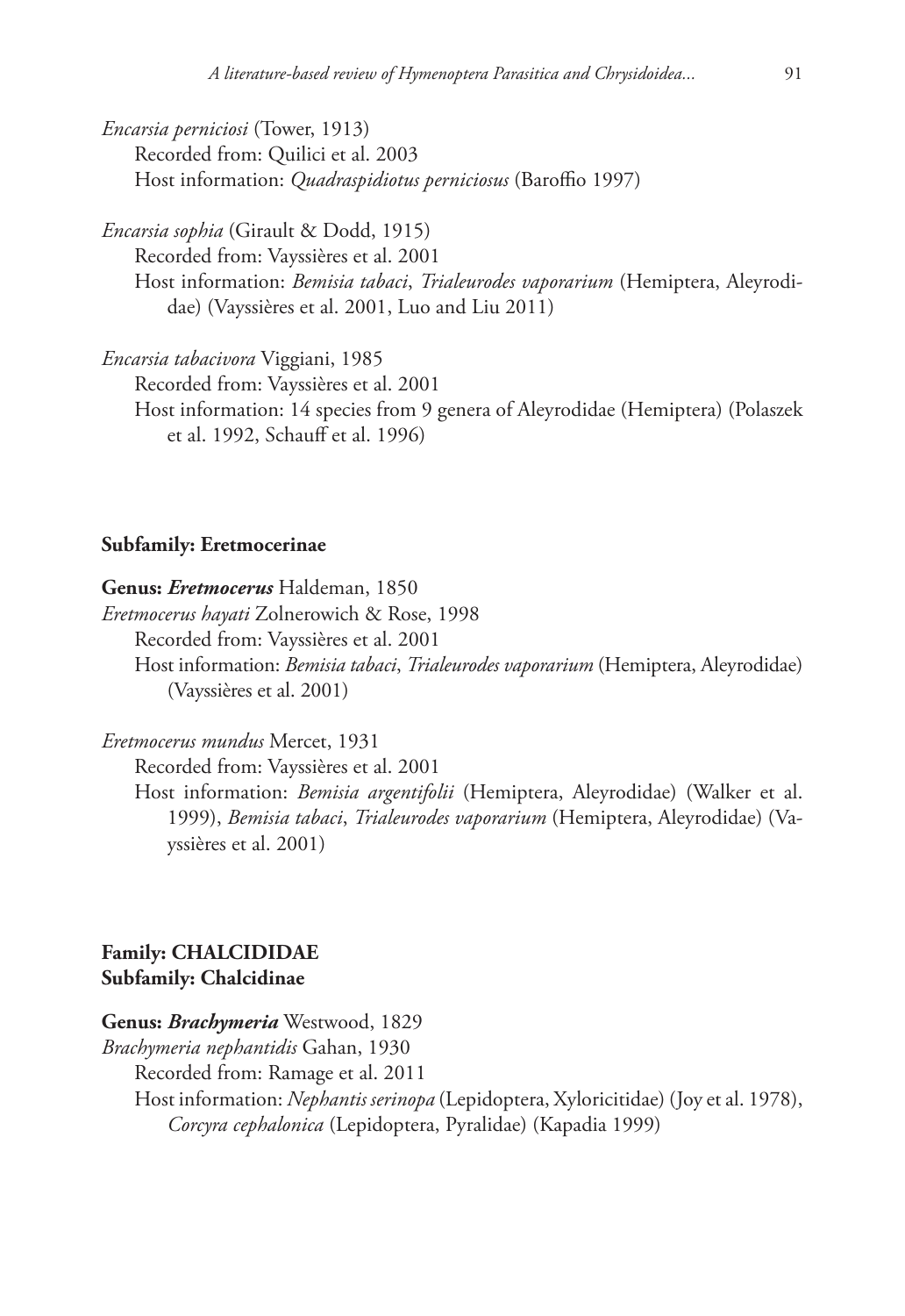*Brachymeria podagrica* (Fabricius, 1787)

Recorded from: Ramage et al. 2011

Host information: Moths in several families and Calyptrate Diptera such as: *Chrysomya albiceps* (Diptera, Calliphoridae) (Marchiori et al. 2002a) and *Sarcodexia lambens* (Diptera, Sarcophagidae) (Marchiori et al. 2002b)

### **Subfamily: Dirhinae**

**Genus:** *Dirhinus* Dalman, 1818 *Dirhinus galesusaeformis* (Risbec, 1957) Recorded from: Risbec 1957 Host information: Unknown

*Dirhinus giffardii* Silvestri, 1913 Recorded from: Vayssières et al. 2001 Host information: Diptera, Tephritidae (Noyes 2013)

*Dirhinus himalayanus* Westwood, 1836

Recorded from: Ramage et al. 2011

Host information: *Sarcophaga bullata* (Diptera, Sarcophagidae), *Hydrotaea aenescens*, *Stomoxys calcitrans*, and *Musca dometica* (Diptera, Muscidae) (Geden et al. 2006, Srinivasan and Amalraj 2003). *Dirhinus hymalayanus* is also a parasitoid of some Tephritidae (Diptera) pupae (Grissell and Schauff 1990, Sivinsky et al. 1997)

### **Subfamily: Epitraninae**

**Genus:** *Epitranus* Walker, 1834 *Epitranus erythrogaster* Cameron, 1888 Recorded from: Ramage et al. 2011 Host information: *Corcyra cephalonica* (Lepidoptera, Pyralidae) (Boucek 2007)

*Epitranus evanioides* (Westwood, 1835) Recorded from: Ramage et al. 2011 Host information: Unknown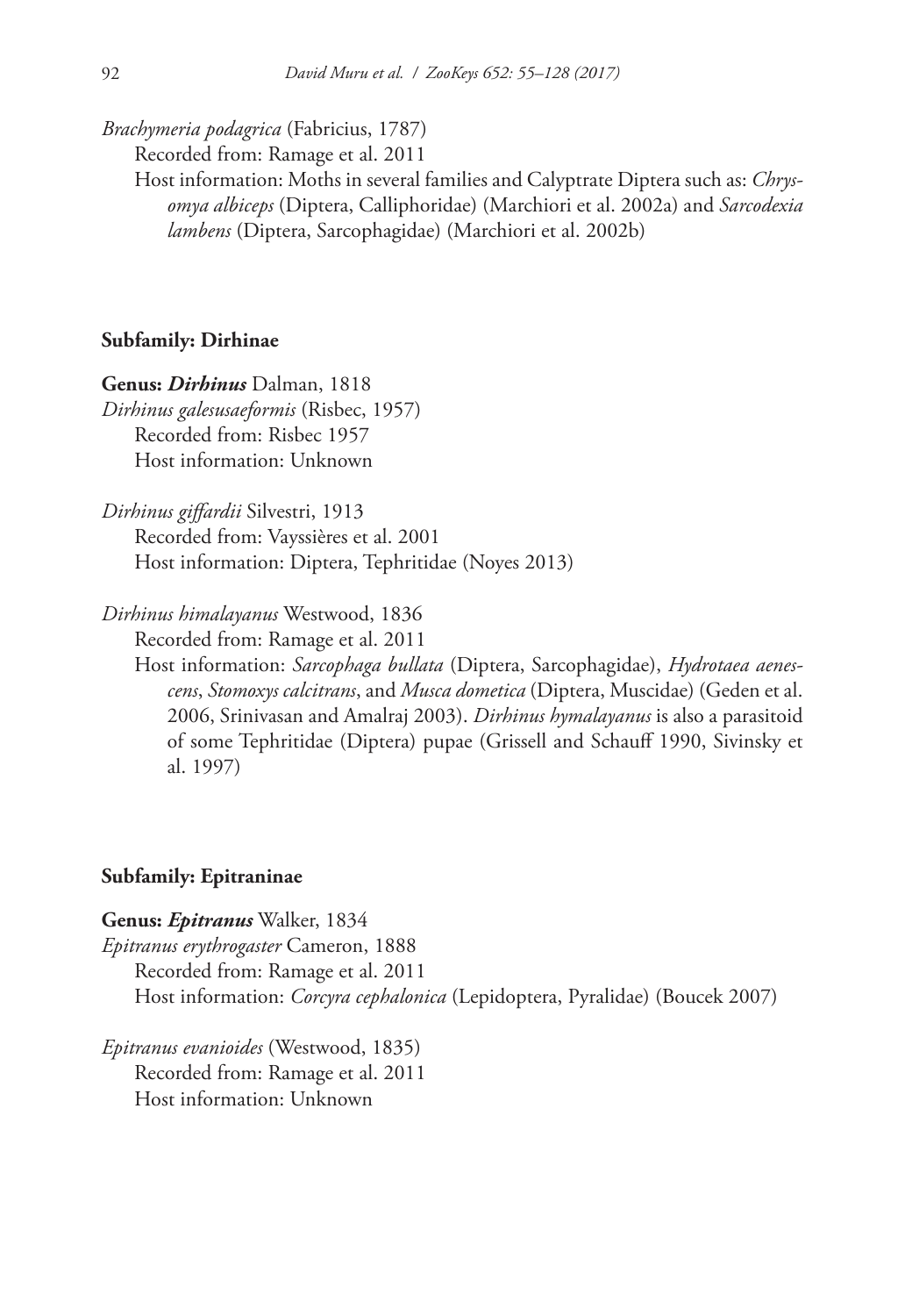### **Subfamily: Haltichellinae**

# **Genus:** *Antrocephalus* Kirby, 1883

*Antrocephalus crassipes* Masi, 1940 Recorded from: Ramage et al. 2011 Host information: Unknown

*Antrocephalus dividens* (Walker, 1860) Recorded from: Ramage et al. 2011 Host information: Unknown

**Genus:** *Hockeria* Walker, 1834 *Hockeria fulvipes* Masi, 1917 Recorded from: Ramage et al. 2011 Host information: Unknown

#### **Genus:** *Proconura* Dodd, 1915

*Proconura eublemmae* (Steffan, 1951) Recorded from: Ramage et al. 2011 Host information: *Eublemma gayneri* (Lepidoptera, Noctuidae) (Gahukar 1981)

# **Family: ENCYRTIDAE Subfamily: Encyrtinae**

### **Genus:** *Ageniaspis* Dahlbom, 1857

*Ageniaspis citricola* Logvinovskaya, 1983 Recorded from: Quilici et al. 2003 Host information: *Phyllocnistis citrella* (Lepidoptera, Gracillariidae) (Edward and Hoy 1998, Hoy and Jessey 2004)

*Ageniaspis fuscicallis* (Dalman, 1920)

Recorded from: Quilici et al. 2003

Host information: *Yponomeuta malinellus* (Lepidoptera, Yponomeutidae) (Kuhlmann et al. 1998), *Acrolepia assectella* (Lepidoptera, Acrolepiidae) (Pralavorio et al. 1977)

# **Genus:** *Aloencyrtus* Prinsloo, 1978

*Aloencyrtus obscuratus* (Waterston, 1917) Recorded from: Quilici et al. 2003 Host information: Unknown. But *Aloencyrtus* appear to be exclusively parasitic in Coccidae (Hemiptera) (Prinsloo 2010)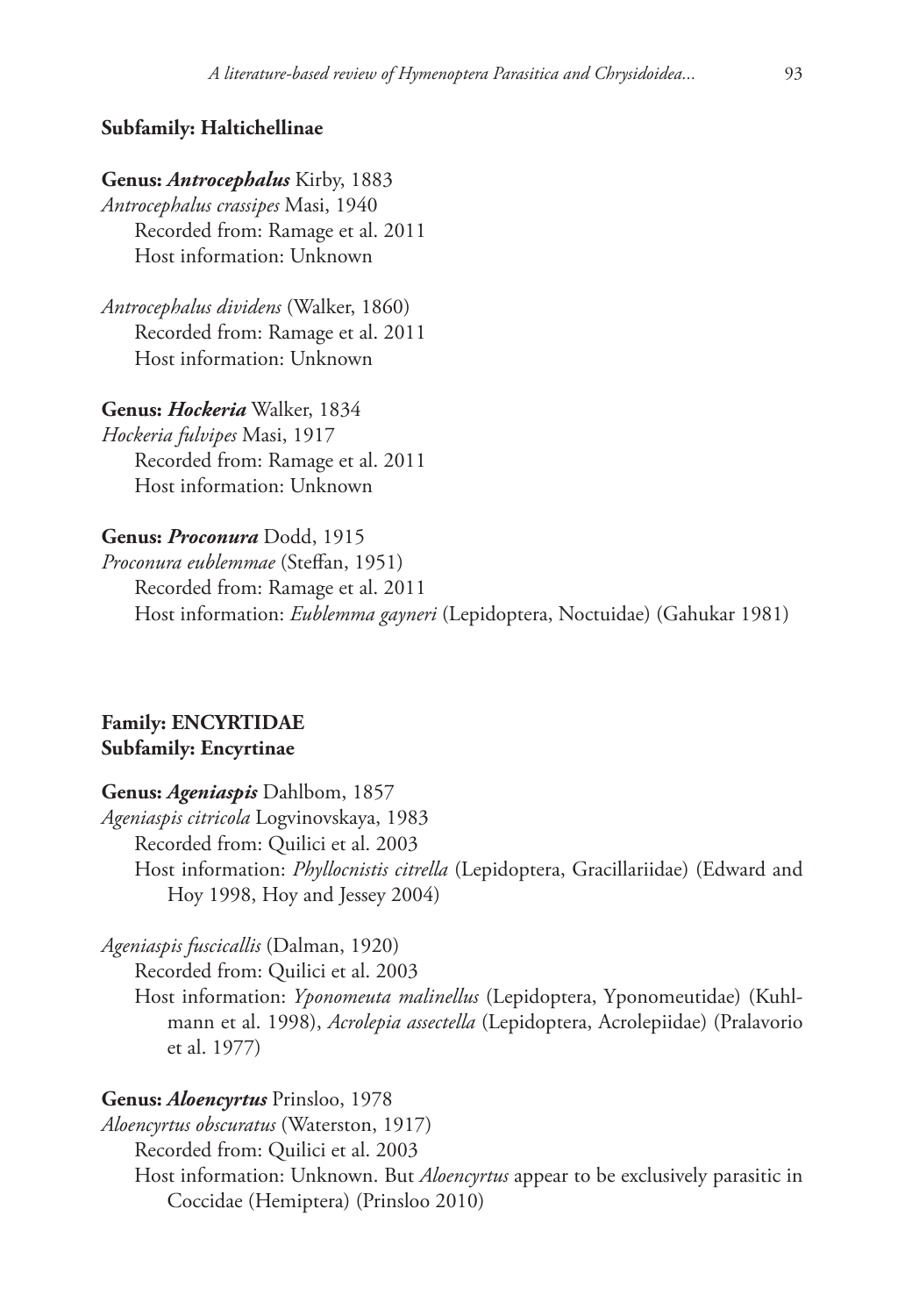# **Genus:** *Arrhenophagus* Aurivillius, 1888

*Arrhenophagus chionaspidis* Aurivillius, 1888 Recorded from: Quilici et al. 2003 Host information: *Pseudaulacaspis pentagona* (Hemiptera, Diaspididae) (Kreiter et al. 2000, Goebel 1987)

### **Genus:** *Cheiloneurus* Westwood, 1833

*Cheiloneurus cyanonotus* Waterston, 1917 Recorded from: Risbec 1957 Host information: *Phenacoccus manihoti* (Hemiptera, Pseudococcidae) (Fabres and Matile-Ferrero 1986)

### **Genus:** *Comperiella* Howard, 1906

*Comperiella bifasciata* Howard, 1906 Recorded from: Quilici et al. 2003 Host information: *Aonidiella citrina*, *Aonidiella aurantii*, *Aspidiotus destructor* (Hemiptera, Diaspididae) (Flanders 1944, Tandon and Srivastava 1980)

### **Genus:** *Copidosoma* Ratzeburg, 1844

*Copidosoma koehleri* Blanchard, 1940 Recorded from: Vayssières et al. 2001 Host information: *Phtorimea operculella* (Lepidoptera, Gelechiidae) (Dalaya and Patil 1973)

# **Genus:** *Diaphorencyrtus* Hayat, 1981

*Diaphorencyrtus aligarhensis* (Shafee, Alam & Agarwal, 1975) Recorded from: Quilici et al. 2003 Host information: *Diaphorina citri* (Hemiptera, Psyllidae) (Prinsloo 1985, Hoy and Nguyen 1998)

### **Genus:** *Habrolepis* Förster, 1856

*Habrolepis rouxi* Compere, 1936 Recorded from: Quilici et al. 2003 Host information: *Anonidiella aurantii* (Hemiptera, Diaspididae) (Flanders 1942)

### **Genus:** *Homalotylus* Mayr, 1876

*Homalotylus eytelweinii* (Ratzeburg, 1844) Recorded from: Delpoux et al. 2013 Host information: Coccinellidae (Coleoptera) from the tribes Coccinellini, Chilocorini, and Psylloborini (Kuznetsov 1975, 1987, Trjapitzin 2011)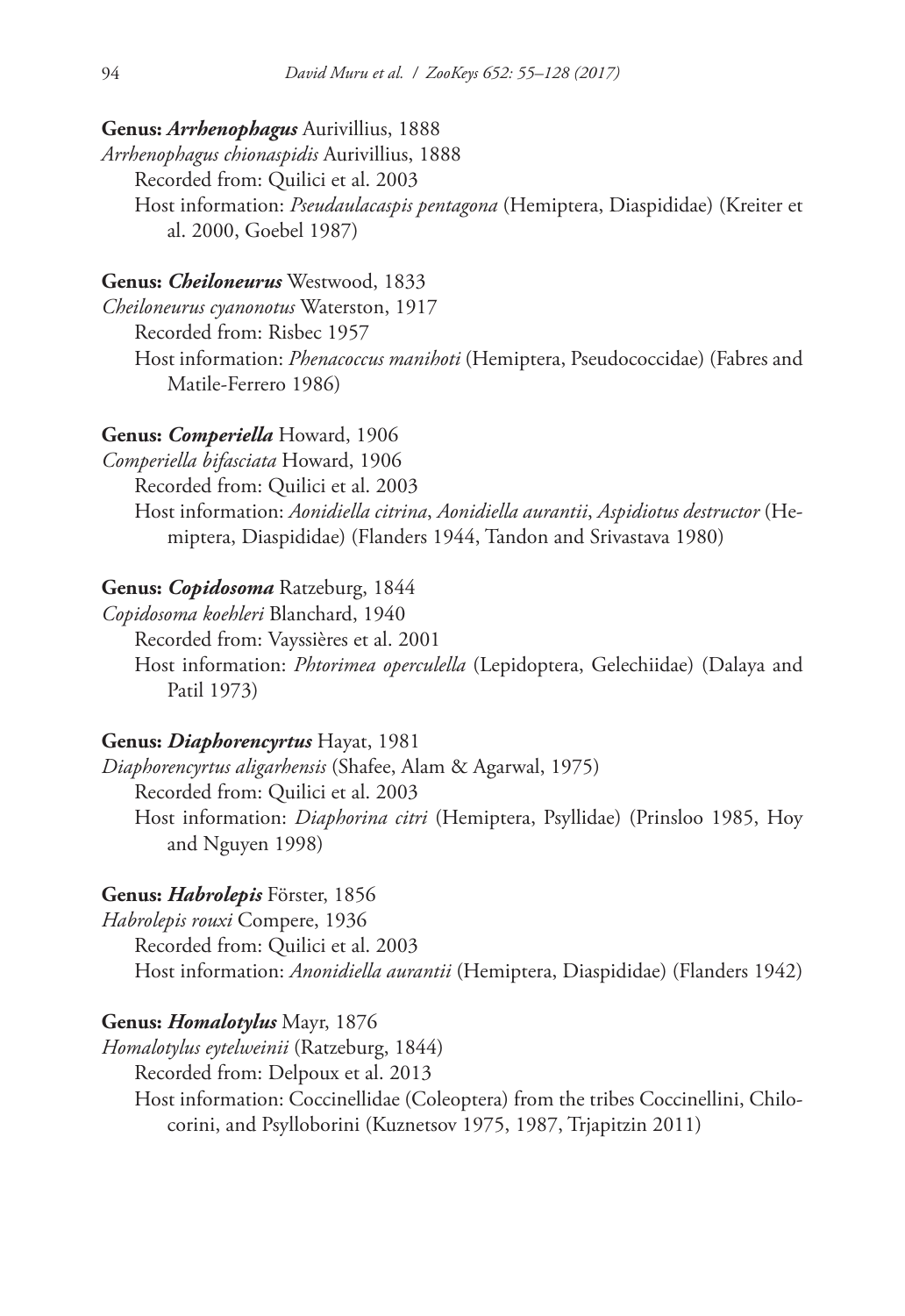# **Genus:** *Metaphycus* Mercet, 1917

*Metaphycus galbus* Annecke, 1964 Recorded from: Quilici et al. 2003 Host information: *Protopulvinaria pyriformis* (Hemiptera, Coccidae) (Robertson and De Villiers 1986)

### **Genus:** *Microterys* Thomson, 1876

*Microterys nietneri* (Motschulsky, 1859)

Recorded from: Quilici et al. 2003

Host information: Hemiptera, Coccidae especially on citrus (Triapitsyn et al. 2008)

### **Genus:** *Psyllaephagus* Ashmead, 1900

*Psyllaephagus pulvinatus* (Waterston, 1922) Recorded from: Aubert 1975 Host information: *Trioza eryteae* (Homoptera, Psyllidae) (MacDaniel and Moran 1972)

# **Genus:** *Syrphophagus* Ashmead, 1900

*Syrphophagus africanus* (Gahan, 1932)

Recorded from: Vayssières et al. 2001

Host information: Hyperparasitoid of some aphid parasitoids (e.g. *Lysiphlebus testaceipes*, *Phelinus ficusae*) (Saethre et al. 2011)

### **Subfamily: Tetracneminae**

**Genus:** *Coccidoxenoides* Girault, 1915

*Coccidoxenoides perminutus* Girault, 1915

Recorded from: Quilici et al. 2003

Host information: *Planococcus ficus* (Hemiptera, Pseudococcidae) (Walton and Pringle 2005)

# **Family: EULOPHIDAE Subfamily: Entedoninae**

# **Genus:** *Chrysocharis* Förster, 1856 *Chrysocharis bedius* (Walker, 1842) Recorded from: Vayssières et al. 2001 Host information: *Liriomyza* species (Diptera, Agromyzidae) (Vayssières et al. 2001)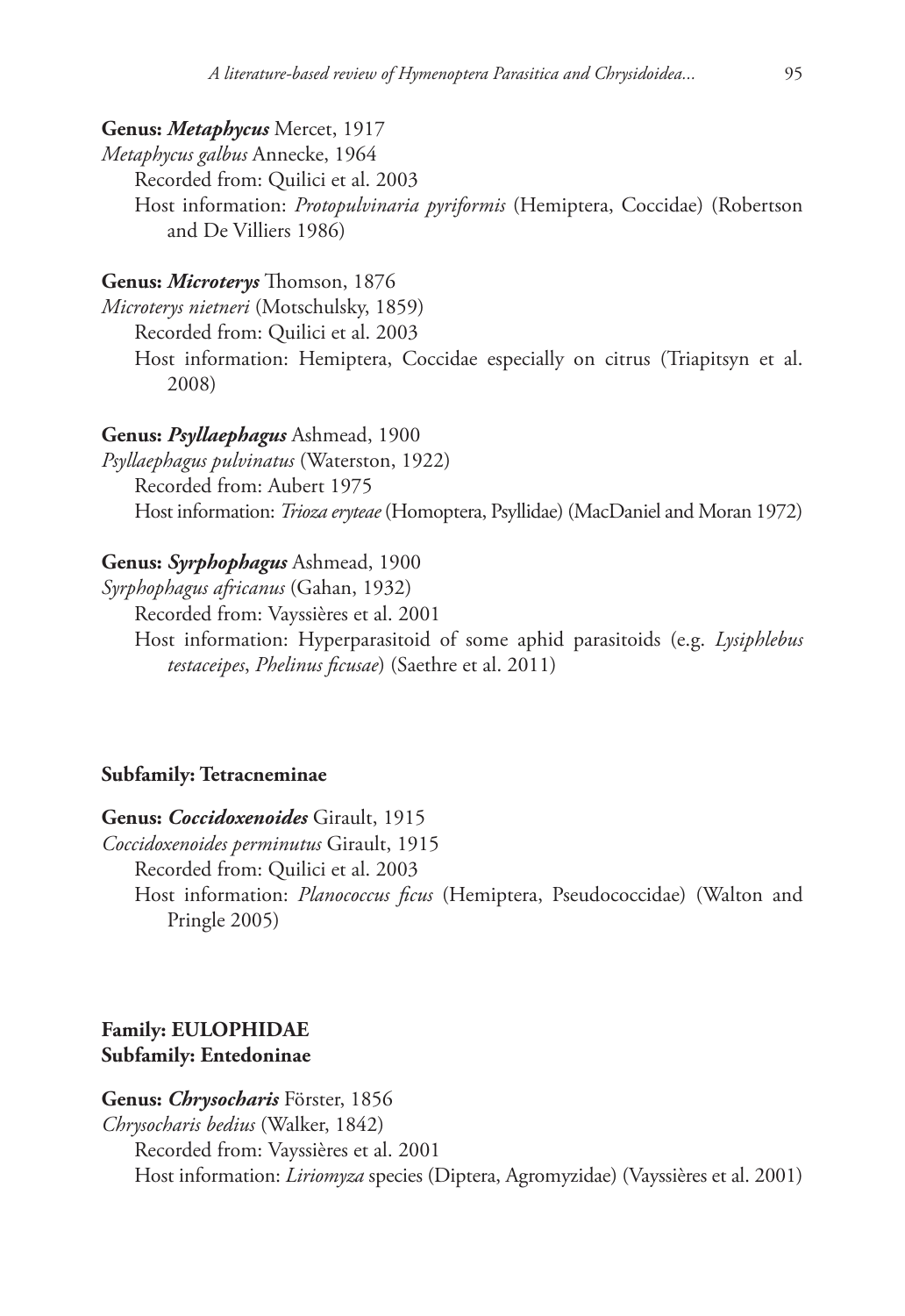*Chrysocharis* sp.

Recorded from: Vayssières et al. 2001 Host information: *Liriomyza* species (Diptera, Agromyzidae) (Vayssières et al. 2001)

# **Genus:** *Chrysonotomyia* Ashmead, 1904

*Chrysonotomyia pulcherrima* (Kerrich, 1970) Recorded from: Quilici et al. 2003 Host information: *Procontarinia matteiana* (Diptera, Cecidomyiidae) (Sankaran and Mjeni 1985)

# **Genus:** *Neochrysocharis* Kurdjumov, 1912

*Neochrysocharis formosa* (Westwood, 1833) Recorded from: Vayssières et al. 2001 Host information: *Liriomyza* species (Diptera, Agromyzidae) (Vayssières et al. 2001)

*Neochrysocharis* sp.

Recorded from: Vayssières et al. 2001 Host information: *Liriomyza* species (Diptera, Agromyzidae) (Vayssières et al. 2001)

# **Genus:** *Platocharis* Kerrich, 1969

*Platocharis coffeae* (Ferrière, 1936) Recorded from: Kerrich 1969 Host information: Coffee leaf-miners (*Leucoptera* spp.) (Kerrich 1969)

# **Subfamily: Eulophinae**

**Genus:** *Cirrospilus* Westwood, 1832

*Cirrospilus cinctiventris* Ferrière, 1936

Recorded from: Quilici et al. 2003

Host information: Leaf-miners from genus *Leucoptera* (Lepidoptera, Lyonetiidae) (Ferrière 1936)

*Cirrospilus crowei* Kerrich, 1969 Recorded from: Quilici et al. 2003 Host information: *Phyllocnistis citrella* (Lepidoptera, Gracillariidae) (Schauff et al. 1998)

**Genus:** *Elachertus* Spinola, 1811 *Elachertus insularis* (Risbec, 1957)*.* Recorded from: Risbec 1957 Host information: Unknown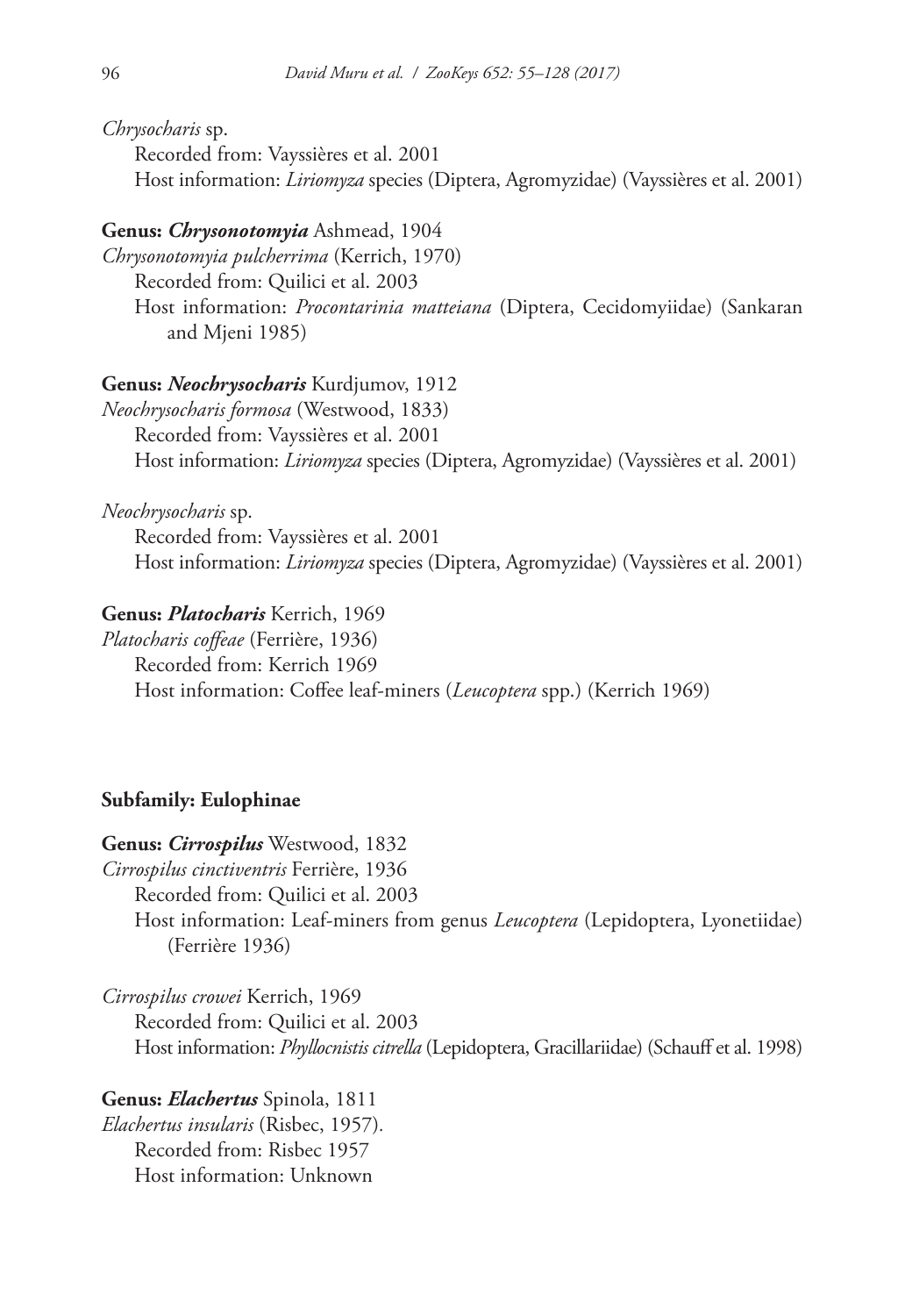**Genus:** *Elasmus* Westwood, 1833 *Elasmus masii* Ferrière, 1929 Recorded from: Risbec 1957 Host information: Recorded as both, primary and secondary parasitoid of Lepidoptera (Noyes and Yu 2012)

### **Genus:** *Euplectrus* Westwood, 1832

*Euplectrus bebourensis* Risbec, 1957 Recorded from: Risbec 1957 Host information: Unknown. But *Euplectrus* are parasitoid of Lepidoptera larvae (Schauff and Janzen 2001)

#### **Genus:** *Hamonia* Risbec, 1957

*Hamonia reunionensis* Risbec, 1957 Recorded from: Risbec 1957 Host information: Unknown

*Hamonia sexdentata* Risbec, 1957 Recorded from: Risbec 1957 Host information: Unknown

*Hamonia sylvatica* Risbec, 1957 Recorded from: Risbec 1957 Host information: Unknown

**Genus:** *Hemiptarsenus* Westwood, 1833 *Hemiptarsenus varicornis* Girault, 1913 Recorded from: Vayssières et al. 2001 Host information: *Liriomyza trifolii* and other *Liriomyza* species (Diptera, Agromyzidae) (Arakaki and Kinjo 1998, Vayssières et al. 2001)

#### **Genus:** *Notanisomorphella* Girault, 1913

*Notanisomorphella borborica* (Giard, 1903) Recorded from: Quilici et al. 2003 Host information: Leaf-miners from genus *Leucoptera* (Lepidoptera, Lyonetiidae) (Ferrière 1936)

**Genus:** *Stenomesius* Westwood, 1833 *Stenomesius belouvi* (Risbec, 1957) Recorded from: Risbec 1957 Host information: Unknown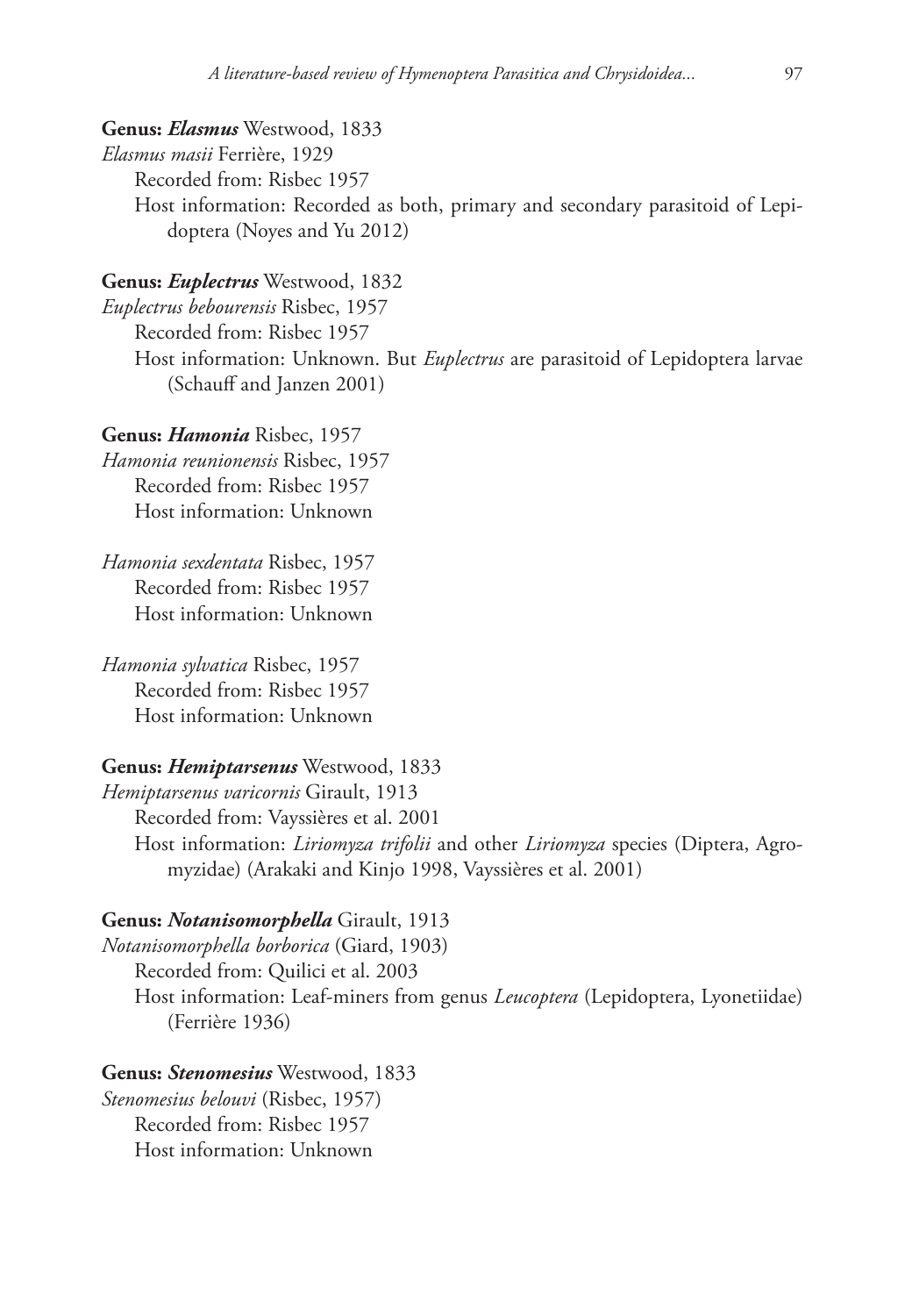*Stenomesius masii* (Risbec, 1957) Recorded from: Risbec 1957 Host information: Unknown

#### **Subfamily: Tetrastichinae**

# **Genus:** *Aprostocetus* Westwood, 1833

*Aprostocetus ceroplastae* (Girault, 1916) Recorded from: Quilici et al. 2003 Host information: *Ceroplastes destructor* (Hemiptera, Coccidae) (Wakgari and Giliomee 2001)

*Aprostocetus toddaliae* (Risbec, 1958) Recorded from: Quilici et al. 2003 Host information: *Ceroplastes rusci* (Hemiptera, Coccidae) (Talebi et al. 2011)

#### **Genus:** *Gyrolasia* Förster, 1856

*Gyrolasia hellburgi* (Risbec, 1957) Recorded from: Risbec 1957 Host information: Unknown

### **Genus:** *Nesolynx* Ashmead, 1905

*Nesolynx phaeosoma* (Waterston, 1915) Recorded from: Quilici et al. 2003 Host information: Hyperparasitoid on *Nephopterix beharella* (Lepidoptera, Pyralidae) (Quilici et al. 2003)

#### **Genus:** *Oomyzus* Rondani, 1870

*Oomyzus sokolowskii* (Kurdjumov, 1912) Recorded from: Vayssières et al. 2001 Host information: *Plutella xylostella* (Lepidoptera, Yponomeutoidea) (Vayssières et al. 2001)

# **Genus:** *Quadrastichus* Girault, 1913

*Quadrastichus erythrinae* Kim, 2004 Recorded from: Kim et al. 2004 Host information: Gall-inducer on *Erythrina* (Kim et al. 2004)

### **Genus:** *Tamaraxia* Mercet, 1924

*Tamaraxia dryi* (Waterston, 1922) Recorded from: Etienne and Aubert 1980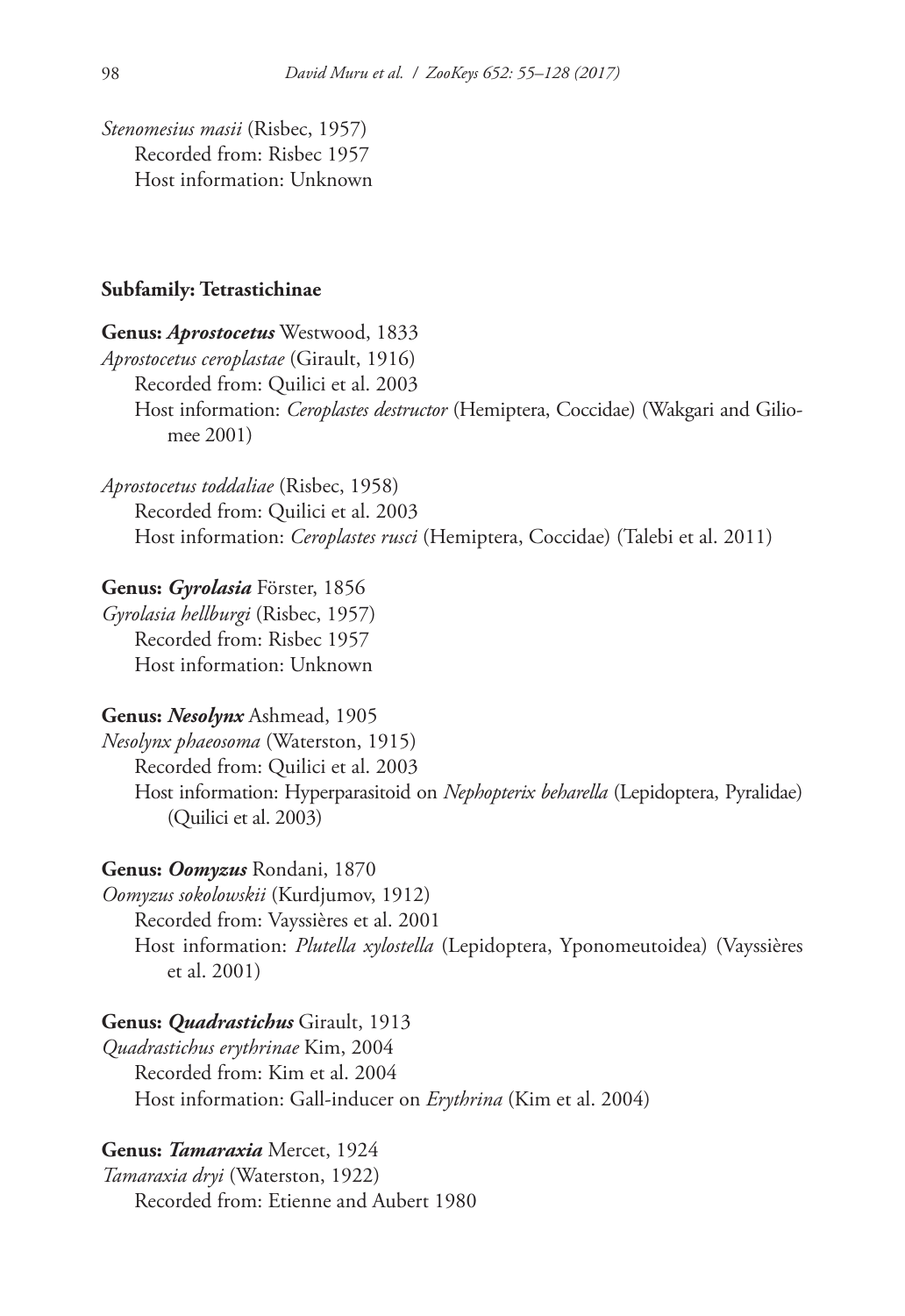Host information: Ectoparasitoid of Psyllid larvae (Hemiptera, Psyllidae) (Quilici et al. 2003)

*Tamaraxia radiata* (Waterston, 1922) Recorded from: Aubert et al. 1979 Host information: Ectoparasitoid of Psyllid larvae (Hemiptera, Psyllidae) (Quilici et al. 2003)

**Genus:** *Tetrastichus* Haliday, 1844 *Tetrastichus giffardianus* Silvestri, 1915 Recorded from: Vayssières et al. 2001 Host information: Endoparasitoids of several Tephritid larvae (Diptera) (Clausen et al. 1965)

*Tetrastichus gyrolasiaeformis* Risbec, 1957 Recorded from: Risbec 1957 Host information: Unknown

*Tetrastichus sesamiae* Risbec, 1951 Recorded from: Risbec 1957 Host information: Parasitoid of Lepidoptera (Noyes and Yu 2012)

# **Familiy: EUPELMIDAE Subfamily: Eupelminae**

**Genus:** *Eupelmus* Dalman, 1820 *Eupelmus* sp*.* Recorded from: Vayssières et al. 2001 Host information: Unknown. But *Eupelmus* can be extremely polyphagous (Gibson 2011)

### **Familiy: EURYTOMIDAE**

# **Subfamily: Eurytominae**

**Genus:** *Eurytoma* Illiger, 1807 *Eurytoma ivohibei* Risbec, 1957 Recorded from: Risbec 1957 Host information: Unknown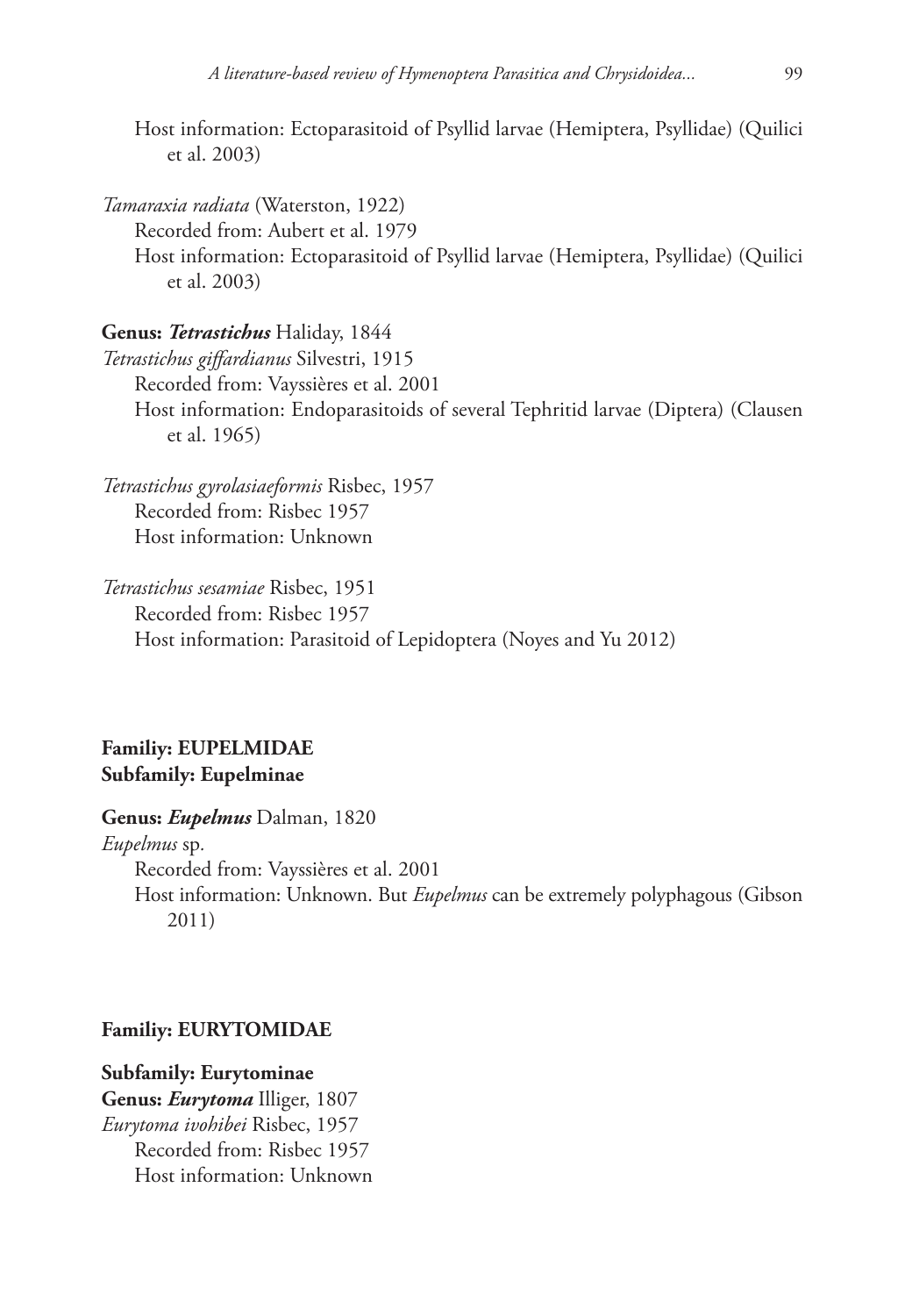*Eurytoma reunionensis* Risbec, 1957 Recorded from: Risbec 1957 Host information: Unknown

### **Familiy: ORMYRIDAE**

**Genus:** *Ormyrus* Westwood, 1832 *Ormyrus australis* Risbec, 1957 Recorded from: Risbec 1957 Host information: Unknown

# **Family: PTEROMALIDAE Subfamily: Eunotinae**

### **Genus:** *Mesopeltita* Ghesquière, 1946

*Mesopeltita truncatipennis* (Waterston, 1917) Recorded from: Quilici et al. 2003 Host information: *Ceroplastes* sp*.*, *Saissetia oleae*, *Saissetia somereni* and *Saissetia* sp*.*  (Hemiptera, Coccidae) (Myartseva et al. 2004)

### **Genus:** *Moranila* Cameron, 1883

*Moranila californica* (Howard, 1881) Recorded from: Quilici et al. 2003 Host information: *Saissetia oleae*, *Ceroplastes floridensis* (Hemiptera: Coccidae) (Flanders 1958, Argov et al. 1992)

### **Subfamily: Miscogasterinae**

### **Genus:** *Halticoptera* Spinola, 1811

*Halticoptera* sp.

Recorded from: Vayssières et al. 2001

Host information: *Melanagromyza phaseoli*, *Liriomyza* spp. (Diptera, Agromyzidae) (Abul-Nasr and Assem 1968, Vayssières et al. 2001)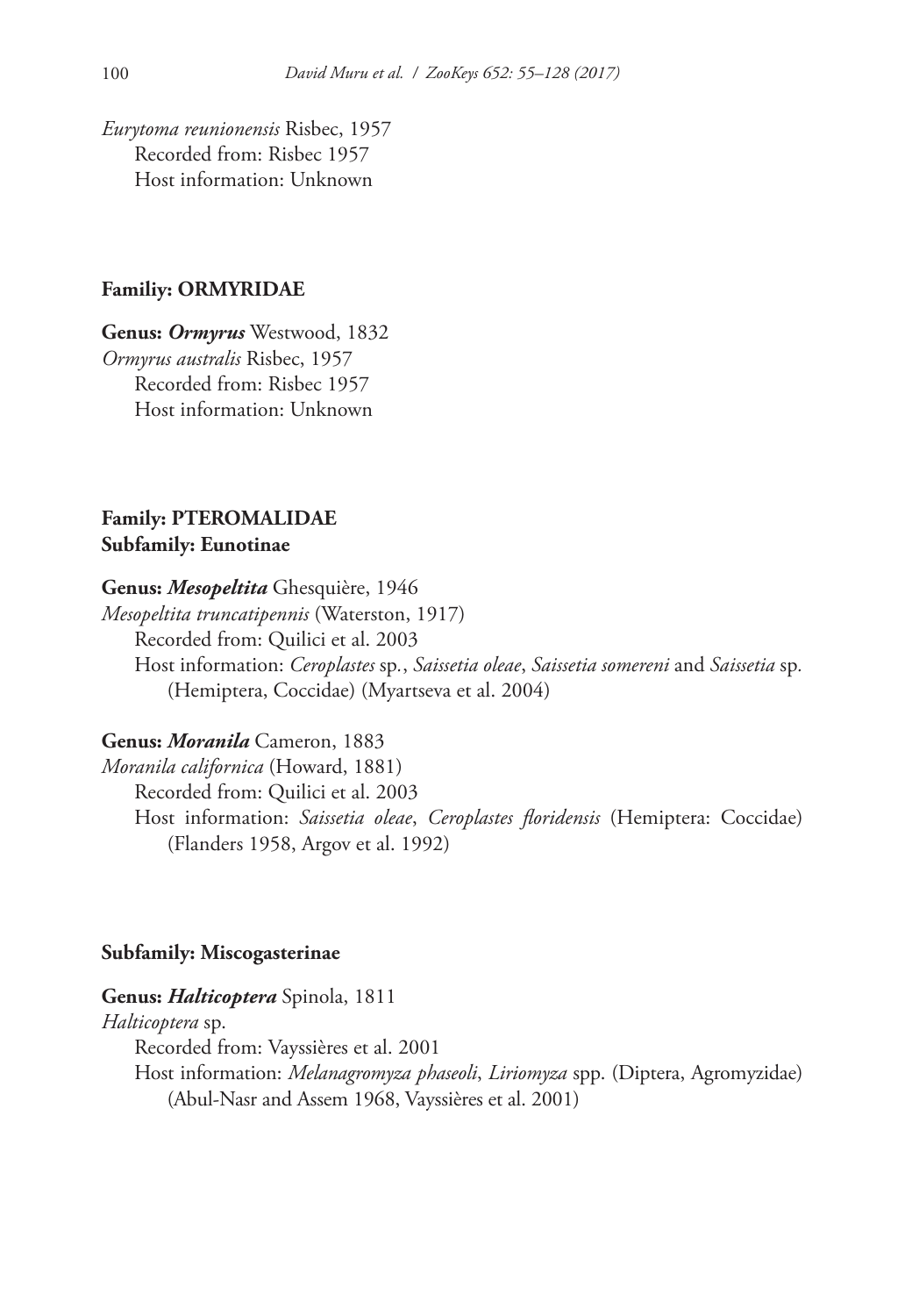# **Subfamily: Pteromalinae**

**Genus:** *Muscidifurax* Girault & Sanders, 1910

*Muscidifurax raptor* Girault & Sanders, 1910

Recorded from: Quilici et al. 2003

Host information: *Musca domestica*, *Stomoxys calcitrans* and other Synanthropic filthbreeding Diptera (Diptera, Muscidae) (Legner 1967, Zchori-Fein et al. 2000)

*Muscidifurax uniraptor* Kogan & Legner, 1970

Recorded from: Quilici et al. 2003

Host information: *Musca domestica*, *Stomoxys calcitrans* and other Synanthropic filthbreeding Diptera (Diptera, Muscidae) (Legner 1967, Zchori-Fein et al. 2000)

### **Genus:** *Pachyneuron* Walker, 1833

#### *Pachyneuron* sp*.*

Recorded from: Vayssières et al. 2001

Host information: Unknown. But *Pachyneuron* are mostly Hyperparasitoid of Hemiptera, Aphididae, and some Diptera (Gibson 2001)

### *Pachyneuron longiradius* Silvestri, 1915

Recorded from: Delvare G. unpublished determination (2013)

Host information: The identified *Dendrocerus* emerged from a specimen of *Rodolia chermesina* (Coleoptera, Coccinellidae) (Delvare 2013, unpublished data)

### **Genus:** *Ploskana* Boucek, 1976

*Ploskana tenuis* Boucek, 1976

Recorded from: Vayssières et al. 2001

Host information: *Bactrocera cucurbitae* (Diptera, Tephritidae) (Vayssières et al. 2001)

# **Genus:** *Pteromalus* Swederus, 1795

*Pteromalus* sp*.*

Recorded from: Vayssières et al. 2001

Host information: Unknown. But all species of *Pteromalus* are parasitoids of larvae and pupae of various holometabolous insects, for instance Lepidoptera, Coleoptera, gall forming Hymenoptera (Cynipidae, Tenthredinidae) and Diptera (Tephritidae) (Baur 2015)

### **Genus:** *Spodophagus* Delvare & Rasplus, 1994

*Spodophagus lepidopterae* (Risbec, 1952)

Recorded from: Risbec 1952

Host information: *Spodoptera littoralis* (Lepidoptera, Noctuidae) (Risbec 1952, Delvare and Rasplus 1994)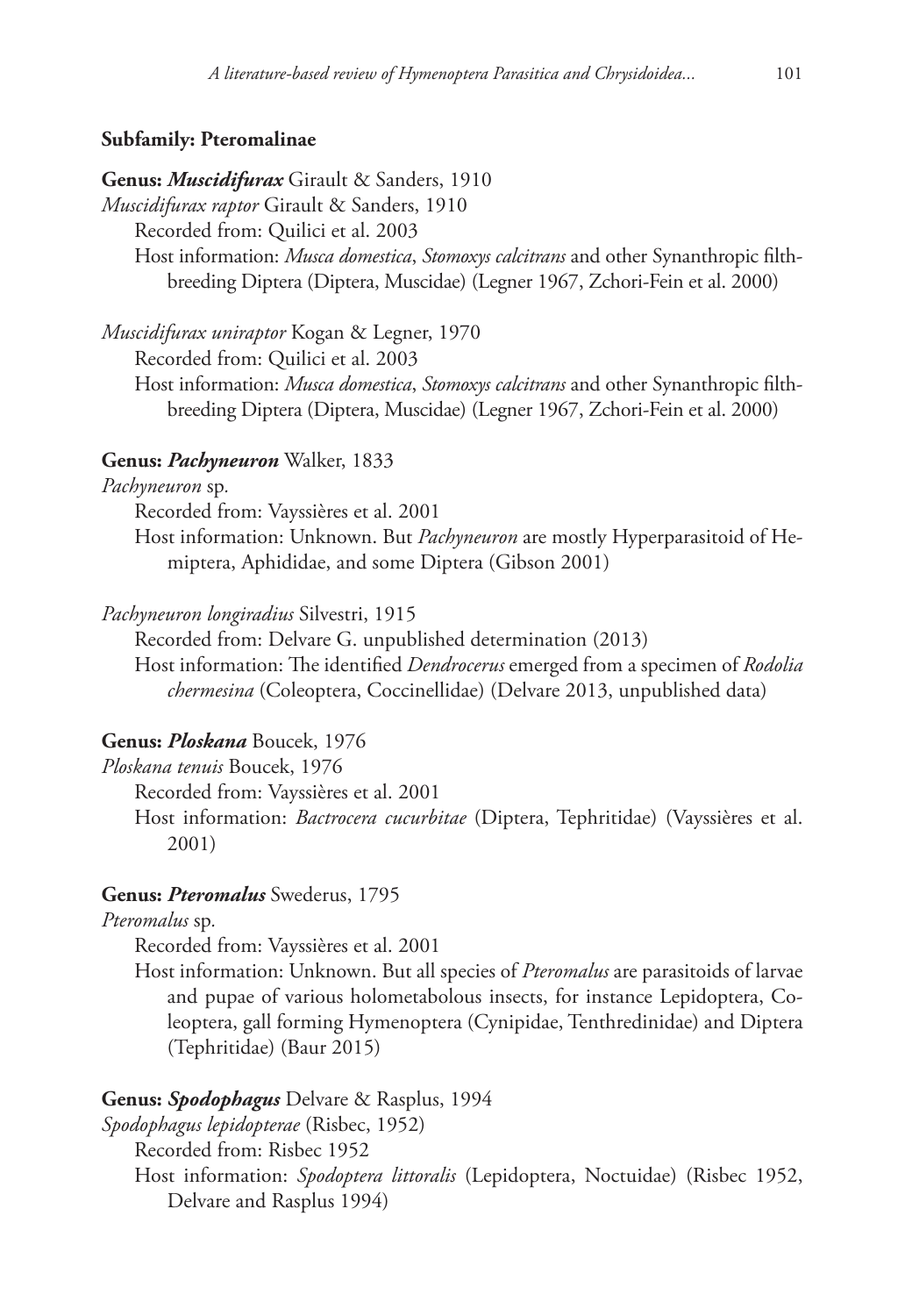# **Genus:** *Trichomalopsis* Crawford, 1913

*Trichomalopsis* sp*.* Recorded from: Vayssières et al. 2001 Host information: Diptera, Muscidae (Gibson and Floate 2001)

### **Subfamily: Spalangiinae**

### **Genus:** *Spalangia* Latreille, 1805

*Spalangia endius* Walker, 1839 Recorded from: Vayssières et al. 2001 Host information: *Musca domestica* (Diptera, Muscidae) (Ables and Shepard 1974), *Dacus ciliates* (Diptera, Tephritidae) (Vayssières et al. 2001)

*Spalangia gemina* Boucek, 1963

Recorded from: Vayssières et al. 2001

Host information: Diptera, Muscidae (Morgan et al. 1991), Tephritidae (Vayssières et al. 2001)

*Spalangia seyrigi* Risbec, 1952

Recorded from: Vayssières et al. 2001 Host information: *Dacus ciliatus* (Diptera, Tephritidae) (Vayssières et al. 2001)

# **Subfamily: Sycoecinae**

**Genus:** *Seres* Waterston, 1919 *Seres bouceki* (Wiebes, 1981) Recorded from: Wiebes 1981 Host information: *Ficus reflexa reflexa* Thunb. and *Ficus reflexa aldabrensis* (Baker) C.C. Berg (Wiebes 1981)

# **Subfamily: Sycoryctinae**

**Genus:** *Apocrypta* Coquerel, 1855 *Apocrypta perplexa* Coquerel, 1855 Recorded from: Coquerel 1855 Host information: *Ficus mauritiana* Lam. (Moraceae) (Coquerel 1855)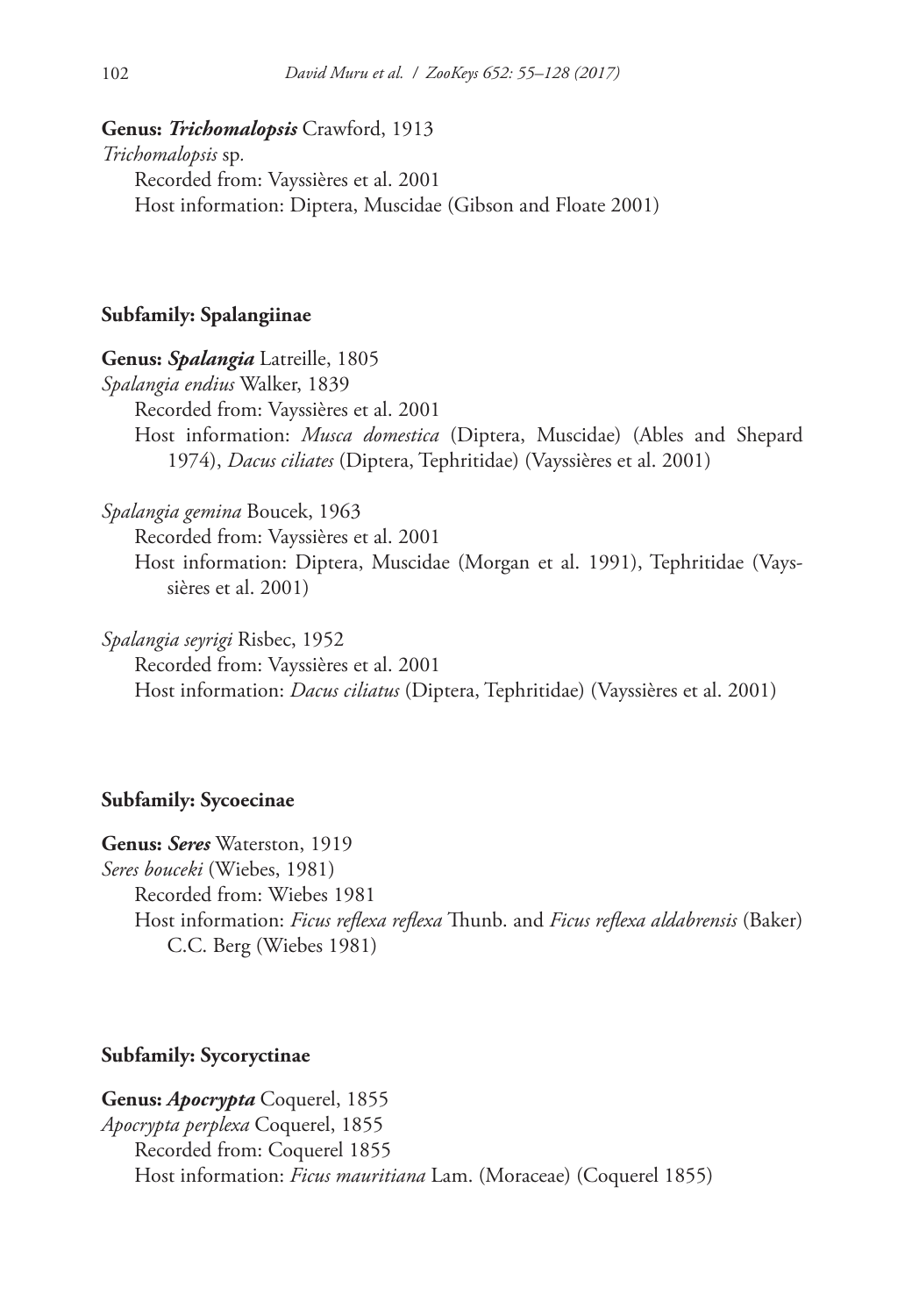**Genus:** *Sycoryctes* Mayr, 1885 *Sycoryctes anceps* Wiebes, 1981 Recorded from: Wiebes 1981 Host information: *Ficus densifolia* Miq. (Moraceae) (Wiebes 1981)

*Sycoryctes caelebs* Wiebes, 1975 Recorded from: Wiebes 1975 Host information: *Ficus densifolia* Miq. and *Ficus rubra* (Moraceae) (Wiebes 1981)

*Sycoryctes comparabilis* Wiebes, 1981 Recorded from: Wiebes 1981 Host information: *Ficus densifolia* Miq. (Moraceae) (Wiebes 1981)

*Sycoryctes remus* Wiebes, 1981 Recorded from: Bouček et al. 1981 Host information: *Ficus reflexa reflexa* Thunb. and *Ficus burkei* (Miq.) Miq. (Moraceae) (Bouček et al. 1981)

### **Genus:** *Sycoscapter* Saunders, 1883

*Sycoscapter gibbus* Saunders, 1883 Recorded from: Saunders 1883 Host information: *Ficus politoria* Lam*.*and *Ficus lateriflora* Vahl (Moraceae) (Saunders 1883)

*Sycoscapter tibialis* Wiebes, 1981 Recorded from: Wiebes 1981 Host information: *Ficus rubra* Vahl (Moraceae) (Wiebes 1981)

### **Genus:** *Philotrypesis* Förster, 1878

*Philotrypesis cnephaea* Wiebes, 1981 Recorded from: Wiebes 1981 Host information: *Ficus reflexa reflexa* Thunb. (Moraceae) (Wiebes 1981)

### **Genus:** *Watshamiella* Wiebes, 1981

*Watshamiella fictitia* Wiebes, 1981 Recorded from: Wiebes 1981 Host information: *Ficus rubra* Vahl (Moraceae) (Wiebes 1981)

*Watshamiella lucens* Wiebes, 1981 Recorded from: Wiebes 1981 Host information: *Ficus densifolia* Miq. (Moraceae) (Wiebes 1981)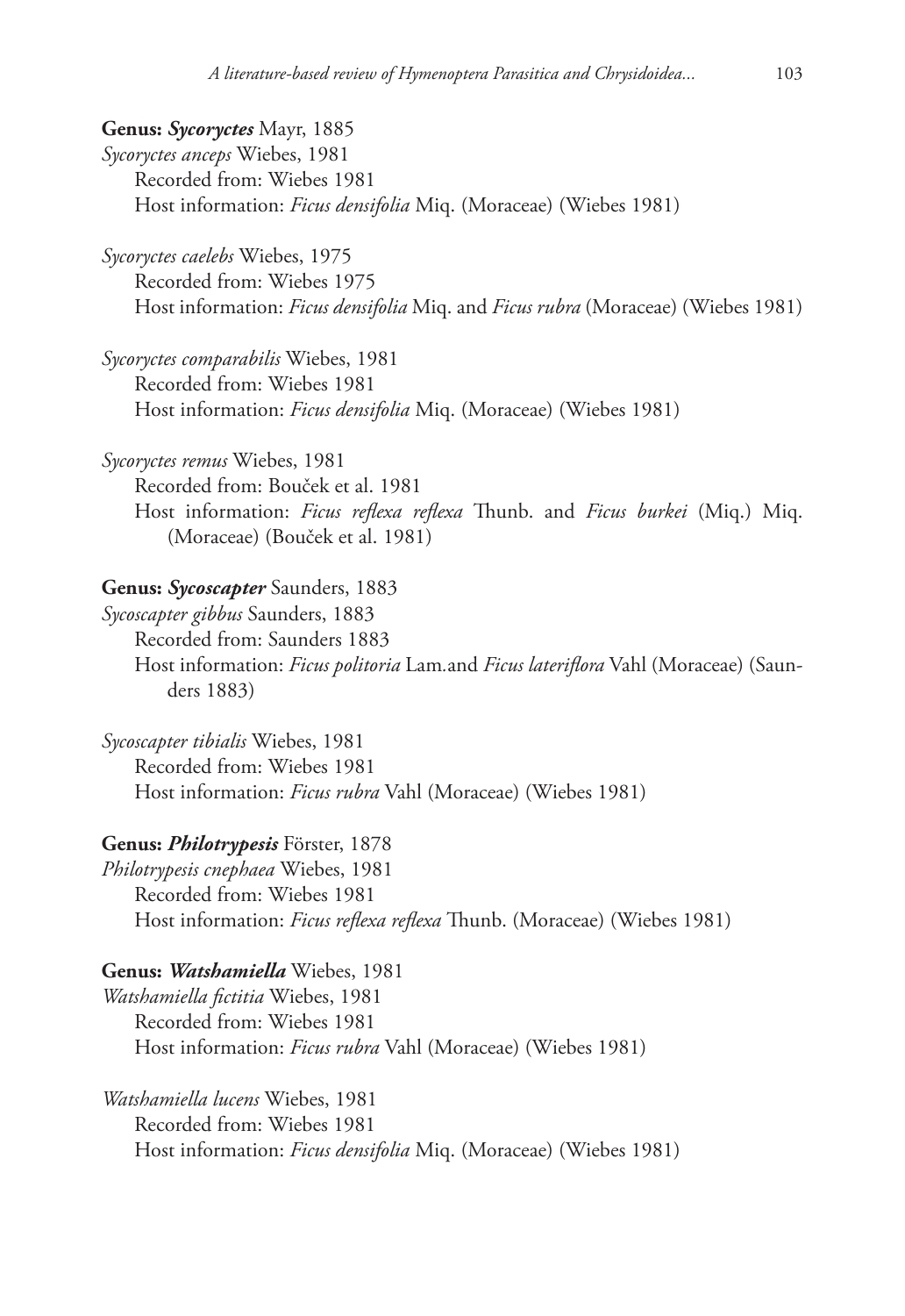# **Family: SIGNIPHORIDAE**

### **Genus:** *Chartocerus* Motschulsky, 1859

*Chartocerus* sp.

Recorded from: Delvare G. unpublished determination (2013)

Host information: In 2013 *Dendrocerus wollastoni* emerged from a specimen of *Rodolia chermesina* (Coleoptera, Coccinellidae) in Reunion Island (Delvare 2013, unpublished data)

# **Family: TORYMIDAE Subfamily: Megastigminae**

# **Genus:** *Megastigmus* Dalman, 1820

*Megastigmus transvaalensis* (Hussey, 1956)

Recorded from: Habeck et al. 1989

Host information: Develops on plants in the genera *Rhus* and *Schinus* (Anacardiaceae) (Hussey 1956, Habeck et al. 1989)

# **Family: TRICHOGRAMMATIDAE Subfamily: Trichogrammatinae**

# **Genus:** *Trichogramma* Westwood, 1833

*Trichogramma chilonis* Ishii, 1941

Recorded from: Vayssières et al. 2001 Host information: *Plutella xylostella* (Lepidoptera, Plutellidae) (Vayssières et al. 2001)

| Familly          | Subfamilly   | <b>Genus / Species</b>                   | <b>General host information</b>                                 | <b>Recorded from</b>       |  |  |  |
|------------------|--------------|------------------------------------------|-----------------------------------------------------------------|----------------------------|--|--|--|
| <b>AGAONIDAE</b> |              | Elisabethiella reflexa Wiebes, 1975      | <i>Ficus reflexa</i> and <i>Ficus</i><br>aldabrensis (Moraceae) | Wiebes 1975                |  |  |  |
|                  | Agaoninae    | Nigeriella avicola Wiebes, 1975          | Ficus rubra (Moraceae)                                          | Wiebes 1975                |  |  |  |
|                  |              | Platyscapa etiennei Wiebes, 1977         | Ficus salicifolia (Moraceae)                                    | Wiebes 1977                |  |  |  |
|                  |              | Ceratosolen coecus (Coquerel, 1855)      | Ficus mauritiana (Moraceae)                                     | Coquerel 1855              |  |  |  |
|                  | Kradibiinae  | Kradibia etiennei Wiebes, 1990           | <i>Ficus lateriflora</i> (Moraceae)                             | Wiebes and<br>Gompton 1990 |  |  |  |
|                  | Sycophaginae | Sycophaga explorator<br>(Coquerel, 1855) | Uknown Moraceae                                                 | Coquerel 1855              |  |  |  |

**Table 2.** List of the Chalcidoidea recorded from Reunion Island.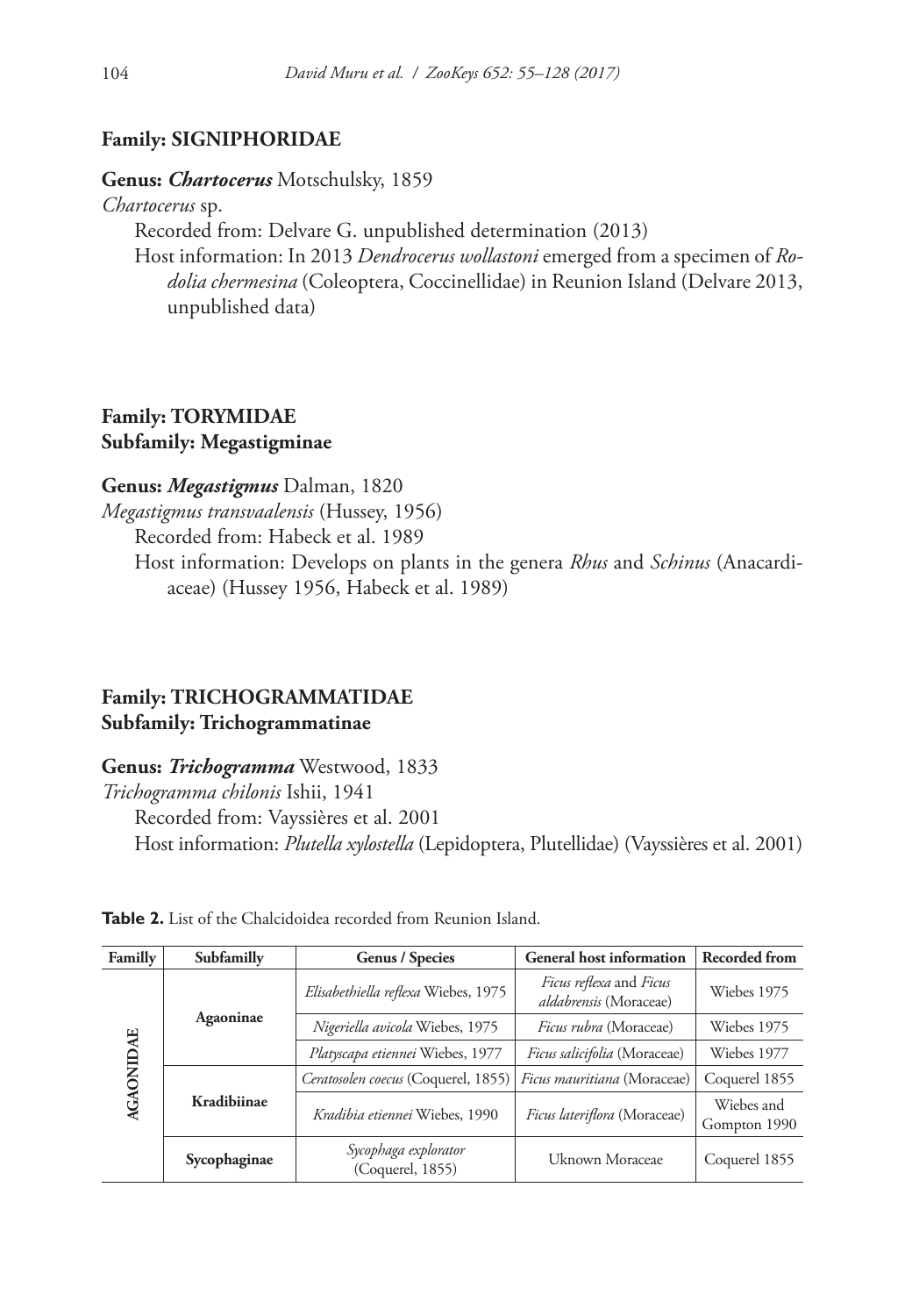| Familly            | Subfamilly    | <b>Genus / Species</b><br><b>General host information</b> |                                                                                 | Recorded from             |
|--------------------|---------------|-----------------------------------------------------------|---------------------------------------------------------------------------------|---------------------------|
|                    |               | Aphelinus asychis (Walker, 1839)                          | Aphididae (Hemiptera)                                                           | Vayssières et al.<br>2001 |
|                    |               | Aphelinus gossypii Timberlake, 1924                       | Aphididae (Hemiptera)                                                           | Quilici et al.<br>2003    |
|                    |               | Aphelinus mariscusae (Risbec, 1957)                       | Aphididae (Hemiptera)                                                           | Risbec 1957               |
|                    |               | Aphelinus varipes (Förster, 1841)                         | Aphididae (Hemiptera)                                                           | Vayssières et al.<br>2001 |
|                    |               | Aphytis africanus (Quednau, 1964)                         | Aonidiella aurantii<br>(Hemiptera: Diaspididae)                                 | Quilici et al.<br>2003    |
|                    | Aphelininae   | Aphytis coheni (DeBach, 1960)                             | Aspidiotus nerii (Hemiptera:<br>Diaspididae)                                    | Quilici et al.<br>2003    |
|                    |               | Aphytis holoxanthus (DeBach,<br>1960)                     | Diaspididae (Hemiptera)                                                         | Quilici et al.<br>2003    |
|                    |               | Aphytis lepidosaphes (Compere,<br>1955)                   | Lepidosaphes beckii<br>(Hemiptera: Diaspididae)                                 | Quilici et al.<br>2003    |
|                    |               | Aphytis lignanensis (Compere,<br>1955)                    | Aonidiella aurantii,<br>Pseudaulacaspis pentagona<br>(Hemiptera: Diaspididae)   | Quilici et al.<br>2003    |
|                    |               | Aphytis melinus (DeBach, 1959)                            | Aonidiella aurantii<br>(Hemiptera: Diaspididae)                                 | Quilici et al.<br>2003    |
|                    |               | Marietta leopardina (Motschulsky,<br>1863)                | Hymenoptera                                                                     | Quilici et al.<br>2003    |
|                    | Calesinae     | Cales noacki Howard, 1907                                 | Aleurotrachelus atratus,<br>Aleurothrixus floccosus<br>(Hemiptera: Aleyrodidae) | Etienne 1977              |
| <b>APHELINIDAE</b> |               | Coccophagus ceroplastae (Howard,<br>1985)                 | Coccoidae, Diaspididae or<br>Pseudococcidae (Hemiptera)                         | Quilici et al.<br>2003    |
|                    |               | Coccophagus cowperi (Girault,<br>1917)                    | Saissetia (Hemiptera:<br>Coccidae)                                              | Quilici et al.<br>2003    |
|                    |               | Coccophagus rusti (Compere, 1928)                         | Saissetia oleae (Hemiptera:<br>Coccidae)                                        | Quilici et al.<br>2003    |
|                    |               | Encarsia acaudaleyrodis Hayat,<br>1976                    | Aleyrodidae (Hemiptera)                                                         | Vayssières et al.<br>2001 |
|                    |               | Encarsia brasiliensis (Hempel,<br>1904)                   | Aleyrodidae (Hemiptera)                                                         | Vayssières et al.<br>2001 |
|                    |               | <i>Encarsia citrina</i> (Craw, 1891)                      | Coccoidae (Hemiptera)                                                           | Vayssières et al.<br>2001 |
|                    | Coccophaginae | Encarsia diaspidicola (Silvestri,<br>1909)                | Pseudaulacaspis pentagona<br>(Hemiptera: Diaspididae)                           | Quilici et al.<br>2003    |
|                    |               | Encarsia formosa Gahan, 1924                              | Aleyrodidae (Hemiptera)                                                         | Vayssières et al.<br>2001 |
|                    |               | Encarsia lounsburyi (Berlese &<br>Paoli, 1916)            | Coccoidae (Hemiptera)                                                           | Quilici et al.<br>2003    |
|                    |               | Encarsia luteola Howard, 1895                             | Bemisia (Hemiptera:<br>Aleyrodidae)                                             | Vayssières et al.<br>2001 |
|                    |               | Encarsia nigricephala Dozier, 1937                        | Trialeurodes (Hemiptera:<br>Aleyrodidae)                                        | Vayssières et al.<br>2001 |
|                    |               | <i>Encarsia perniciosi</i> (Tower, 1913)                  | Quadraspidiotus perniciosus                                                     | Quilici et al.<br>2003    |
|                    |               | Encarsia sophia<br>(Girault & Dodd, 1915)                 | Bemisia tabaci, Trialeurodes<br>vaporarium (Hemiptera:<br>Aleyrodidae)          | Vayssières et al.<br>2001 |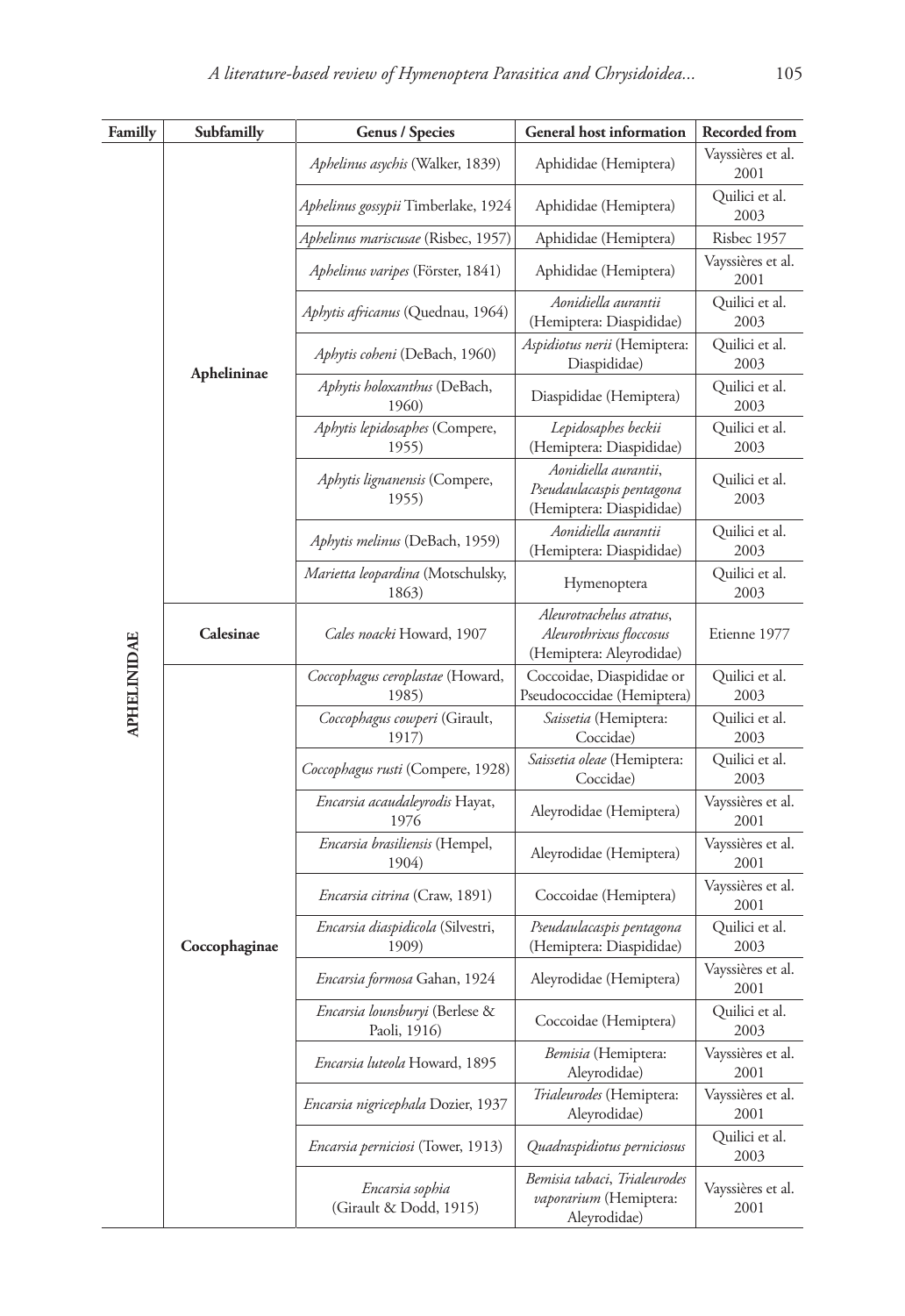| Familly            | <b>General host information</b><br>Subfamilly<br><b>Genus / Species</b> |                                                                | Recorded from                                                                                                   |                           |  |
|--------------------|-------------------------------------------------------------------------|----------------------------------------------------------------|-----------------------------------------------------------------------------------------------------------------|---------------------------|--|
|                    | Coccophaginae                                                           | Encarsia tabacivora Viggiani, 1985                             | Aleyrodidae (Hemiptera)                                                                                         | Vayssières et al.<br>2001 |  |
| <b>APHELINIDAE</b> |                                                                         | Eretmocerus hayati (Zolnerowich &<br>Rose, 1998)               | Bemisia tabaci, Trialeurodes<br>vaporarium (Hemiptera:<br>Aleyrodidae)                                          | Vayssières et al.<br>2001 |  |
|                    | Eretmocerinae                                                           | <i>Eretmocerus mundus</i> (Mercet, 1931)                       | Bemisia argentifolii,<br>Bemisia tabaci,Trialeurodes<br>vaporarium (Hemiptera:<br>Aleyrodidae)                  | Vayssières et al.<br>2001 |  |
|                    |                                                                         | Brachymeria nephantidis Gahan,<br>1930                         | Nephantis serinopa<br>(Lepidoptera: Autostichidae),<br>Corcyra cephalonica<br>(Lepidoptera: Pyralidae)          | Ramage et al.<br>2011     |  |
|                    |                                                                         | Brachymeria podagrica (Fabricius,<br>1787)                     | Lepidoptera and Diptera                                                                                         | Ramage et al.<br>2011     |  |
|                    | Chalcidinae                                                             | Dirhinus galesusaeformis (Risbec,<br>1957)                     | Unknown                                                                                                         | Risbec 1957               |  |
|                    |                                                                         | Dirhinus giffardii (Silvestri, 1913)                           | Tephritidae (Diptera)                                                                                           | Vayssières et al.<br>2001 |  |
| <b>CHALCIDIDAE</b> |                                                                         | Dirhinus himalayanus Westwood,<br>1836                         | Some Diptera in:<br>Tephritidae, Muscidae and<br>Sarcophagidae                                                  | Ramage et al.<br>2011     |  |
|                    |                                                                         | Epitranus erythrogaster Cameron,<br>1888                       | Corcyra cephalonica<br>(Lepidoptera: Pyralidae)                                                                 | Ramage et al.<br>2011     |  |
|                    | Epitraninae                                                             | Epitranus evanioides (Westwood,<br>1835)                       | Unknown                                                                                                         | Ramage et al.<br>2011     |  |
|                    |                                                                         | Anthrocephalus crassipes (Masi,<br>1940)                       | Unknown                                                                                                         | Ramage et al.<br>2011     |  |
|                    | Haltichellinae                                                          | Anthrocephalus dividens (Walker,<br>1860)                      | Unknown                                                                                                         | Ramage et al.<br>2011     |  |
|                    |                                                                         | Hockeria fluvipes Masi, 1917                                   | Unknown                                                                                                         | Ramage et al.<br>2011     |  |
|                    |                                                                         | Proconura eublemmae (Steffan,<br>1951)                         | Eublemma gayneri<br>(Lepidoptera: Erebidae)                                                                     | Ramage et al.<br>2011     |  |
|                    |                                                                         | Ageniaspis citricola Logvinovskaya,<br>1983                    | Phyllocnistis citrella<br>(Lepidoptera: Gracillaridae)                                                          | Quilici et al.<br>2003    |  |
|                    |                                                                         | Ageniaspis fuscicallis (Dalman,<br>1920)                       | Yponomeuta malinellus<br>(Lepidoptera:<br>Yponomeutidae), Acrolepia<br>assectella (lepidoptera:<br>Acrolepidae) | Quilici et al.<br>2003    |  |
| ENCYRTIDAE         |                                                                         | Aloencyrtus obscuratus (Waterston,<br>1917)                    | Coccidae (Hemiptera)                                                                                            | Quilici et al.<br>2003    |  |
|                    | Encyrtinae                                                              | Arrhenophagus chionaspidis<br>(Aurivillius, 1888)              | Pseudaulacaspis pentagona<br>(Hemiptera: Diaspididae)                                                           | Quilici et al.<br>2003    |  |
|                    |                                                                         | Cheiloneurus cyanonotus<br>(Waterston, 1917)                   | Phenacoccus manihoti<br>(Hemiptera: Pseudococcidae)                                                             | Risbec 1957               |  |
|                    |                                                                         | Comperiella bifasciata (Howard,<br>1906)                       | Diaspididae (Hemiptera)                                                                                         | Quilici et al.<br>2003    |  |
|                    |                                                                         | Copidosoma koelheri (Blanchard,<br>1940)                       | Phtorimea operculella                                                                                           | Vayssières et al.<br>2001 |  |
|                    |                                                                         | Diaphorencyrtus aligarhensis<br>(Shafee, Alam & Agarwal, 1975) | Diaphorina citri (Hemiptera:<br>Psyllidae)                                                                      | Quilici et al.<br>2003    |  |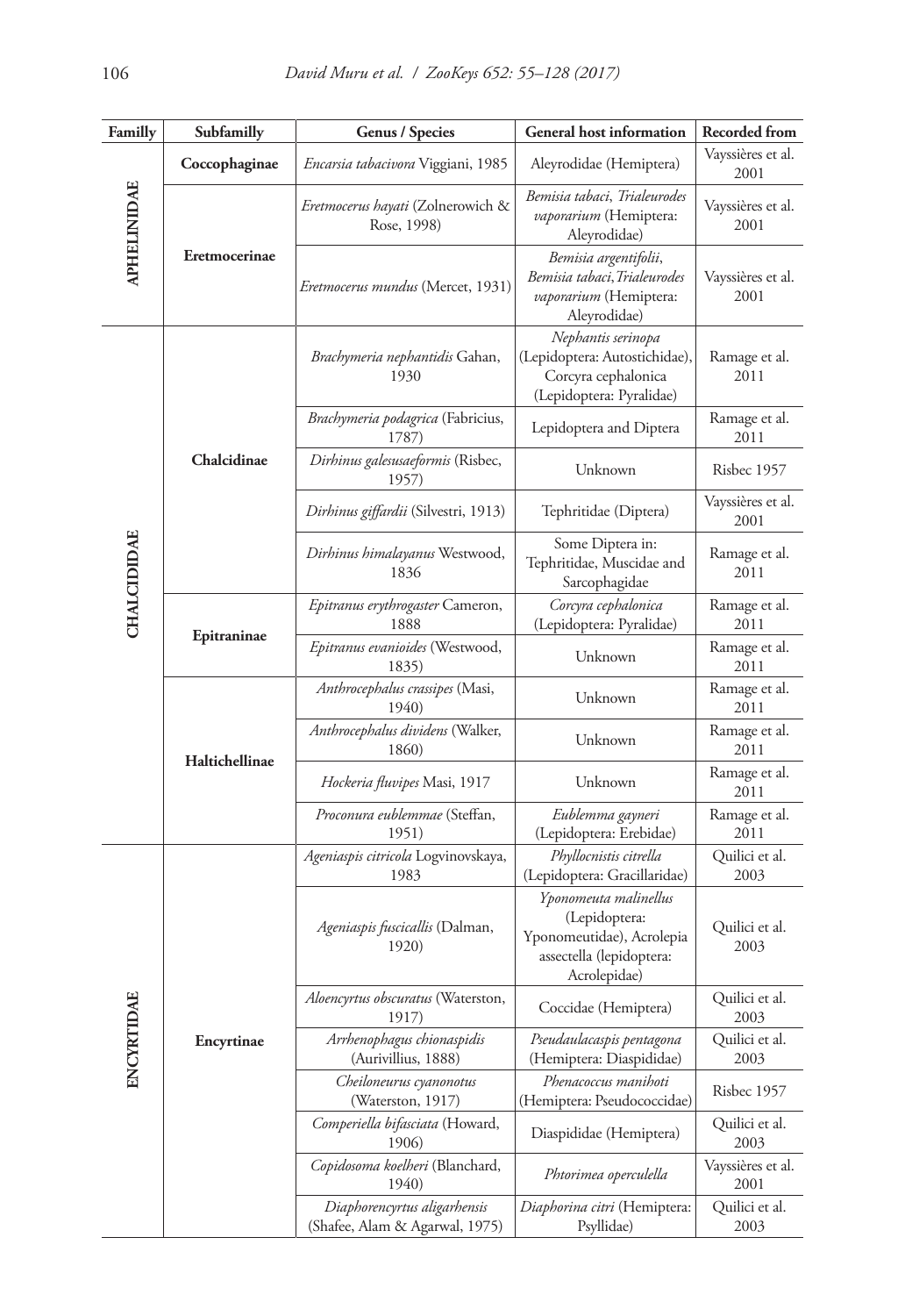| Familly           | Subfamilly     | <b>Genus / Species</b>                                                     | <b>General host information</b>                        | Recorded from             |  |
|-------------------|----------------|----------------------------------------------------------------------------|--------------------------------------------------------|---------------------------|--|
|                   |                | Habrolepsis rouxi (Compere, 1936)                                          | Aonidiella aurantii<br>(Hemiptera, Diaspididae)        | Quilici et al.<br>2003    |  |
|                   | Encyrtinae     | Homalotylus eytelweinii (Ratzeburg,<br>1844)                               | Coccinellidae (Coleoptera)                             | Delpoux et al.<br>2013    |  |
| ENCYRTIDAE        |                | Metaphycus galbus (Annecke, 1964)                                          | Protopulvinaria pyriformis<br>(Hemiptera, Coccidae)    | Quilici et al.<br>2003    |  |
|                   |                | Microterys nietneri (Motschulsky,<br>1859)                                 | Coccidae (Hemiptera)                                   | Quilici et al.<br>2003    |  |
|                   |                | Psyllaephagus pulvinatus (Waterson,<br>1922)                               | Psyllidae (Hemiptera)                                  | Aubert 1975               |  |
|                   |                | Syrphophagus africanus (Gahan,<br>1932)                                    | Hyperparasitoid of aphid<br>parasitoid                 | Vayssières et al.<br>2001 |  |
|                   | Tetracneminae  | Coccidoxenoides perminutus<br>(Girault, 1915)                              | Planococcus ficus (Hemiptera:<br>Pseudococcidae)       | Quilici et al.<br>2003    |  |
|                   |                | Chrysocharis bedius (Walker, 1842)                                         | Liriomyza spp. (Diptera:<br>Agromyzidae)               | Vayssières et al.<br>2001 |  |
|                   |                | Chrysocharis sp.                                                           | Liriomyza spp. (Diptera:<br>Agromyzidae)               | Vayssières et al.<br>2001 |  |
|                   | Entedoninae    | Chrysonotomyia pulcherrima<br>(Kerrich, 1970)                              | Procontarinia matteiana<br>(Diptera: Cecidomyiidae)    | Quilici et al.<br>2003    |  |
|                   |                | Neochrysocharis formosus<br>(Westwood, 1833)                               | Liriomyza spp. (Diptera:<br>Agromyzidae)               | Vayssières et al.<br>2001 |  |
|                   |                | Neochrysocharis sp.                                                        | Liriomyza spp. (Diptera:<br>Agromyzidae)               | Vayssières et al.<br>2001 |  |
|                   |                | Platocharis coffeae (Ferrière, 1936)                                       | Leucoptera spp. (Lepidoptera:<br>Lyonetiidae)          | Ferrière 1936             |  |
|                   |                | Cirrospilus cinctiventris (Ferrière,<br>1936)                              | Leucoptera spp. (Lepidoptera:<br>Lyonetiidae)          | Quilici et al.<br>2003    |  |
|                   |                | Cirrospilus crowei (Kerrich, 1969)                                         | Phyllocnistis citrella<br>(Lepidoptera: Gracillaridae) | Quilici et al.<br>2003    |  |
|                   |                | <i>Elachertus insularis</i> (Risbec, 1957)                                 | Unknown                                                | Risbec 1957               |  |
| <b>EULOPHIDAE</b> |                | Elasmus masii Ferrière, 1929                                               | (Hyper)Parasitoid of<br>Lepidoptera                    | Risbec 1957               |  |
|                   |                | Euplectrus bebourensis Risbec, 1957                                        | Lepidoptera                                            | Risbec 1957               |  |
|                   | Eulophinae     | Hamonia reunionensis (Risbec,<br>1957)                                     | Unknown<br>Risbec 1957                                 |                           |  |
|                   |                | Hamonia sexdentata (Risbec, 1957)                                          | Unknown                                                | Risbec 1957               |  |
|                   |                | Hamonia sylvatica (Risbec, 1957)                                           | Unknown                                                | Risbec 1957               |  |
|                   |                | Hemiptarsenus varicornis Girault,<br>1913                                  | Liriomyza spp. (Diptera:<br>Agromyzidae)               | Vayssières et al.<br>2001 |  |
|                   |                | Notanisomorphella borborica (Giard, Leucoptera spp. (Lepidoptera:<br>1903) | Lyonetiidae)                                           | Quilici et al.<br>2003    |  |
|                   |                | Stenomesius belouvi (Risbec, 1957)                                         | Unknown                                                | Risbec 1957               |  |
|                   |                | Stenomesius masii (Risbec, 1957)                                           | Unknown                                                | Risbec 1957               |  |
|                   |                | Aprostocetus ceroplastae (Girault,<br>1916)                                | Ceroplastes destructor<br>(Hemiptera, Coccidae)        | Quilici et al.<br>2003    |  |
|                   | Tetrastichinae | Aprostocetus toddaliae (Risbec,<br>1958)                                   | Ceroplastes rusci (Hemiptera,<br>Coccidae)             | Quilici et al.<br>2003    |  |
|                   |                | Gyrolasia hellburgi (Risbec, 1957)                                         | Unknown                                                | Risbec 1957               |  |
|                   |                | Nesolynx phaeosoma (Waterston,<br>1915)                                    | Epischnia beharella<br>(Lepidoptera: Pyralidae)        | Quilici et al.<br>2003    |  |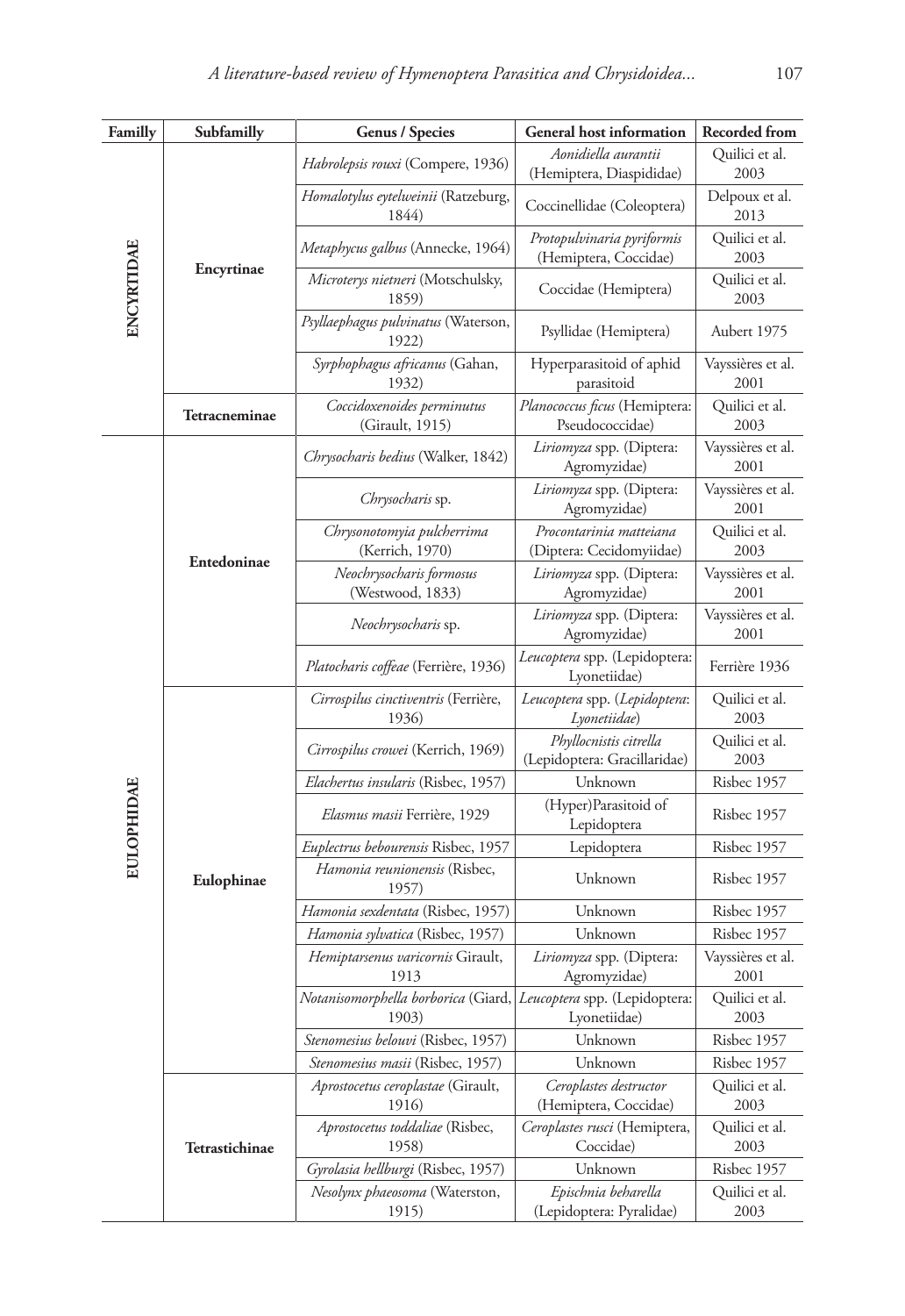| Familly               | Subfamilly      | <b>Genus / Species</b>                           | <b>General host information</b>                                             | <b>Recorded from</b>       |
|-----------------------|-----------------|--------------------------------------------------|-----------------------------------------------------------------------------|----------------------------|
|                       |                 | Oomyzus sokolowskii                              | Plutella xylostella                                                         | Vayssières et al.          |
| <b>EULOPHIDAE</b>     |                 | (Kurdjumov, 1912)                                | (Lepidoptera: Plutellidae)                                                  | 2001                       |
|                       |                 | Quadrastichus erythrinae<br>(Kim, 2004)          | <i>Erythrina</i> (Fabales: Fabaceae)                                        | Kim et al. 2004            |
|                       |                 | Tamaraxia dryi (Waterston, 1922)                 | Psyllidae (Hemiptera)                                                       | Etienne and<br>Aubert 1980 |
|                       | Tetrastichinae  | Tamaraxia radiata (Waterston,<br>1922)           | Psyllidae (Hemiptera)                                                       | Aubert et al.<br>1979      |
|                       |                 | Tetrastichus giffardianus (Silvestri,<br>1915)   | Tephritidae (Diptera)                                                       | Vayssières et al.<br>2001  |
|                       |                 | Tetrastichus gyrolasiaeformis (Risbec,<br>1957)  | Unknown                                                                     | Risbec 1957                |
|                       |                 | Tetrastichus sesamiae (Risbec, 1951)             | Lepidoptera                                                                 | Risbec 1957                |
| <b>EUPELMIDAE</b>     | Eupelminae      | <i>Eupelmus</i> sp.<br>Extremely polyphagous     |                                                                             | Vayssières et al.<br>2001  |
|                       |                 | Eurytoma ivohibei (Risbec, 1957)                 | Unknown                                                                     | Risbec 1957                |
| ORMYRIDAE EURYTOMIDAE | Eurytominae     | Eurytoma reunionensis (Risbec,<br>1957)          | Unknown                                                                     | Risbec 1957                |
|                       |                 | Ormyrus australis Westwood, 1832                 | Unknown                                                                     | Risbec 1957                |
|                       |                 | Mesopeltita truncatipennis<br>(Waterston, 1917)  | Coccidae (Hemiptera)                                                        | Quilici et al.<br>2003     |
|                       | Eunotinae       | Moranila californica (Howard,<br>1881)           | Saissetia oleae, Ceroplastes<br><i>floridensis</i> (Hemiptera,<br>Coccidae) | Quilici et al.<br>2003     |
|                       | Miscogasterinae | Halticoptera sp.                                 | Melanagromyza phaseoli,<br>Liriomyza spp. (Diptera:<br>Agromyzidae)         | Vayssières et al.<br>2001  |
|                       |                 | Muscidifurax raptor (Girault &<br>Sanders, 1910) | Muscidae (Diptera)                                                          | Quilici et al.<br>2003     |
| PTEROMALIDAE          |                 | Muscidifurax uniraptor (Kogan<br>&Legner, 1970)  | Muscidae (Diptera)                                                          | Quilici et al.<br>2003     |
|                       | Pteromalinae    | Pachyneuron sp.                                  | Extremely polyphagous                                                       | Vayssières et al.<br>2001  |
|                       |                 | Pachyneuron longiradius (Silvestri,<br>1915)     | Coccinellidae (Coleoptera)                                                  | Delvare<br>unpublished     |
|                       |                 | Ploskana tenuis (Boucek, 1976)                   | Tephritidae (Diptera)                                                       | Vayssières et al.<br>2001  |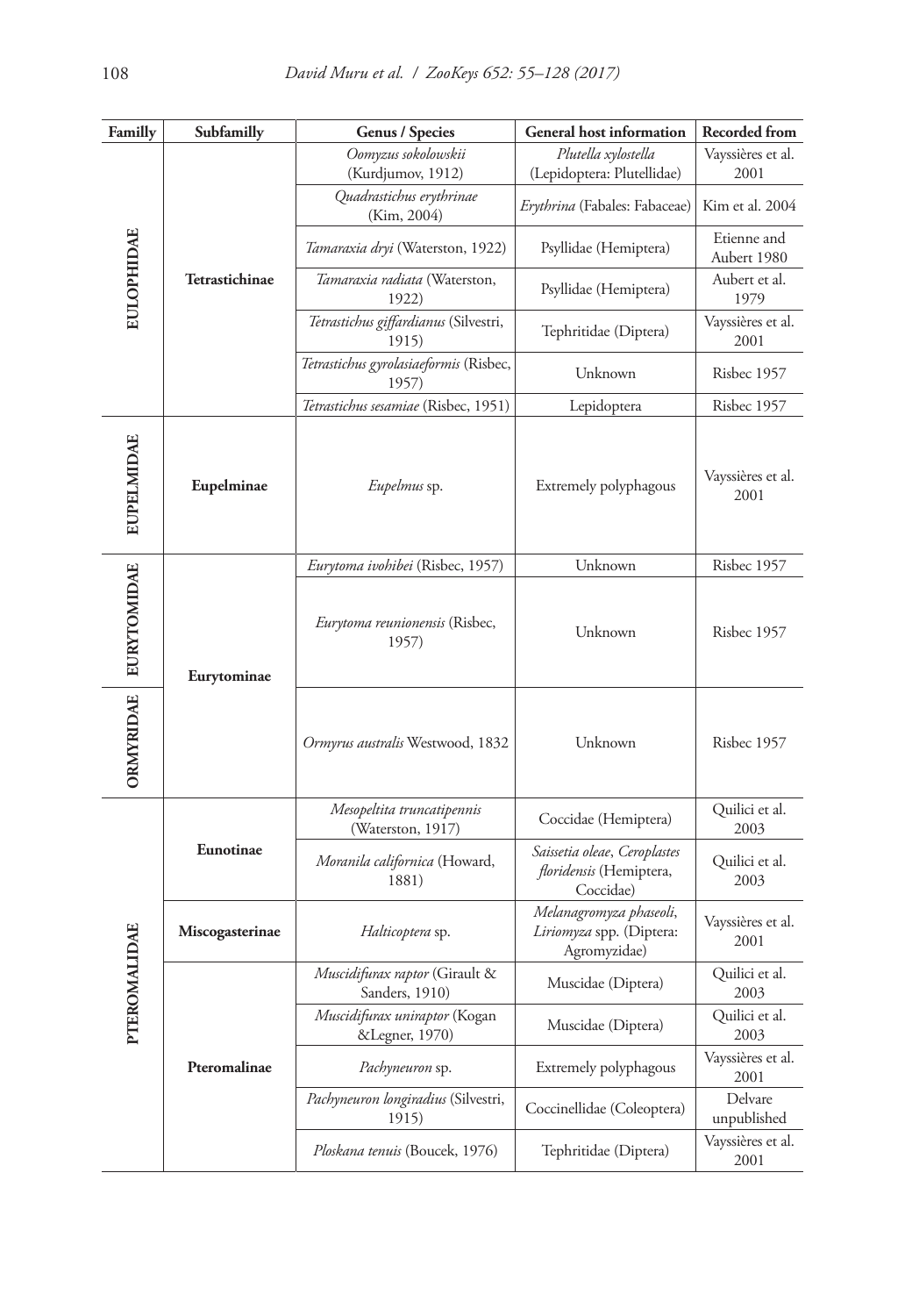| Familly                | Subfamilly<br>Genus / Species                              |                                              | <b>General host information</b>                                                  | Recorded from             |  |
|------------------------|------------------------------------------------------------|----------------------------------------------|----------------------------------------------------------------------------------|---------------------------|--|
|                        |                                                            | Pteromalus sp.                               | Extremely polyphagous                                                            | Vayssières et al.<br>2001 |  |
|                        | Spodophagus lepidopterae (Risbec,<br>Pteromalinae<br>1952) | Noctuidae (Lepidoptera)                      | van Noort 2013                                                                   |                           |  |
|                        |                                                            | Trichomalopsis sp.                           | Muscidae (Diptera)                                                               | Vayssières et al.<br>2001 |  |
|                        |                                                            | Spalangia endius (Walker, 1839)              | Musca domestica (Diptera:<br>Muscidae), Dacus ciliatus<br>(Diptera: Tephritidae) | Vayssières et al.<br>2001 |  |
|                        | Spalangiinae                                               | Spalangia gemina Boucek, 1963                | Muscidae, Tephritidae<br>(Diptera)                                               | Vayssières et al.<br>2001 |  |
|                        |                                                            | Spalangia seyrigi (Risbec, 1952)             | Dacus ciliatus (Diptera:<br>Tephritidae)                                         | Vayssières et al.<br>2001 |  |
| PTEROMALIDAE           | Sycoecinae                                                 | Seres bouceki (Wiebes, 1981)                 | Ficus reflexa reflexa<br>(Moraceae)                                              | Wiebes 1981               |  |
|                        |                                                            | Apocrypta perplexa Coquerel, 1855            | Ficus mauritiana (Moraceae)                                                      | Coquerel 1855             |  |
|                        |                                                            | Sycoryctes anceps Wiebes, 1981               | Ficus densifolia (Moraceae)                                                      | Wiebes 1981               |  |
|                        |                                                            | Sycoryctes caelebs Wiebes, 1975              | Ficus densifolia (Moraceae)                                                      | Wiebes 1975               |  |
|                        |                                                            | Sycoryctes comparabilis Wiebes,<br>1981      | <i>Ficus densifolia</i> (Moraceae)                                               | Wiebes 1981               |  |
|                        | Sycoryctinae                                               | Sycoryctes remus Wiebes, 1981                | Ficus reflexa reflexa<br>(Moraceae)                                              | Bouček et al.<br>1981     |  |
|                        |                                                            | Sycoscapter gibbus Saunders, 1883            | Ficus politoria and Ficus<br><i>lateriflora</i> (Moraceae)                       | Saunders 1883             |  |
|                        |                                                            | Sycoscpater tibialis Wiebes, 1981            | Ficus rubra (Moraceae)                                                           | Wiebes 1981               |  |
|                        |                                                            | Philotrypesis cnephaea Wiebes, 1981          | Ficus reflexa reflexa<br>(Moraceae)                                              | Wiebes 1981               |  |
|                        |                                                            | Watshamiella fictitia Wiebes, 1981           | Ficus rubra (Moraceae)                                                           | Wiebes 1981               |  |
|                        |                                                            | Watshamiella lucens Wiebes, 1981             | Ficus densifolia (Moraceae)                                                      | Wiebes 1981               |  |
| ORYMIDAE SIGNIPHORIDAE |                                                            | Chartocerus sp.                              | Coccinellidae (Coleoptera)                                                       | Delvare<br>unpublished    |  |
| Ĕ                      | Megastigminae                                              | Megastigmus transvaalensis (Hussey,<br>1956) | Anacardiaceae (Sapindales)                                                       | Habeck et al.<br>1989     |  |
| TRICHOGRAMMATIDAE      | Trichogrammatinae                                          | Trichogramma chilonis (Ishii, 1941)          | Plutella xylostella<br>(Lepidoptera: Plutellidae)                                | Vayssières et al.<br>2001 |  |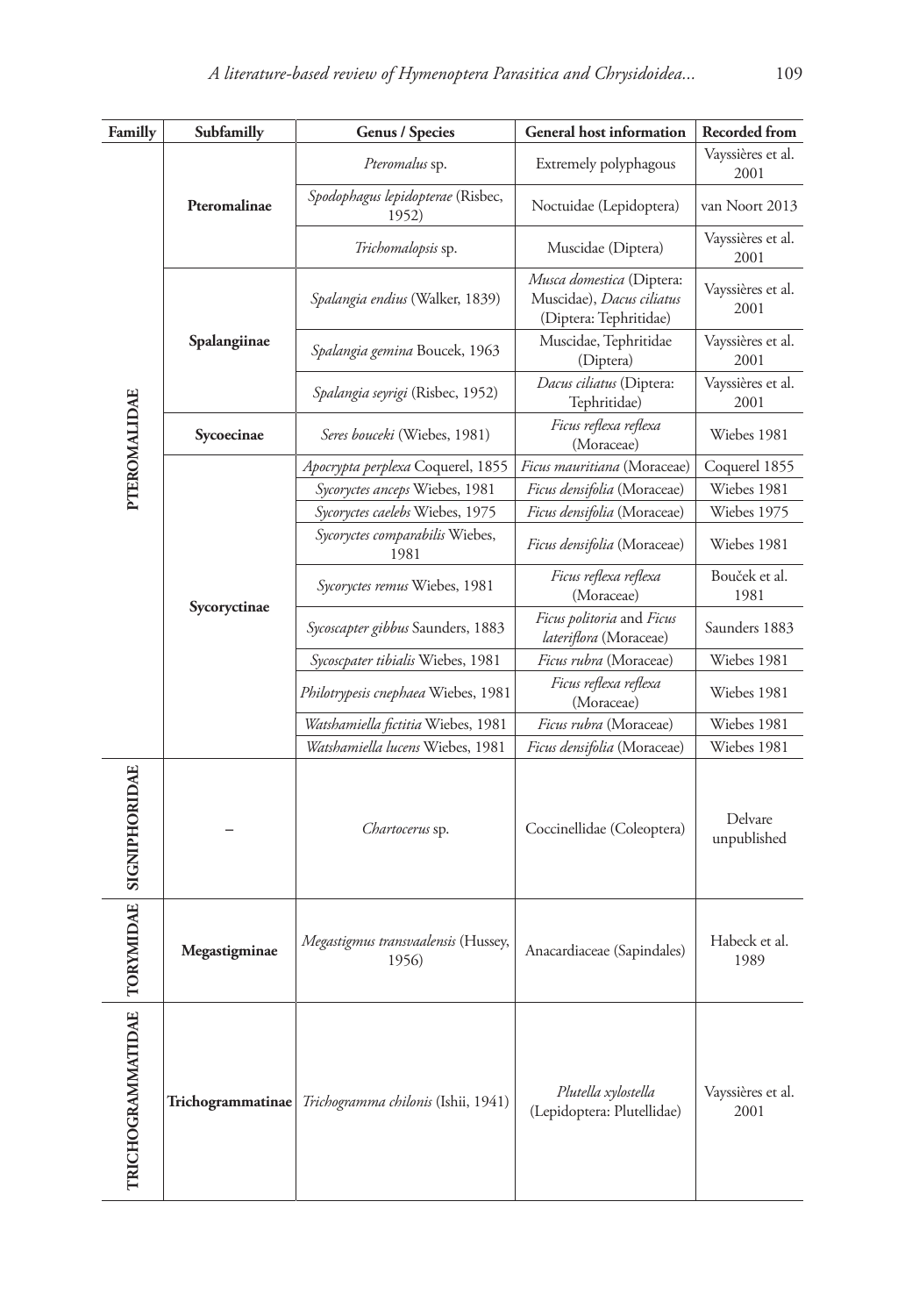# **Superfamily: CYNIPOIDEA Family: FIGITIDAE Subfamily: Charipinae**

# **Genus:** *Phaenoglyphis* Förster, 1869

*Phaenoglyphis villosa* (Hartig, 1841)

Recorded from: Evenhuis and Barbotin 1977

Host information: *Aphis nerii* (Hemiptera, Aphididae) (Evenhuis and Barbotin 1977), Hyperparasitoid of Aphididae (Hemiptera) via Aphidiinae (Hymenoptera, Braconidae) (Pujade-villar et al. 2007)

### **Subfamily: Eucoilinae**

### **Genus:** *Aganaspis* Lin, 1987

*Aganaspis daci* (Weld, 1951)

Recorded from: Etienne 1975

Host information: *Bactrocera dorsalis* (Clausen et al. 1965), *Anastrepha suspensa* (Nuñez-Bueno 1982), *Ceratitis capitata* and *Ceratitis rosa* (Diptera, Tephritidae) (Etienne 1975)

### **Genus:** *Leptopilina* Förster, 1869

*Leptopilina freyae* Allemand & Nordlander, 2003 Recorded from: Allemand et al. 2003 Host information: *Drosophila* ssp. (Diptera, Drosophilidae) (Allemand et al. 2003)

*Leptopilina guineanensis* Allemand & Nordlander, 2003 Recorded from: Allemand et al. 2003 Host information: *Drosophila* ssp. (Diptera, Drosophilidae) (Allemand et al. 2003)

*Leptopilina orientalis* Allemand & Nordlander, 2003 Recorded from: Allemand et al. 2003 Host information: *Drosophila* ssp. (Diptera, Drosophilidae) (Allemand et al. 2003)

*Leptopilina victoriae* Nordlander, 1980 Recorded from: Allemand et al. 2003 Host information: *Drosophila* ssp. (Diptera, Drosophilidae) (Allemand et al. 2003)

### **Genus:** *Rhoptromeris* Förster, 1869

*Rhoptromeris bupalus* Quinlan, 1986 Recorded from: Quinlan 1986 Host information: Parasitoid of Chloropidae (Diptera) on grass and fungi (van Noort et al. 2015)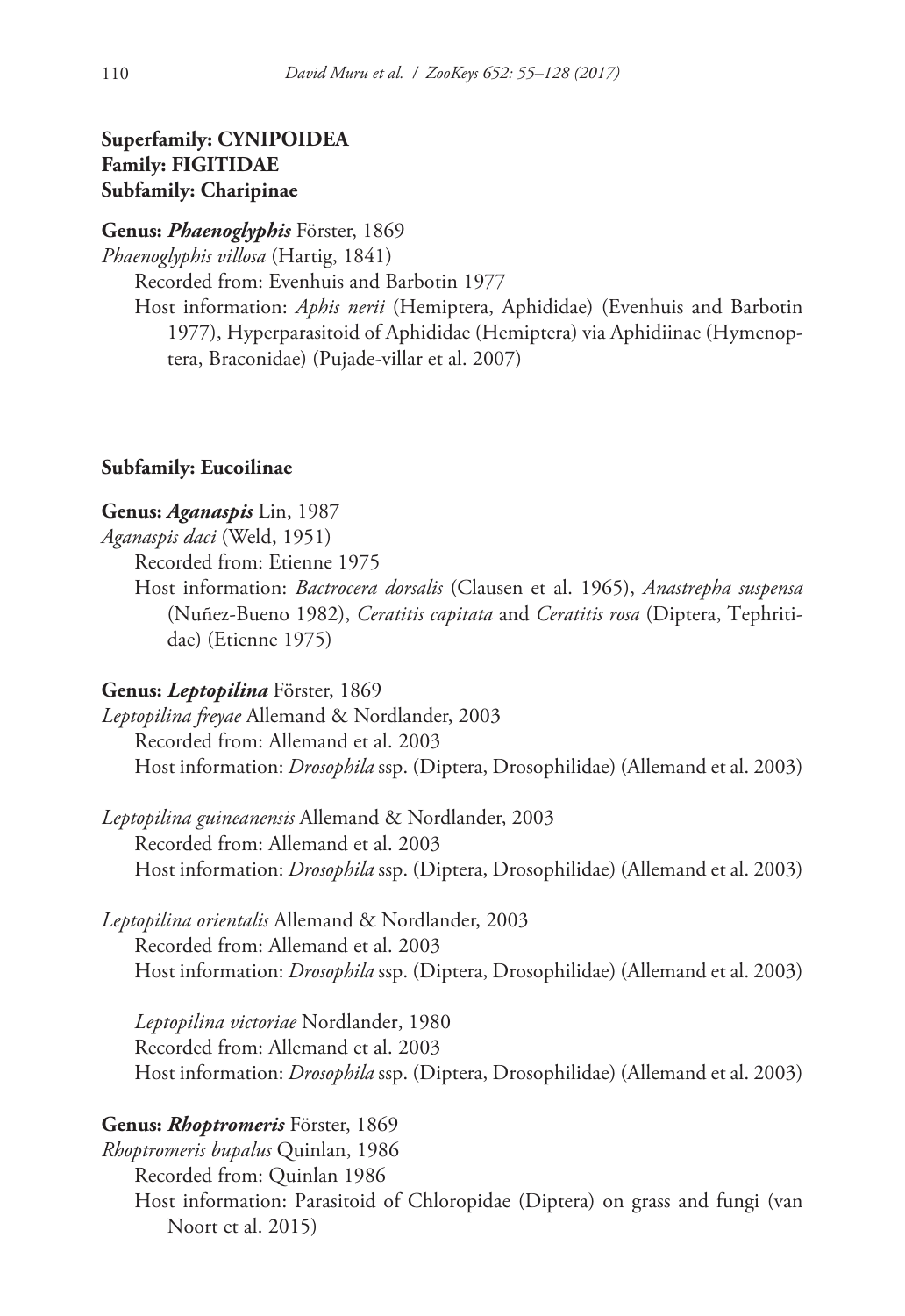*Rhoptromeris crito* Quinlan, 1986

Recorded from: Quinlan 1986, Madl and van Achterberg 2014

Host information: Parasitoid of Chloropidae (Diptera) on grass and fungi (van Noort et al. 2015)

# **Superfamily: CHRYSIDOIDEA Family: BETHYLIDAE Subfamily: Bethylinae**

### **Genus:** *Goniozus* Förster, 1856

*Goniozus indicus* (Ashmead, 1903)

Recorded from: Polaszek et al. 1994

Host information: *Maliarpha separatiella* (Lepidoptera, Pyralidae), *Cryptophlebia leucotreta*, *Cryptophlebia peltastica*, *Cryptophlebia semilunana*, *Eccopsis praecedens*, *Strepsicrates rhothia* (Lepidoptera, Olethreutidae) (Azevedo et al. 2010)

# **Family: CRHYSIDIDAE Subfamily: Amiseginae**

**Genus:** *Senesega* Kimsey, 2005 *Senesega attiei* Kimsey, 2005 Recorded from: Kimsey 2005 Host information: Probably parasitoid of Phasmatodea (Kimsey 2005)

### **Subfamily: Chrysidinae**

#### **Genus: Chrysis** Linnaeus, 1761

*Chrysis gheudei* Guérin-Méneville, 1842

Recorded from: Azevedo et al. 2010. The record from Reunion is probably a misidentification of *Chrysis lincea* Fabricius 1775 (Azevedo et al. 2010)

Host information: *Delta reginum* (Hymenoptera, Vespidae, Eumeninae) and *Sceliphron fuscum* (Hymenoptera, Sphecidae) (Azevedo et al. 2010)

### **Genus:** *Praestochrysis* Linsenmaier, 1959

*Praestochrysis lusca* (Fabricius, 1804) Recorded from: Bordage 1912 Host information: *Chalybion madecassum*, *Sceliphron fuscum* (Hymenoptera, Sphecidae) (Azevedo et al. 2010)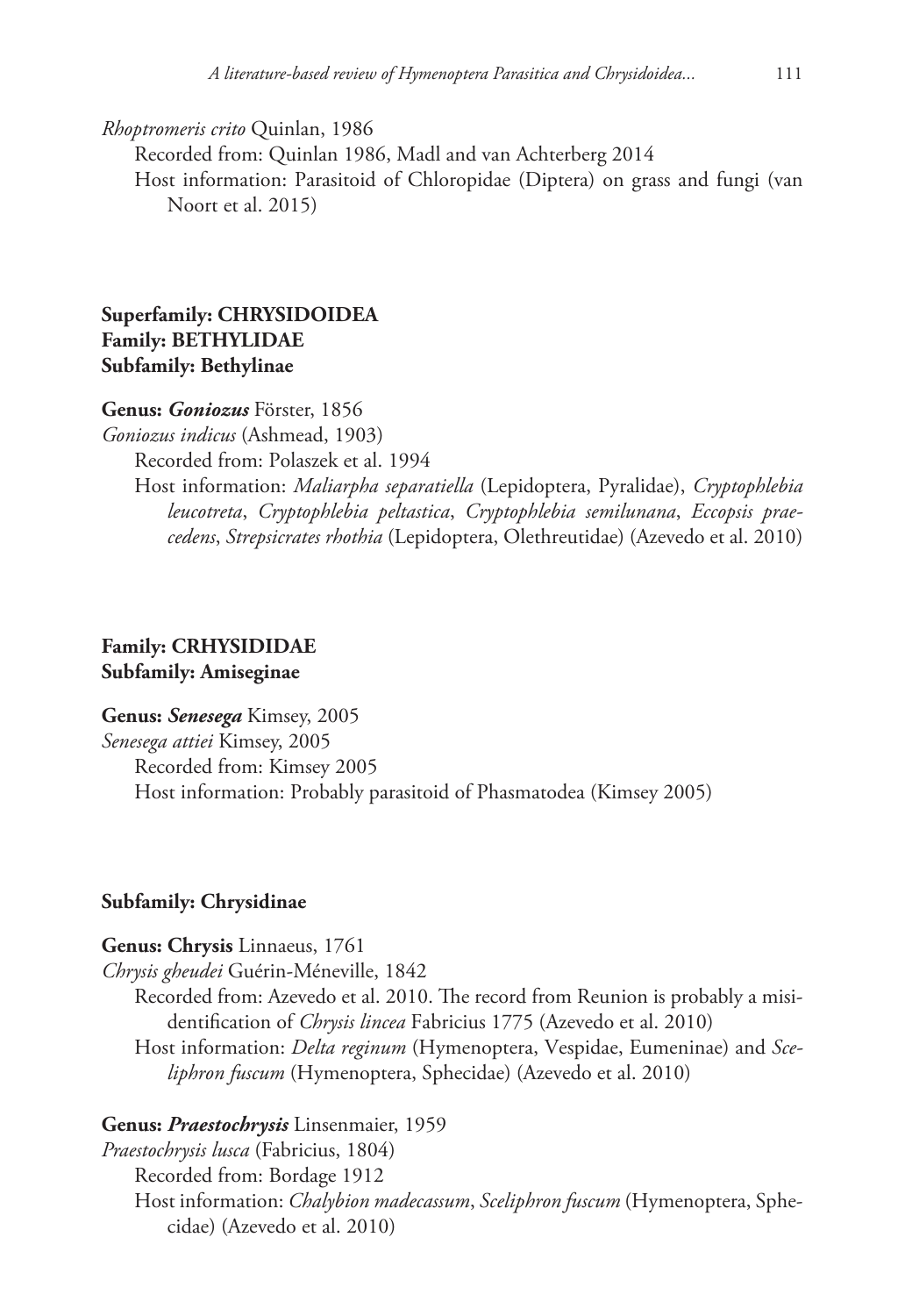# **Family: DRYINIDAE Subfamily: Anteoninae**

#### **Genus:** *Anteon* Jurine, 1807

*Anteon reunionense* Olmi, 1987

Recorded from: Olmi 1987

Host information: Unknown. But Dryinidae (including *Anteon*) are parasitoids of Homoptera auchenorrhyncha and commonly called "Cicada wasps"(Azevedo et al. 2010)

#### **Subfamily: Gonatopodinae**

**Genus:** *Gonatopus* Ljungh, 1810 *Gonatopus similis* Brues, 1906 Recorded from: Olmi 1987a Host information: *Dicranotropis muiri*, *Perkinsiella saccharicida* (Hemiptera, Delphacidae) (Azevedo et al. 2010)

# **Superfamily: PLATYGASTROIDEA Family: PLATYGASTRIDAE Subfamily: Platygastrinae**

**Genus:** *Leptacis* Förster, 1856

*Leptacis risbeci* Masner, 1960 Recorded from: Masner 1960, Madl 2016 Host information: Parasitoids of Cecidomyiidae (Diptera) (Buhl 2011)

#### **Genus:** *Synopeas* Förster, 1856

*Synopeas pauliani* (Risbec, 1957) Recorded from: Risbec 1957, Masner 1960 Host information: Parasitoids of Cecidomyiidae (Diptera) (Buhl 2011)

# **Family: SCELIONIDAE Subfamily: Scelioninae**

**Genus: Macroteleia** Westwood, 1935 *Macroteleia insularis* (Risbec, 1957) Recorded from: Risbec 1957 Host information: Unknown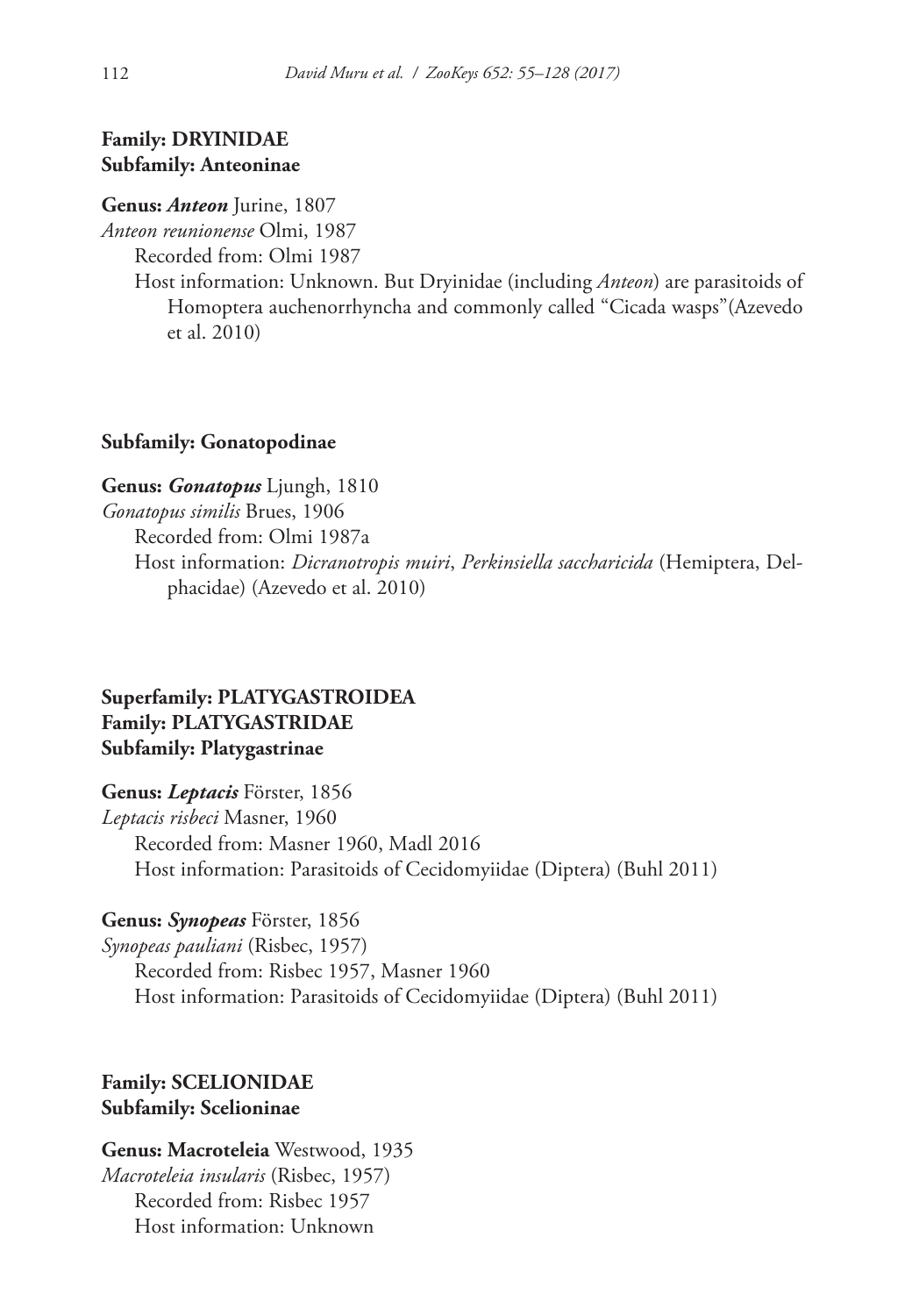**Genus:** *Styloteleia* Kieffer, 1916 *Styloteleia gibbosa* Risbec, 1957 Recorded from: Risbec 1957 Host information: Unknown

#### **Subfamily: Telenominae**

**Genus:** *Telenomus* Haliday, 1833

*Telenomus busseolae* Gahan, 1922

Recorded from: Rao and Nagaraja 1969

Host information: Parasitizes eggs of *Busseola fusca*, *Sesamia calamistis* and *Sesamia cretica* (Lepidoptera, Pyralidae) (Samin and Asgari 2012)

# **Superfamily: DIAPRIOIDEA Family: DIAPRIIDAE Subfamily: Diapriinae**

**Genus:** *Trichopria* Ashmead, 1893

*Trichopria belouvi* (Risbec, 1957)

Recorded from: Risbec 1957, Notton 2004, Madl 2015

Host information: Unknown. But *Trichopria* are parasitoids of Tachinidae (Diptera) (Rajmohana 2006) and Tephritidae (Diptera) (Vayssières et al. 2001)

*Trichopria inconspicua* (Kieffer, 1905)

Recorded from: Huggert 1977, Madl 2015 Host information: Unknown. But *Trichopria* are parasitoids of Tachinidae (Diptera) (Rajmohana 2006) and Tephritidae (Diptera) (Vayssières et al. 2001)

*Trichopria jeanneli* Notton, 2004

Recorded from: Risbec 1957, Madl 2015

Host information: Unknown. But *Trichopria* are parasitoids of Tachinidae (Diptera) (Rajmohana 2006) and Tephritidae (Diptera) (Vayssières et al. 2001)

*Trichopria scotti* (Kieffer, 1912)

Recorded from: Risbec 1957

Host information: Unknown. But *Trichopria* are parasitoids of Tachinidae (Diptera) (Rajmohana 2006) and Tephritidae (Diptera) (Vayssières et al. 2001)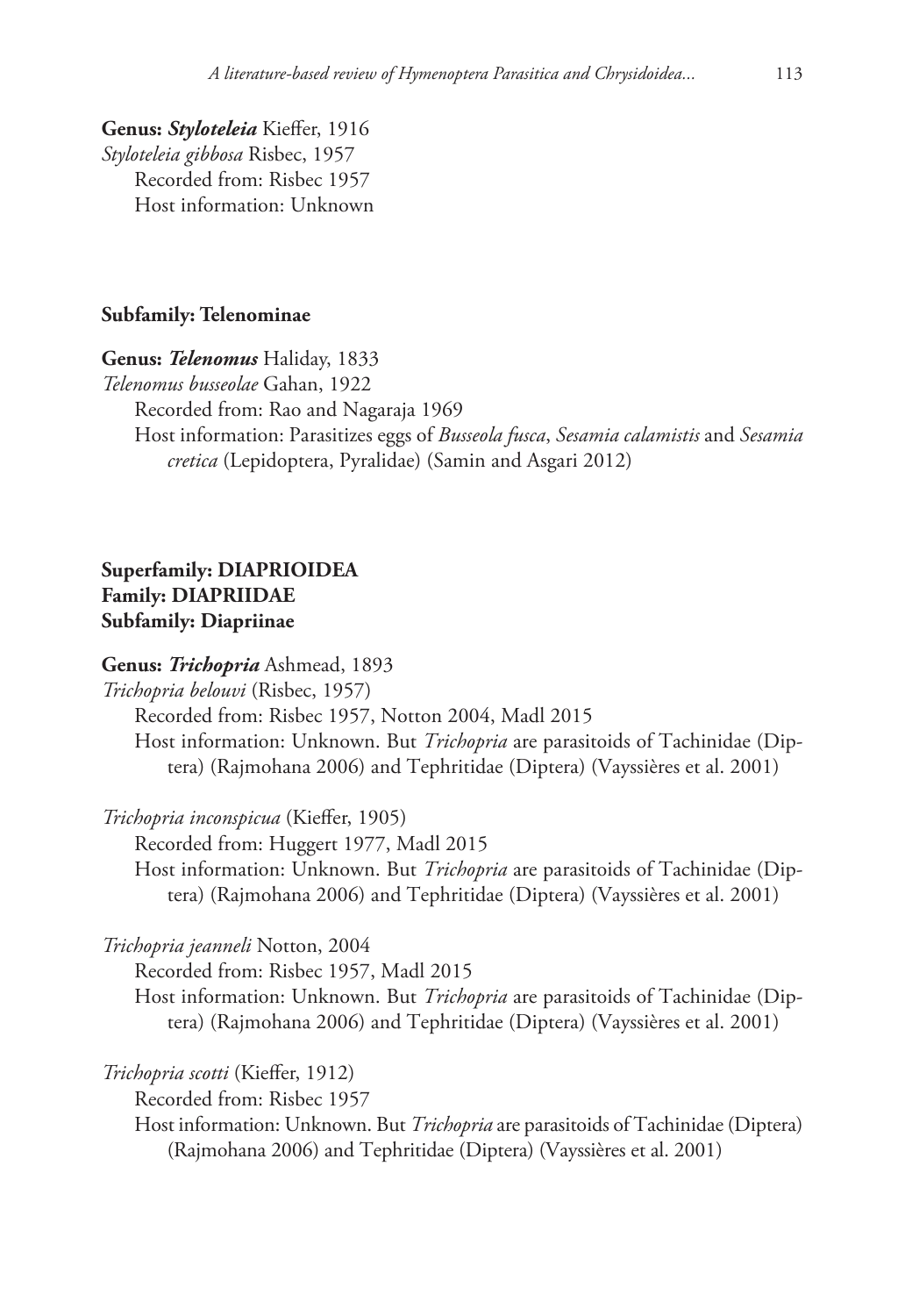*Trichopria variabilis* (Risbec, 1950)

Recorded from: Risbec 1957, Madl 2015

Host information: Unknown. But *Trichopria* are parasitoids of Tachinidae (Diptera) (Rajmohana 2006) and Tephritidae (Diptera) (Vayssières et al. 2001)

# **Superfamily: CERAPHRONOIDEA Family: CERAPHRONIDAE**

**Genus:** *Aphanogmus* Thomson, 1858

*Aphanogmus fijiensis* (Ferrière, 1933)

Recorded from: Polaszek and LaSalle 1995, Madl 2015

Host information: *Cotesia sesamiae* (Hymenoptera, Braconidae) (Polaszek and La-Salle 1995)

# **Genus:** *Ceraphron* Jurine, 1807

*Ceraphron amphimelas* Dessart, 1989 Recorded from: Dessart 1989, Madl 2015 Host information: Hemiptera, Diaspididae (Dessart 1989)

### **Family: MEGASPILIDAE**

### **Subfamily: Megaspilinae**

**Genus:** *Dendrocerus* Ratzeburg, 1852

*Dendrocerus wollastoni* (Dodd, 1920)

Recorded from: Dessart 1984, Madl 2015

Host information: Neuroptera, Chrysopidae (Dessart 1984). In 2013 *Dendrocerus wollastoni* emerged from a specimen of *Rodolia chermesina* (Coleoptera, Coccinellidae) in Reunion Island (Delvare 2013, unpublished data)

### *Dendrocerus* sp.

Recorded from: Delvare G. unpublished determination (2013) Host information: Cf. *Dendrocerus wollastoni*.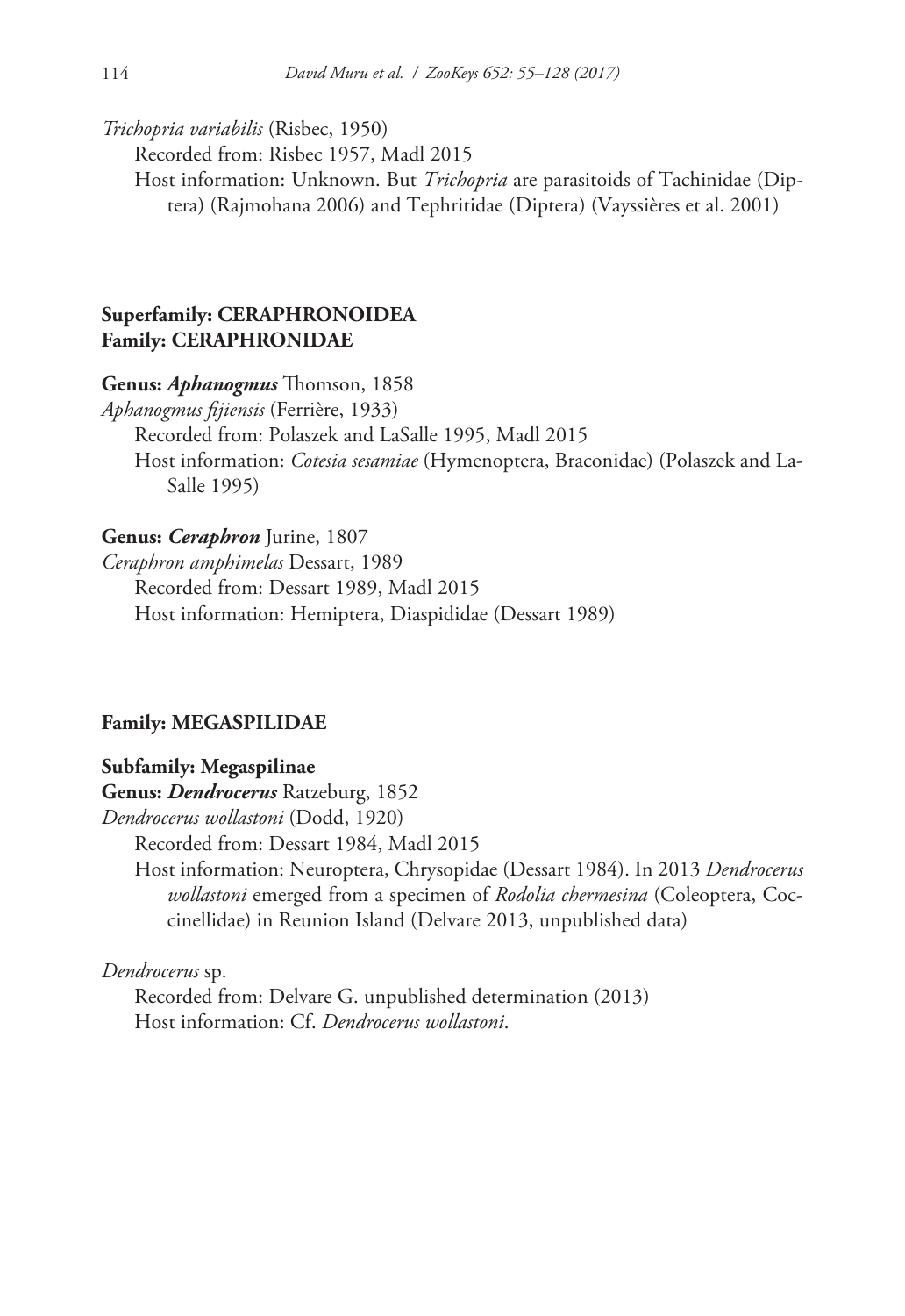# **Superfamily: EVANIOIDEA Family: EVANIIDAE**

# **Genus:** *Evania* Fabricius, 1775

*Evania appendigaster* (Linnaeus, 1758)

Recorded from: Madl and Ganeshan 2008

Host information: Oviposits within the oothecae of *Periplaneta americana* and possibly that of *Periplaneta australasiae* and *Rhyparobia maderae* (Dictyoptera, Blattidae) (Madl and Ganeshan 2008)

# **Genus:** *Prosevania* Kieffer, 1911

*Prosevania erythrosoma* (Schletterer, 1886)

- Recorded from: Recorded from Rodrigues and Mauritious, but not yet from Reunion Island (Madl and Ganeshan 2008)
	- Host information: Oviposits within the oothecae of *Blatta orientalis* (Dictyoptera, Blattidae) (Madl and Ganeshan 2008)

|  |  |                                          |  | Table 3. List of the Cynipoidea, Chrysidoidea, Platygastroidea, Diaprioidea, Ceraphronoidea and |  |
|--|--|------------------------------------------|--|-------------------------------------------------------------------------------------------------|--|
|  |  | Evanioidea recorded from Reunion Island. |  |                                                                                                 |  |

| Superfamilly | Familly            | Subfamilly        | <b>Genus / Species</b>                                     | <b>General</b> host<br>information           | <b>Recorded</b><br>from  |
|--------------|--------------------|-------------------|------------------------------------------------------------|----------------------------------------------|--------------------------|
|              | <b>FIGITIDAE</b>   |                   | Aganaspis daci (Weld,<br>1951)                             | Tephritidae (Diptera)                        | Etienne 1975             |
|              |                    |                   | Leptopilina freyae<br>Allemand &<br>Nordlander, 2003       | Drosophila ssp.                              | Allemand et al.<br>2003  |
|              |                    | Eucoilinae        | Leptopilina guineanensis<br>Allemand &<br>Nordlander, 2003 | Drosophila ssp.                              | Allemand et al.<br>2003  |
| CYNIPOIDEA   |                    |                   | Leptopilina orientalis<br>Allemand &<br>Nordlander, 2003   | Drosophila ssp.                              | Allemand et al.<br>2003  |
|              |                    |                   | Leptopilina victoriae<br>Nordlander, 1980                  | Drosophila ssp.                              | Allemand et al.<br>2003  |
|              |                    |                   | Rhoptromeris bupalus<br>Quinlan, 1986                      | Chloropidae<br>(Diptera)                     | Quinlan 1986             |
|              |                    |                   |                                                            | Rhoptromeris crito<br>Quinlan, 1986          | Chloropidae<br>(Diptera) |
| CHRYSIDOIDEA | <b>BETHYLIDAE</b>  | <b>Bethylinae</b> | Goniozus indicus<br>(Ashmead, 1903)                        | Pyralidae,<br>Olethreutidae<br>(Lepidoptera) | Polaszek et al.<br>1994  |
|              |                    | Amiseginae        | Senesega attiei (Kimsey,<br>2005)                          | Phasmatodea                                  | Kimsey 2005              |
|              | <b>CHRYSIDIDAE</b> | Chrysidinae       | Chrysis gheudei [1]<br>Guérin-Méneville, 1842              | Vespidae and<br>Sphecidae<br>(Hymenoptera)   | Azevedo et al.<br>2010   |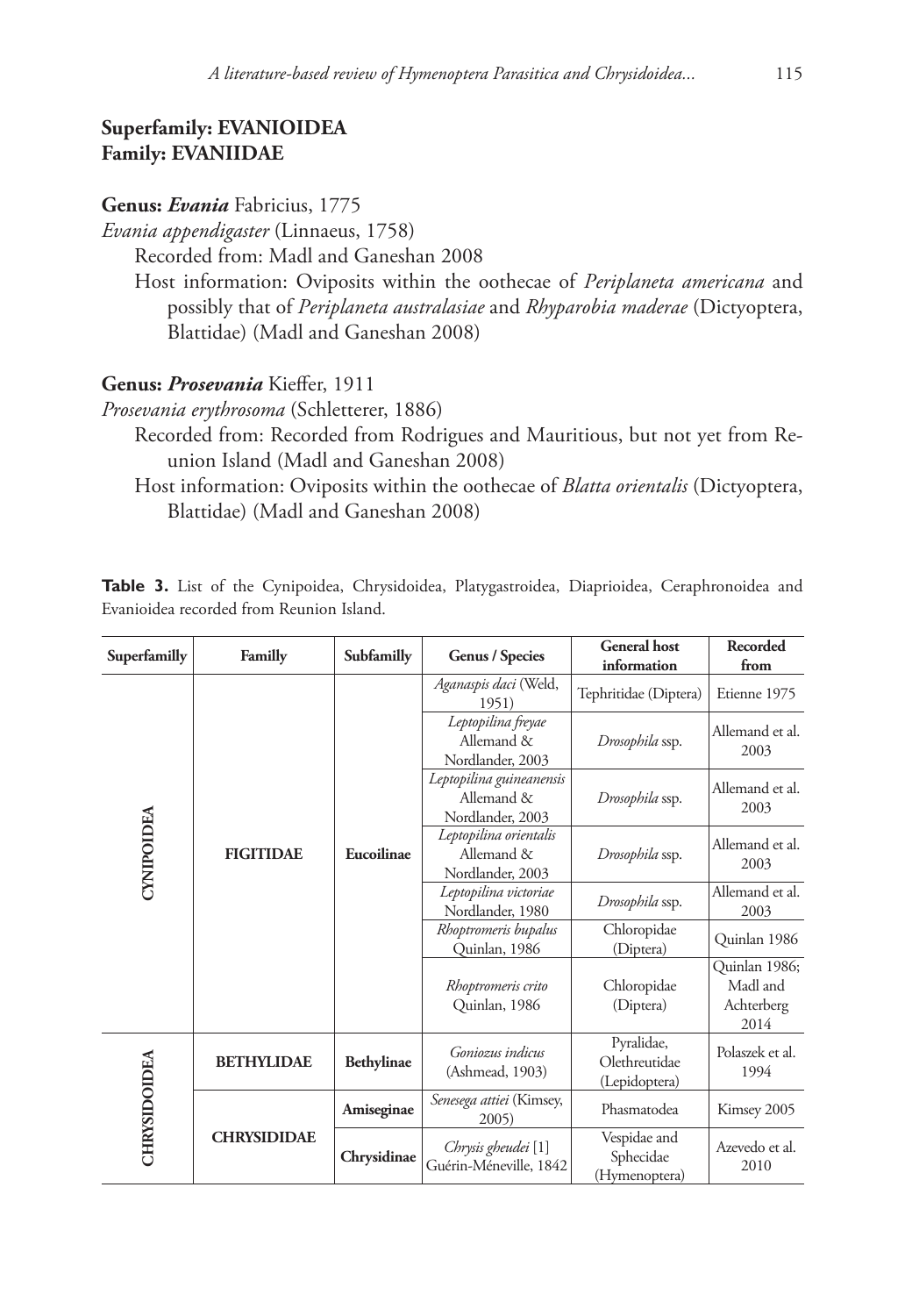| Superfamilly          | Familly               | Subfamilly         | <b>Genus / Species</b>                               | <b>General</b> host                                                                 | Recorded                                          |
|-----------------------|-----------------------|--------------------|------------------------------------------------------|-------------------------------------------------------------------------------------|---------------------------------------------------|
|                       |                       |                    |                                                      | information                                                                         | from                                              |
|                       | <b>CHRYSIDIDAE</b>    | Chrysidinae        | Praestochrysis lusca<br>(Fabricius, 1804)            | Chalybion madecassum<br>Sceliphron fuscum<br>(Hymenoptera:<br>Apoidea: Sphecidae)   | Bordage 1912                                      |
|                       |                       | <b>Anteoninae</b>  | Anteon reunionense<br>(Olmi, 1987)                   | Cicadellidae<br>(Hemiptera)                                                         | Olmi 1987                                         |
| CHRYSIDOIDEA          | <b>DRYINIDAE</b>      | Gonato-<br>podinae | Gonatopus similis Brues,<br>1906                     | Dicranotropis<br>muiri, Perkinsiella<br>saccharicida<br>(Hemiptera:<br>Delphacidae) | Olmi 1987a                                        |
|                       | <b>PLATYGASTRIDAE</b> | Platyga-           | Leptacis risbeci (Masner,<br>1960)                   | Cecidomyidae<br>(Diptera)                                                           | van Noort<br>2013                                 |
|                       |                       | strinae            | Synopeas pauliani<br>(Risbec, 1957)                  | Cecidomyidae<br>(Diptera)                                                           | Risbec 1957                                       |
| PLATYGASTROIDEA       |                       | Scelioninae        | Macroteleia insularis<br>(Risbec, 1957)              | Unknown                                                                             | Risbec 1957                                       |
|                       | <b>SCELIONIDAE</b>    |                    | Styloteleia gibbosa<br>(Risbec, 1957)                | Unknown                                                                             | Risbec 1957                                       |
|                       |                       | Telenominae        | Telenomus busseolae<br>Gahan, 1922                   | Pyralidae<br>(Lepidoptera)                                                          | Rao and<br>Nagaraja 1969                          |
|                       | <b>DIAPRIIDAE</b>     | Diapriinae         | Trichopria belouvi<br>(Risbec, 1957)                 | Tachinidae,<br>Tephritidae (Diptera)                                                | Risbec 1957;<br>Notton 2004;<br><b>Madl 2015</b>  |
| DIAPRIOIDEA           |                       |                    | Trichopria inconspicua<br>(Kieffer, 1905)            | Tachinidae,<br>Tephritidae (Diptera)                                                | Huggert 1977;<br><b>Madl 2015</b>                 |
|                       |                       |                    | Trichopria jeanneli                                  | Tachinidae,                                                                         | Risbec 1957;                                      |
|                       |                       |                    | Notton, 2004<br>Trichopria scotti (Kieffer,<br>1912) | Tephritidae (Diptera)<br>Tachinidae,<br>Tephritidae (Diptera)                       | <b>Madl 2015</b><br>Risbec 1957                   |
|                       |                       |                    | Trichopria variabilis<br>(Risbec, 1950)              | Tachinidae,<br>Tephritidae (Diptera)                                                | Risbec 1957                                       |
| <b>CERAPHRONOIDEA</b> | <b>CERAPHONIDAE</b>   |                    | Aphanogmus fijensis<br>(Ferrière, 1933)              | Cotesia sesamiae<br>(Braconidae)                                                    | Polaszek and<br>LaSalle 1995:<br><b>Madl 2015</b> |
|                       |                       |                    | Ceraphron amphimelas<br>(Dessart 1989)               | Hemiptera:<br>Diaspididae                                                           | Dessart 1984;<br><b>Madl 2015</b>                 |
|                       |                       |                    | Dendrocerus wollastoni                               | Coccinellidae                                                                       | Delvare                                           |
|                       | <b>MEGASPILIDAE</b>   |                    | (Dodd, 1920)                                         | (Coleoptera)<br>Coccinellidae                                                       | unpublished<br>Delvare                            |
|                       |                       |                    | Dendrocerus sp.                                      | (Coleoptera)                                                                        | unpublished                                       |
| EVANIOIDEA            |                       |                    | Evania appengaster<br>(Linnaeus, 1758)               | Blattidae (Blattodea)                                                               | Madl and<br>Ganeshan<br>2008                      |
|                       | <b>EVANIIDAE</b>      |                    | Prosevania erythrosoma<br>[2] (Schletterer, 1886)    | Blatta orientalis<br>(Blattodea: Blattidae)                                         | Madl and<br>Ganeshan<br>2008                      |

[1] Probably a misidentification of *Chrysis lincea* (Azevedo et al. 2010)

[2] Recorded from Rodrigues and Mauritious, not (yet) from Reunion Island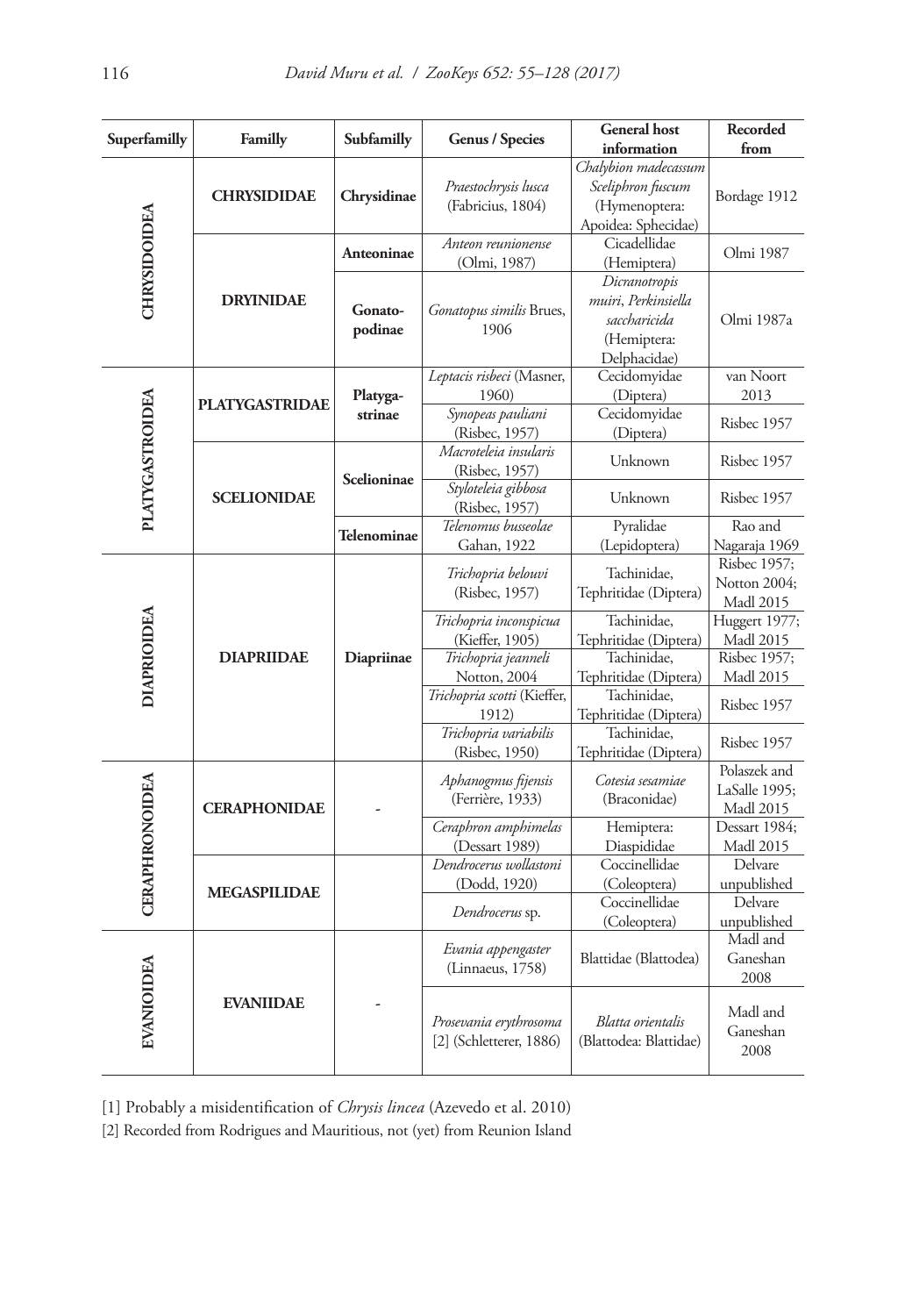### **References**

- Abd-Rabou S (2003) Host range and distribution of *Marietta leopardina* (Hymenoptera: Aphelinidae) a parasitoid of hemipterous and hymenopterous insects in egypt. Egyptian Journal of Agricultural Research 81(2): 555–562.
- Abd-Rabou S (2005) Importation, colonization and establishment of *Coccophagus cowperi* Gir. (Hymenoptera: Aphelinidae) on *Saissetia coffeae* (Walk.) (Homoptera: Coccidae) in Egypt. Journal of Pest Science 78: 77–81.<https://doi.org/10.1007/s10340-004-0071-4>
- Ables JR, Shepard M (1974) Responses and competition of the parasitoids *Spalangia endius* and *Muscidifurax raptor* (Hymenoptera: Pteromalidae) at different densities of house fly pupae. The Canadian Entomologist 106(8): 825–830. <https://doi.org/10.4039/Ent106825-8>
- Abul-Nasr S, Assem MAH (1968) Studies on the biological processes of the bean fly, *Melanagromyza phaseoli* (Tryon) (Diptera: Agromyzidae). Bulletin de la Societe Entomologique d'Egypte 52: 283–295.
- Allemand R, Lemaître C, Frey F, Boulétreau M, Vavre F, Nordlander G, van Alphen J, Carton Y (2002) Phylogeny of six African *Leptopilina* species (Hymenoptera: Cynipoidea, Figitidae), parasitoids of *Drosophila*, with descriptions of three new species. Annales de la Société Entomologique de France 38(4): 319–332.<https://doi.org/10.1080/00379271.2002.10697346>
- Ameri A, Talebi AA, Rakhshani E, Beyarslan A, Kamali K (2014) Study of the genus *Opius* Wesmael (Hymenoptera: Braconidae: Opiinae) in southern Iran, with eleven new records. Zootaxa 3884(1): 001–026. <https://doi.org/10.11646/zootaxa.3884.1.1>
- Arakaki N, Kinjo K (1998) Notes on the Parasitoid Fauna of the Serpentine Leaf miner *Liriomyza trifolii* (Burgess) (Diptera: Agromyzidae) in Okinawa, Southern Japan. Applied Entomology and Zoology 33: 577–582.
- Argov Y, Schneider B, Rosen D (1992) Parasitism of Florida wax scale, *Ceroplastes floridensis*  Comstock, on citrus in Israel. Journal of the Entomological Society of Southern Africa 55(1): 21–31.
- Aubert JF (1966) Liste d'identification No.7 (Présentée par le Service d'Identification des Entomophages). Entomophaga 11: 135–151.
- Aubert B (1975) La lutte amenagée contre les ravageurs des agrumes en Afrique du sud et ses applications possible pour les Mascareignes. Fruits 30(3): 149–159.
- Aubert B, Bové JM, Etienne J (1979) La lutte contre le greening des agrumes à La Réunion. Résultats et perspectives. Fruits 35(10): 605–624.
- Azevedo CO, Madl M, Olmi M (2010) A catalogue of Bethylidae, Chrysididae, Dryinidae, Embolemidae, Sclerogibbidae and Scolebythidae (Hymenoptera: Chrysidoidea) of the Malagasy Subregion. Linzer Biologische Beitraege 42(2): 845–918.
- Baroffio C (1997) Some aspects of the biology of *Encarsia perniciosi* (Tower) in its host, *Quadraspidiotus perniciosus* (Comstock), and application of the results in a biological control program. Mitteilungen der Schweizerischen Entomologischen Gesellschaft 70: 323–333.
- Baur H (2015) Pusing the limits two new species of *Pteromalus* (Hymenoptera, Chalcidoidea, Pteromalidae) from central europe with remarkable morphology. ZooKeys 514: 43–72. <https://doi.org/10.3897/zookeys.514.9910>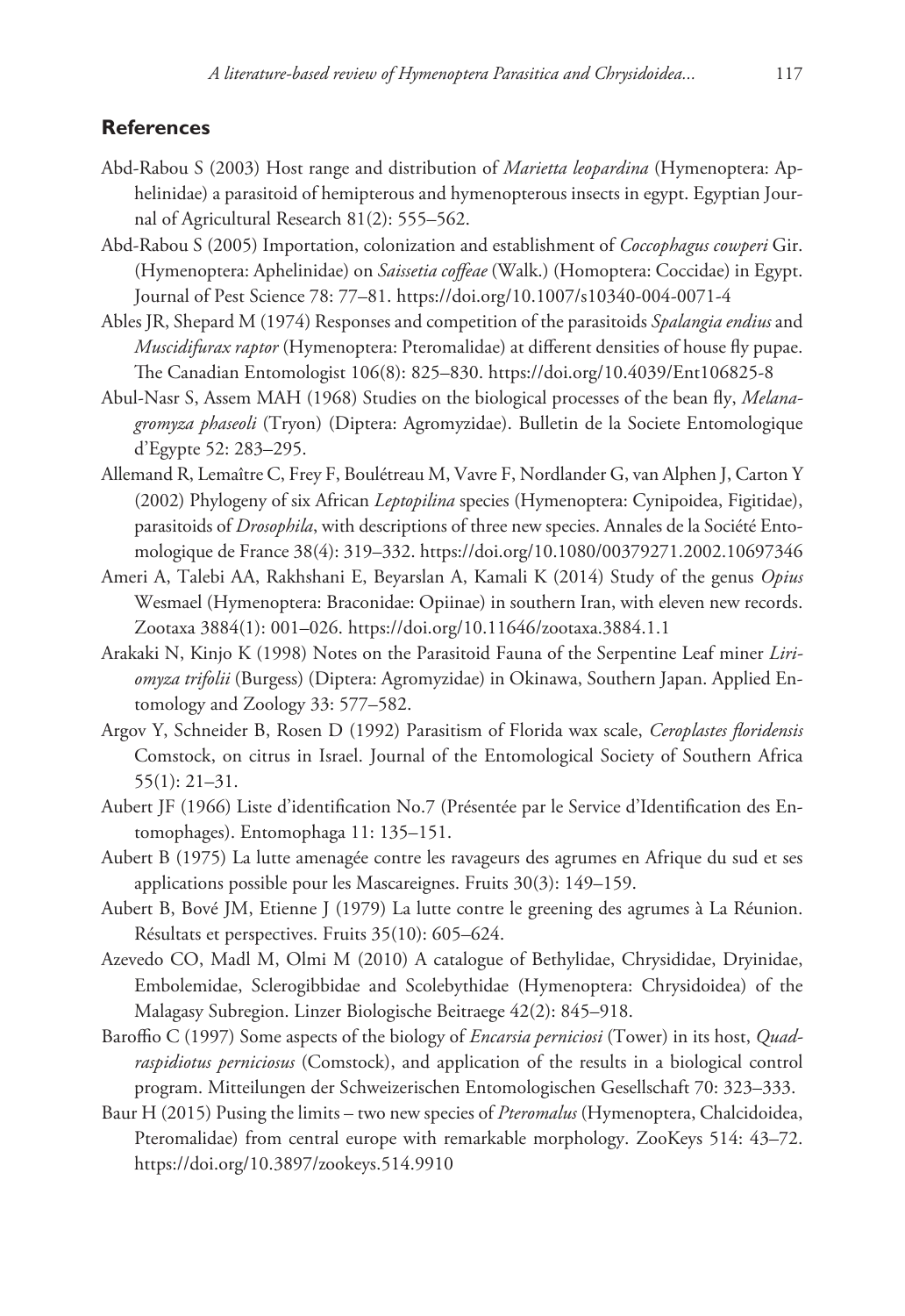- Benoit PLG (1957) Les Ichneumonides des îles Mascareignes. Mémoires de l'institut scientifique de Madagascar E(8): 307–316.
- Berry JA (1997) *Meteorus pulchricornis* Wesmael (Hymenoptera: Braconidae: Euphorinae), a new record for New Zealand. New Zealand Entomologist 20: 45–48. [https://doi.org/10.](https://doi.org/10.1080/00779962.1997.9722668) [1080/00779962.1997.9722668](https://doi.org/10.1080/00779962.1997.9722668)
- Beyarslan A (2015) A faunal study of the subfamily Doryctinae in Turkey (Hymenoptera: Braconidae). Turkish Journal of Zoology 39: 126–143.<https://doi.org/10.3906/zoo-1402-38>
- Bordage E (1914) Notes biologiques recueillies à l'Île de La Réunion. II. Sur la biologie et l'éthologie de divers Hyménoptères. Bulletin Scientifique de France et de Belgique 47(4): 377–412.
- Borowiec N, Quilici S, Ollivier L, Delvare G, Ryckewaert P, Reynaud B, Issimaila MA, Chadhouliathi AC, Youssouffa MA (2007) Programme de lute biologique contre l'aleurode du cocotier aux Comores. [Poster]
- Bouček Z, Watsham A, Wiebes JT (1981) The fig wasp fauna of the receptacles of *Ficus thonningii* (Hymenoptera, Chalcidoidea). Tijdschrift Voor Entomologie 124(5): 149–233.
- Broad G, Quicke DLJ (2000) The adaptive significance of host locality by vibrational sounding in parasitoid wasps. Proceedings of the Royal Society of London 267: 2403–2409. [https://](https://doi.org/10.1098/rspb.2000.1298) [doi.org/10.1098/rspb.2000.1298](https://doi.org/10.1098/rspb.2000.1298)
- Brullé A (1846) Histoire Naturelle des Insectes Hyménoptères IV. Paris, 680pp.
- Buhl PN (2011) Species of Platygastrinae and Sceliotrachellinae from rainforest canopies in Tanzania , with keys to the Afrotropical species of *Amblyaspis*, *Inostemma*, *Leptacis*, *Platygaster* and *Synopeas* (Hymenoptera: Platygastridae). Tijdschrift voor Entomologie 154: 75–126.<https://doi.org/10.1163/22119434-900000309>
- Chartier M, Quilici S, Frérot B, Noirot M, Glénac S, Descroix F (2013) La pyrale du café à La Reunion. Phytoma 660: 43–46.
- Chiri AA, Legner EF (1982) Host-searching kairomones alter behavior of *Chelonus* sp. nr. *curvimaculatus*, a hymenopterous parasite of the pink bollworm, *Pectinophora gossypiella* (Saunders). Environmental Entomology 11(2): 452–455. <https://doi.org/10.1093/ee/11.2.452>
- Choudhary R, Prasad T, Raj BT, Saxena AP (1983) Biology of *Paraphylax* sp. (Hym: Braconidae) an endoparasite of *Heliothis armigera* Hubn. Indian Journal of Plant Protection. 11(1/2): 110.
- Clausen CP (1956) Biological control of insect pest in the continental united states. United state department of agriculture. Technical Bulletin 1139.
- Clausen CP, Clancy DW, Chock QC (1965) Biological control of the Oriental fruit fly (*Dacus dorsalis* Hendel) and other fruit flies in Hawaii. United States Department of Agriculture Technical Bulletin 1322: 1–102.
- Daane KM, Barzman MS, Kennett CE, Caltagirone LE (1991) Parasitoids of black scale in California: establishment of *Prococcophagus probus* Annecke; Mynhardt and *Coccophagus rusti* Compere (Hymenoptera: Aphelinidae) in olive orchards. Pan-Pacific Entomologist*.* 67(2): 99–106.
- Dalaya VP, Patil SP (1973) Laboratory rearing and field release of *Copidosoma koehleri* Blanchard, an exotic parasite, for the control of *Gnorimoschema operculella* Zeller. Research Journal of Mahatma Phule Agricultural University 4(2): 99–107.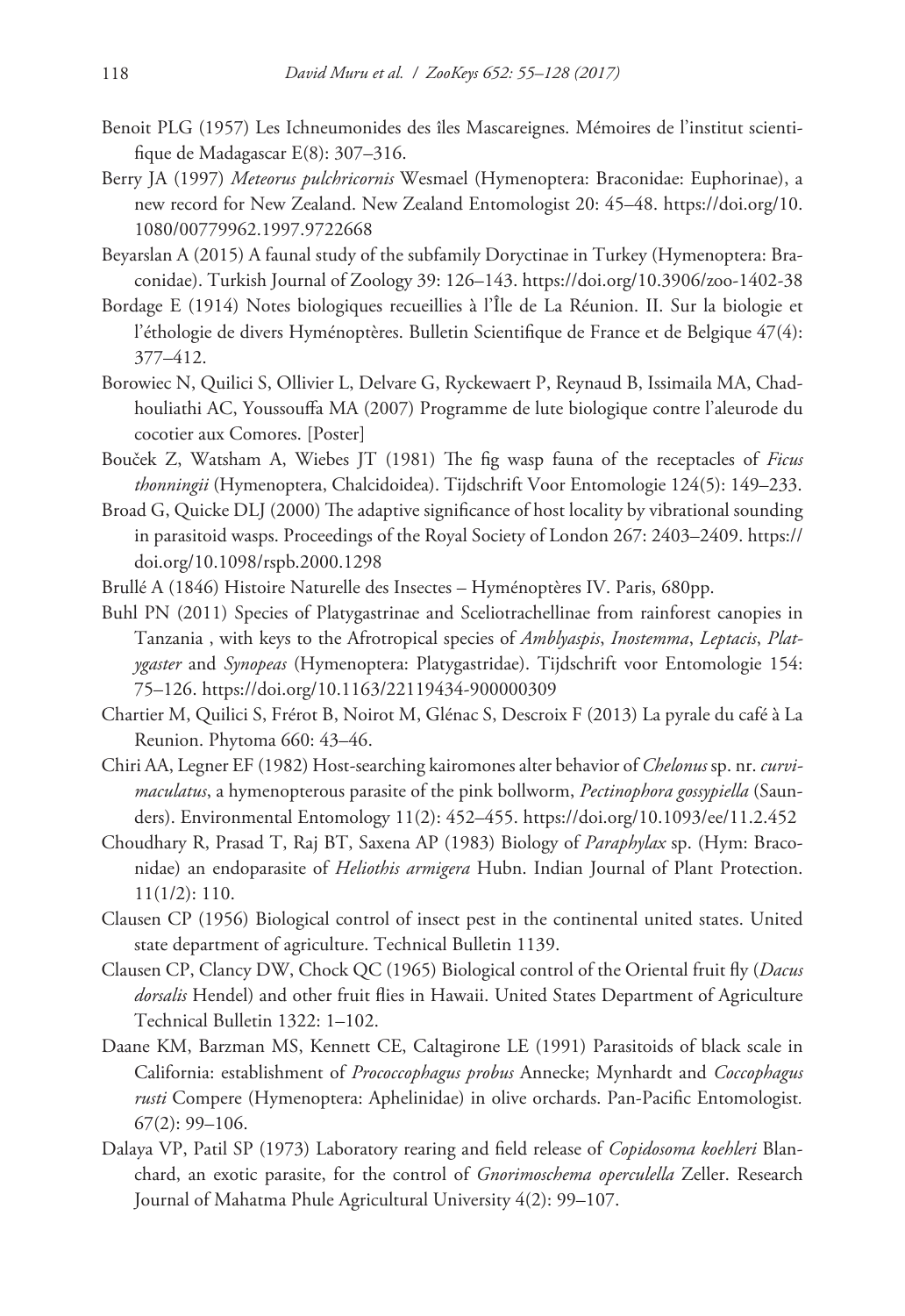DeBach P (1964) Biological Control of Insect Pests and Weeds. Chapman and Hall, London. 844pp.

- DeBach P, Rosen D (1991) Biological Control by Natural Enemies. Cambridge University Press, Cambridge, 443 pp.
- Delpoux C, Germain JF, Delvare G, Franck A, Normand F, Quilici S (2013) Les cochenilles à sécrétions cireuses sur manguiers à La Réunion. Phytoma 665: 45–49.
- Delvare G, Rasplus JY (1994) *Spodophagus*, a new genus of Pteromalidae (Hymenoptera), for an important parasite of *Spodoptera littoralis* (Lepidoptera : Noctuidae) in Madagascar. Bulletin of Entomological Research 84(2): 191–197. <https://doi.org/10.1017/S0007485300039687>
- Dessart P (1984) Decouverte du male de *Dendrocerus wollastoni* (Dodd, 1920) (Hymenoptera Ceraphronoidea Megaspilidae). Bulletin & Annales de la Société Royale Belge d'Entomologie 120(7–8): 179–181.
- Dessart P (1989) Considerations sur les especes africaines au sud de Sahara rapportees au genre Ceraphron Jurine, 1807. Bulletin & Annales de la Sociéte Royal de l'Entomologie de Belge 125(7–9): 213–235.
- Edwards OR, Hoy MA (1998) Biology of *Ageniaspis citricola* (Hymenoptera: Encyrtidae), a Parasitoid of the Leafminer *Phyllocnistis dtrella* (Lepidoptera: Gracillariidae). Annals of the Entomological Society of America 91(5): 654–660. <https://doi.org/10.1093/aesa/91.5.654>
- Etienne J (1975) Annual Report from IRAT La Réunion. 91–93.
- Etienne J (1976) Annual Report from IRAT La Réunion. 9–15.
- Etienne J, Aubert B (1980) Biological control of Psyllid vector of greening disease in Reunion Island. Proceedings of the 8<sup>th</sup> Conference of the IOCV, Publisher IOCV Riverside, 118–121.
- Fabres G, Matile-Ferrero D (1986) Les entomophages inféodés à la cochenille du manioc, *Phenacoccus manihoti* (Hom. Coccoidea Pseudococcidae) en République populaire du Congo: 1. Les composantes de l'entomocoenose et leurs inter-relations. In : La cochenille du manioc et sa biocoenose au Congo 1979–84. Office de la recherche scientifique et technique outre-mer, Brazzaville, 73–79.
- Farahani HK, Bell H, Goldansaz SH (2012) Biology of *Apanteles myeloenta* (Hymenoptera: Braconidae), a larval parasitoid of carob moth *Ectomyelais ceratoniae* (Lepidoptera: Pyralidae). Journal of Asia-Pacific Entomology 15: 607–610.<https://doi.org/10.1016/j.aspen.2012.07.003>
- Ferrière C (1936) The parasites of the coffee leaf-miners (*Leucoptera* spp.) in Africa. Bulletin of Entomological Research 27(3): 477–491. <https://doi.org/10.1017/S0007485300058338>
- Fischer M (1980) Fünf neue Raupenwespen (Hymenoptera: Braconidae). Frustula Entomologica 1(14): 147–160.
- Fischer M (1987) Hymenoptera, Opiinae III. Äthiopische, orientalische und australische Region. Das Tierreich 104(9–15): 1–734.
- Fischer M (2014) Einige neue Arten der Dreizellen-Kieferwespen und Madenwespen von La Réunion (Hymenoptera, Braconidae, Alysiinae und Opiinae). Entomofauna 35(6): 101–133.
- Fischer M, Madl M (2008) Review of the Opiinae of the Malagasy Subregion (Hymenoptera: Braconidae). Linzer Biologische Beitraege 40: 1467–1489.
- Flanders SE (1942) Abortive development in parasitic Hymenoptera, induced by the food plant of the insect host. Journal of Economic Entomology 35: 834–835. [https://doi.](https://doi.org/10.1093/jee/35.6.834) [org/10.1093/jee/35.6.834](https://doi.org/10.1093/jee/35.6.834)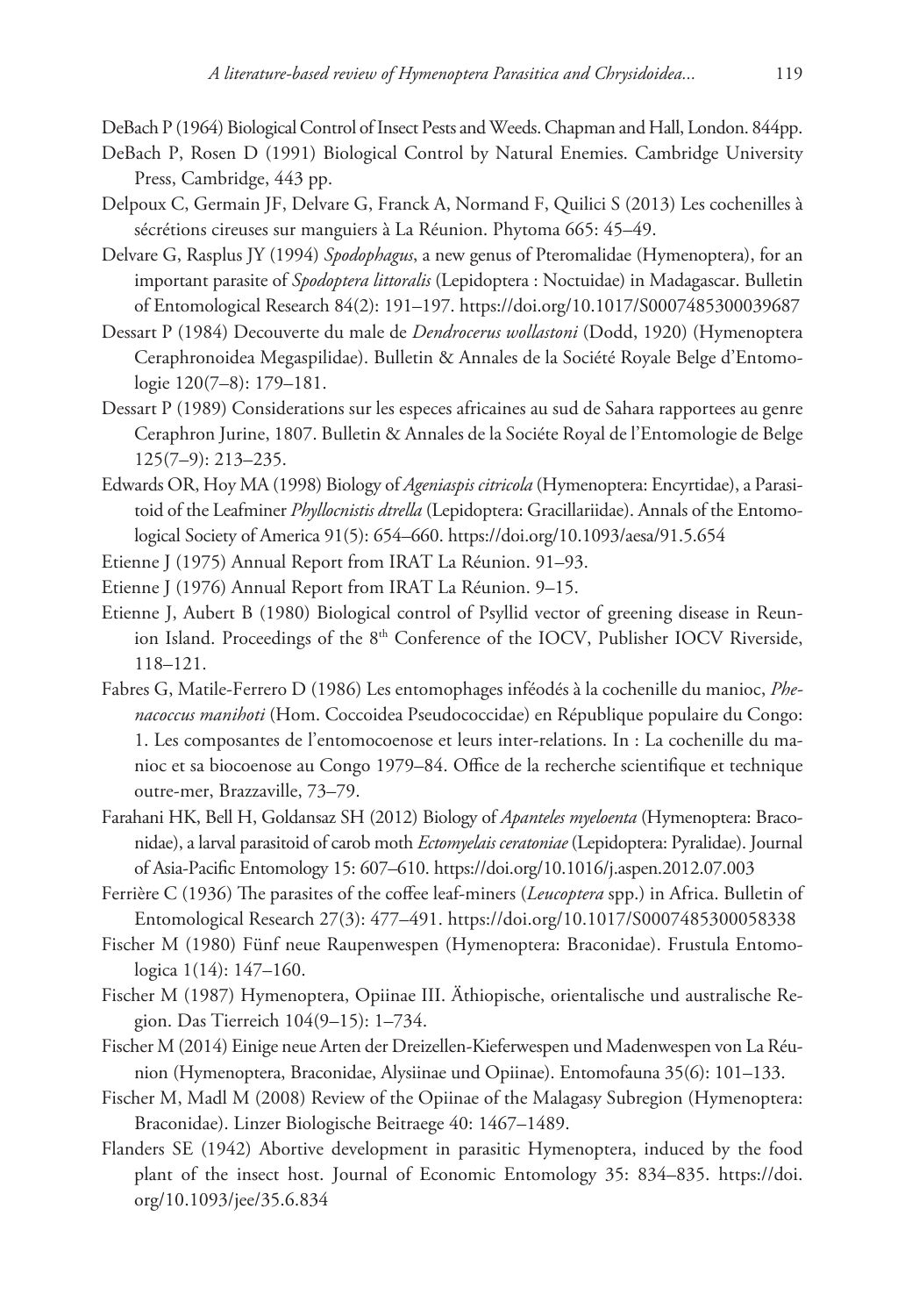- Flanders SE (1944) Observations on *Comperiella bifasciata*, an endoparasite of Diaspine coccids. Annals of the Entomological Society of America 37(3): 365–371. [https://doi.org/10.1093/](https://doi.org/10.1093/aesa/37.3.365) [aesa/37.3.365](https://doi.org/10.1093/aesa/37.3.365)
- Flanders SE (1958) *Moranila californica* as a usurped Parasite of *Saissetia oleae* 1. Journal of Economic Entomology 51(2): 247–248.<https://doi.org/10.1093/jee/51.2.247a>
- Funasaki GY, Lai PY, Nakahara LM, Beardsley JW, Ota AK (1988) A review of biological control introductions in Hawaii: 1890 to 1985. Proceedings, Hawaiian Entomological Society 28: 105–160.
- Gahukar RT (1981) Biological control of insect pests of sorghum and pearl millet in West Africa. In: Biological control of pests: it's potential in West Africa. Proceedings of an international conference held in Dakar, Senegal, 69–91.
- Gauld ID (1980) Notes on an economically important species of *Temelucha* Förster (Hymenoptera: Ichneumonidae) and a preliminary key to Australian species. Bulletin of Entomological Research. 70: 43–47. <https://doi.org/10.1017/S0007485300009755>
- Gauld ID, Bolton B (1988) The Hymenoptera. Oxford University Press, 331 pp.
- Gauld ID, Mitchell PA (1978) The taxonomy, distribution and host preferences of African parasitic wasps of the subfamily Ophioninae (Hymenoptera, Ichneumonidae). Commonwealth Institute of Entomology, Slough, 287 pp.
- Geden CJ, Moon RD, Butler JF (2006) Host Ranges of Six Solitary Filth Fly Parasitoids (Hymenoptera: Pteromalidae, Chalcididae) from Florida, Eurasia, Morocco, and Brazil. Environmental Entomology 35(2): 405–412. [https://doi.org/10.1603/0046-](https://doi.org/10.1603/0046-225X-35.2.405) [225X-35.2.405](https://doi.org/10.1603/0046-225X-35.2.405)
- Gerling D, Spivak D, Vinson SB (1987) Life history and host discrimination of *Encarsia deserti* (Hymenoptera: Aphelinidae) a parasitoid of *Bemisia tabaci* (Hemiptera: Aleyrodidae). Annals of the Entomological Society of America 80(2): 224–229. [https://doi.org/10.1093/](https://doi.org/10.1093/aesa/80.2.224) [aesa/80.2.224](https://doi.org/10.1093/aesa/80.2.224)
- Ghahari H, Shojai M, Bayat-Asadi H (2004) Report of *Encarsia lounsburyi* (Hym.: Aphelinidae) from Iran. Journal of Entomological Society of Iran 23(2): 121–122.
- Ghahari H, Huang J, Abd-Rabou S (2011) A contribution to the *Encarsia* and the *Eretmocerus* (Hymenoptera: Aphelinidae) species from the arasbaran biosphere reserve and vicinity, northwestern Iran. Archives of Biological Sciences 63(3): 867–878. [https://doi.](https://doi.org/10.2298/ABS1103867G) [org/10.2298/ABS1103867G](https://doi.org/10.2298/ABS1103867G)
- Gibson GAP (2001) The Australian species of *Pachyneuron* Walker (Hymenoptera: Chalcidoidea: Pteromalidae). Journal of Hymenoptera Research 10(1): 29–54. [https://doi.](https://doi.org/10.4039/Ent13349-1) [org/10.4039/Ent13349-1](https://doi.org/10.4039/Ent13349-1)
- Gibson GAP (2011) The species of *Eupelmus* (*Eupelmus*) Dalman and *Eupelmus* (*Episolindelia*) Girault (Hymenoptera: Eupelmidae) in North America north of Mexico. Zootaxa 2951: 1–97.
- Gibson GA, Floate K (2001) Species of *Trichomalopsis* (Hymenoptera: Pteromalidae) associated with filth flies (Diptera: Muscidae) in North America. The Canadian Entomologist 133(1): 49–85.
- Goebel O (1987) Contribution to the biological study of two parasites *Encarsia diaspidicola* Silvestri and *Arrhenophagus chionaspidis* Aurivillius of the diaspine scale *Pseudaulacaspis*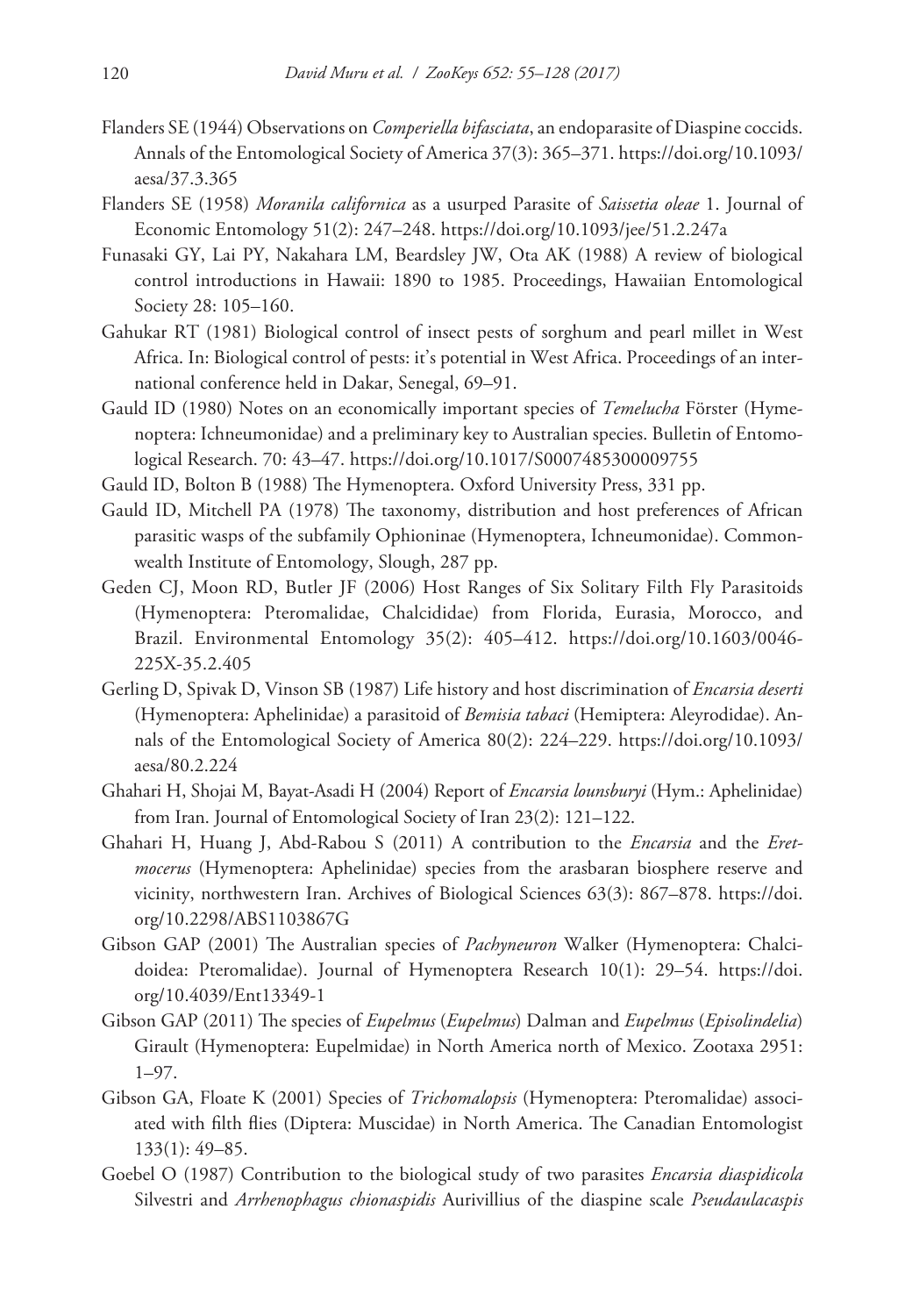*pentagona* Targ-Tozz in Reunion Island. Centre National d'Etudes Agronomiques des Régions Chaudes, Montpellier, 54 pp.

- Granger C (1949) Braconides de Madagascar. Mémoires de l'institut scientifique de Madagascar, Série A2: 1–428.
- Grissell E, Schauff M (1990) A Handbook of the Families of Nearctic Chalcidoidae (Hymenoptera). Entomological Society of Washington 1: 1–85.
- Habeck DH, Bennett FD, Grissel EE (1989) First record of a phytophagous seed chalcid from Brazilian peppertree in Florida. Florida Entomologist 72: 378–379. [https://doi.](https://doi.org/10.2307/3494922) [org/10.2307/3494922](https://doi.org/10.2307/3494922)
- Hayat M (1998) Aphelinidae of India (Hymenoptera: Chalcidoidea): A taxonomic revision. Memoirs of Entomology International, Volume 13. Associated Publishers, Gainesville, 416 pp.
- Heinz KM, Parrella MP (1994) *Poinsettia* (*Euphorbia pulcherrima* Willd. ex Koltz.) cultivarmediated differences in performance of five natural enemies of *Bemisia argentifolii* Bellows and Perring, n. sp. (Homoptera: Aleyrodidae). Biological Control 4(4): 305–318. [https://](https://doi.org/10.1006/bcon.1994.1039) [doi.org/10.1006/bcon.1994.1039](https://doi.org/10.1006/bcon.1994.1039)
- Hernandez-Suarez E, Carnero A, Brito P, Febles JC, Hernandez M (2000) Possibilities for the use of *Encarsia hispida* De Santis (Hymenoptera: Aphelinidae) in the biological control of the spiralling whiteflies *Aleurodicus dispersus* Russell and *Lecanoideus floccissimus* Martin et al. (Hemiptera: Aleyrodidae). (Abstract 1547) Abstracts, XXI International Congress of Entomology, Brazil, 1, 390.
- Hoy MA, Jessey C (2004) *Ageniaspis citricola* (Hymenoptera: Encyrtidae) established in Bermuda. Florida Entomologist87(2): 229–230. [https://doi.org/10.1653/0015-4040\(2004\)087\[0229:AC](https://doi.org/10.1653/0015-4040(2004)087[0229:ACHEEI]2.0.CO;2) [HEEI\]2.0.CO;2](https://doi.org/10.1653/0015-4040(2004)087[0229:ACHEEI]2.0.CO;2)
- Hoy MA, Nguyen R (1998) Citrus Psylla: here in Florida an action plan updated. University of Florida Pest Alert.
- Huddleston T (1980) A revision of the western Palaearctic species of the genus *Meteorus* (Hymenoptera: Braconidae). Bulletin of the British Museum (Entomology Series) 4(1): 1–58.
- Hurtrel B, Quilici S, Nénon JP, Gourdon F (1999) L'activité de ponte de *Psytallia fletcheri* (Silvestri) et *Diachasmimorpha tryoni* (Cameron) (Braconidae: Opiinae), parasitoïdes de Mouches des Fruits (Diptera: Tephritidae). Annales de la Société Entomologique de France 35: 443–446.
- Hussey NW (1956) A new genus of African Megastigminae (Hymenoptera: Chalcidoidea). Proceedings of the Royal Entomological Society of London (B) 25: 157–162. [https://doi.](https://doi.org/10.1111/j.1365-3113.1956.tb01114.x) [org/10.1111/j.1365-3113.1956.tb01114.x](https://doi.org/10.1111/j.1365-3113.1956.tb01114.x)
- Jones D (1986) *Chelonus* sp.: Suppression of host ecdysteroids and developmentally stationary pseudoparasitized prepupae. Experimental parasitology 61(1): 10–17. [https://doi.](https://doi.org/10.1016/0014-4894(86)90129-3) [org/10.1016/0014-4894\(86\)90129-3](https://doi.org/10.1016/0014-4894(86)90129-3)
- Joy PJ, Narendran TC, Joseph KJ (1978) Biology of *Brachymeria nephantidis* Gahan and *Brachymeria lasus* (Walker) (Hymenoptera: Chalcididae). Agriculture Research Journal of Kerala 16(1): 39–42.
- Kapadia MN (1999) The rice moth, *Corcyra cephalonica* Staint. as a potential laboratory host for rearing of *Brachymeria nephantidis* Gahan and *Brachymeria lasus* Walk. Journal of Applied Zoological Researches 10(1): 56–57.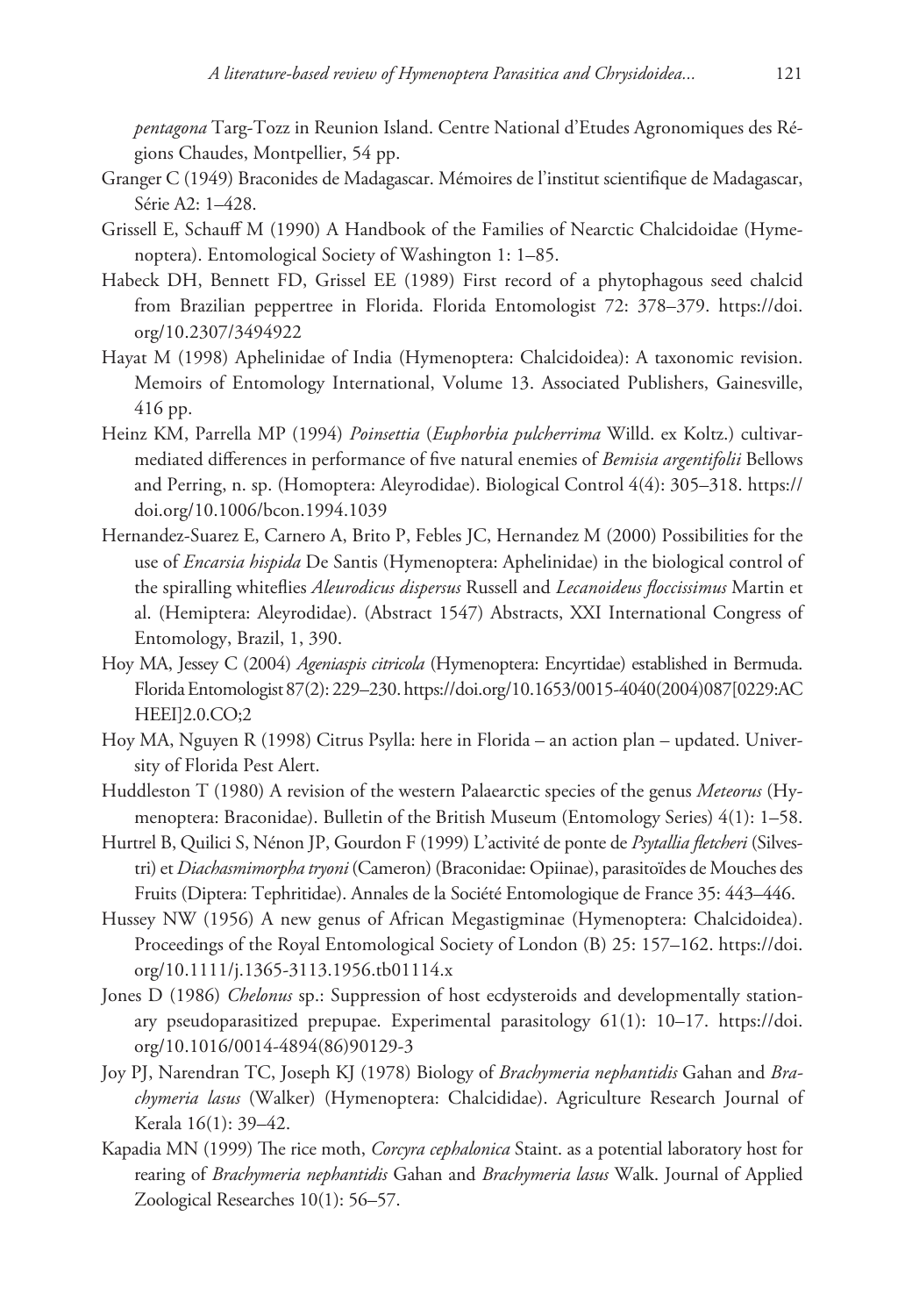- Kerrich GJ (1969) Systematic studies on eulophid parasites (Hym., Chalcidoidea) mostly of coffee leafminers in Africa. Bulletin of Entomological Research 59: 195–228. [https://doi.](https://doi.org/10.1017/S0007485300003163) [org/10.1017/S0007485300003163](https://doi.org/10.1017/S0007485300003163)
- Kfir R, Overholt WA, Khan ZR, Polaszek A (2002) Biology and management of economically important lepidopteran cereal stem borers in Africa. Annual Review of Entomology 47: 701–731.<https://doi.org/10.1146/annurev.ento.47.091201.145254>
- Kim IK, Delvare G, La Salle J (2004) A new species of *Quadrastichus* (Hymenoptera: Eulophidae): A gall-inducing pest on Erythrina (Fabacae). Journal of Hymenoptera Research 13(2): 243–249.
- Kreiter P, Dijoux L, Donnadieu F, Malausa JC, Quilici S (2000) Tentative d'introduction dans les Alpes-Maritimes de la souche Reunionnaise d'*Arrhenophagus chionaspidis* (Hymenoptera, Encrytidae) pour lutter contre la cochenille blanche du mûrier. Bulletin mensuel de la société linnéenne de Lyon 69(6): 121–126.
- Kuhlmann U, Babendreier D, Hoffmeister TS, Mills NJ (1998) Impact and oviposition behaviour of *Ageniaspis fuscicollis* (Hymenoptera: Encyrtidae), a polyembryonic parasitoid of the apple ermine moth, *Yponomeuta malinellus* (Lepidoptera: Yponomeutidae). Bulletin of Entomological Research 88(6): 617–625.<https://doi.org/10.1017/S0007485300054286>
- Kuznetsov VN (1975) The influence of some biotic factors on the number of coccinellids (Coleoptera, Coccinellidae) in the Primorye, USSR. In : Ivliev LA (Eds) Entomophages of the Soviet Far East. DVNTS AN SSSR, Vladivostok, 143–151. [In Russian; Trudy Biologopochvennogo instituta (new ser.); 27(130)]
- Kuznetsov VN (1987) Parasites of coccinellids (Coleoptera: Coccinellidae) in the Russian Far East. In: Lehr PA, Storozheva NA (Eds) New data on systematic of insects of the Russian Far East. DVO AN SSSR, Vladivostok, 17–22. [In Russian; Trudy Biologopochvennogo instituta (new ser.); 133(236)]
- LaSalle J, Gauld ID (1992) Parasitic Hymenoptera and the biodiversity crisis. Redia 74: 315–334.
- Legner EF (1967) Behavior changes the reproduction of *Spalangia cameroni*, *S. endius*, *Muscidifurax raptor*, and *Nasonia vitripennis* (Hymenoptera: Pteromalidae) at increasing fly host densities. Annals of the Entomological Society of America 60(4): 819–826. [https://doi.](https://doi.org/10.1093/aesa/60.4.819) [org/10.1093/aesa/60.4.819](https://doi.org/10.1093/aesa/60.4.819)
- Liebregts WJMM, Sands DPA, Bourne AS (1989) Population studies and biological control of *Pseudaulacaspis pentagona* (Targioni-Tozzetti) (Hemiptera: Diaspididae) on passion fruit in Western Samoa. Bulletin of Entomological Research 79(1): 163–171. [https://doi.](https://doi.org/10.1017/S0007485300018666) [org/10.1017/S0007485300018666](https://doi.org/10.1017/S0007485300018666)
- Luck RF, Podoler H (1985) Competitive Exclusion of *Aphytis lingnanensis* by *A. melinus*: Potential Role of Host Size. Ecology 66: 904–913.<https://doi.org/10.2307/1940553>
- Luo C, Liu TX (2011) Fitness of *Encarsia sophia* (Hymenoptera: Aphelinidae) parasitizing *Trialeurodes vaporariorum* and *Bemisia tabaci* (Hemiptera: Aleyrodidae). Insect Science 18: 84–91.<https://doi.org/10.1111/j.1744-7917.2010.01394.x>
- Madl M (2007) Review of the Agathidinae (Hymenoptera: Braconidae) of the Malagasy Subregion. Linzer Biologische Beitraege 39(2): 993–1007.
- Madl M, Ganeshan S (2008) Notes on the Evaniidae (Hymenoptera) of the Mascarenes. Linzer Biologische Beitraege 40: 827–831.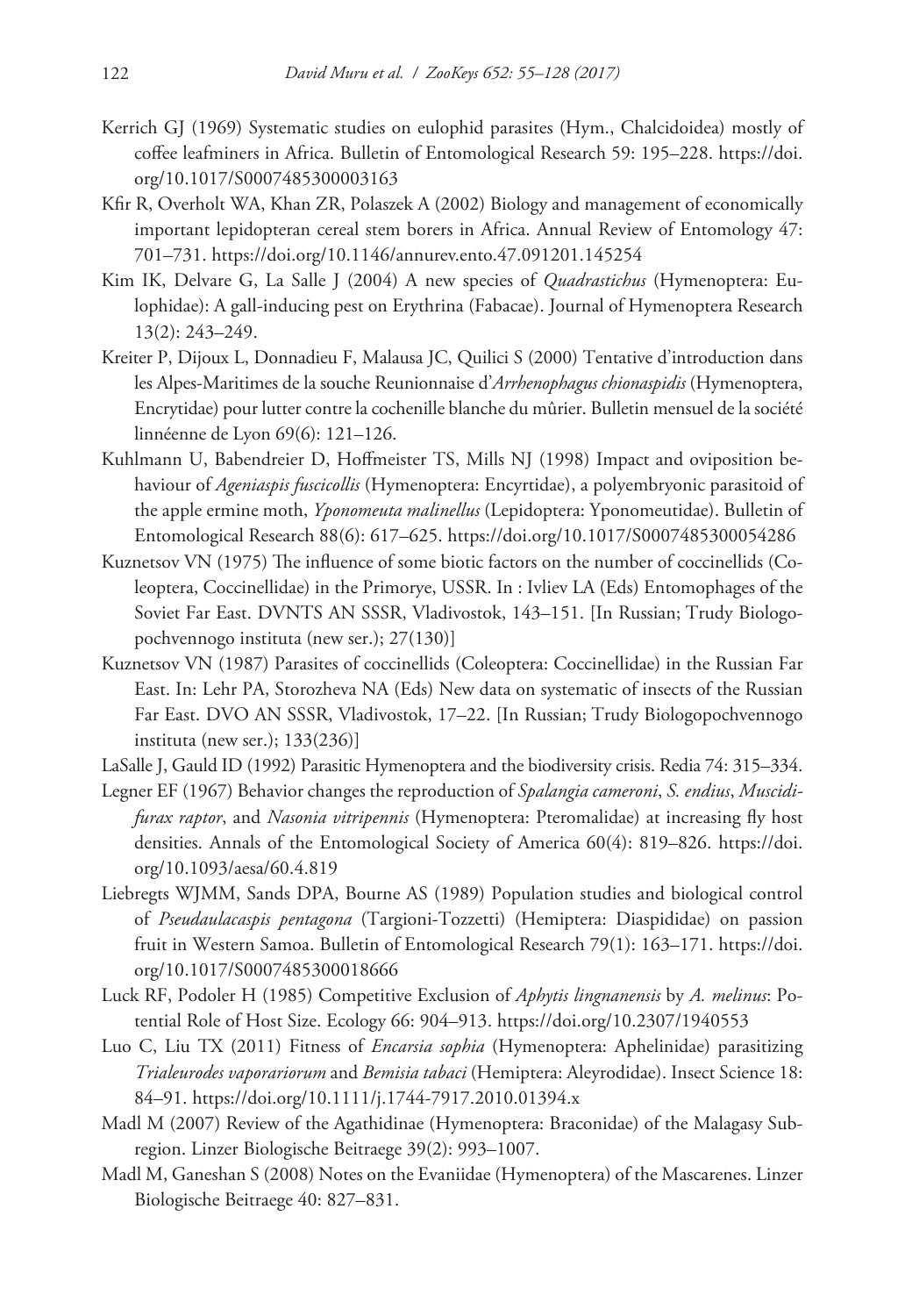- Madl M, van Achterberg C (2014) A catalogue of the Braconidae (Hymenoptera: Ichneumonoidea) of the Malagasy subregion. Linzer Biologische Beitraege 46(1): 5–220.
- Madl M (2015) A catalogue of the families Ceraphronidae, Megaspilidae (Ceraphronoidea), Diapriidae (Diaprioidea) and Proctotrupidae (Proctotrupoidea) of the Malagasy subregion (Insecta: Hymenoptera). Linzer Biologische Beitraege 47(1): 621–652.
- Madl M (2016) A catalogue of the family Platygastridae (Platygastroidea) of the Malagasy subregion. Part I: Subfamilies Platygastrinae and Sceliotrachelinae (Insecta: Hymenoptera). Linzer Biologische Beitraege 48(1): 55–69.
- Maetô K (1990) Phylogenetic relationships and host associations of the subfamily Meteorinae Cresson (Hymenoptera: Braconidae). Japanese Journal of Entomology 58(2): 383–396.
- Maignet P, Onillon JC (1997) Initial data on the biotic potential of *Encarsia hispida* De Santis (Hymenopt.: Aphelinidae), endoparasitoid of biotype 'B' of *Bemisia tabaci* (Gennadius) and of *Trialeurodes vaporariorum* West. (Homoptera: Aleyrodidae). Bulletin. Section Regionale Ouest Palaearctique, Organisation Internationale de Lutte Biologique 20(4): 121–125.
- Mackauer M, Stary P (1967) World Aphidiidae. Le Francois, Paris, 195pp.
- Marchiori CH, Pereira LA, Filho OMS (2002a) *Brachymeria podagrica* (Fabricius) (Hymenoptera: Chalcididae) as a parasitoid of *Chrysomya albiceps* (Wiedemann) (Diptera: Calliphoridae): first report in Brazil. Arquivo Brasileiro de Medicina Veterinária e Zootecnia 54(5): 555–557.<https://doi.org/10.1590/S0102-09352002000500019>
- Marchiori CH, Pereira LA, Silva Filho OM, Ribeiro LCS, Borges VR (2002b) *Brachymeria podagrica* (Fabricius) (Hymenoptera: Chalcididae) as parasitoids of *Sarcodexia lambens* (Wiedemann) (Diptera: Sarcophagidae) in Brazil. Arquivo Brasileiro de Medicina Veterinária e Zootecnia 69(4): 121–122.
- Masner L (1960) A revision of the African species of the genus Leptacis Först. (Hymenoptera-Platygasteridae). Revue de Zoologie et de Botanique Africaines 62(1–2): 1–34.
- McDaniel JR, Moran VC (1972) The parasitoid complex of the citrus psylla *Trioza eryteae* (Del Guercio) (Homoptera: Psyllidae). Entomophaga 17(3): 297–317. [https://doi.](https://doi.org/10.1007/BF02371184) [org/10.1007/BF02371184](https://doi.org/10.1007/BF02371184)
- Miret JAJ, Garcia-Marí F (2001) Side effects of pesticides on selected natural enemies occurring in citrus in Spain. IOBC/WPRS Bulletin, Castelló de la Plana 24(4): 103–112.
- Morgan PB, Berti-Filho EVONEO, Costa VA (1991) Life history of *Spalangia gemina* Boucek (Hymenoptera: Pteromalidae), a fast-breeding microhymenopteran pupal parasitoid of muscoid flies. Medical and Veterinary Entomology 5(3): 227–282. [https://doi.](https://doi.org/10.1111/j.1365-2915.1991.tb00553.x) [org/10.1111/j.1365-2915.1991.tb00553.x](https://doi.org/10.1111/j.1365-2915.1991.tb00553.x)
- Myartseva SN, Ruíz-Cancino E, Coronado-Blanco JM (2004) Parasitoids (Hymenoptera: Chalcidoidea) of *Saissetia* spp*.* (Homoptera: Coccidae) in Mexico. Fruits 59(2): 141–150. <https://doi.org/10.1051/fruits:2004014>
- Notton DG (2004) A catalogue of types of Diapriinae (Hymenoptera, Diapriidae) at the National Museum of Natural History, Oaris, with notes on the classification of Diapriinae and a brief history of the types of Jean-Jacques Kieffer (1856–1925). Zoosystema 26(2): 315–352.
- Nunez-Bueno L (1982) *Trybliographa daci* Weld (Hymenoptera: Cynipidae): biology and aspects of the relationship with its host *Anastrepha suspensa* Loew (Diptera: Tephritidae). PhD Thesis, University of Florida, Florida.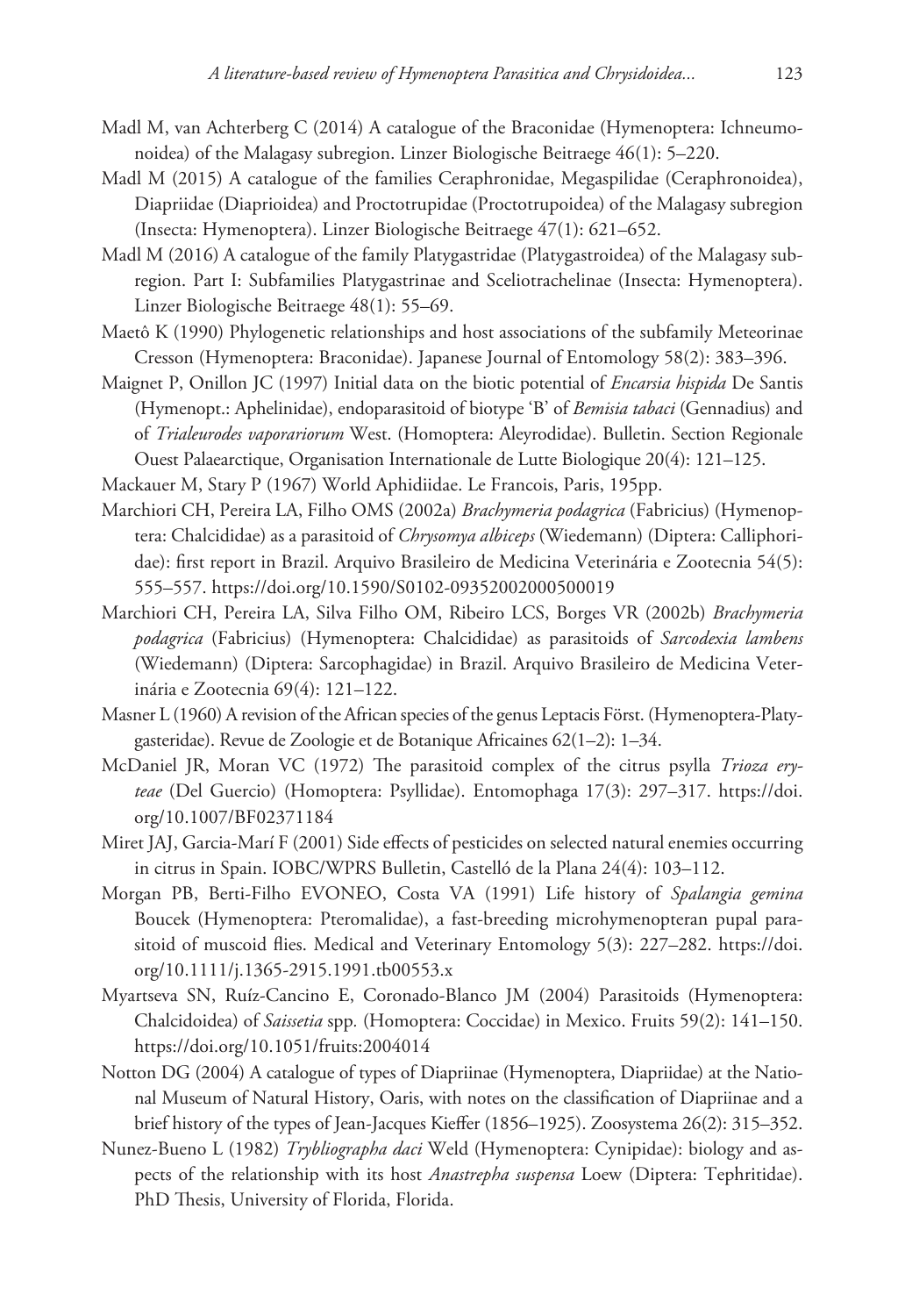Noyes JS (2013) Universal Chalcidoidea Database. [http://www.nhm.ac.uk/research-curation/](http://www.nhm.ac.uk/research-curation/research/projects/chalcidoids/database) [research/projects/chalcidoids/database](http://www.nhm.ac.uk/research-curation/research/projects/chalcidoids/database)

Noyes JS, Yu DSK (2012) Taxapad 2012. Chalcidoidea 2001. Ottawa.<http://www.taxapad.com>

- Okada T (1989) Parasitoids of the diamondback moth, *Plutella xylostella* L. (Lepidoptera: Yponomeutidae). Species and seasonal changes of parasitism in cabbage fields. Japanese Journal of Applied Entomology and Zoology 33(1): 17–23. <https://doi.org/10.1303/jjaez.33.17>
- Ooi PAC (1992) Role of parasitoids in managing diamondback moth in the Cameron Highlands, Malaysia. Second International Workshop, Asian Vegetable Research and Development Center, Taiwan, 225–262.
- Polaszek A, Evans GA, Bennett FD (1992) *Encarsia* parasitoids of *Bemisia tabaci* (Hymenoptera: Aphelinidae, Homoptera: Aleyrodidae): A preliminary guide to identification. Bulletin of Entomological Research 82: 375–392.<https://doi.org/10.1017/S0007485300041171>
- Prinsloo GL (1985) Afrotropical Encyrtidae (Hymenoptera: Chalcidoidea): new records and notes. Journal of natural history 19(2): 277–284.<https://doi.org/10.1080/00222938500770221>
- Prinsloo GL (2010) On some Afrotropical species of *Aloencyrtus* (Hymenoptera: Encyrtidae): parasitoids of soft scales (Hemiptera: Coccidae). Zootaxa 2716: 1–28.
- Polaszek A, Hayat M (1989) The identity of *Paulianaphelinus mariscusae* Risbec (Hymenoptera: Aphelinidae). Bollettino Del Laboratorio Di Entomologia Agraria Filippo Silvestri 46: 21–24.
- Polaszek A, Evans GA, Bennett FD (1992) *Encarsia* parasitoids of *Bemisia tabaci* (Hymenoptera: Aphelinidae, Homoptera: Aleyrodidae): a preliminary guide to identification. Bulletin of Entomological Research 82: 375–92.<https://doi.org/10.1017/S0007485300041171>
- Polaszek A, LaSalle J (1995) The hyperparasitoids (Hymenoptera: Ceraphronidae, Encyrtidae, Eulophidae, Eurytomidae) of cereal stem borers (Lepidoptera: Noctuidae, Pyralidae) in Africa. African Entomology 3(2): 131–146.
- Polaszek A, Abd-Rabou S, Huang J (1999) The Egyptian species of *Encarsia* (Hymenoptera: Aphelinidae), a preliminary review. Zoologische Mededeelingen, Leiden 73(6): 131–163.
- Pralavorio R, Arambourg Y, Codou D (1977) Conditions de production et de conservation d'*Ageniaspis fuscicollis* var. *praysincola* pour son utilisation en lutte biologique. Entomophaga 22(2): 151–160. <https://doi.org/10.1007/BF02377837>
- Pujade-Villar J, Paretas-Martinez J, Selfa J, Seco-Fernandez MV, Fülöp D, Melika G (2007) *Phaenoglyphis villosa* (Hartig, 1841) (Hymenoptera: Figitidae: Charipinae): a complex of species or a single but very variable species? Annales de la Société entomologique de France 43(2): 169–179. <https://doi.org/10.1080/00379271.2007.10697508>
- Quilici S, Leclant F, Delvare G, Vercambre B (1988) Aphids and their natural ennemies of Reunion island: A review and new observations. In: Niemczyk D (Eds) Ecology and effectiveness of Aphidophaga. SPB Academic Publishing, The Hague, 111–117.
- Quilici S, Vincenot D, Franck A (2003) Les auxiliaires des cultures fruitières à La Reunion. 18 Editions Réunion, La Réunion, 168 pp.
- Quinlan J (1986) A key to the Afrotropical genera of Eucoilidae (Hymenoptera), with a revision of certain genera. Bulletin of the British Museum (Natural History), Entomology series 52(4): 243–366.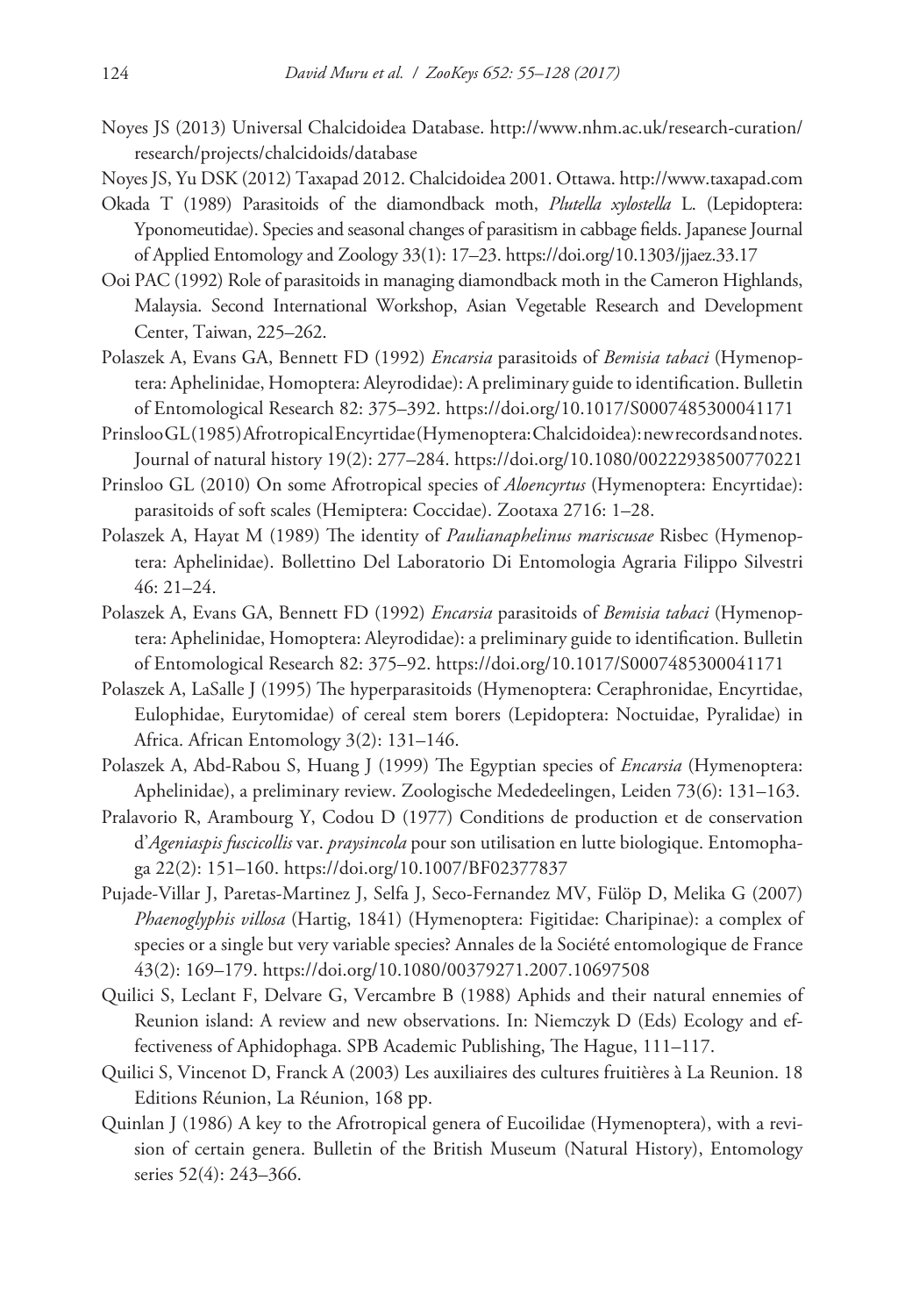- Rajmohana K (2006) Studies on Proctotrupoidea and Platygastroidea (Hymenoptera: Insecta) of Kerala. Memoirs of the Zoological Survey of India 21(1): 1–153.
- Ramadan MM, Wong TTY, Herr JC (1994) Is the oriental fruit fly (Diptera: Tephridae) a natural host for the opiine parasitoid *Diachasmimorpha tryoni* (Hymenoptera: Braconidae). Environmental Entomology 23: 761–769. doi: <https://doi.org/10.1093/ee/23.3.761>
- Ramage T, Delvare G, Rousse P (2011) Unpublished data. Centre International de Recherche pour l'Agronomie et le Développement, La Réunion.
- Rao VP, Nagaraja H (1969) *Sesamia* species as pests of sugarcane. In: Williams JR et al. (Eds) Pests of Sugarcane, Elsevier, London, 206–223.
- Raychaudhuri D (1990) Aphidiids (Hymenoptera) of Northeast India. Indira Publishing House, Michigan, 155 pp.
- Risbec J (1952) Contribution á l'étude des chalcidoides de Madagascar., JOURBOOK: Mémoires de l'Institut Scientifique de Madagascar (E)2: 1–449.
- Risbec J (1957) Hyménoptères Proctotrupoidae et Chalcidoides. Mémoires de l'Institut Scientifique de Madagascar (E)8: 321–366.
- Robertson CM, De Villiers EA (1986) Parasites of avocado pests bite the dust. Information Bulletin No 168, Citrus and Subtropical Fruit Research Institute, Nelspruit, 9 pp.
- Rousse P (2013) *Charmon ramagei* sp.nov., a new Charmontinae (Hymenoptera: Braconidae) from Reunion, with a synopsis of world species. Zootaxa 3626(4): 583–588. [https://doi.](https://doi.org/10.11646/zootaxa.3626.4.12) [org/10.11646/zootaxa.3626.4.12](https://doi.org/10.11646/zootaxa.3626.4.12)
- Rousse P, Braet Y (2012) Braconid wasps (Hymenoptera) of Reunion. 1. Euphorinae (including Meteorini): key to species and description of six new species. Zootaxa 3449: 26–46.
- Rousse P, Gupta A (2013) Microgastrinae (Hymenoptera: Braconidae) of Reunion Island: a catalogue of the local species, including 18 new taxa and a key to species. Zootaxa 3616: 501–547.<https://doi.org/10.11646/zootaxa.3616.6.1>
- Rousse P, Villemant C (2012) Ichneumons in Reunion Island: a catalogue of the local Ichneumonidae (Hymenoptera) species, including 15 new taxa and a key to species. Zootaxa 3278: 1–57.
- Sæthre MG, Godonou I, Hofsvang T, Tepa-Yotto GT, James B (2011) Aphids and their natural enemies in vegetable agroecosystems in Benin. International Journal of Tropical Insect Science 31(1–2): 103–117. <https://doi.org/10.1017/S1742758411000191>
- Samin N, Asgari S (2012) A study on the Scelionidae (Hymenoptera: Platygastroidea) of Golestan province, Iran. Calodema 200: 1–5.
- Sankaran T, Mjeni AM (1985) Recent studies on the mango leaf-gall midge *Procontarinia matteiana* Kieffer and Cecconi (Dip. Cecidomyiidae) and its parasites in India and on prospects for biological control of the pest in Oman. International Symposium on Mango, Bangalore (India) May 1985, 587–592.
- Saussure H (1892) Histoire naturelle des Hymenoptères. In: Grandidier A (Eds) Histoire physique naturelle et politique de Madagascar. Imprimerie Nationale, Paris, 590pp.
- Schauff ME, Evans GA, Heraty JM (1996) A pictorial guide to the species of *Encarsia* (Hymenoptera: Aphelinidae) parasitic on whiteflies (Homoptera: Aleyrodidae) in North America. Proceeding of the Entomological Society of Washington 98: 1–35.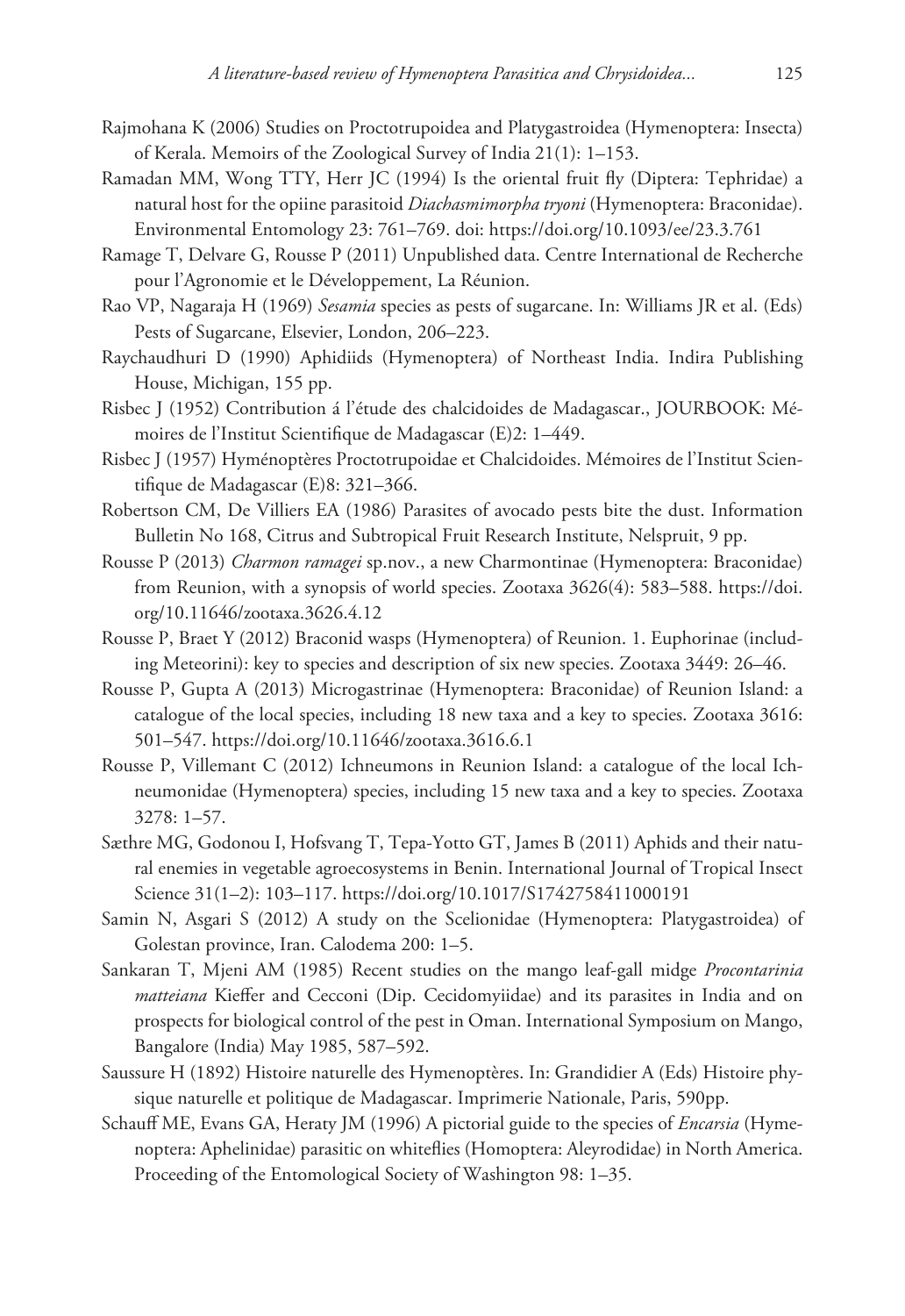- Schauff ME, LaSalle J, Wijesekara GA (1998) The genera of chalcid parasitoids (Hymenoptera: Chalcidoidea) of citrus leafminer *Phyllocnistis citrella* Stainton (Lepidoptera: Gracillariidae). Journal of Natural History 32(7): 1001–1056. [https://doi.](https://doi.org/10.1080/00222939800770521) [org/10.1080/00222939800770521](https://doi.org/10.1080/00222939800770521)
- Schauff ME, Janzen DH (2001) Taxonomy and ecology of Costa Rican *Euplectrus* (Hymenoptera: Eulophidae), parasitoids of caterpillars. Taxonomía y ecología de los *Euplectrus* costarricenses (Hymenoptera: Eulophidae), parasitoides de larvas de mariposas. Journal of Hymenoptera Research 10(2): 181–230.
- Schuster DJ, Wharton RA (1993) Hymenopterous parasitoids of leaf-mining *Liriomyza* spp. (Diptera: Agromyzidae) on tomato in Florida. Environmental Entomology 22: 1188–1191. <https://doi.org/10.1093/ee/22.5.1188>
- Séméria Y (1976) Un braconide, *Chrysopophthorus chrysopimaginis* Goidanich (Hymenoptera, Braconidae) parasite des imagos de Chrysopinae (Planipennia, Chrysopidae). Bulletin de la Societe Linneenne de Lyon 45: 102–106.
- Semeria Y, Quilici S (1986) Première contribution à l'etude des Chrysopidae (Neuroptera: Planipennia) de l'Ile de la Reunion (Ocean Indien). Neuroptera International 4(2): 107–115.
- Seyrig A (1952) Les Ichneumonides de Madagascar. IV Ichneumonidae Cryptinae. Mémoires de l'Académie Malgache XIX, 213 pp.
- Simbolotti G, Villemant C, Andrei-Ruiz MC (2002) *Leiophron* Nees (Hymenoptera, Braconidae: Euphorinae): a debated genus. Provisional key for West Palaearctic species, additional data on related genera and newly collected material from Corsica. Annales de la Société Entomologique Française 38(4): 339–350.<https://doi.org/10.1080/00379271.2002.10697348>
- Sivinsky J, Vulinec K, Menezes E, Aluja M (1997) The Bionomics of *Coptera Haywardi* (Ogloblin) (Hymenoptera: Diapriidae) and Other Pupal Parasitoids of Tephritid Fruit Flies (Diptera). Biological Control 11: 193–202.<https://doi.org/10.1006/bcon.1997.0597>
- Smith SM (1996) Biological control with *Trichogramma*: advances, successes, and potential of their use. Annual Review of Entomology 41(1): 375–406. [https://doi.org/10.1146/an](https://doi.org/10.1146/annurev.en.41.010196.002111)[nurev.en.41.010196.002111](https://doi.org/10.1146/annurev.en.41.010196.002111)
- Solomon MG, Jay CN, Innocenzi PJ, Fitzgerald JD, Crook D, Crook AM, Easterbrook MA, Cross JV (2001) Review: natural enemies and biocontrol of pests of strawberry in northern and central Europe. Biocontrol Science and Technology 11(2): 165–216. [https://doi.](https://doi.org/10.1080/09583150120035639) [org/10.1080/09583150120035639](https://doi.org/10.1080/09583150120035639)
- Sourakov A, Mitchel E (2000) A wasp parasitoid, *Diadegma insulare* (Cresson) (Insecta: Hymenoptera: Ichneumonidae). University of Florida. [http://edis.ifas.ufl.edu/pdffiles/IN/](http://edis.ifas.ufl.edu/pdffiles/IN/IN28100.pdf) [IN28100.pdf](http://edis.ifas.ufl.edu/pdffiles/IN/IN28100.pdf)
- Srinivasan R, Amalraj DD (2003) Efficacy of insect parasitoid *Dirhinus himalayanus* (Hymenoptera: Chalcididae) and insect growth regulator, triflumuron against house fly, *Musca domestica* (Diptera: Muscidae). Indian Journal of Medical Research 118: 158–66.
- Stary P (1973) A review of the *Aphidius* species (Hymenoptera: Aphidiidae) in Europe. Annotationes Zoologicae et Botanicae 84: 1–85.
- Stary P (1977) Nouveaux complements sur les Aphidiides (Hym.) de France et leurs hôtes. Annales de la Société Entomologique de France 13: 165–181.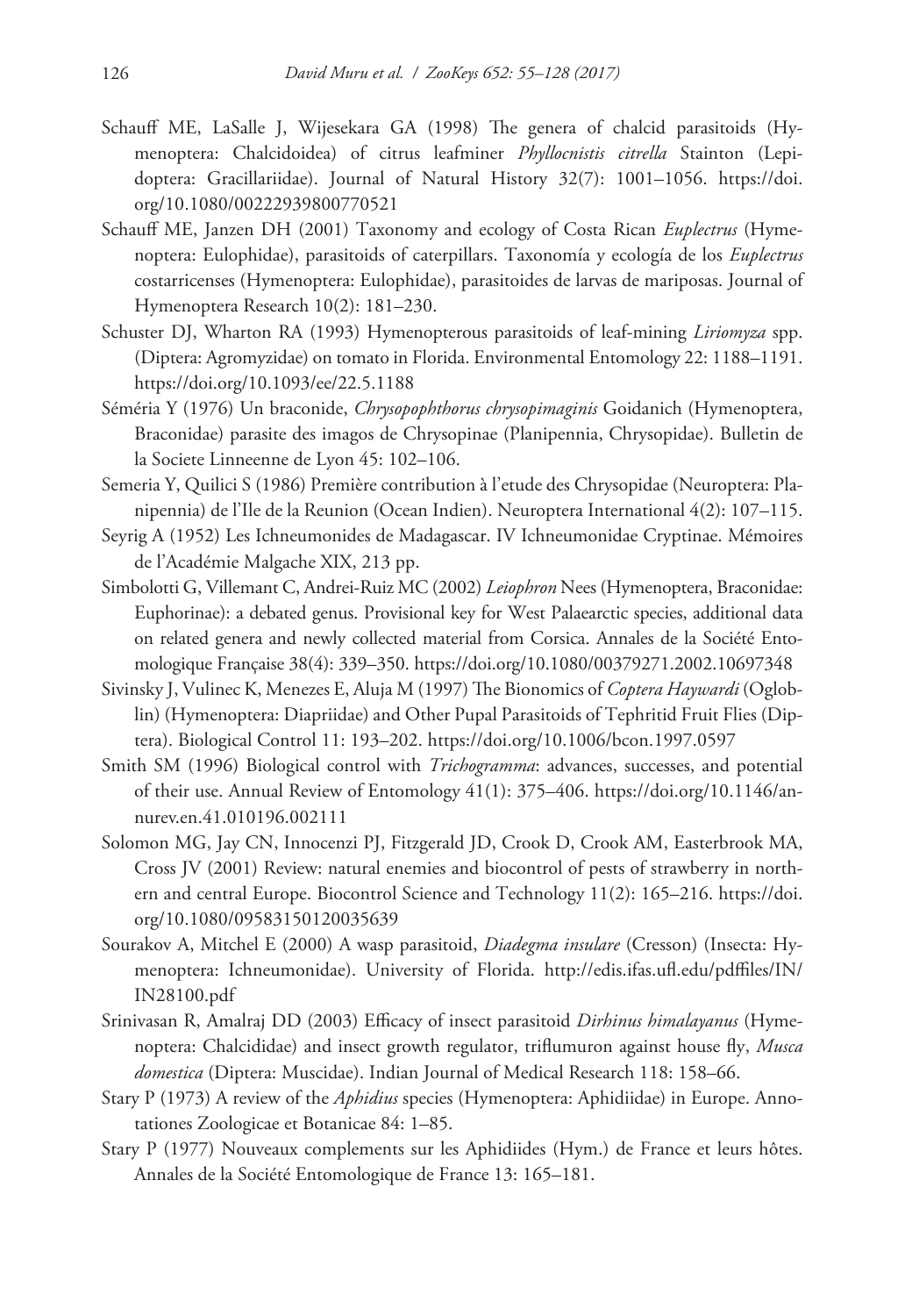- Stary P, Remaudière R, Etienne J (1994) Aphid parasitoids (Hym. Braconidae, Aphidiinae) of Reunion Island. Linzer Biologische Beitraege 26: 437–442.
- Stegmaier CE (1972) Parasitic Hymenoptera bred from the family Agromyzidae (Diptera) with special reference to south Florida. Florida Entomologist 55: 273–282. [https://doi.](https://doi.org/10.2307/3493380) [org/10.2307/3493380](https://doi.org/10.2307/3493380)
- Szépligeti G (1904) Hymenoptera. Fam. Braconidae (Premiere part). Genera Insectorum 22/23: 1–252.
- Talebi AA, Mohammadi Khoramabadi A, Rakhshani E (2011) Checklist of eulophid wasps (Insecta: Hymenoptera: Eulophidae) of Iran. Check List 7(6): 708–719. [https://doi.](https://doi.org/10.15560/11008) [org/10.15560/11008](https://doi.org/10.15560/11008)
- Tandon PL, Srivastava RP (1980) New records of parasites and predators of important insect pests of mango. Entomon 5(3): 243–244.
- Todorov O (2009) New records of Aphidiidae (Hymenoptera) from Kenya. Linzer Biologische Beitraege 41(1): 881–884.
- Triapitsyn S, Kim JW (2008) An Annotated Catalog of the Type Material of *Aphytis* (Hymenoptera: Aphelinidae) in the Entomology Research Museum University of California at Riverside Location. University of California Press, 132pp.
- Triapitsyn VA, Cancino ER, Blanco JMC (2008) *Microterys nietneri* (Motschulsky, 1859), parasitoide eficiente de coccidae, especialmente en cítricos. Serie Avispas parasíticas de plagas y otros insectos, 5. Universidad Autónoma de Tamaulipas, Tamaulipas.
- Trjapitzin VA (2011) On speices of the genus *Homalotylus* (Hymenoptera: Encyrtidae) from the Russian far east. Far Eastern Entomologist 231: 1–4.
- Valerio AA, Whitfield JB, Janzen DH (2009) Review of world *Parapanteles* Ashmead (Hymenoptera: Braconidae: Microgastrinae), with description of fourteen new Neotropical species and the first description of the final instar larvae. Zootaxa 2084: 1–49.
- van Achterberg C (1979) A revision of the subfamily Zelinae auct. (Hymenoptera: Braconidae). Tijdschrift voor Entomologie 122: 241–479.
- van Achterberg C, Polaszek A (1996) The parasites of cereal stem borers (Lepidoptera: Cossidae, Crambidae, Noctuidae, Pyralidae) in Africa, belonging to the family Braconidae (Hymenoptera: Ichneumonoidea). Zoologische Verhandelingen 304: 1–123.
- van Driesche RD, Bellows TS (1996) Biological Control. Chapman and Hall, New York, 560 pp. <https://doi.org/10.1007/978-1-4613-1157-7>
- van Noort S, Buffington ML, Forshage M (2015) Afrotropical Cynipoidea (Hymenoptera). Zookeys 493: 1–176.<https://doi.org/10.3897/zookeys.493.6353>
- Vayssières JF, Delvare G, Maldès JM, Aberlenc HP (2001) Inventaire préliminaire des arthropodes ravageurs et auxiliaires des cultures maraichaires sur l'île de La Reunion. Insect Science and its Application 21(1): 1–22.
- Viggiani G (1987) Le specie Italiane de *Encarsia* Förster (Hymenoptera: Aphelinidae). Bollettino Del Laboratorio Di Entomologia Agraria Filippo Silvestri 44: 121–179. [https://doi.](https://doi.org/10.1080/09670870010011118) [org/10.1080/09670870010011118](https://doi.org/10.1080/09670870010011118)
- Wakgari W, Giliomee J (2001) Effects of some conventional insecticides and insect growth regulators on different phenological stages of the white wax scale, *Ceroplastes destructor* New-